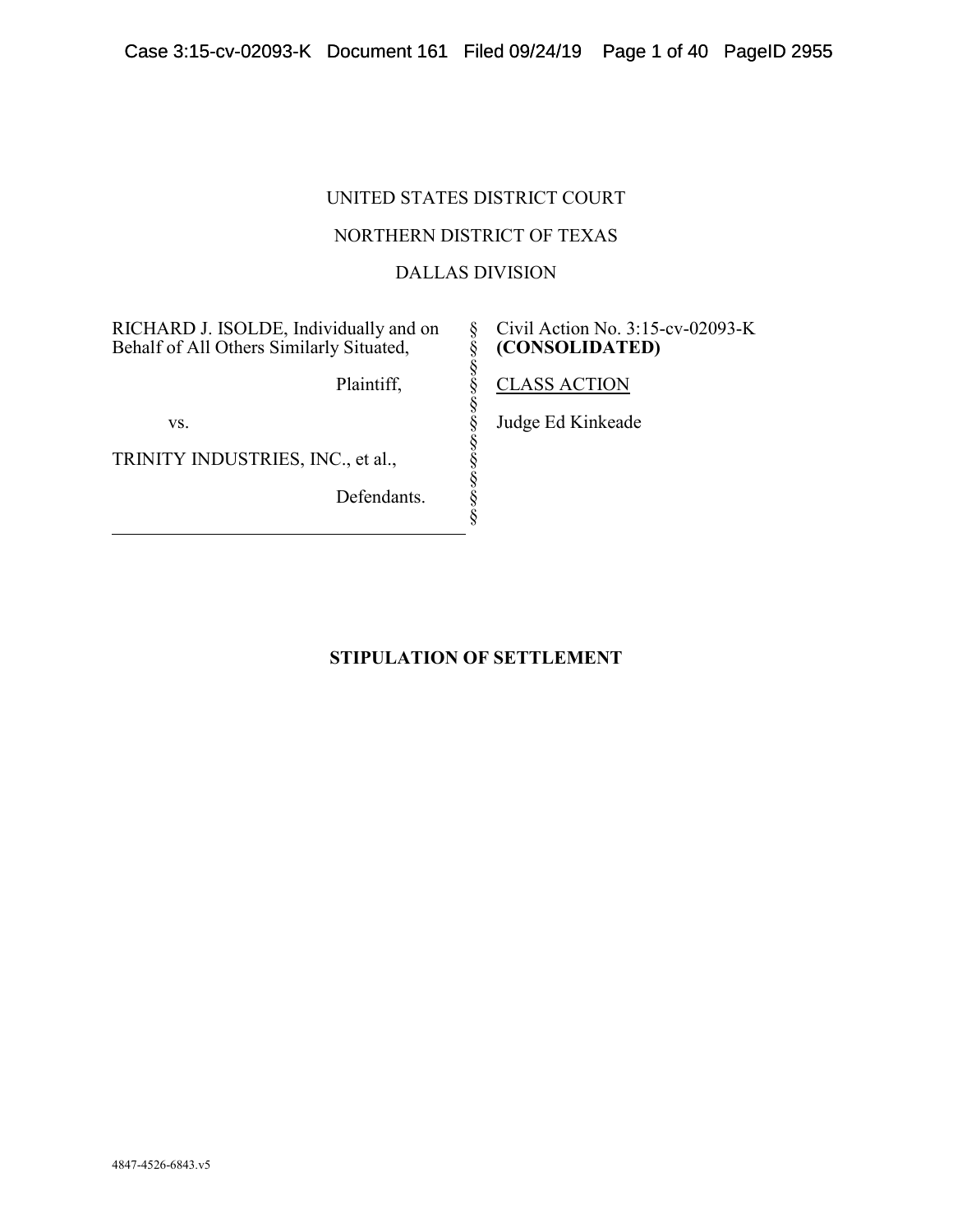## Case 3:15-cv-02093-K Document 161 Filed 09/24/19 Page 2 of 40 PageID 2956

This stipulated Settlement Agreement dated September 23, 2019 (the "Stipulation" or the "Settlement Agreement") embodies a settlement (the "Settlement") made and entered into by and among the following Settling Parties: (i) Plumbers and Pipefitters National Pension Fund ("Plumbers and Pipefitters"), United Association Local Union Officers & Employees' Pension Fund (the "UA Fund"), and the Department of the Treasury of the State of New Jersey and its Division of Investment ("New Jersey") (collectively, Plumbers and Pipefitters, the UA Fund, and New Jersey are hereinafter referred to as "Lead Plaintiffs" or "Plaintiffs"), on behalf of themselves and each of the Class Members, and (ii) Defendants Trinity Industries, Inc. ("Trinity" or the "Company"), Timothy R. Wallace, James E. Perry, and Gregory B. Mitchell (collectively, "Defendants"), by and through their counsel of record in the above-captioned consolidated litigation (the "Action") pending in the United States District Court for the Northern District of Texas (the "Court"). Subject to the approval of the Court, this Stipulation is intended by the Settling Parties to fully, finally, and forever resolve, discharge, and settle the Released Plaintiffs' Claims and Released Defendants' Claims, upon and subject to the terms and conditions hereof, without any admission or concession concerning the merits, or lack thereof, of any claim or defense by Lead Plaintiffs or Defendants. Throughout this Stipulation, all capitalized terms used, but not immediately defined, have the meanings given to them in Section IV.1, *infra*.

## **I. THE LITIGATION**

A. The Action is currently pending before the Honorable Ed Kinkeade in the United States District Court for the Northern District of Texas and was brought on behalf of all persons and entities who purchased or otherwise acquired Trinity common stock between February 16, 2012 and April 24, 2015, inclusive (the "Class Period"), and were damaged thereby. The initial complaint was filed on April 27, 2015. On March 8, 2016, the Court appointed Plumbers and Pipefitters, the UA Fund, and New Jersey as Lead Plaintiffs and Robbins Geller Rudman & Dowd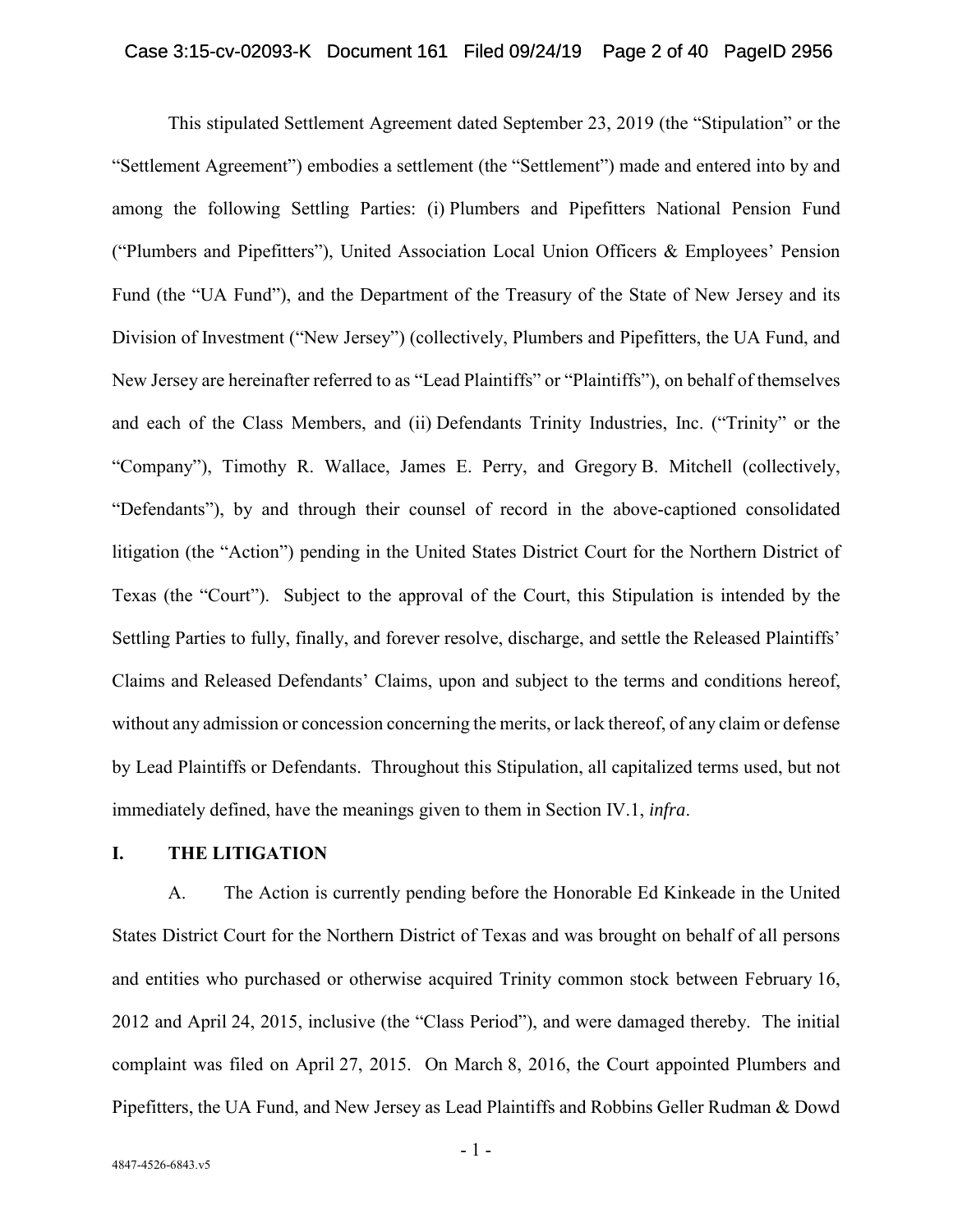## Case 3:15-cv-02093-K Document 161 Filed 09/24/19 Page 3 of 40 PageID 2957

LLP, Lowenstein Sandler LLP, and Bernstein Litowitz Berger & Grossmann LLP as Lead Counsel. On May 11, 2016, Lead Plaintiffs filed the Consolidated Complaint for Violations of the Federal Securities Laws ("Complaint"), which alleges that during the Class Period, Defendants made false and misleading statements to investors regarding changes made in 2005 to Trinity's ET-Plus guardrail system, and that such statements artificially inflated Trinity's stock price.

B. From the outset of the Action, Defendants have denied all of these allegations and consistently maintained that they never made any statement to the market that was false or misleading, nor did they ever direct anyone to make public statements that were false or misleading. Defendants believed at the time and still believe that, during the Class Period and at all other times, Trinity's public statements were truthful, accurate, and not misleading, and that Plaintiffs cannot prove any element of securities fraud, including, but not limited to, falsity, scienter, and loss causation.

C. On June 14, 2016, Defendants filed a motion to stay and administratively close proceedings pending Trinity's appeal to the Fifth Circuit Court of Appeals of a related *qui tam* judgment in *United States ex rel. Joshua Harman v. Trinity Industries, Inc.*, No. 2:12-cv-0089- JRG (E.D. Tex.) ("*Harman*"). Judge Kinkeade denied Defendants' motion to stay on July 5, 2016. On August 18, 2016, Defendants filed motions to dismiss the Complaint on behalf of: (i) Trinity, James E. Perry, and Timothy R. Wallace; and (ii) Gregory B. Mitchell. On October 4, 2016, Lead Plaintiffs filed their opposition to Defendants' motions, and Defendants filed their reply briefs on November 18, 2016. On March 13, 2017, the Court *sua sponte* reconsidered its previous denial of Defendants' motion to stay, granted that motion, and administratively closed proceedings pending the Fifth Circuit's decision in the related *Harman* case. On September 29, 2017, the Fifth Circuit reversed the verdict in *Harman* and rendered judgment as a matter of law in favor of Trinity. On February 12, 2018, the plaintiff in *Harman* filed a petition for a writ of certiorari with the U.S.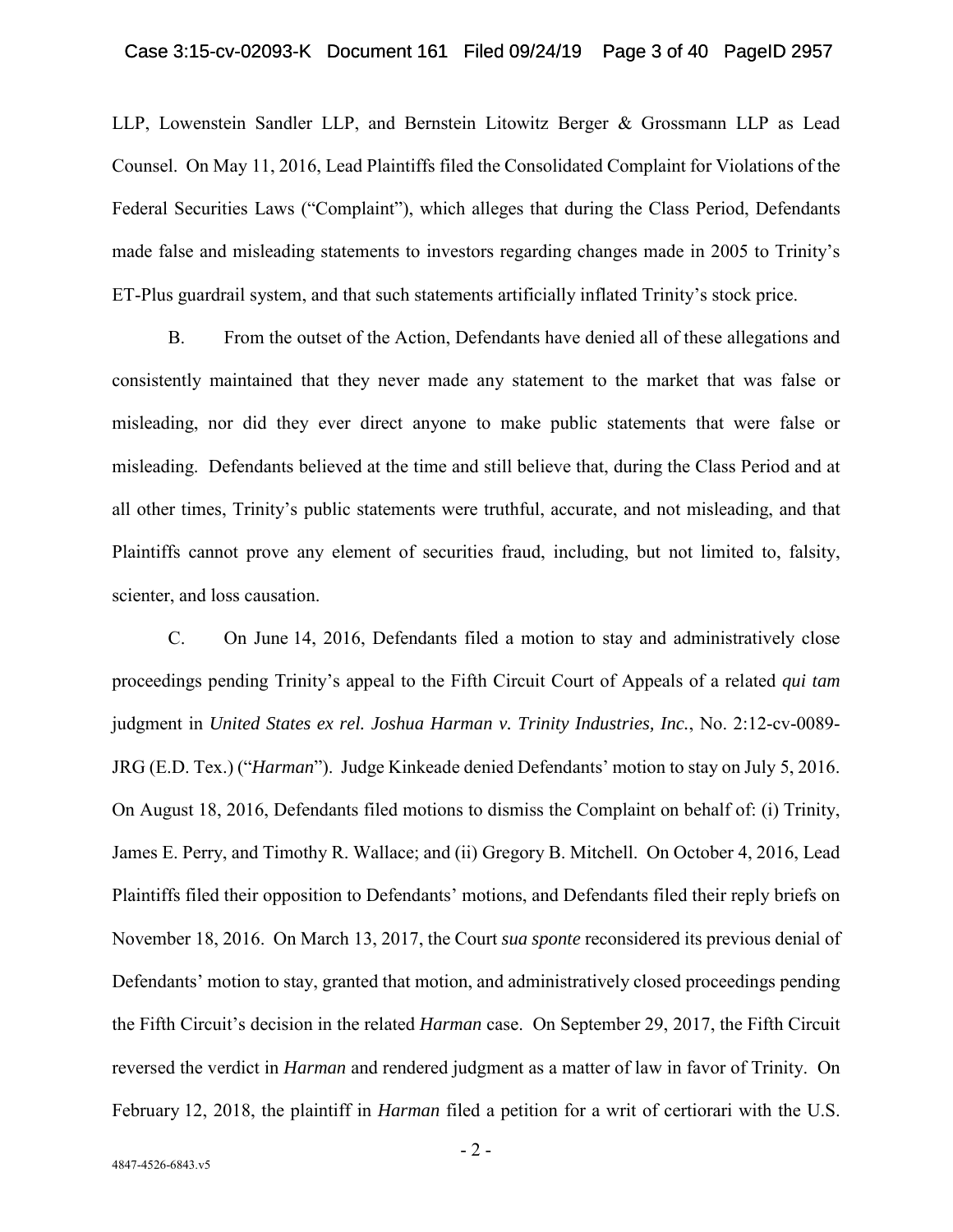## Case 3:15-cv-02093-K Document 161 Filed 09/24/19 Page 4 of 40 PageID 2958

Supreme Court, which was denied on January 7, 2019. On February 21, 2019, the parties in the present Action jointly stipulated to a schedule for Plaintiffs to file an amended complaint. On May 8, 2019, the parties agreed to modify the schedule to allow the parties to focus their efforts on mediation.

D. On June 18, 2019, the parties engaged in a successful mediation session with Gregory P. Lindstrom, and the parties agreed to settle the Action for financial consideration in the amount of Seven Million, Five Hundred Thousand Dollars (\$7,500,000.00). The parties finalized a written term sheet, which documented their agreement to the financial consideration and several non-monetary settlement terms. The term sheet provided, among other things, that the mediator was vested with binding authority to promptly resolve any disputes arising out of the finalization of the settlement documentation.

## **II. CLAIMS OF PLAINTIFFS AND BENEFITS OF SETTLEMENT**

A. Plaintiffs and Lead Counsel believe that the claims asserted in the Action have merit. However, Plaintiffs and Lead Counsel recognize and acknowledge the expense and length of continued proceedings necessary to prosecute the Action against Defendants through trial. Plaintiffs and Lead Counsel also have taken into account the uncertain outcome and the risk of trial, especially in complex matters such as this Action, as well as the risks posed by the difficulties and delays relating to post-trial motions, and potential appeals of the Court's determination of said motions, or the verdict of a jury. Plaintiffs and Lead Counsel also are aware of the defenses to the securities law claims asserted in the Action. Plaintiffs and Lead Counsel believe that the Settlement set forth in this Stipulation confers substantial benefits upon the Class in light of the circumstances present here. Based on their evaluation, Plaintiffs and Lead Counsel have determined that the Settlement set forth in this Stipulation is fair, reasonable, and adequate and in the best interests of the Class.

- 3 -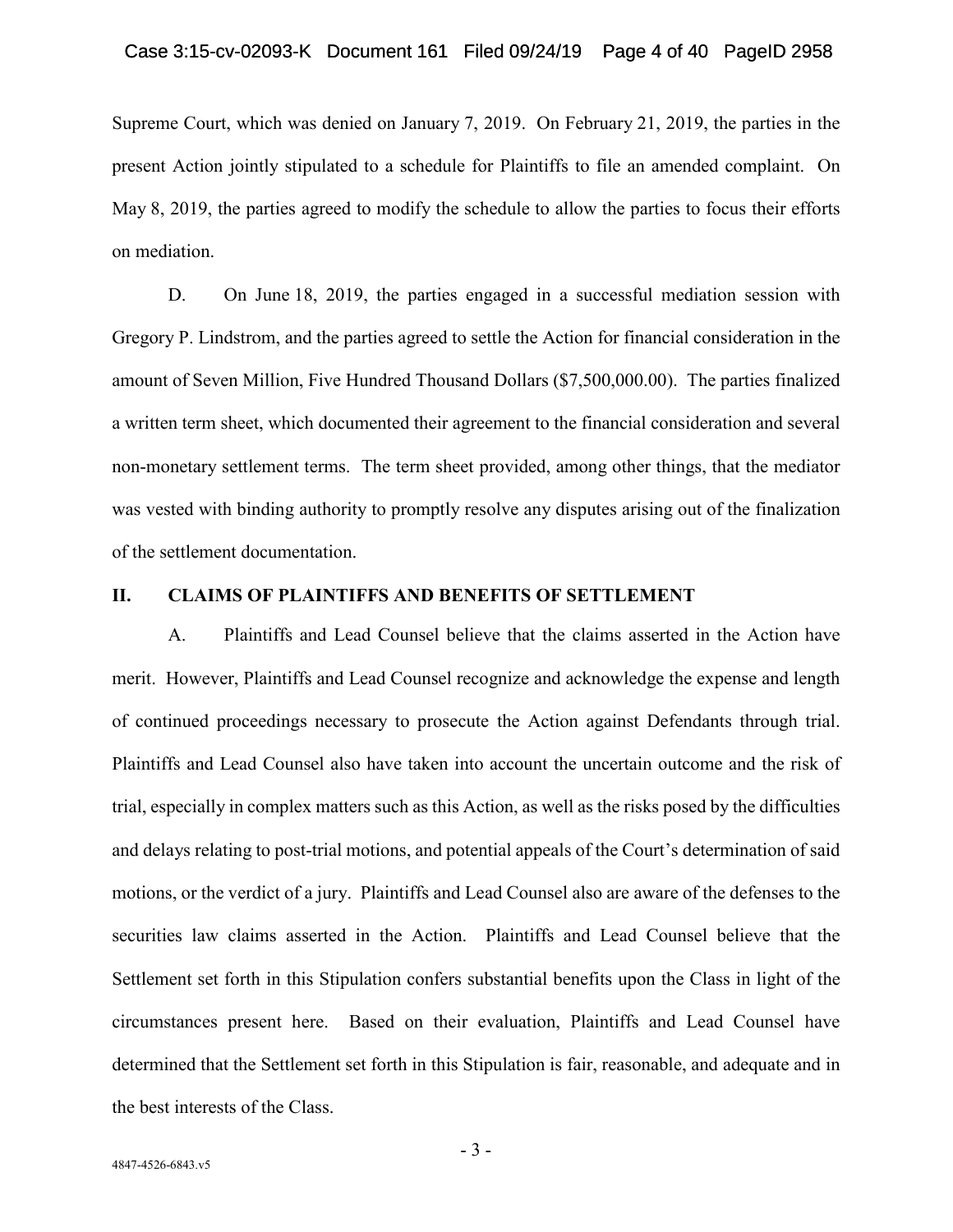## **III. DEFENDANTS' DENIALS OF WRONGDOING AND LIABILITY**

A. Defendants have denied and continue to deny that they violated the federal securities laws, or any laws, and maintain that their conduct was at all times proper and in compliance with all applicable laws. Defendants have denied and continue to deny specifically each and all of the claims and contentions alleged in the Action, along with all charges of wrongdoing or liability against them arising out of the conduct, statements, acts, or omissions alleged, or that could have been alleged, in the Action. Defendants also have denied and continue to deny, *inter alia*, the allegations that any of the Defendants made, knowingly or otherwise, any material misstatements or omissions; that Defendants acted recklessly or with culpable intent; that any member of the Class has suffered any damages; that the price of Trinity common stock was artificially inflated by reason of the alleged misrepresentations, omissions, or otherwise; or that the members of the Class were harmed by the conduct alleged in the Action or that could have been alleged as part of the Action. In addition, Defendants maintain that they have meritorious defenses to all claims alleged in the Action.

B. Nonetheless, taking into account the uncertainty, risks, costs, and distraction inherent in any litigation, especially in complex cases such as this Action, Defendants have determined that it is desirable and beneficial that the Action be settled in the manner and upon the terms and conditions set forth in this Stipulation. As set forth in ¶¶8.2-8.3 below, this Stipulation shall in no event be construed as or deemed to be evidence of an admission or concession by Defendants or any of the Released Parties with respect to any claim of any fault or liability or wrongdoing or damage whatsoever.

# **IV. TERMS OF STIPULATION AND AGREEMENT OF SETTLEMENT**

NOW, THEREFORE, IT IS HEREBY STIPULATED AND AGREED by and among Plaintiffs (for themselves and the members of the Class), on the one hand, and Defendants, on the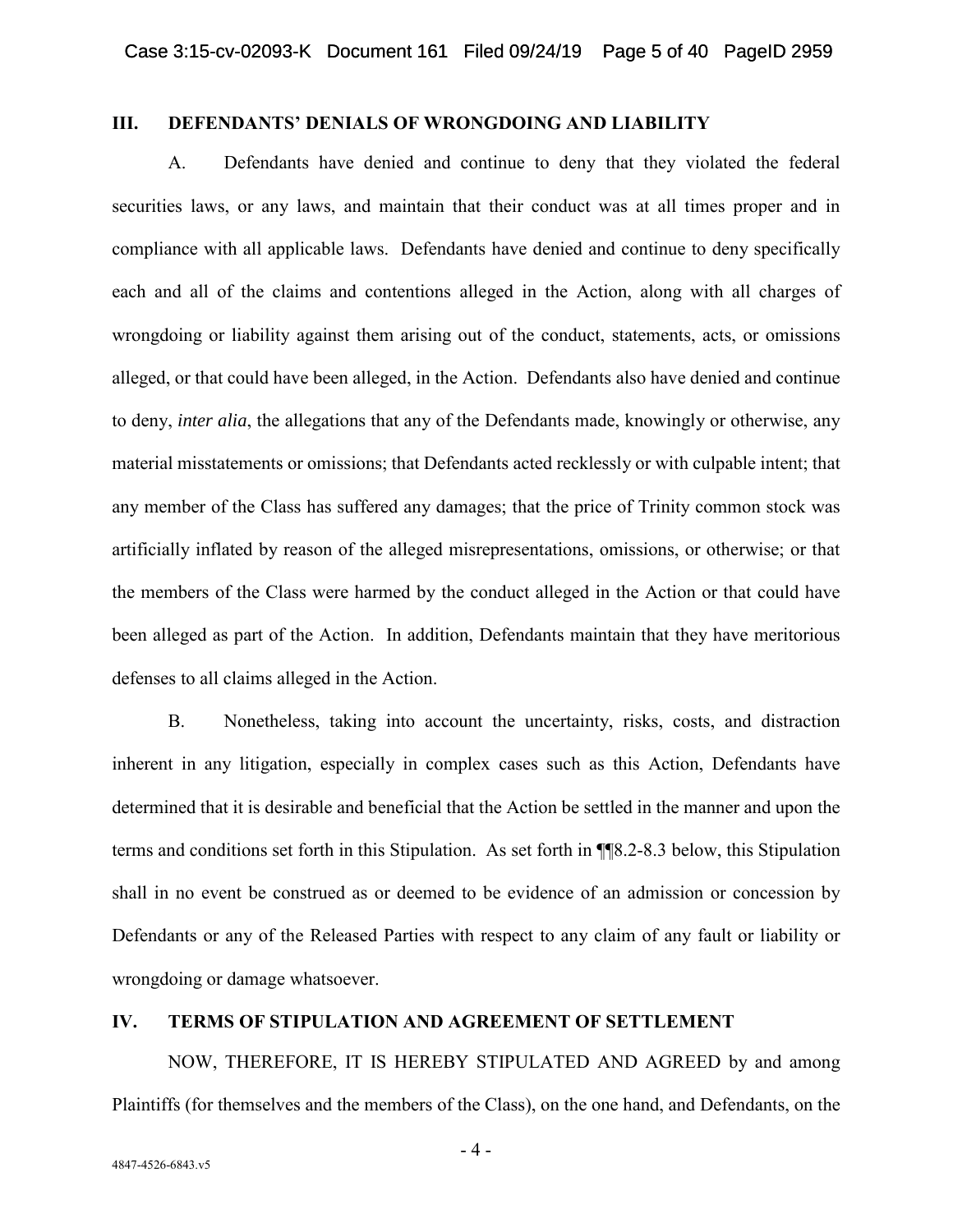## Case 3:15-cv-02093-K Document 161 Filed 09/24/19 Page 6 of 40 PageID 2960

other hand, by and through their respective counsel of record, that subject to the approval of the Court, pursuant to Rule 23(e) of the Federal Rules of Civil Procedure, in consideration of the benefits flowing to the Settling Parties from the Settlement set forth herein, the Action, the Released Claims, and all matters encompassed within the scope of the releases set forth in this Stipulation shall be finally and fully compromised, settled, and released, and the Action shall be dismissed with prejudice as to all Settling Parties upon and subject to the terms and conditions of the Stipulation, as follows.

## **1. Definitions**

As used in this Stipulation, and any exhibits attached hereto and made a part hereof, the following terms have the meanings specified below:

1.1 "Authorized Claimant" means any member of the Class who submits a valid Proof of Claim and Release form and whose claim for recovery has been allowed pursuant to the terms of the Stipulation.

1.2 "Claims Administrator" means the firm retained by Lead Counsel, subject to approval of the Court, to provide all notices approved by the Court to potential Class Members and to administer the Settlement.

1.3 "Class" means all persons and entities who purchased or otherwise acquired publicly traded Trinity common stock between February 16, 2012 and April 24, 2015, inclusive, and were damaged thereby. Excluded from the Class are: (i) Defendants; (ii) the Immediate Family Members of the Individual Defendants; (iii) the officers and directors of Trinity during the Class Period and their Immediate Family Members; (iv) any parents, subsidiaries, or affiliates of Trinity; (v) any firm, trust, corporation, or other entity in which any Defendant has, or had during the Class Period, a controlling interest; and (vi) the legal representatives, affiliates, heirs, successors-in-interest, or assigns of any such excluded person or entity. Also excluded from the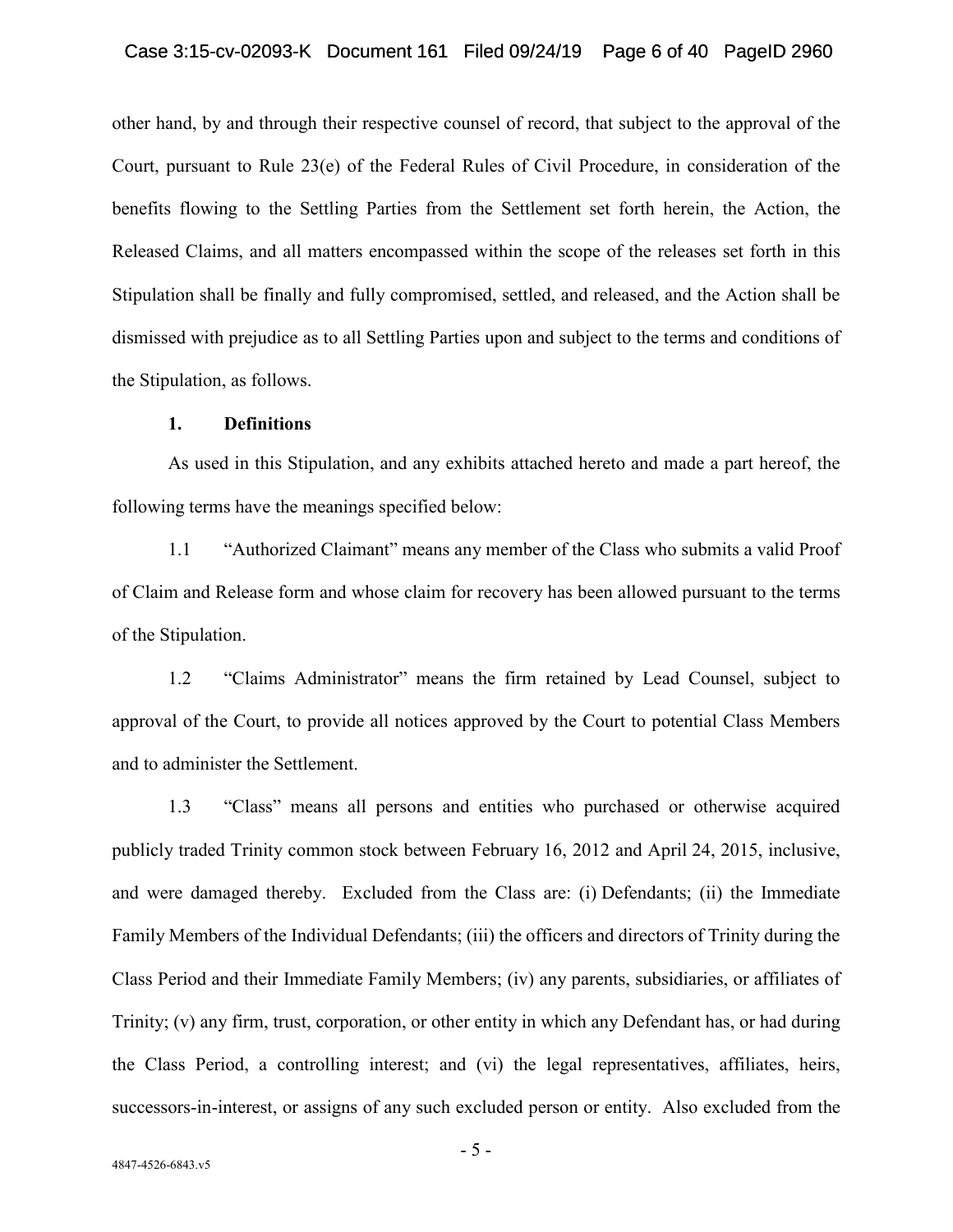## Case 3:15-cv-02093-K Document 161 Filed 09/24/19 Page 7 of 40 PageID 2961

Class are any persons and entities who or which exclude themselves by submitting a request for exclusion that is accepted by the Court.

1.4 "Class Member" means a person or entity who falls within the definition of the Class as set forth in ¶1.3 of this Stipulation.

1.5 "Class Period" means the period between February 16, 2012 and April 24, 2015, inclusive.

1.6 "Court" means the United States District Court for the Northern District of Texas.

1.7 "Defendants" means Trinity Industries, Inc., Timothy R. Wallace, James E. Perry, and Gregory B. Mitchell.

1.8 "Effective Date" means the first date by which all of the events and conditions specified in ¶7.1 of the Stipulation have been met and have occurred.

1.9 "Escrow Account" means the account controlled by the Escrow Agents.

1.10 "Escrow Agents" means Lead Counsel or their successor(s).

1.11 "Final" means when the last of the following with respect to the Judgment or any other court order shall occur: (i) the expiration of the time to file a motion to alter or amend the Judgment or order under Federal Rule of Civil Procedure 59(e) has passed without any such motion having been filed; (ii) the expiration of the time in which to appeal the Judgment or order has passed without any appeal having been taken; or (iii) if a motion to alter or amend is filed or if an appeal is taken, the determination of that motion or appeal in such a manner as to permit the consummation of the Settlement, in accordance with the terms and conditions of this Stipulation. For purposes of this paragraph, an "appeal" shall include any petition for a writ of certiorari or other writ that may be filed in connection with approval or disapproval of this Settlement, but shall not include any appeal which concerns only the issue of attorneys' fees and expenses or any Plan of Allocation of the Settlement Fund.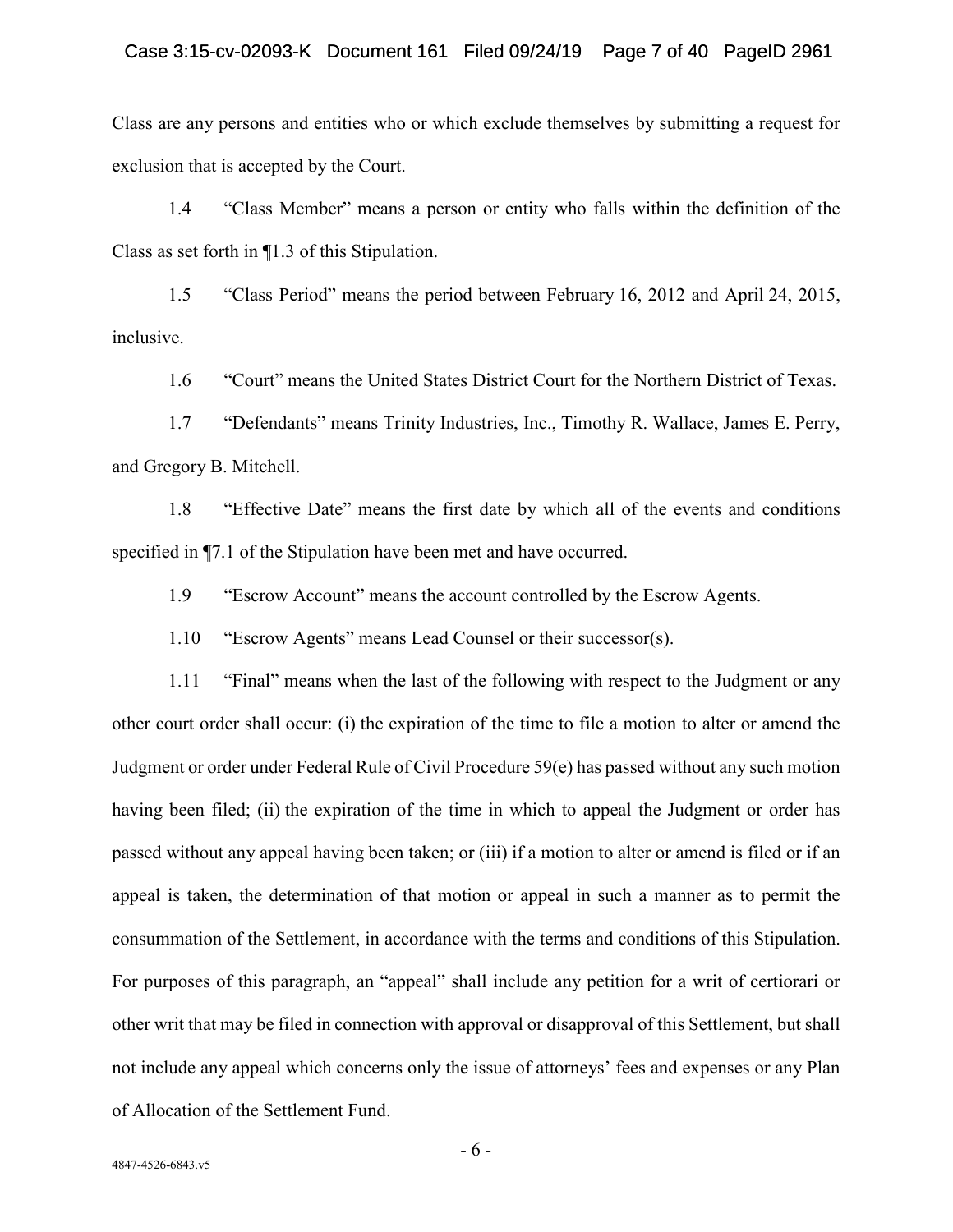## Case 3:15-cv-02093-K Document 161 Filed 09/24/19 Page 8 of 40 PageID 2962

1.12 "Immediate Family Members" means children, stepchildren, parents, stepparents, spouses, siblings, mothers-in-law, fathers-in-law, sons-in-law, daughters-in-law, brothers-in-law, and sisters-in-law. As used in this paragraph, "spouse" shall mean a husband, a wife, or a partner in a state-recognized domestic relationship or civil union.

1.13 "Individual Defendants" means Timothy R. Wallace, James E. Perry, and Gregory B. Mitchell.

1.14 "Judgment" means the judgment and order of dismissal with prejudice to be rendered by the Court upon approval of the Settlement, substantially in the form attached hereto as Exhibit B.

1.15 "Lead Counsel" means Robbins Geller Rudman & Dowd LLP, 655 West Broadway, Suite 1900, San Diego, CA 92101; Lowenstein Sandler LLP, One Lowenstein Drive, Roseland, NJ 07068; and Bernstein Litowitz Berger & Grossmann LLP, 1251 Avenue of the Americas, New York, NY 10020.

1.16 "Net Settlement Fund" means the portion of the Settlement Fund that shall be distributed to Authorized Claimants as allowed by the Stipulation, the Plan of Allocation, or the Court, after provision for the amounts set forth in  $\$\cdot 5(a)$ -(c) of this Stipulation.

1.17 "Plaintiffs" or "Lead Plaintiffs" means Plumbers and Pipefitters National Pension Fund, United Association Local Union Officers & Employees' Pension Fund, and the Department of the Treasury of the State of New Jersey and its Division of Investment.

1.18 "Plaintiffs' Counsel" means any counsel who have appeared for any of the Plaintiffs in the Action.

1.19 "Plan of Allocation" means a plan or formula of allocation of the Net Settlement Fund whereby the Settlement Fund shall be distributed to Authorized Claimants after payment of expenses of notice and administration of the Settlement, Taxes, and Tax Expenses and such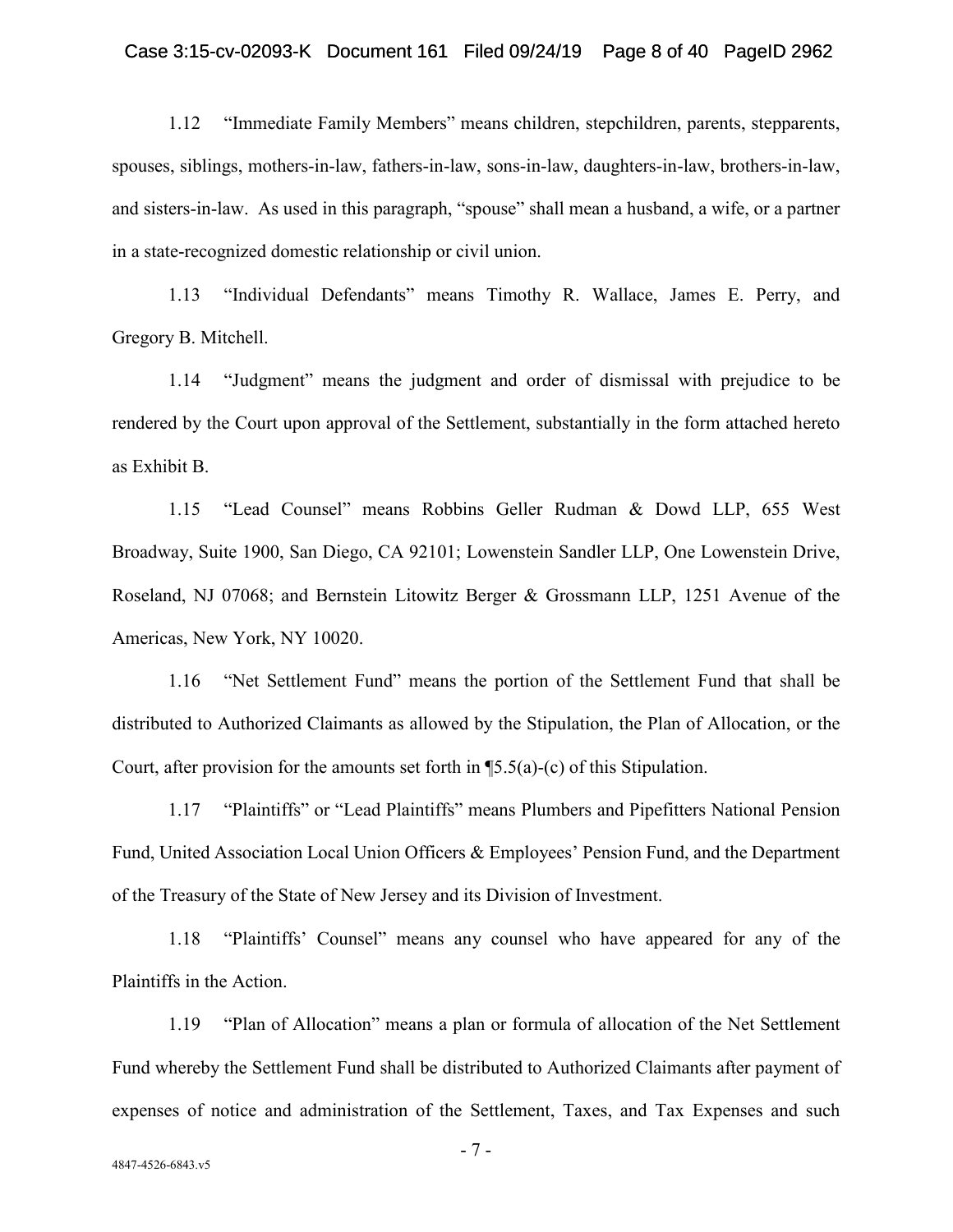## Case 3:15-cv-02093-K Document 161 Filed 09/24/19 Page 9 of 40 PageID 2963

attorneys' fees, expenses, and interest and other expenses as may be awarded by the Court. Any Plan of Allocation is not part of the Stipulation and Defendants and the Released Parties shall have no responsibility or liability with respect to the Plan of Allocation.

1.20 "Released Claims" means, collectively, the Released Plaintiffs' Claims and the Released Defendants' Claims.

1.21 "Released Defendants' Claims" means any and all claims and causes of action of every nature and description whatsoever whether known or unknown, whether arising under federal, state, common, or foreign law that arise out of or are based upon or related to the institution, prosecution, assertion, settlement, or resolution of the Action or the Released Plaintiffs' Claims, except for claims relating to the enforcement of the Settlement. "Released Defendants' Claims" includes "Unknown Claims" as defined in ¶1.31 hereof.

1.22 "Released Parties" means Defendants and each of their past or present subsidiaries, past or present directors, officers, employees, partners, insurers, co-insurers, reinsurers, principals, controlling shareholders, attorneys, accountants, auditors, underwriters, investment advisors, personal or legal representatives, predecessors, successors, parents, divisions, joint ventures, assigns, spouses, heirs, estates, related or affiliated entities, and Individual Defendants' Immediate Family Members.

1.23 "Released Plaintiffs' Claims" means any and all claims and causes of action of every nature and description whatsoever whether known or unknown, whether arising under federal, state, common, or foreign law, whether class or individual in nature, that Lead Plaintiffs or any other member of the Class asserted in the Action or could have asserted in any forum that arise out of or are based upon or related to both (i) the purchase or acquisition of Trinity common stock during the Class Period, and (ii) the allegations, transactions, facts, matters, occurrences, representations, or omissions involved, set forth, or referred to in the Complaint, except for claims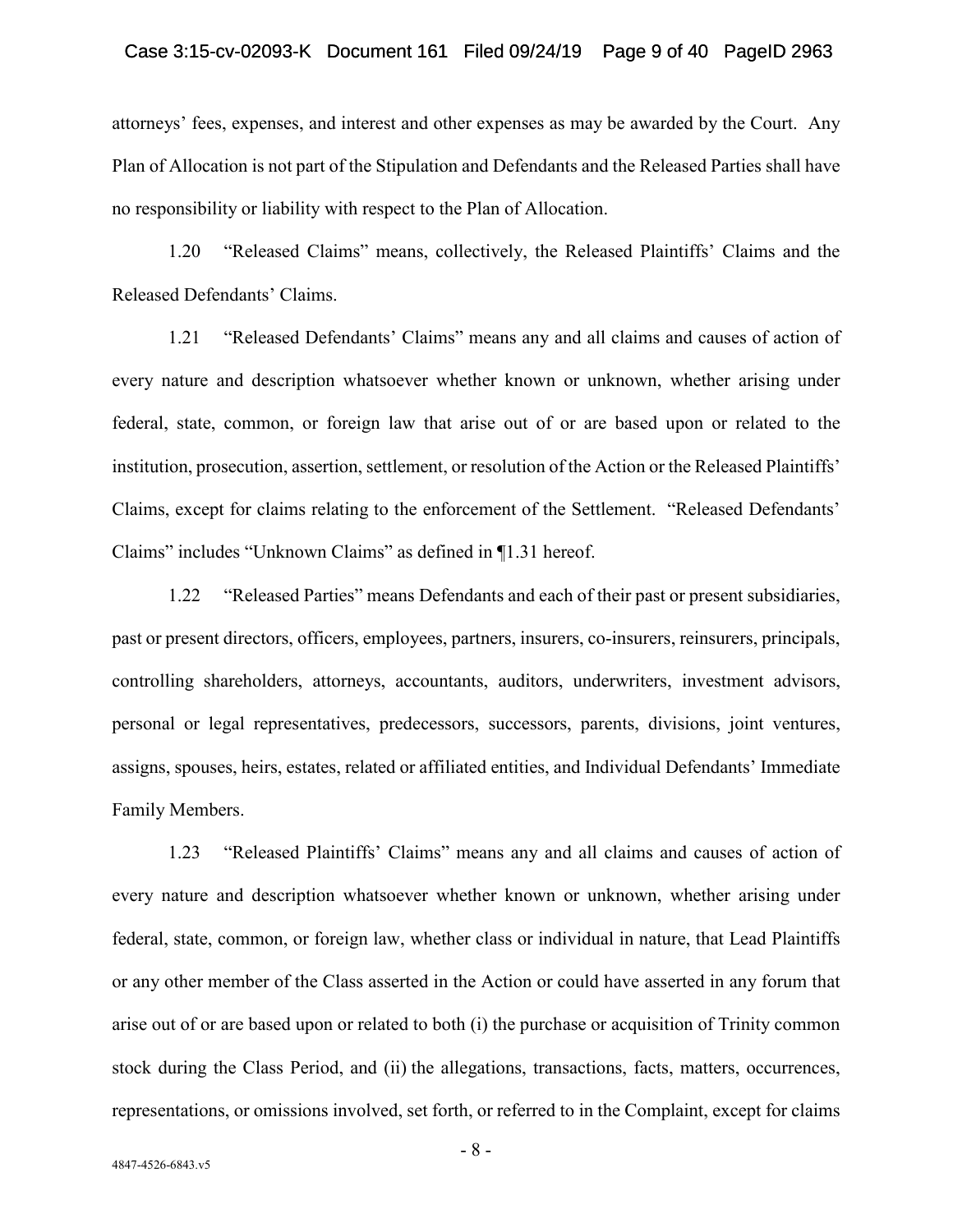relating to the enforcement of the Settlement. "Released Plaintiffs' Claims" includes "Unknown Claims" as defined in ¶1.31 hereof.

1.24 "Settlement" means the settlement contemplated by this Stipulation.

1.25 "Settlement Amount" means the principal amount of Seven Million, Five Hundred Thousand Dollars (\$7,500,000.00), to be paid pursuant to ¶2.1 of this Stipulation. Such amount is paid as consideration for full and complete settlement and release of all the Released Plaintiffs' Claims.

1.26 "Settlement Fund" means the Settlement Amount, together with all interest and income earned thereon after being transferred to an account controlled by the Escrow Agents, and which may be reduced by payments or deductions as provided for herein or by Court order.

1.27 "Settling Parties" means Defendants and Lead Plaintiffs on behalf of themselves and the Class Members.

1.28 "Supplemental Agreement" means the agreement described in ¶7.3.

1.29 "Tax Expenses" means expenses and costs incurred in connection with the calculation and payment of taxes or the preparation of tax returns and related documents, including, without limitation, expenses of tax attorneys and/or accountants and mailing and distribution costs relating to filing the returns described in ¶2.8.

1.30 "Taxes" means all taxes (including any estimated taxes, interest, or penalties) arising with respect to the income earned by the Settlement Fund as described in ¶2.8.

1.31 "Unknown Claims" means, collectively, any and all Released Plaintiffs' Claims, of every nature and description, that any Plaintiff or any other Class Member does not know or suspect to exist in his, her, or its favor at the time of the Effective Date, and any Released Defendants' Claims, of every nature and description, that any Defendant does not know or suspect to exist in his or its favor at the time of the Effective Date, which, if known by him, her, or it,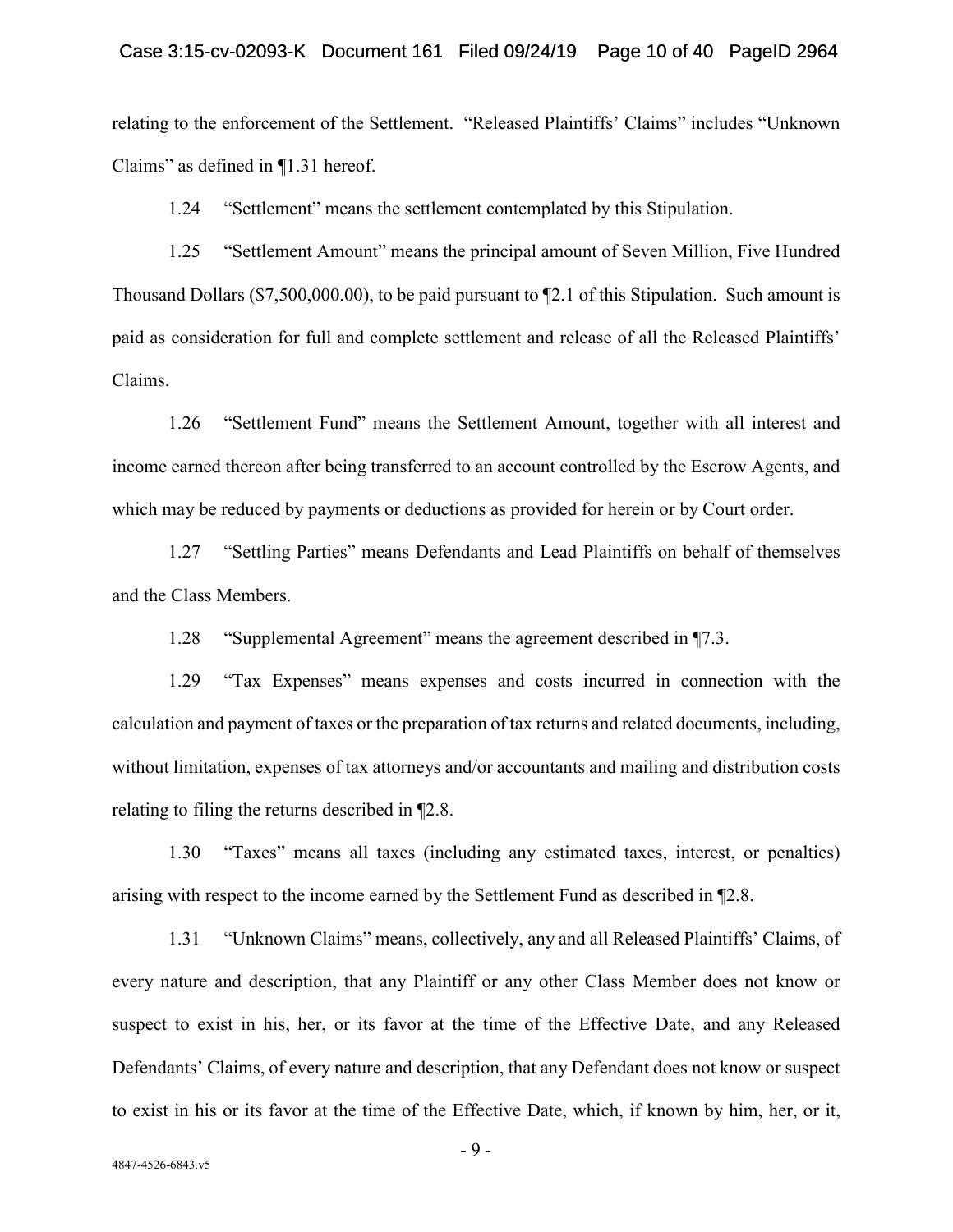might have affected his, her or its settlement with and release of the Released Parties, or might have affected his, her, or its decision not to object to or opt out of this Settlement. With respect to any and all Released Claims, the Settling Parties stipulate and agree that, upon the Effective Date, Lead Plaintiffs and Defendants shall expressly waive, and each of the other Class Members shall be deemed to have waived, and by operation of the Judgment shall have waived, the provisions, rights, and benefits of California Civil Code §1542, which provides, in relevant part:

## **A general release does not extend to claims that the creditor or releasing party does not know or suspect to exist in his or her favor at the time of executing the release and that, if known by him or her, would have materially affected his or her settlement with the debtor or released party.**

Upon the Effective Date, Lead Plaintiffs and Defendants shall expressly waive and each of the other Class Members shall be deemed to have, and by operation of the Judgment shall have expressly, waived any and all provisions, rights, and benefits conferred by any law of any state or territory of the United States, or principle of common law, which is similar, comparable, or equivalent to California Civil Code §1542. Lead Plaintiffs and the other Class Members may hereafter discover facts in addition to or different from those which he, she, or it now knows or believes to be true with respect to the subject matter of the Released Plaintiffs' Claims, but, upon the Effective Date, Lead Plaintiffs shall expressly, and each other Class Member, shall be deemed to have, and by operation of the Judgment shall have, fully, finally, and forever settled and released any and all Released Plaintiffs' Claims without regard to the subsequent discovery or existence of such different or additional facts. Defendants may hereafter discover facts in addition to or different from those which he or it now knows or believes to be true with respect to the subject matter of the Released Defendants' Claims, but, upon the Effective Date, Defendants shall expressly, and by operation of the Judgment shall have, fully, finally, and forever settled and released any and all Released Defendants' Claims without regard to the subsequent discovery or existence of such different or additional facts. Lead Plaintiffs and Defendants acknowledge, and the other Class Members shall be deemed by operation of the Judgment to have acknowledged,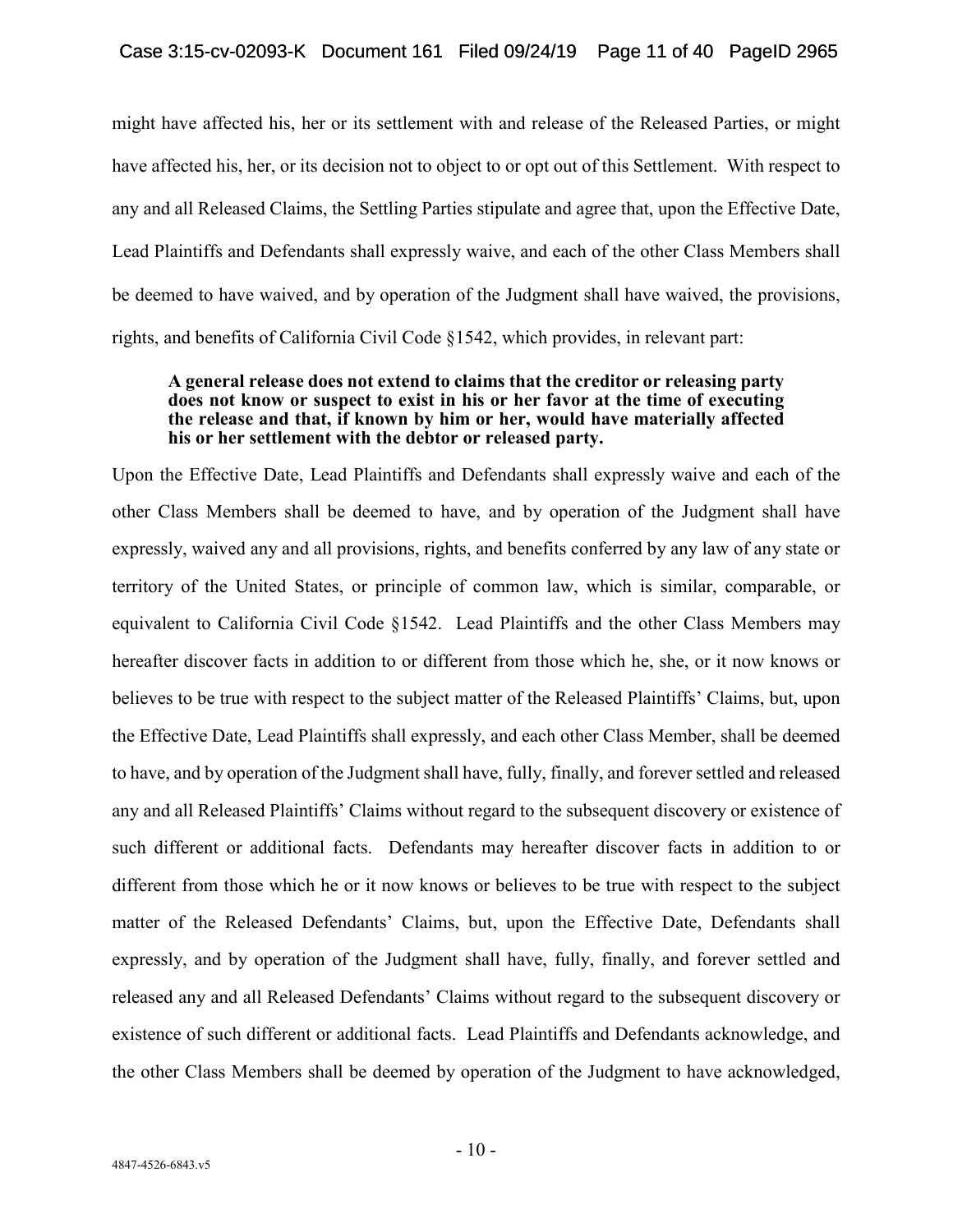that the foregoing waiver was separately bargained for and an essential term of the Settlement of which this release is a part.

## **2. The Settlement**

## **a. The Settlement Fund**

2.1 In consideration of the terms of this Stipulation, Defendants shall cause the Settlement Amount to be transferred or paid to an account controlled by the Escrow Agents (the "Escrow Account") within ten (10) business days of the later of (i) entry of the Court's order preliminarily approving the Settlement, in the form of Exhibit A attached hereto (the "Notice Order"), or (ii) the provision to Defendants of information for payment of the Settlement Amount by check and wiring instructions that include the bank name and ABA routing number, account name and number, and a signed W-9 reflecting a valid taxpayer identification number for the Escrow Account (the "Payment Date"). The Settlement Amount, together with any interest and income earned thereon once transferred to the Escrow Account, shall constitute the Settlement Fund.

2.2 If the entire Settlement Amount is not paid by check received by Escrow Agents by the Payment Date or deposited into the Escrow Account by the Payment Date, Lead Counsel may terminate the Settlement but only if: (i) Lead Counsel has notified Defendants' counsel in writing of Lead Counsel's intention to terminate the Settlement, and (ii) the entire Settlement Amount is not paid by check received by Escrow Agents or transferred to the Escrow Account within three (3) calendar days after Lead Counsel has provided such written notice.

#### **b. The Escrow Agents**

2.3 The Escrow Agents shall invest the Settlement Fund deposited pursuant to ¶2.1 hereof in instruments backed by the full faith and credit of the United States Government or fully insured by the United States Government or an agency thereof and shall reinvest the proceeds of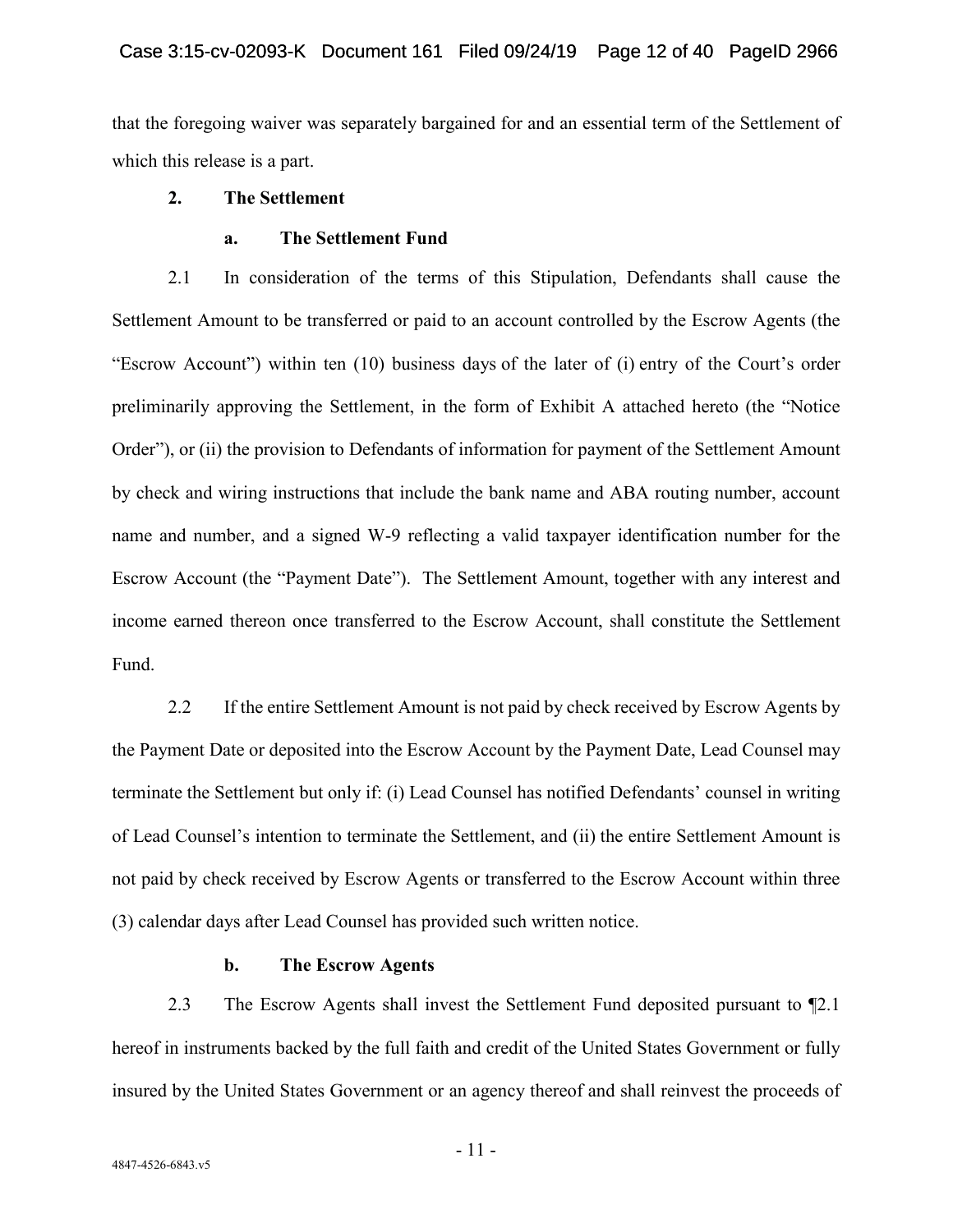## Case 3:15-cv-02093-K Document 161 Filed 09/24/19 Page 13 of 40 PageID 2967

these instruments as they mature in similar instruments at their then-current market rates. All costs and risks related to the investment of the Settlement Fund in accordance with the guidelines set forth in this paragraph shall be borne by the Settlement Fund.

2.4 The Escrow Agents shall not disburse the Settlement Fund except (a) as provided in the Stipulation, (b) by an order of the Court, or (c) with the written agreement of counsel for the Settling Parties.

2.5 Subject to further order(s) and/or directions as may be made by the Court, or as provided in the Stipulation, the Escrow Agents are authorized to execute such transactions as are consistent with the terms of the Stipulation. The Released Parties shall have no responsibility for, interest in, or liability whatsoever with respect to, the actions of the Escrow Agents, or any transaction executed by the Escrow Agents.

2.6 All funds held by the Escrow Agents shall be deemed and considered to be in *custodia legis* of the Court, and shall remain subject to the jurisdiction of the Court, until such time as such funds shall be distributed pursuant to the Stipulation and/or further order(s) of the Court.

2.7 Notwithstanding the fact that the Effective Date has not yet occurred, the Escrow Agents, without further approval of Defendants or the Court, may pay from the Settlement Fund notice and administration costs ("Class Notice and Administration Costs") associated with the notice and administration of the Settlement, including, without limitation: the cost of identifying and locating members of the Class, mailing the Notice of Pendency and Proposed Settlement of Class Action (the "Notice") and Proof of Claim and Release form (the "Proof of Claim" or "Claim Form") (such amounts shall include, without limitation, the actual costs of publication, printing and mailing the Notice, and reimbursement to nominee owners for forwarding notice to their beneficial owners), publishing the Summary Notice of Pendency and Proposed Settlement of Class Action (the "Summary Notice"), soliciting Class claims, assisting with the filing of claims,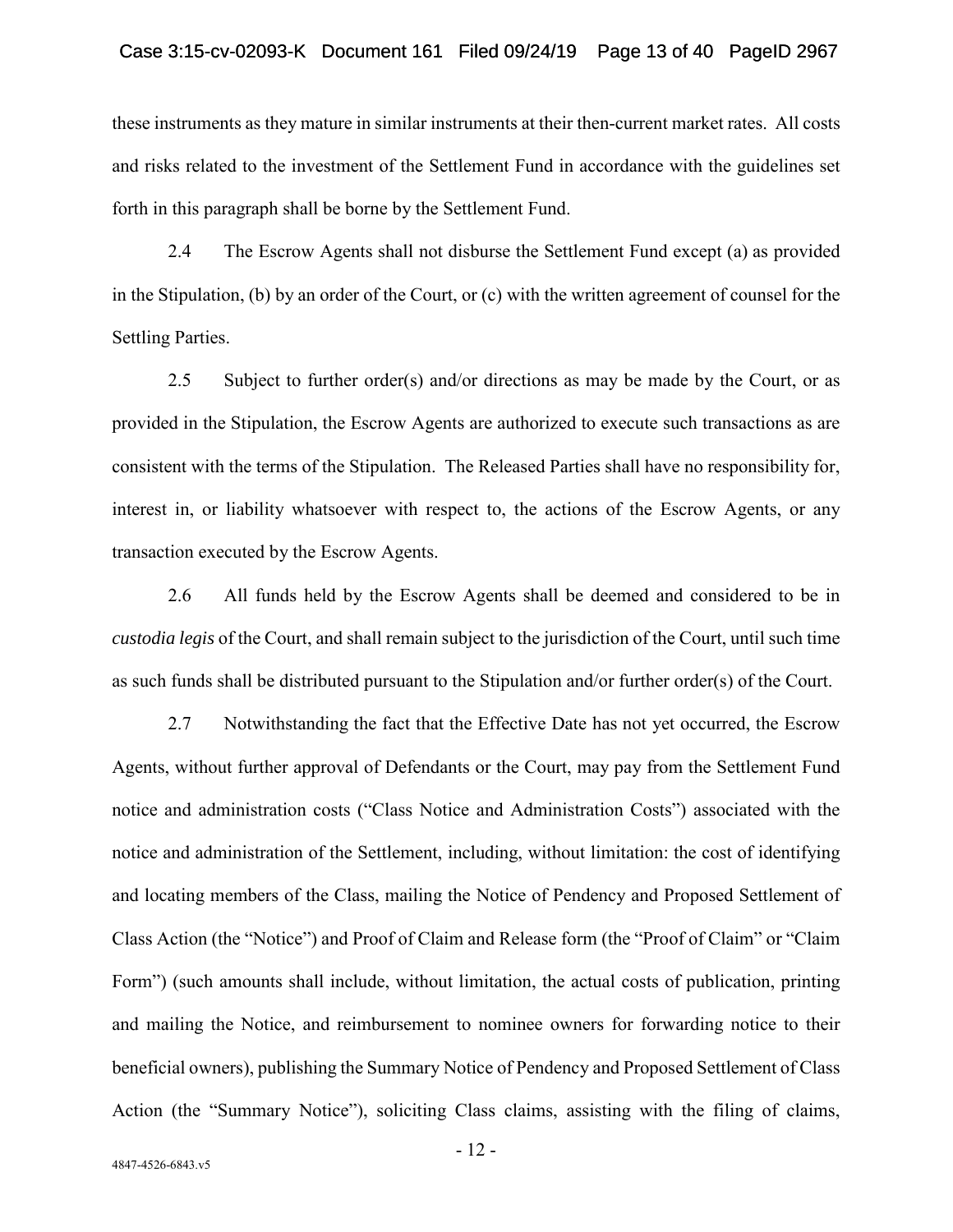## Case 3:15-cv-02093-K Document 161 Filed 09/24/19 Page 14 of 40 PageID 2968

administering and distributing the Net Settlement Fund to Authorized Claimants, processing Proofs of Claim, and paying escrow fees and costs, if any, and the administrative expenses incurred and fees charged by the Claims Administrator in connection with providing notice and processing the submitted claims. Released Parties and their counsel are not responsible for, and shall not be liable for, any Class Notice and Administration Costs, provided, however, that Defendants shall be solely responsible for administering and paying costs related to serving any notice required under the Class Action Fairness Act, 28 U.S.C. §1715 *et seq.* ("CAFA").

## **c. Taxes; Qualified Settlement Fund**

2.8 (a) The Settling Parties agree to treat the Settlement Fund as being at all times a "Qualified Settlement Fund" within the meaning of Treasury Regulation §1.468B-1. In addition, the Escrow Agents shall timely make such elections as necessary or advisable to carry out the provisions of this ¶2.8, including the "relation-back election" (as defined in Treasury Regulation §1.468B-1) back to the earliest permitted date. Such elections shall be made in compliance with the procedures and requirements contained in such regulations. It shall be the responsibility of the Escrow Agents to timely and properly prepare and deliver the necessary documentation for signature by all necessary parties, and thereafter to cause the appropriate filing to occur.

(b) For the purpose of §468B of the Internal Revenue Code of 1986, as amended, and the regulations promulgated thereunder, the "administrator" shall be the Escrow Agents. Lead Counsel shall timely and properly file all informational and other tax returns necessary or advisable with respect to the Settlement Fund (including, without limitation, the returns described in Treasury Regulation  $\S1.468B-2(k)$ ). Such returns (as well as the election described in ¶2.8(a) hereof) shall be consistent with this ¶2.8 and in all events shall reflect that all Taxes (including any estimated Taxes, interest, or penalties) on the income earned by the Settlement Fund shall be paid out of the Settlement Fund as provided in ¶2.8(c) hereof.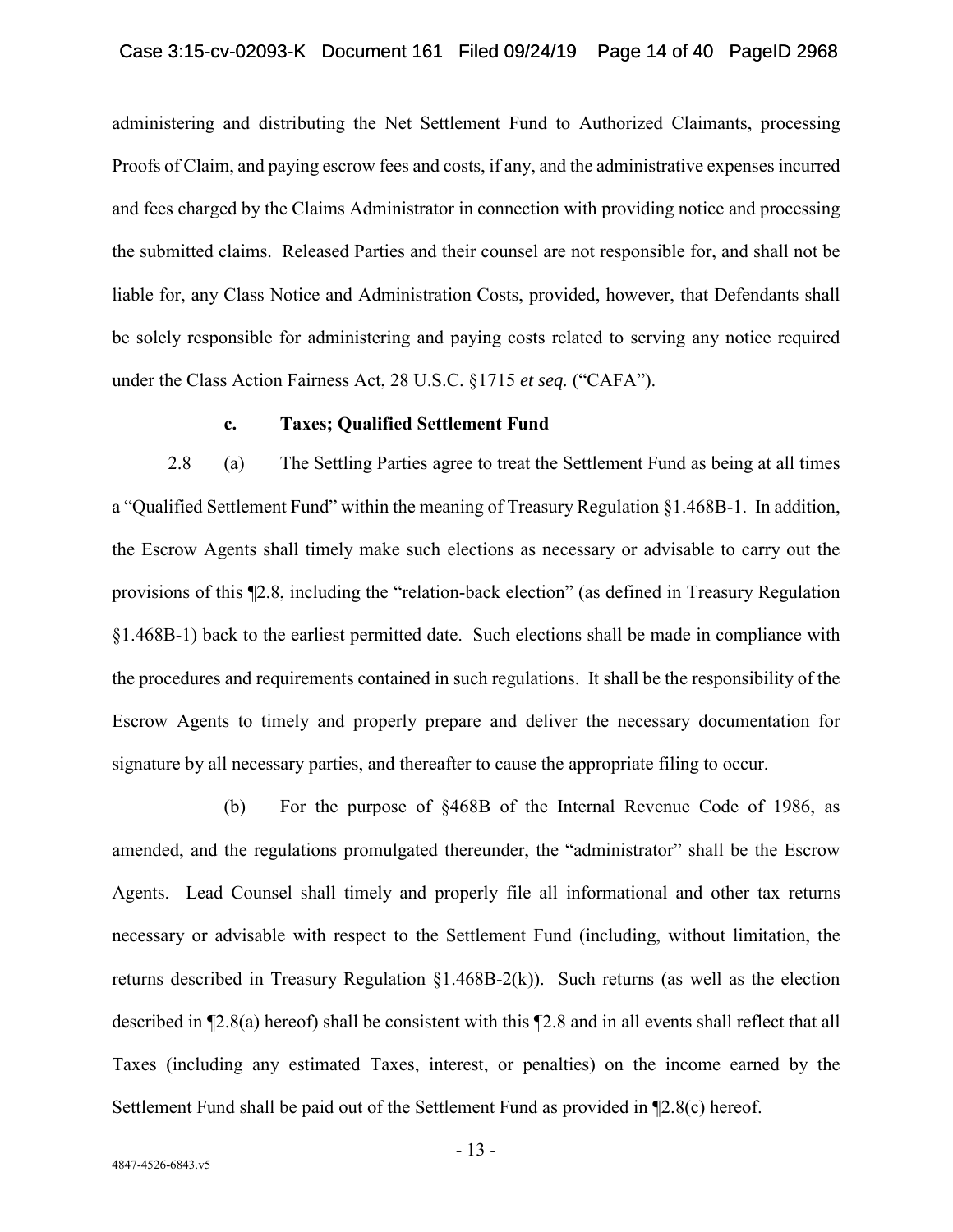## Case 3:15-cv-02093-K Document 161 Filed 09/24/19 Page 15 of 40 PageID 2969

(c) All (a) Taxes (including any estimated Taxes, interest, or penalties) arising with respect to the income earned by the Settlement Fund, and (b) Tax Expenses, including expenses and costs incurred in connection with the operation and implementation of this ¶2.8 (including, without limitation, expenses of tax attorneys and/or accountants and mailing and distribution costs and expenses relating to filing the returns described in this ¶2.8), shall be paid out of the Settlement Fund; in all events the Released Parties and their counsel shall have no liability or responsibility for the Taxes or the Tax Expenses. Further, Taxes and Tax Expenses shall be treated as, and considered to be, a cost of administration of the Settlement Fund and shall be timely paid by the Escrow Agents out of the Settlement Fund without prior order from the Court, and the Escrow Agents shall be obligated (notwithstanding anything herein to the contrary) to withhold from distribution to Authorized Claimants any funds necessary to pay such amounts, including the establishment of adequate reserves for any Taxes and Tax Expenses (as well as any amounts that may be required to be withheld under Treasury Regulation  $\S1.468B-2(1)(2)$  and neither the Released Parties nor their counsel are responsible, nor shall they have any liability, therefor. The Settling Parties agree to cooperate with the Escrow Agents, each other, and their tax attorneys and accountants to the extent reasonably necessary to carry out the provisions of this ¶2.8.

(d) For the purpose of this ¶2.8, references to the Settlement Fund shall include both the Settlement Fund and any earnings thereon.

## **d. Termination of Settlement**

2.9 In the event the Stipulation is not approved or is terminated, canceled, or fails to become effective for any reason, including, without limitation, in the event the Judgment is reversed or vacated following any appeal taken therefrom, the Settlement Fund (including accrued interest), less expenses actually incurred or due and owing for Class Notice and Administration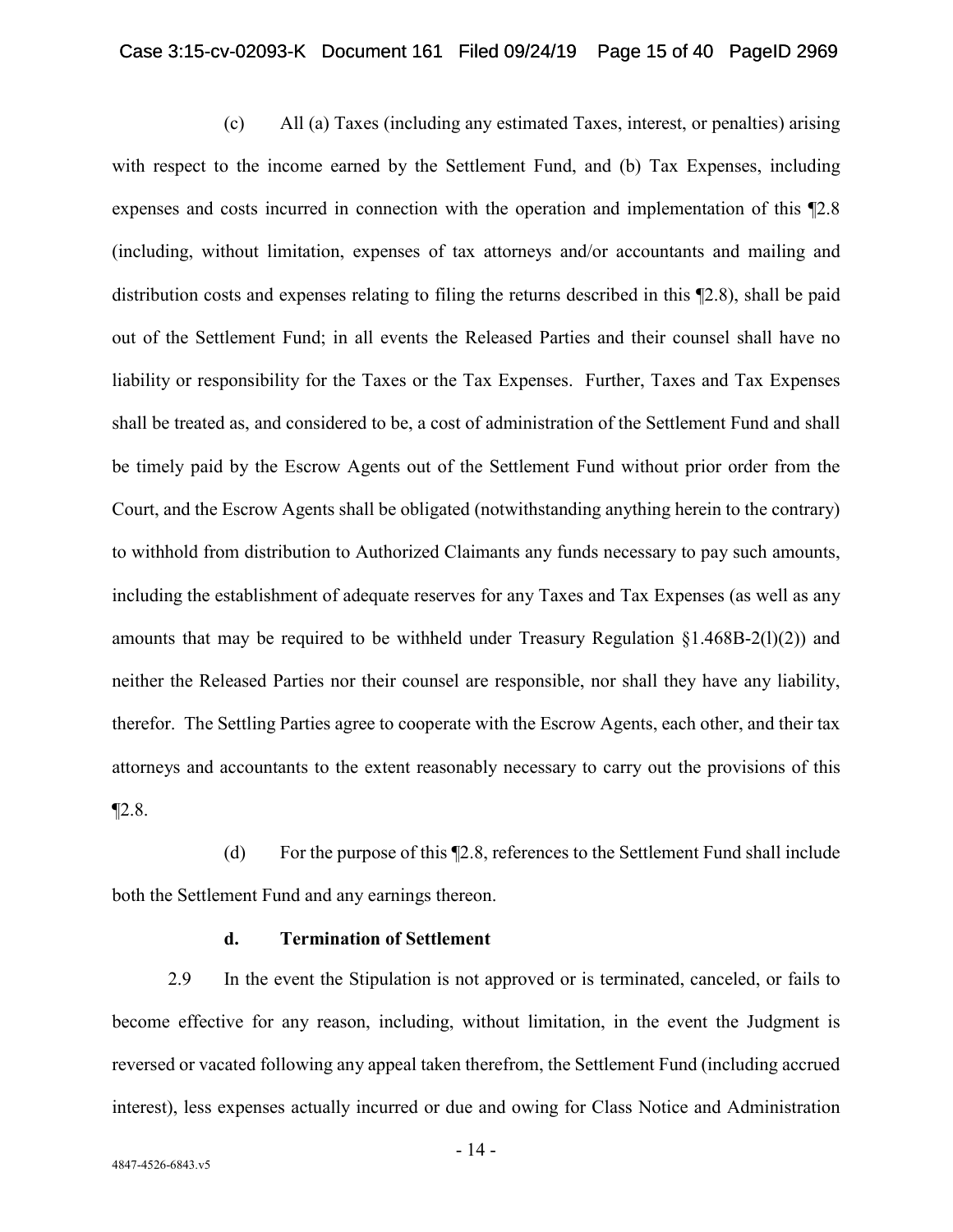Costs, Taxes, or Tax Expenses pursuant to ¶¶2.7 or 2.8 of this Stipulation, shall be refunded pursuant to ¶¶6.2 and 7.4 of this Stipulation upon written instructions from Defendants' counsel.

## **3. Class Certification, Notice Order, and Settlement Hearing**

3.1 Solely for purposes of the Settlement and for no other purpose, and subject to approval by the Court, the Settling Parties stipulate and agree to: (a) certification of the Action as a class action pursuant to Rules 23(a) and 23(b)(3) of the Federal Rules of Civil Procedure; (b) certification of Lead Plaintiffs as Class Representatives for the Class; and (c) appointment of Lead Counsel as Class Counsel for the Class pursuant to Rule 23(g) of the Federal Rules of Civil Procedure. The certification of the Class shall be binding only for purposes of the Settlement, and only if the Judgment becomes Final and the Effective Date as described in ¶1.8 occurs. Should the Class not be certified, or should any court attempt to amend the scope of the Class, each of the Settling Parties reserves the right to terminate the Settlement in accordance with ¶7 hereof.

3.2 Promptly after execution of the Stipulation, Lead Plaintiffs shall submit the Stipulation together with its exhibits (the "Exhibits") to the Court and shall apply for entry of the Notice Order, which shall include, *inter alia*, preliminary approval of the Settlement set forth in the Stipulation and approval for the mailing of the Notice and publication of the Summary Notice, in the forms of Exhibits A-1 and A-3 attached hereto. The Notice shall include the general terms of the Settlement set forth in the Stipulation, the proposed Plan of Allocation, the general terms of Lead Counsel's request for attorneys' fees and expenses, and the date of the hearing to approve the Settlement of the Action as set forth herein (the "Settlement Hearing").

3.3 Lead Counsel shall request that after notice is given to the Class, the Court hold the Settlement Hearing and approve the Settlement of the Action as set forth herein. At or after the Settlement Hearing, Lead Counsel also shall request that the Court approve the proposed Plan of Allocation and Lead Counsel's request for attorneys' fees and expenses.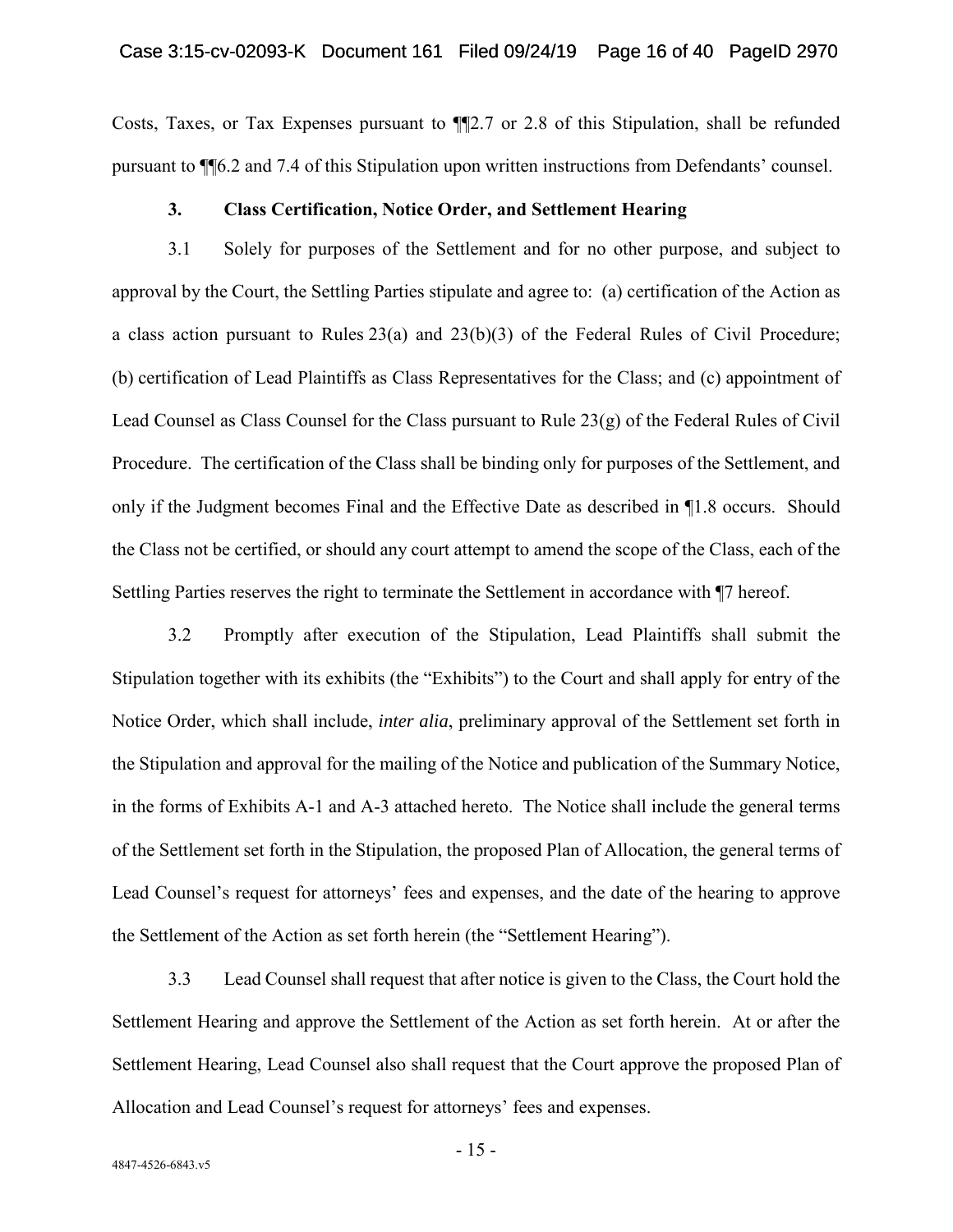# **4. Releases**

4.1 Upon the Effective Date, Lead Plaintiffs and each of the other Class Members, on behalf of themselves and their respective executors, administrators, successors, predecessors, and assigns, and any other person or entity who has the right, ability, standing or capacity to assert, prosecute, or maintain on behalf of any Class Member any of the Released Plaintiffs' Claims (or to obtain the proceeds of any recovery therefrom), in such capacity only, shall be deemed to have, and by operation of the Judgment shall have, fully, finally, and forever released, relinquished, and discharged against the Released Parties (whether or not such Class Members execute and deliver the Proof of Claim and Release forms) any and all Released Plaintiffs' Claims (including, without limitation, Unknown Claims), and shall be permanently barred and enjoined from the institution, maintenance, prosecution, or enforcement against any Released Party, in any state or federal court or arbitral forum, or in the court of any foreign jurisdiction, of any and all Released Plaintiffs' Claims (including, without limitation, Unknown Claims).

4.2 The Proof of Claim and Release to be executed by Class Members shall release all Released Plaintiffs' Claims against the Released Parties and shall be substantially in the form contained in Exhibit A-2 attached hereto.

4.3 Upon the Effective Date, each of the Defendants, on behalf of themselves and their respective executors, administrators, successors, predecessors, and assigns, and any other person or entity who has the right, ability, standing or capacity to assert, prosecute, or maintain on behalf of any Defendant any of the Released Defendants' Claims (or to obtain the proceeds of any recovery therefrom), in such capacity only, shall be deemed to have, and by operation of the Judgment shall have, fully, finally, and forever released, relinquished, and discharged against Lead Plaintiffs, all Class Members, and each of their past or present subsidiaries, past or present directors, officers, employees, partners, insurers, co-insurers, reinsurers, principals, controlling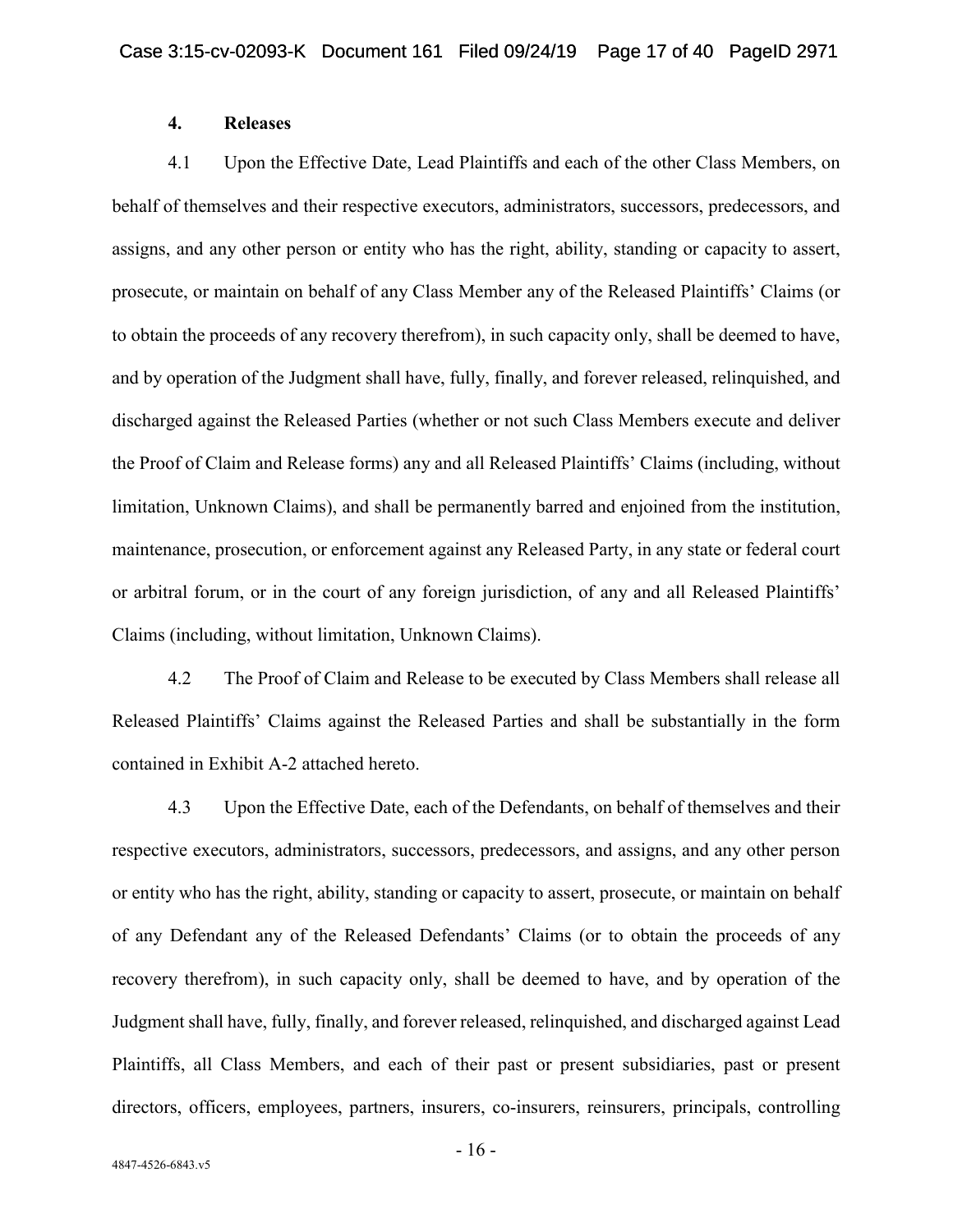## Case 3:15-cv-02093-K Document 161 Filed 09/24/19 Page 18 of 40 PageID 2972

shareholders, attorneys, accountants, auditors, underwriters, investment advisors, personal or legal representatives, predecessors, successors, parents, divisions, joint ventures, assigns, spouses, heirs, estates, related or affiliated entities, and Lead Plaintiffs' and Class Members' Immediate Family Members ("Released Plaintiffs' Parties") any and all Released Defendants' Claims (including, without limitation, Unknown Claims), and shall be permanently barred and enjoined from the institution, maintenance, prosecution, or enforcement against any Released Plaintiffs' Party, in any state or federal court or arbitral forum, or in the court of any foreign jurisdiction, of any and all Released Defendants' Claims (including, without limitation, Unknown Claims).

# **5. Administration and Calculation of Claims, Final Awards, and Supervision and Distribution of the Settlement Fund**

5.1 The Claims Administrator, subject to such supervision and direction of the Court as may be necessary or as circumstances may require, shall provide notice of the Settlement to the Class, shall administer and calculate the claims submitted by Class Members, and shall oversee distribution of the Net Settlement Fund to Authorized Claimants.

5.2 Defendants shall provide within five (5) business days following the entry of the Notice Order, and without any charge to Lead Plaintiffs, the Class, Plaintiffs' Counsel, or the Claims Administrator, shareholder lists, as appropriate for providing notice to the Class. In accordance with the schedule set forth in the Notice Order, Lead Counsel will cause the Notice, substantially in the form of Exhibit A-1 attached hereto, and the Claim Form, substantially in the form of Exhibit A-2 attached hereto, to be mailed by the Claims Administrator to all shareholders of record, or nominees. The Notice and Claim Form shall also be posted on the Claims Administrator's website. In accordance with the schedule set forth in the Notice Order, the Summary Notice, substantially in the form of Exhibit A-3 attached hereto, will also be published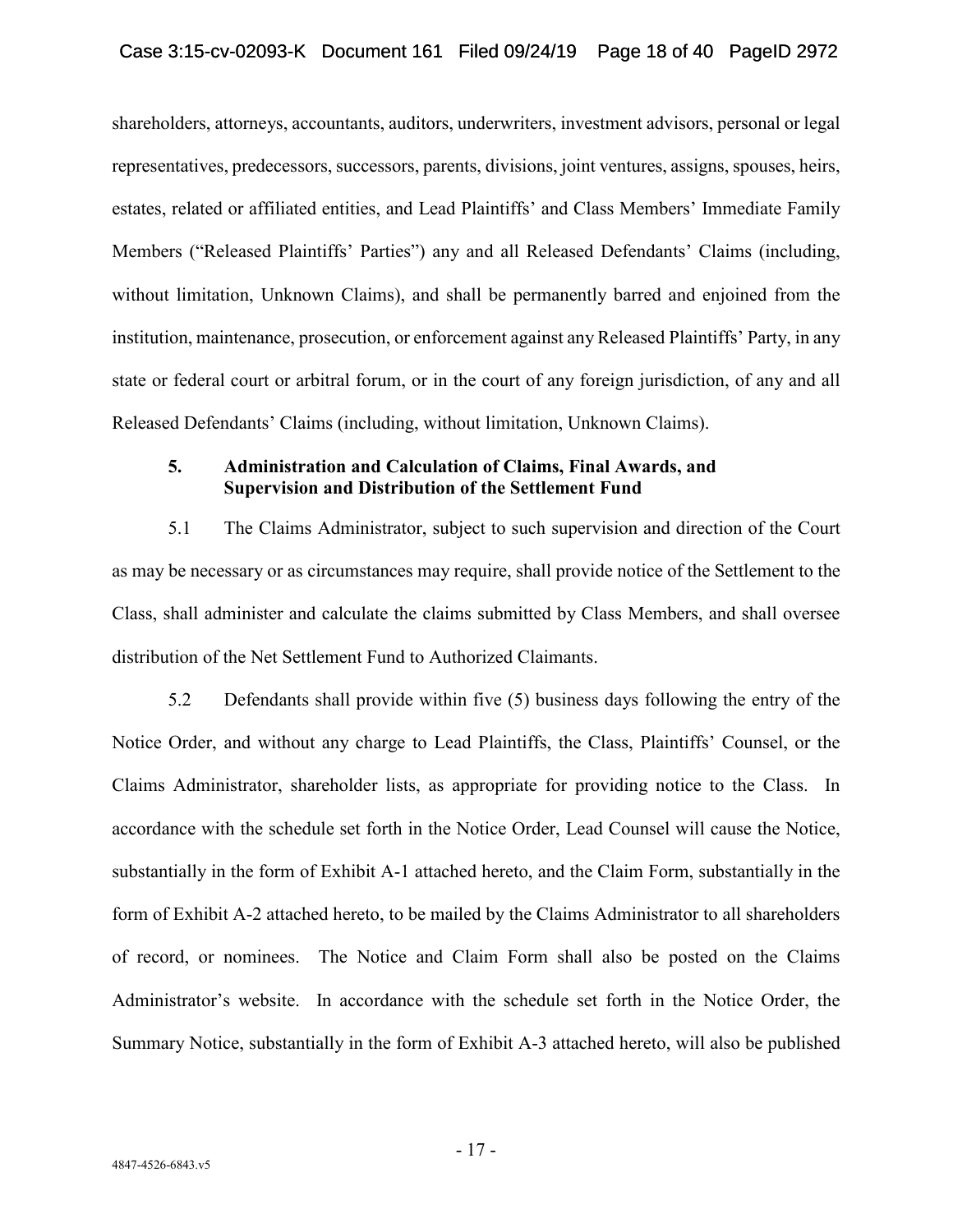## Case 3:15-cv-02093-K Document 161 Filed 09/24/19 Page 19 of 40 PageID 2973

once in the national edition of *Investor's Business Daily* and once on a newswire service. The cost of providing such notice shall be paid out of the Settlement Fund.

5.3 The Notice shall set forth the general terms of the Settlement set forth in the Stipulation, the proposed Plan of Allocation, and Lead Counsel's request for attorneys' fees and expenses; the date and time of the Settlement Hearing; the right to object to the Settlement, proposed Plan of Allocation, or request for fees and expenses; the right to appear at the Settlement Hearing; and the right to request exclusion from the Class.

5.4 No later than ten (10) calendar days following the filing of this Stipulation with the Court, Defendants shall serve the notice required under the Class Action Fairness Act, 28 U.S.C. §1715 *et seq.* ("CAFA"). Defendants are solely responsible for the costs of the CAFA notice and administering the CAFA notice. At least seven (7) calendar days before the Settlement Hearing, Defendants shall cause to be served on Lead Counsel and filed with the Court proof, by affidavit or declaration, regarding compliance with CAFA §1715(b).

5.5 The Settlement Fund shall be applied as follows:

(a) to pay all Class Notice and Administration Costs;

(b) to pay all Taxes and Tax Expenses described in ¶2.8 hereof;

(c) to pay Plaintiffs' Counsel's attorneys' fees and expenses and Plaintiffs' expenses under the PSLRA, 15 U.S.C. §78u-4(a)(4), if and to the extent allowed by the Court; and

(d) to distribute the Net Settlement Fund to Authorized Claimants as allowed by the Stipulation, the Plan of Allocation, or the Court.

5.6 Upon the Effective Date and thereafter, and in accordance with the terms of the Stipulation, the Plan of Allocation, or such further approval and further order(s) of the Court as may be necessary or as circumstances may require, the Net Settlement Fund shall be distributed to Authorized Claimants, subject to and in accordance with ¶¶5.7-5.9 below.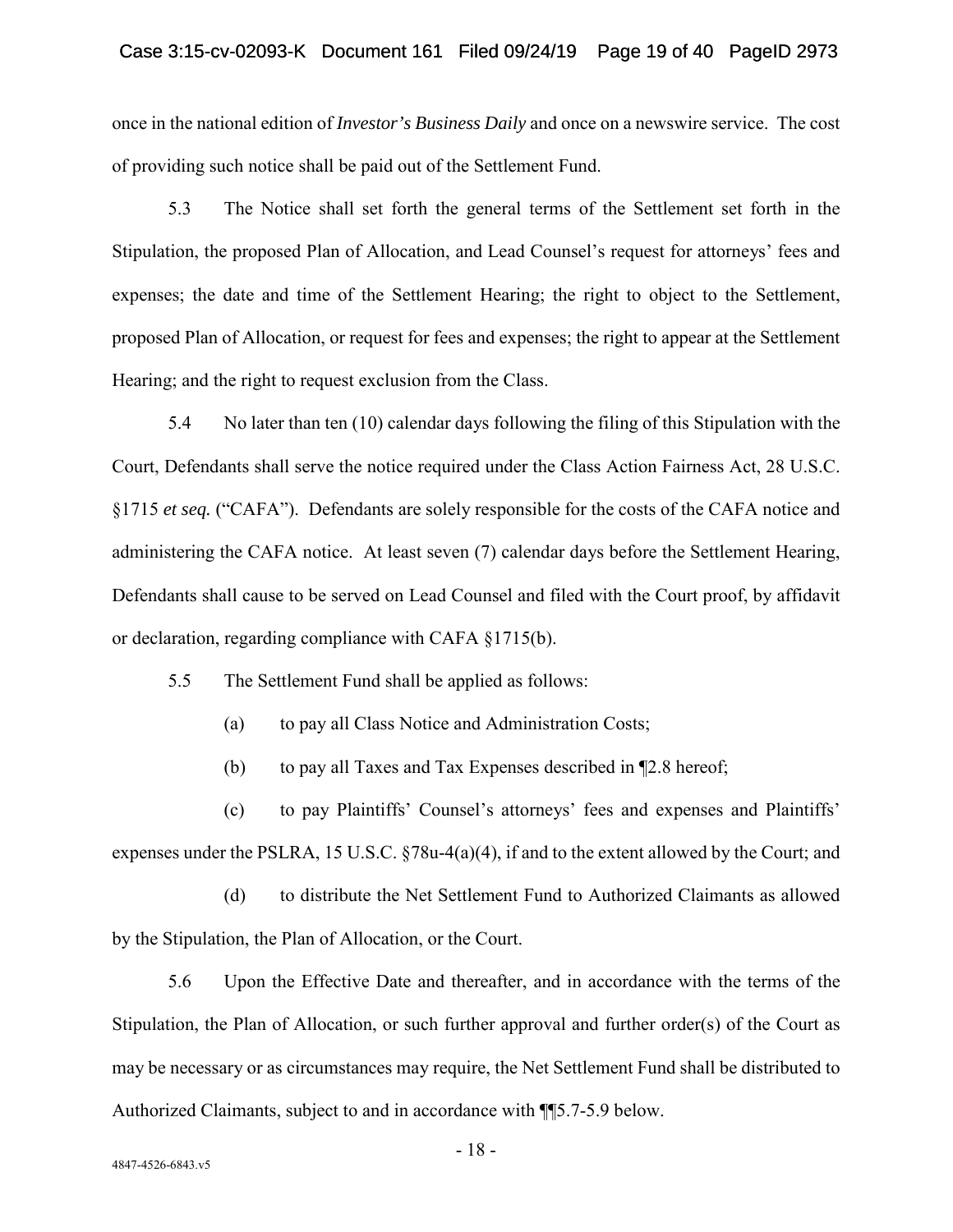## Case 3:15-cv-02093-K Document 161 Filed 09/24/19 Page 20 of 40 PageID 2974

5.7 Each Person claiming to be an Authorized Claimant shall be required to submit to the Claims Administrator a completed Proof of Claim, substantially in the form of Exhibit A-2 attached hereto, postmarked (if mailed) or received (if filed electronically) by no later than one hundred twenty (120) calendar days after the Notice Date (as defined in Exhibit A attached hereto), or such other time as may be set by the Court (the "Bar Date"), signed under penalty of perjury and supported by such documents as are specified in the Proof of Claim and as are reasonably available to such Person.

5.8 Except as otherwise ordered by the Court, all Class Members who fail to submit a Proof of Claim by the Bar Date, or such other period as may be ordered by the Court, or who submit a Proof of Claim that is rejected, shall be forever barred from receiving any payments pursuant to the Stipulation and the Settlement set forth herein, but will in all other respects be subject to and bound by the provisions of the Stipulation, the releases contained herein, and the Judgment. Notwithstanding the foregoing, Lead Counsel shall have the discretion (but not the obligation), to accept late-submitted claims for processing so long as the distribution of the Net Settlement Fund to Authorized Claimants is not materially delayed thereby.

5.9 The Claims Administrator shall calculate the claims of Authorized Claimants in accordance with the Plan of Allocation approved by the Court. Following the Effective Date, the Claims Administrator shall send to each Authorized Claimant his, her, or its *pro rata* share of the Net Settlement Fund.

5.10 The Settlement is not a claims-made settlement and, if all conditions of this Stipulation are satisfied and the Settlement becomes Final, Defendants will not have a reversionary interest in the Net Settlement Fund. If there is any balance remaining in the Net Settlement Fund after a reasonable amount of time following the date of the initial distribution of the Net Settlement Fund, Lead Counsel shall, if feasible, reallocate such balance among Authorized Claimants who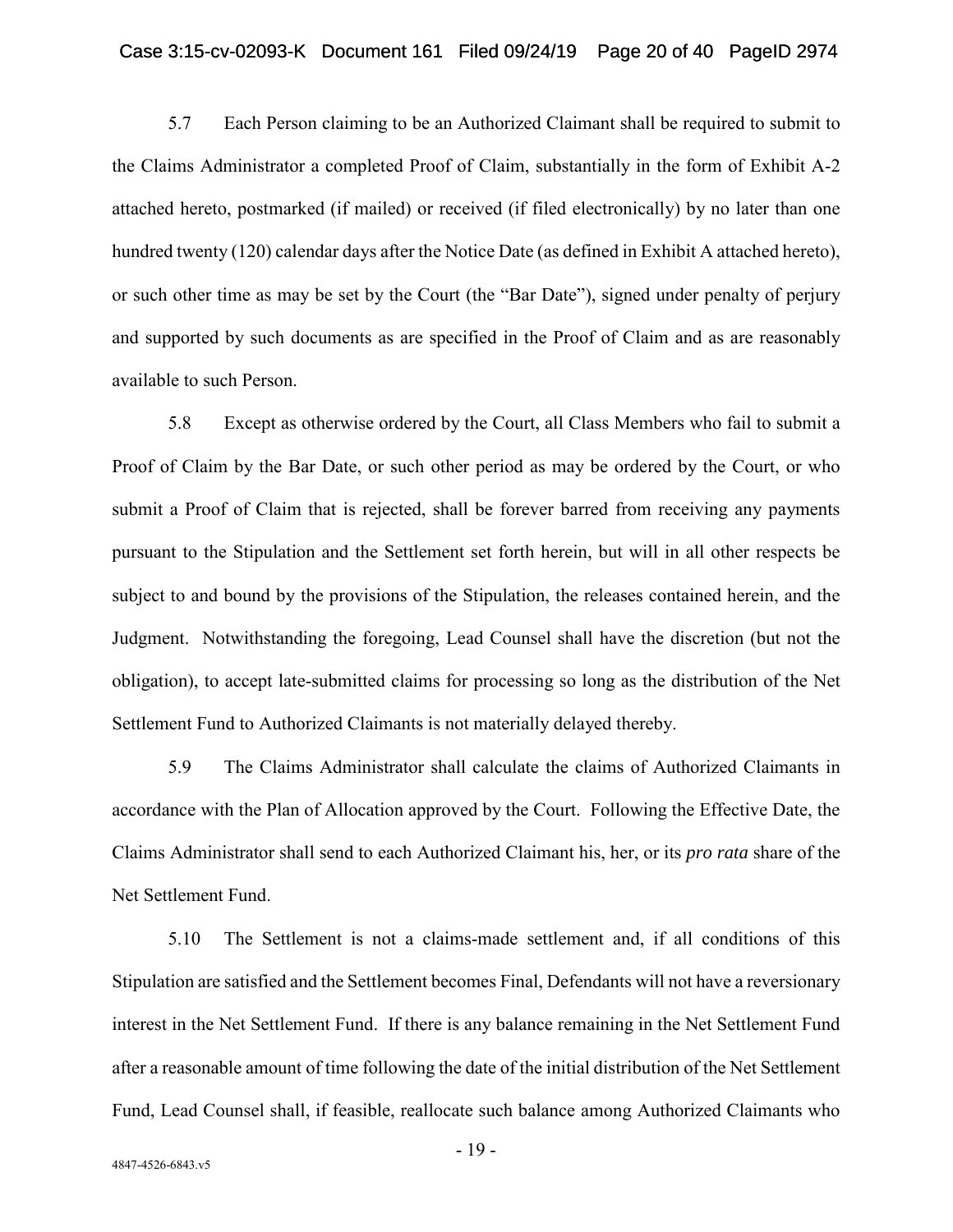## Case 3:15-cv-02093-K Document 161 Filed 09/24/19 Page 21 of 40 PageID 2975

negotiated the checks sent to them in the initial distribution and who would receive at least \$10.00 in an equitable and economical fashion. These reallocations shall be repeated until the balance remaining in the Net Settlement Fund is *de minimis* and such remaining balance shall then be donated to an appropriate non-profit organization designated by Lead Counsel.

5.11 The Released Parties shall have no liability, obligation, or responsibility whatsoever to any person, including, but not limited to, Class Members, the Escrow Agents, Lead Counsel, Lead Plaintiffs, or the Claims Administrator, in connection with the Plan of Allocation, the administration of the Settlement, the investment of the Settlement Fund, the processing of claims, or the disbursement of the Settlement Fund or the Net Settlement Fund. The Settlement Fund shall indemnify and hold all Released Parties harmless for any Taxes owed with respect to interest earned on the Settlement Fund after deposit into the Escrow Account and related expenses of any kind whatsoever (including, without limitation, Taxes payable by reason of any such indemnification), as well as for any claims related to the Plan of Allocation, the administration of the Settlement, the investment of the Settlement Fund, the processing of claims, or the disbursement of the Settlement Fund or the Net Settlement Fund. Defendants shall notify the Escrow Agents promptly if Defendants receive any notice of any claim so indemnified.

5.12 Defendants shall take no position with respect to the Plan of Allocation or any other such plan as may be approved by the Court.

5.13 It is understood and agreed by the Settling Parties that any proposed Plan of Allocation of the Net Settlement Fund, including, but not limited to, any adjustments to an Authorized Claimant's claim set forth therein, is not a part of the Stipulation and is to be considered by the Court separately from the Court's consideration of the fairness, reasonableness, and adequacy of the Settlement set forth in the Stipulation, and any order or proceeding relating to the Plan of Allocation shall not operate to terminate or cancel the Stipulation or affect the finality of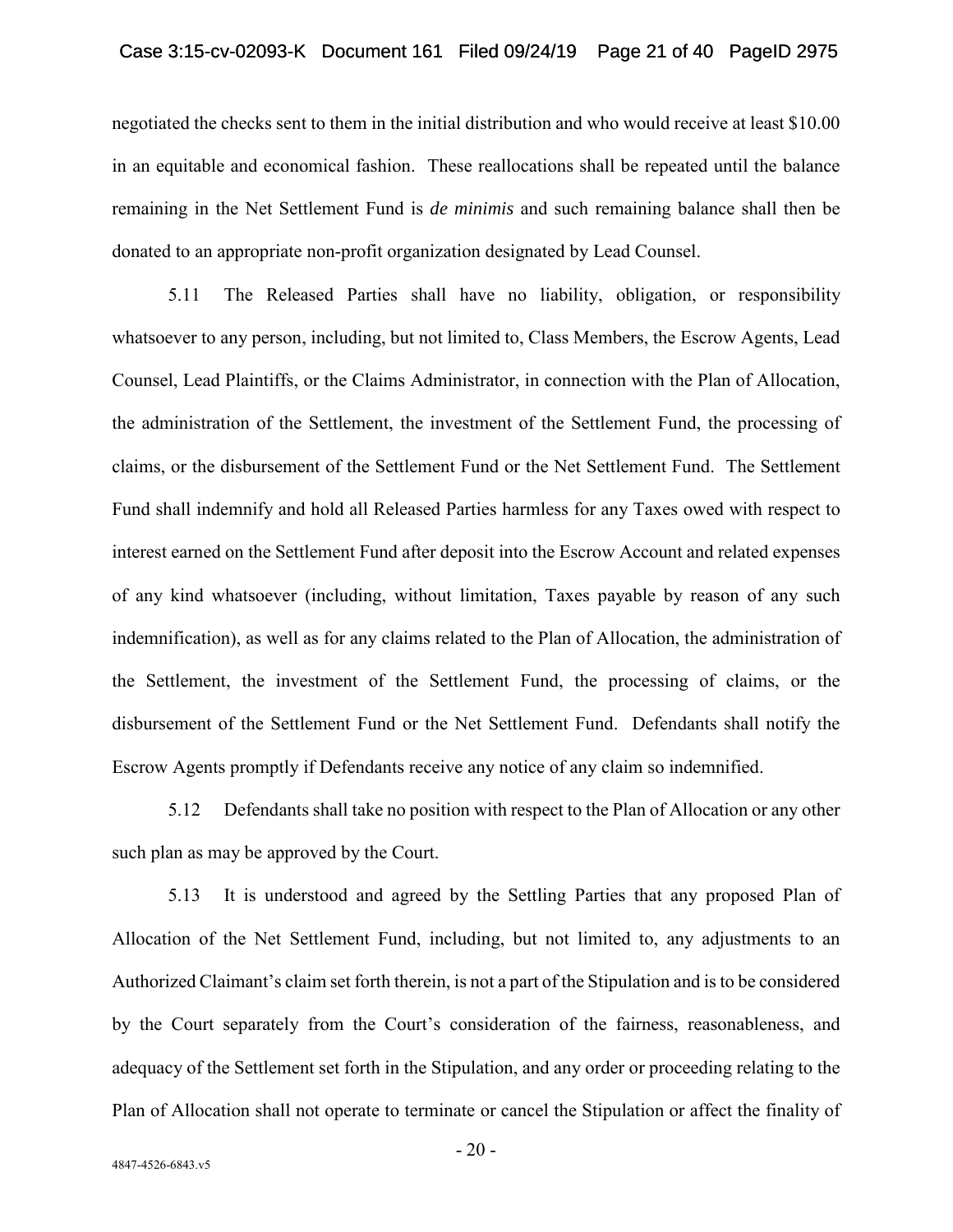## Case 3:15-cv-02093-K Document 161 Filed 09/24/19 Page 22 of 40 PageID 2976

the Court's Judgment approving the Stipulation and the Settlement set forth therein, or any other orders entered pursuant to the Stipulation. Class Members and Defendants shall be bound by the terms of this Stipulation, irrespective of whether the Court disapproves or modifies the Plan of Allocation.

5.14 No Person shall have any claim against Lead Plaintiffs, Plaintiffs' Counsel, Released Parties, Defendants' counsel, or the Claims Administrator based on distributions made substantially in accordance with the Settlement, the Stipulation, and the Plan of Allocation, or otherwise as further ordered by the Court.

#### **6. Lead Counsel's Attorneys' Fees and Expenses**

6.1 Lead Counsel may submit an application or applications (the "Fee and Expense Application"), on behalf of all Plaintiffs' Counsel, for (a) an award of attorneys' fees; plus (b) expenses or charges in connection with prosecuting the Action; plus (c) any interest on such attorneys' fees and expenses at the same rate and for the same periods as earned by the Settlement Fund (until paid) as may be awarded by the Court. In addition, Plaintiffs Plumbers and Pipefitters, the UA Fund, and New Jersey may submit an application for an award from the Settlement Fund pursuant to the PSLRA, 15 U.S.C. §78u-4(a)(4), in connection with their representation of the Class. Any and all such fees and expenses awarded by the Court (whether payable to Lead Counsel or Plaintiffs) shall be payable solely out of the Settlement Fund.

6.2 The attorneys' fees and expenses, as awarded by the Court, shall be paid to Lead Counsel from the Settlement Fund, as ordered, immediately upon entry of the Court's order awarding such fees and expenses. This provision shall apply notwithstanding timely objections to, potential for appeal from, or collateral attack on, the Settlement or the award of fees and expenses. Lead Counsel shall thereafter allocate the attorneys' fees amongst other Plaintiffs' Counsel in a manner that Lead Counsel in good faith believes reflects the contributions of such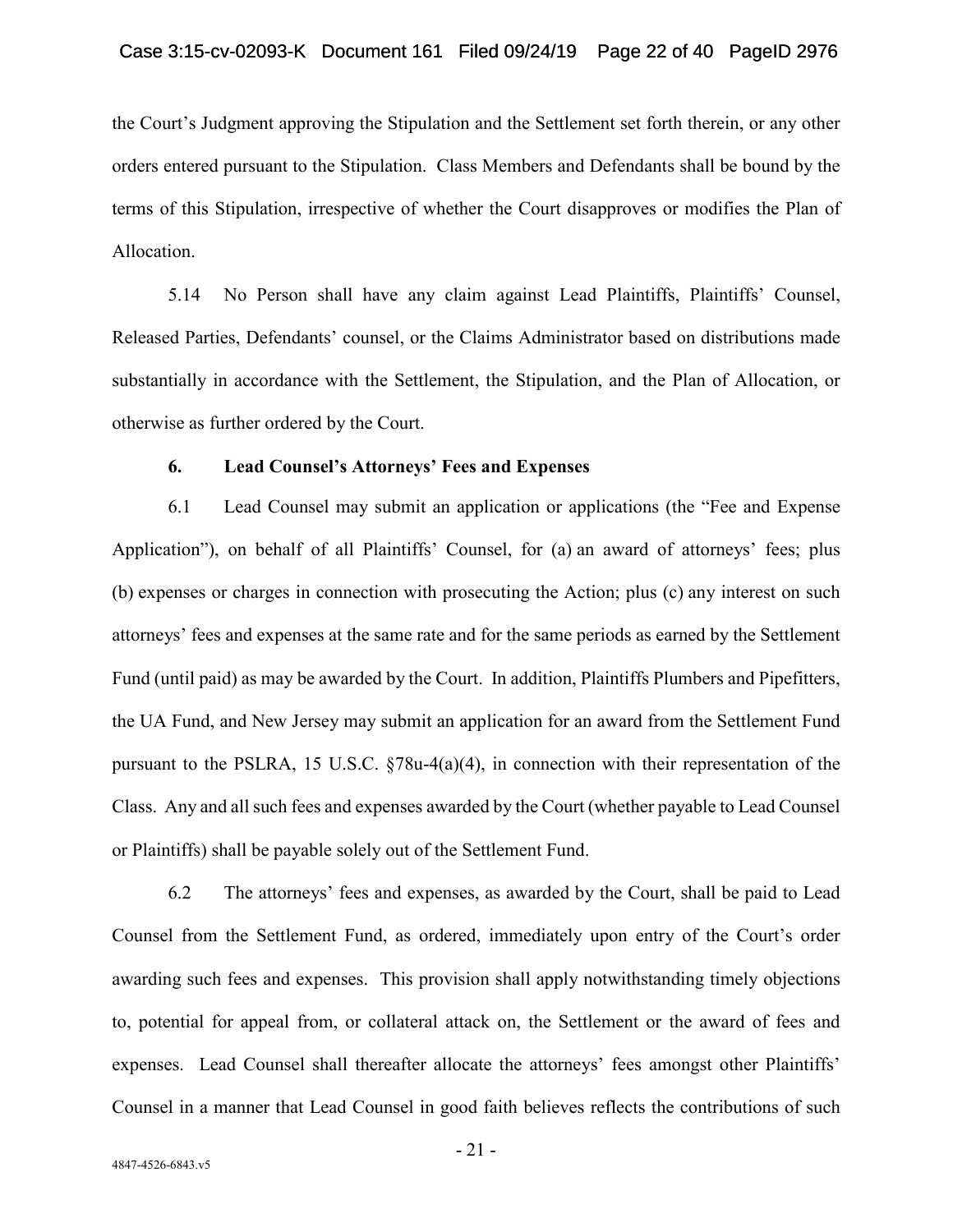## Case 3:15-cv-02093-K Document 161 Filed 09/24/19 Page 23 of 40 PageID 2977

counsel to the prosecution and resolution of the Action. Any such awards shall be paid solely by the Settlement Fund. In the event that the Judgment or the order awarding such fees and expenses paid to Lead Counsel pursuant to ¶6.1 and this ¶6.2 is reversed or modified, or if the Settlement is canceled or terminated for any reason, then Lead Counsel shall, in an amount consistent with such reversal or modification, refund such fees or expenses to the Settlement Fund pursuant to ¶2.9, plus the interest earned thereon, within thirty (30) calendar days after (i) receiving notice from Defendants' counsel of the termination of the Settlement, or (ii) any order from a court of competent jurisdiction reducing or reversing the fee and expense award has become Final. Any refunds required pursuant to this paragraph shall be the several obligation of each Plaintiffs' Counsel to make appropriate refunds or repayments to the Settlement Fund. Each Plaintiffs' Counsel, as a condition of receiving such fees or expenses on behalf of itself and each partner and/or shareholder of it, agrees that its law firm and its partners and/or shareholders are subject to the jurisdiction of the Court for the purpose of enforcing the provisions of this paragraph.

6.3 The procedure for and the allowance or disallowance by the Court of the Fee and Expense Application, to be paid out of the Settlement Fund, are not part of the Settlement set forth in the Stipulation, and any order or proceeding relating to the Fee and Expense Application, or any appeal from any order relating thereto or reversal or modification thereof, shall not operate to terminate or cancel the Stipulation, or affect or delay the finality of the Judgment approving the Stipulation and the Settlement of the Action.

6.4 Neither Defendants, Defendants' insurers, nor any of the Released Parties shall have any responsibility for any payment of attorneys' fees and expenses to Lead Counsel or any Class Member's counsel apart from payment of the Settlement Amount pursuant to ¶2.1.

- 22 -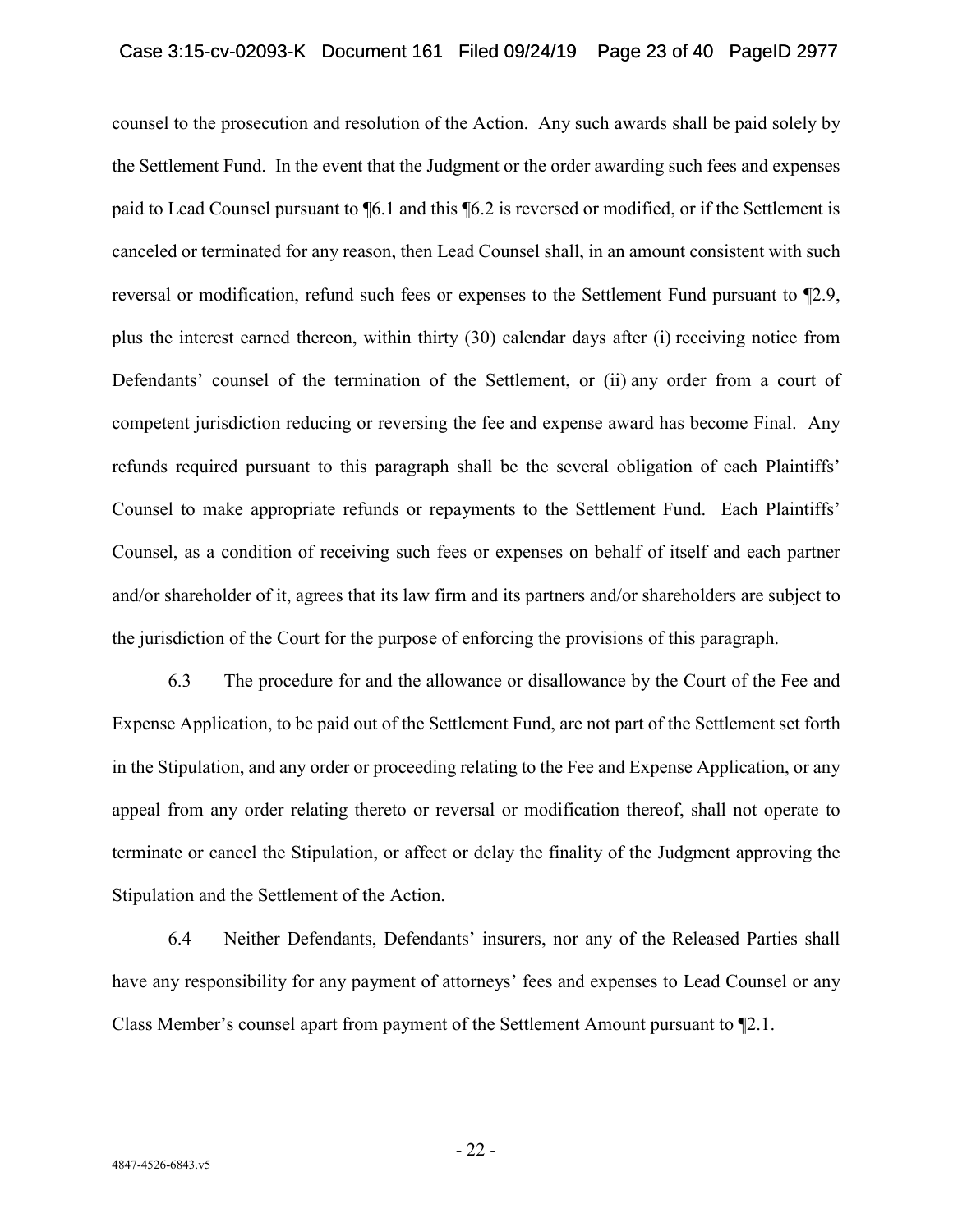# **7. Conditions of Settlement, Effect of Disapproval, Cancellation, or Termination**

7.1 The Effective Date of the Stipulation shall be conditioned on the occurrence of all of the following events:

(a) execution of this Stipulation;

(b) Defendants have not exercised their option to terminate the Stipulation pursuant to ¶7.3 hereof;

(c) the Court has entered the Notice Order, substantially in the form of Exhibit A hereto, as required by ¶3.2 hereof;

(d) the Settlement Amount has been transferred to the Escrow Account in accordance with the provisions of ¶2.1 above;

(e) the Court has entered the Judgment that, *inter alia*, dismisses with prejudice the Action, as to Plaintiffs and Defendants, as set forth above; and

(f) the Judgment has become Final, as defined in  $\P 1.11$  hereof.

7.2 Upon the occurrence of all of the events referenced in ¶7.1 hereof, any and all remaining interest or right of Defendants or their insurers in or to the Settlement Fund, if any, shall be absolutely and forever extinguished. If all of the conditions specified in ¶7.1 hereof are not met, then the Stipulation shall be canceled and terminated subject to ¶7.4 hereof unless Lead Counsel and counsel for Defendants on behalf of their respective clients mutually agree in writing to proceed with the Settlement.

7.3 If Persons who otherwise would be members of the Class have timely and validly requested exclusion from the Class in accordance with the provisions of the Notice Order and the Notice given pursuant thereto, and if the total number of shares of Trinity common stock purchased or acquired by such Persons during the Class Period equals or exceeds an amount specified in a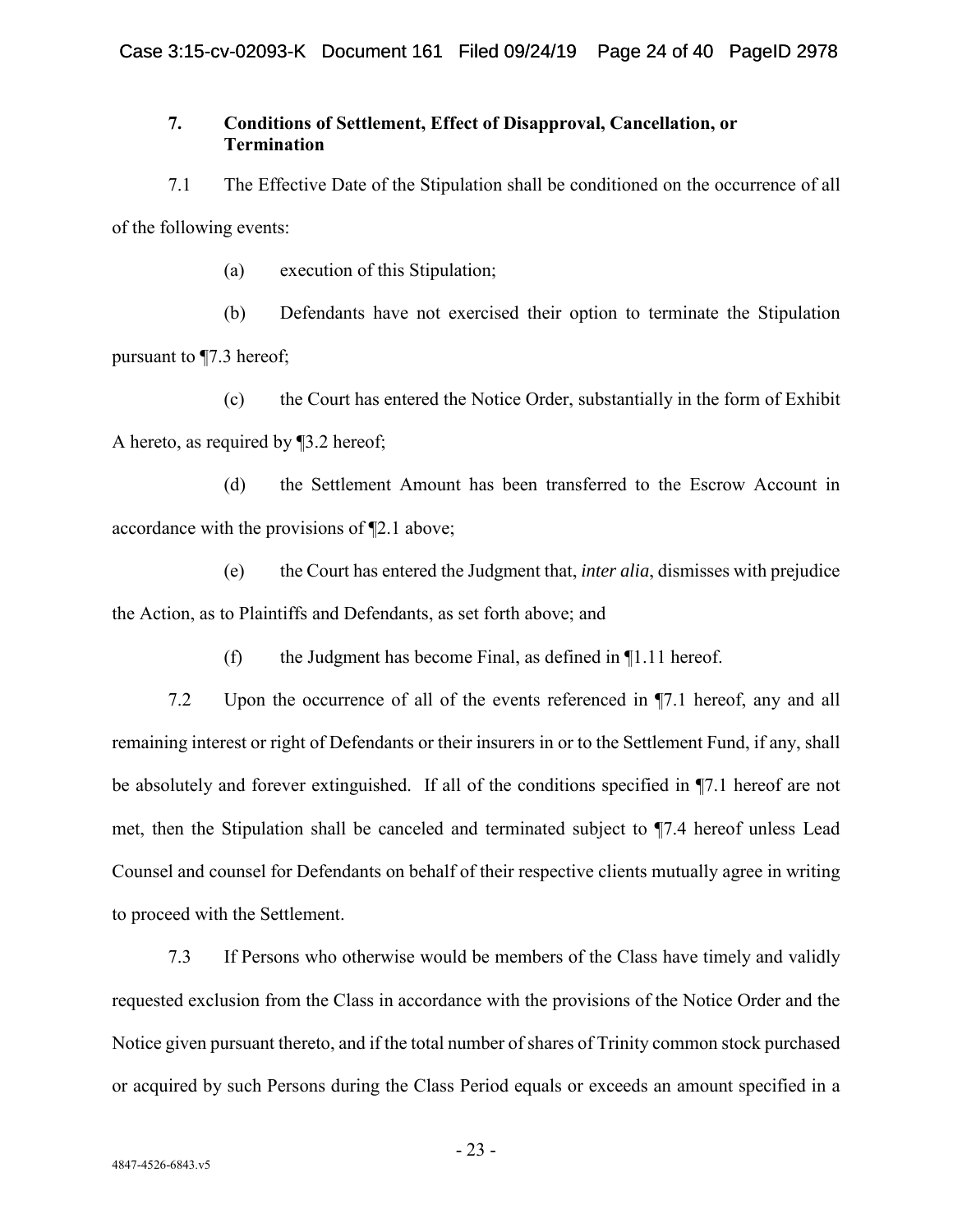## Case 3:15-cv-02093-K Document 161 Filed 09/24/19 Page 25 of 40 PageID 2979

separate Supplemental Agreement Regarding Requests for Exclusion ("Supplemental Agreement") executed between Plaintiffs and Defendants, then Defendants shall have the option to terminate this Stipulation and Settlement in accordance with the procedures set forth in the Supplemental Agreement. The Supplemental Agreement will not be filed with the Court unless and until a dispute between Plaintiffs and Defendants concerning its interpretation or application arises. Copies of all requests for exclusion received, together with copies of all written revocations of requests for exclusion, shall be delivered to Defendants' counsel by Lead Counsel within the later of two (2) business days of Lead Counsel's receipt or seven (7) calendar days prior to the Settlement Hearing. Defendants may terminate the Stipulation and Settlement by serving written notice of termination on the Court and Lead Counsel on or before ten (10) days after the deadline for requests for exclusion, on or before five (5) days after the Court grants additional time for exclusion for any reason, or on or before three (3) days before the Settlement Hearing, whichever occurs last. In the event that Defendants serve a written notice of termination, Defendants may withdraw their written notice of termination by providing written notice of such withdrawal to Lead Counsel and to the Court by no later than 5:00 PM Central Time on the day prior to the Settlement Hearing, or by such later date as shall be agreed upon in writing as between Lead Counsel and Defendants' counsel.

7.4 Unless otherwise ordered by the Court, in the event the Stipulation shall terminate, be canceled, or not become effective for any reason, within fourteen (14) days after written notification of such event is sent by counsel for Defendants to the Escrow Agents, the Settlement Fund (including accrued interest), less expenses which have either been incurred or disbursed pursuant to ¶¶2.7 or 2.8 hereof, shall be refunded pursuant to written instructions from Defendants' counsel. At the request of counsel for Defendants, the Escrow Agents or their designees shall apply for any tax refund owed on the Settlement Fund and pay the proceeds, after deduction of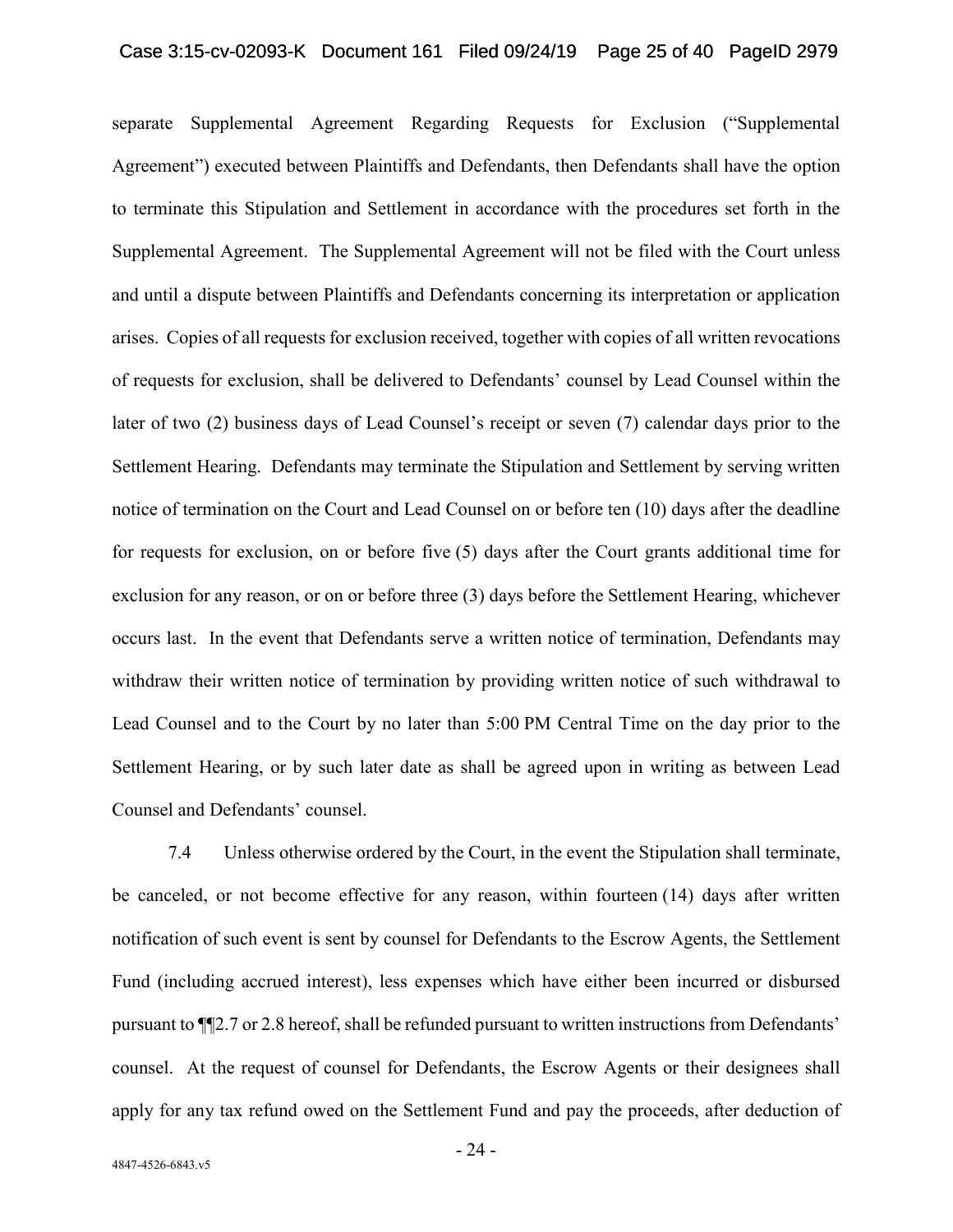any expenses incurred in connection with such application(s) for refund, at the written direction of Defendants' counsel.

7.5 In the event that the Stipulation is not approved by the Court or the Settlement set forth in the Stipulation is terminated or fails to become effective in accordance with its terms, the Settling Parties shall be restored to their respective positions in the Action as of June 17, 2019. In such event, the terms and provisions of the Stipulation, with the exception of  $\P$ [1.1-1.31, 2.8-2.9, 7.2, and 8.4-8.5 hereof, shall have no further force and effect with respect to the Settling Parties and shall not be used in this Action or in any other proceeding for any purpose, and any Judgment or order entered by the Court in accordance with the terms of the Stipulation shall be treated as vacated, *nunc pro tunc*, and the Settling Parties shall be deemed to return to their status as of June 17, 2019. No order of the Court or modification or reversal on appeal of any order of the Court concerning the Plan of Allocation or the amount of any attorneys' fees and expenses, and interest awarded by the Court to Lead Counsel or Plaintiffs shall constitute grounds for cancellation or termination of the Stipulation.

7.6 Defendants warrant and represent that, as of the time this Stipulation is executed and as of the time the Settlement Amount is actually transferred or made as reflected in this Stipulation, they are not "insolvent" within the meaning of 11 U.S.C. §101(32). If, before the Judgment becomes Final, any Defendant files for protection under the Bankruptcy Code, or any similar law, or a trustee, receiver, conservator, or other fiduciary is appointed under bankruptcy, or any similar law, and in the event of the entry of a final order of a court of competent jurisdiction determining the transfer of money or any portion thereof to the Escrow Agents by or on behalf of any Defendant to be a preference, voidable transfer, fraudulent transfer or similar transaction and any portion thereof is required to be returned, and such amount is not promptly deposited with the Escrow Agents by others, then, at the election of Lead Plaintiffs, the Settling Parties shall jointly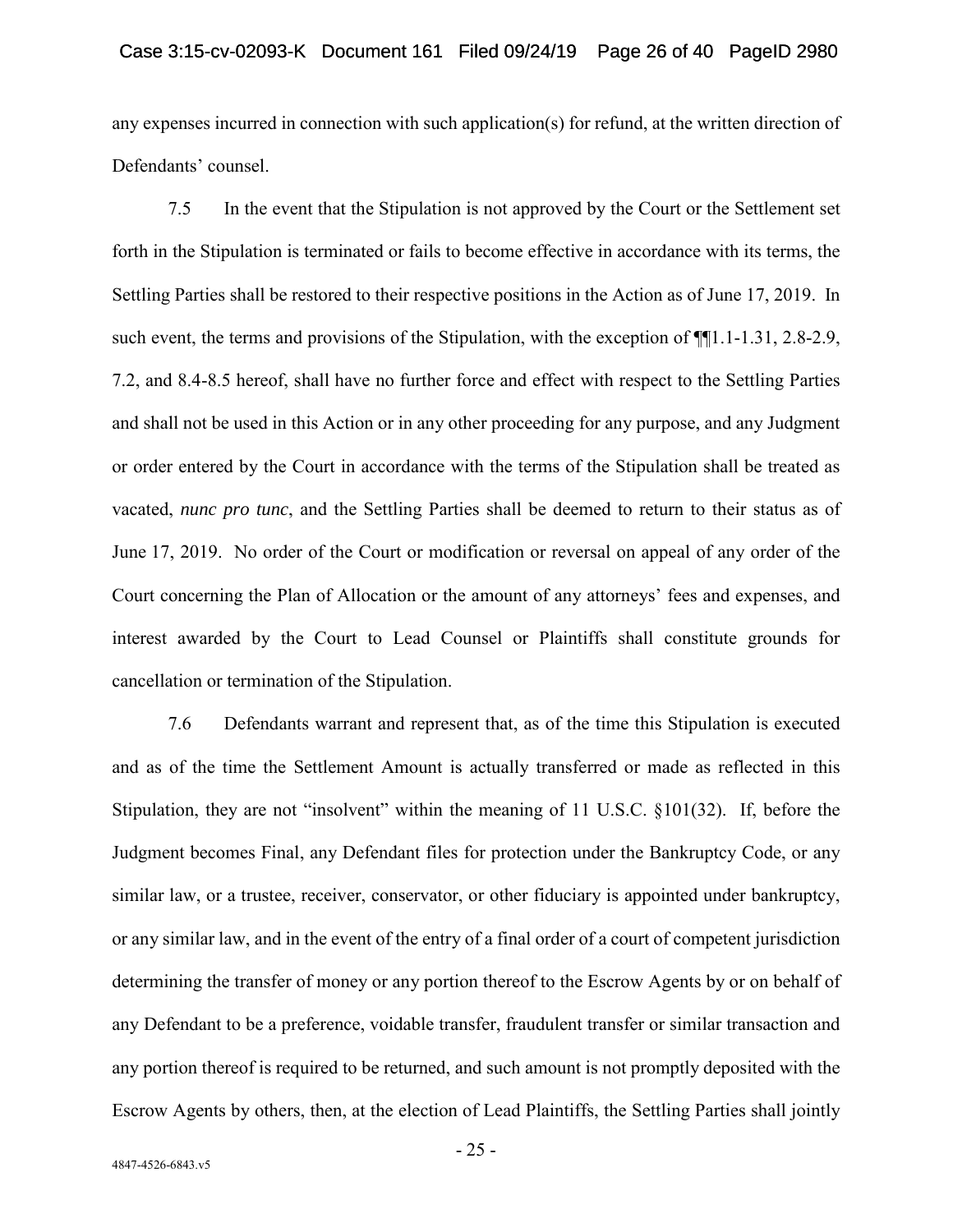move the Court to vacate and set aside the release given and the Judgment entered in favor of Defendants, and the Settling Parties and the members of the Class shall be restored to their litigation positions as of June 17, 2019 and any cash amounts in the Settlement Fund (less any Taxes paid, due, or owing with respect to the Settlement Fund and less any Class Notice and Administration Costs actually incurred, paid, or payable) shall be returned in accordance with ¶7.4.

## **8. Miscellaneous Provisions**

8.1 The Settling Parties (a) acknowledge that it is their intent to consummate this Stipulation; and (b) agree to cooperate to the extent reasonably necessary to effectuate and implement all terms and conditions of the Stipulation and to exercise their best efforts to accomplish the foregoing terms and conditions of the Stipulation expeditiously.

8.2 The Settling Parties intend this Settlement to be a final and complete resolution of all disputes between them with respect to the Action. The Settlement shall not be deemed an admission by any Settling Party or any of the Released Parties as to the merits of any claim or defense. The Settling Parties and their counsel agree that they shall not assert any claims of any violation of Rule 11 of the Federal Rules of Civil Procedure relating to the prosecution, defense or settlement of the Action, and the Final Judgment shall contain a finding that all Settling Parties and their counsel complied with the requirements of Rule 11 with respect to the institution, prosecution, defense, and resolution of the Action. The Settling Parties agree that the amount paid to the Settlement Fund and the other terms of the Settlement were negotiated in good faith at arm's length by the Settling Parties and reflect a settlement that was reached voluntarily after consultation with competent legal counsel.

8.3 Neither the Stipulation nor the Settlement contained herein, nor any act performed or document executed pursuant to or in furtherance of the Stipulation or the Settlement (a) is or may be deemed to be or may be used as an admission of, or evidence of, the validity of any

- 26 -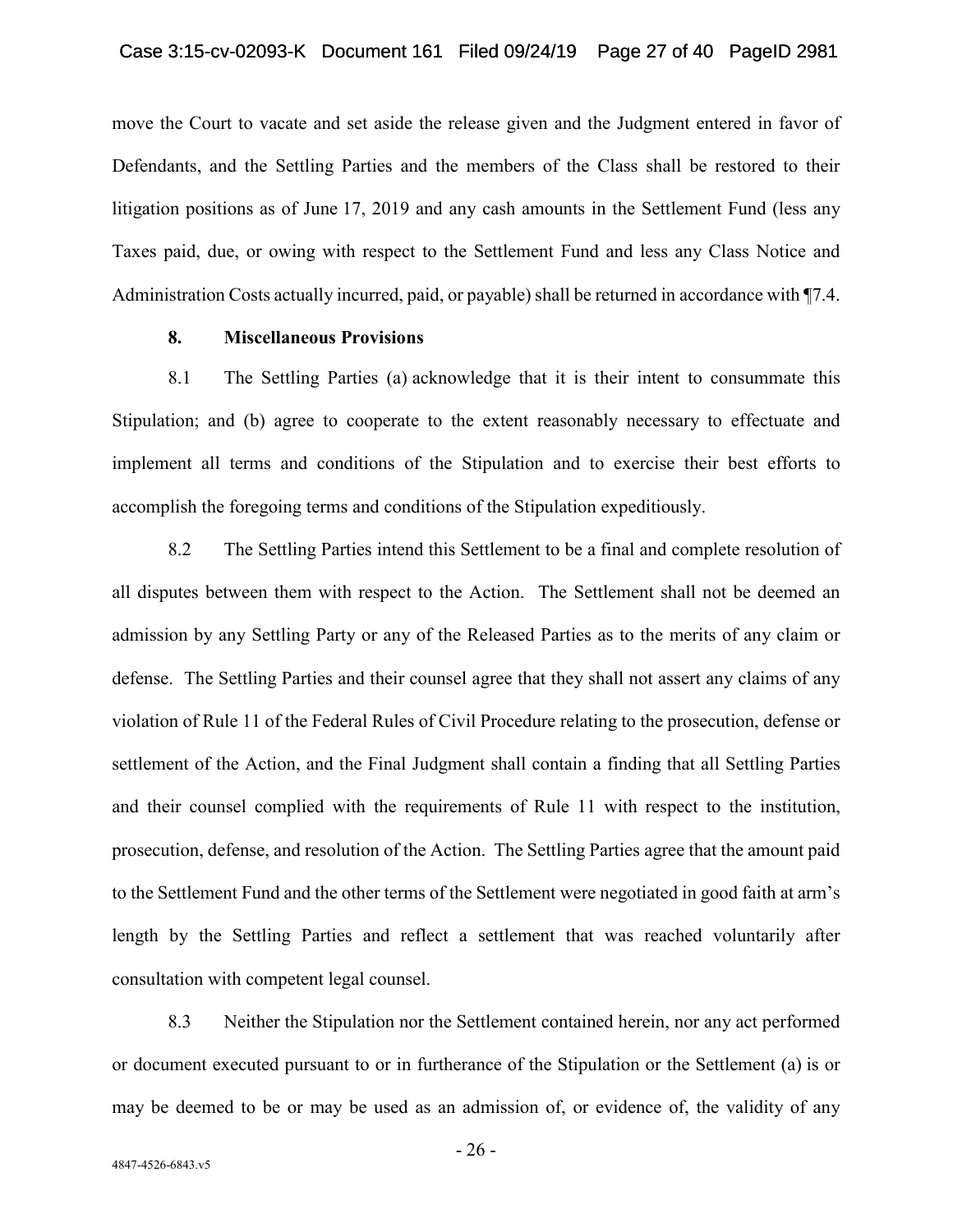## Case 3:15-cv-02093-K Document 161 Filed 09/24/19 Page 28 of 40 PageID 2982

Released Claim, or of any wrongdoing or liability of the Released Parties; or (b) is or may be deemed to be or may be used as an admission of, or evidence of, any fault or omission of any of the Released Parties; or (c) is or may be deemed to be or may be used as an admission or evidence that any claims asserted by Plaintiffs were not valid or that the amount recoverable was not greater than the Settlement amount, in any civil, criminal, or administrative proceeding in any court, administrative agency, or other tribunal. The Released Parties may file the Stipulation and/or the Judgment in any action that may be brought against them in order to support a defense or counterclaim based on principles of *res judicata*, collateral estoppel, release, good faith settlement, judgment bar or reduction or any other theory of claim preclusion or issue preclusion or similar defense or counterclaim.

8.4 All agreements made and orders entered during the course of the Action relating to the confidentiality of documents and information shall survive this Stipulation.

8.5 All of the Exhibits to the Stipulation are material and integral parts hereof and are fully incorporated herein by this reference.

8.6 The Stipulation may be amended or modified only by a written instrument signed by or on behalf of all Settling Parties or their respective successors-in-interest.

8.7 No waiver of any term or provision of this Settlement Agreement, or of any breach or default hereof or hereunder, shall be valid or effective unless in writing and signed by or on behalf of all Settling Parties or their respective successors-in-interest. No waiver of any term or provision of this Settlement Agreement, or of any breach or default hereof or hereunder, shall be construed as a waiver of the same or any other term or provision or of any previous or subsequent breach thereof.

8.8 The Stipulation and the Exhibits attached hereto (together with the Supplemental Agreement referred to in ¶7.3) constitute the entire agreement among the Settling Parties and no

- 27 -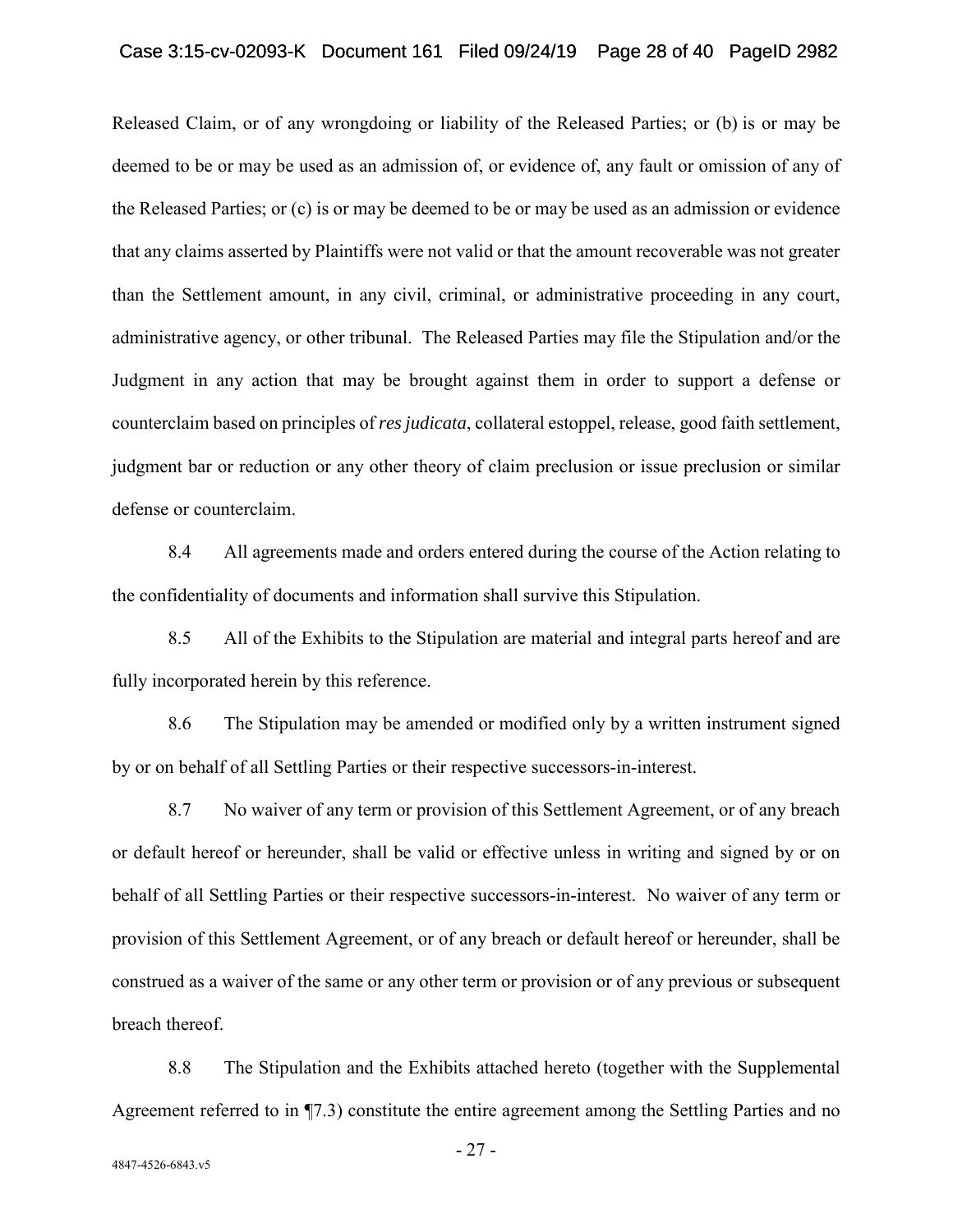## Case 3:15-cv-02093-K Document 161 Filed 09/24/19 Page 29 of 40 PageID 2983

representations, warranties, or inducements have been made to any Settling Party concerning the Stipulation or its Exhibits other than the representations, warranties, and covenants contained and memorialized in such documents. Except as otherwise provided herein (or, as between Defendants, in any separate agreements between them), each Settling Party shall bear its own costs.

8.9 The Settlement is not conditioned upon the settlement or approval of settlement of any derivative suits or other suits.

8.10 This Settlement Agreement shall be construed and interpreted to effectuate the intent of the Settling Parties, which is to resolve completely those claims and disputes, including in the Action, and as more fully described herein. If any provision of this Settlement Agreement shall be determined to be invalid, void, or illegal, such provision shall be construed and amended in a manner that would permit its enforcement, but in no event shall such provision affect, impair, or invalidate any other provision hereof.

8.11 Neither the Class Members nor Defendants shall be bound by this Stipulation if the Court modifies material terms thereof, provided, however, that it shall not be a basis for Class Members to terminate the Settlement if the Court modifies any proposed Plan of Allocation or criteria for allocation of the Net Settlement Fund amongst Authorized Claimants, or the Plan of Allocation is modified on appeal. Nor shall it be a basis to terminate this Stipulation if the Court disapproves of or modifies the terms of this Stipulation with respect to attorneys' fees or expenses or the distribution of the Net Settlement Fund. Notwithstanding any such modification of the terms or Plan of Allocation or this Stipulation with respect to attorneys' fees or expenses, Defendants and Defendants' insurers shall be entitled to all benefits of the Settlement and shall not, under any circumstances, be called upon to contribute additional funds to the Settlement Fund.

8.12 Lead Counsel, on behalf of the Class, is expressly authorized by Plaintiffs to take all appropriate action required or permitted to be taken by the Class pursuant to this Stipulation to

- 28 -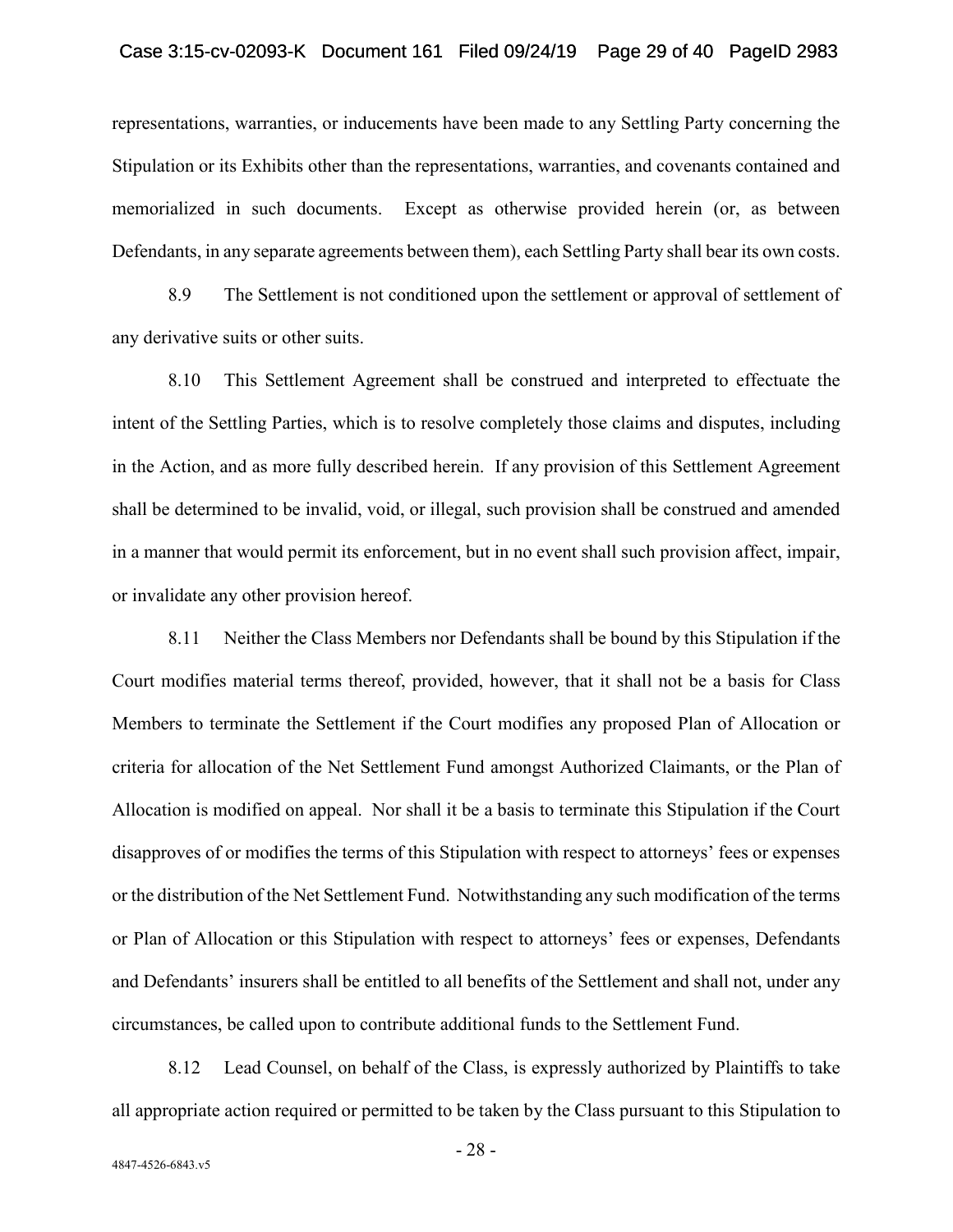effectuate its terms and also is expressly authorized to enter into any modifications or amendments to this Stipulation on behalf of the Class which it deems appropriate.

8.13 Plaintiffs and Lead Counsel represent and warrant that none of the Plaintiffs' claims or causes of action referred to in this Action or this Stipulation has been assigned, encumbered, or in any manner transferred in whole or in part.

8.14 Each counsel or other Person executing this Stipulation or any of its Exhibits on behalf of any Settling Party hereby warrants that such Person has the full authority to do so.

8.15 All notices, requests, demands, claims, and other communications hereunder shall be in writing and shall be deemed duly given via email as set forth below:

## *If to Plaintiffs or to Plaintiffs' Counsel*:

Nathan R. Lindell Robbins Geller Rudman & Dowd LLP 655 West Broadway, Suite 1900 San Diego, CA 92101 nlindell@rgrdlaw.com

Michael T.G. Long Lowenstein Sandler LLP One Lowenstein Drive Roseland, NJ 07068 mlong@lowenstein.com

James A. Harrod Bernstein Litowitz Berger & Grossmann LLP 1251 Avenue of the Americas New York, NY 10020 Jim.Harrod@blbglaw.com

# *If to Defendants or to Defendants' Counsel*:

Meryl L. Young Allison K. Kostecka Gibson, Dunn & Crutcher LLP 3161 Michelson Drive Irvine, CA 92612 myoung@gibsondunn.com akostecka@gibsondunn.com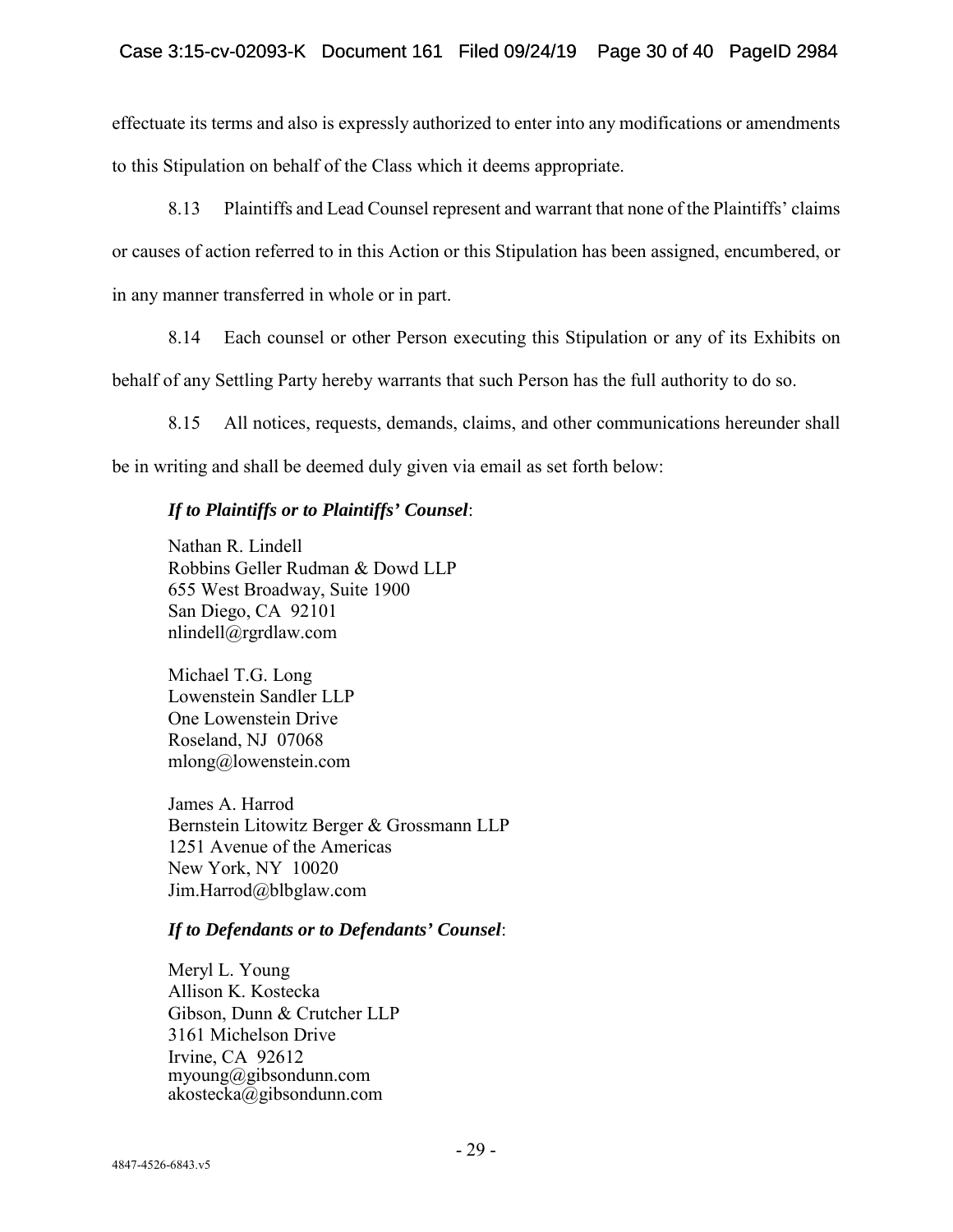## Case 3:15-cv-02093-K Document 161 Filed 09/24/19 Page 31 of 40 PageID 2985

8.16 This Stipulation may be executed in one or more counterparts. All executed counterparts and each of them shall be deemed to be one and the same instrument. A complete set of executed counterparts shall be filed with the Court.

8.17 This Stipulation shall be binding upon, and inure to the benefit of, the heirs, successors, and assigns of the Settling Parties hereto.

8.18 The Court shall retain jurisdiction with respect to implementation and enforcement of the terms of this Stipulation, and all Settling Parties hereto submit to the jurisdiction of the Court for purposes of implementing and enforcing the Settlement embodied in this Stipulation.

8.19 Pending approval of the Court of this Stipulation and its Exhibits, all proceedings in this Action shall be stayed, and all members of the Class shall be barred and enjoined from prosecuting any of the Released Plaintiffs' Claims against any of the Released Parties.

8.20 This Settlement Agreement and the Exhibits hereto shall be considered to have been negotiated, executed, and delivered, and to be wholly performed, in the State of Texas, and the rights and obligations of the parties to the Settlement Agreement shall be construed and enforced in accordance with, and governed by, the internal, substantive laws of the State of Texas, without giving effect to that State's choice-of-law principles.

8.21 This Settlement Agreement shall not be construed more strictly against one party than another merely by virtue of the fact that it, or any part of it, may have been prepared by counsel for one of the Settling Parties, it being recognized that it is the result of arm's-length negotiations between the Settling Parties and the Settling Parties have contributed substantially and materially to the preparation of this Settlement Agreement.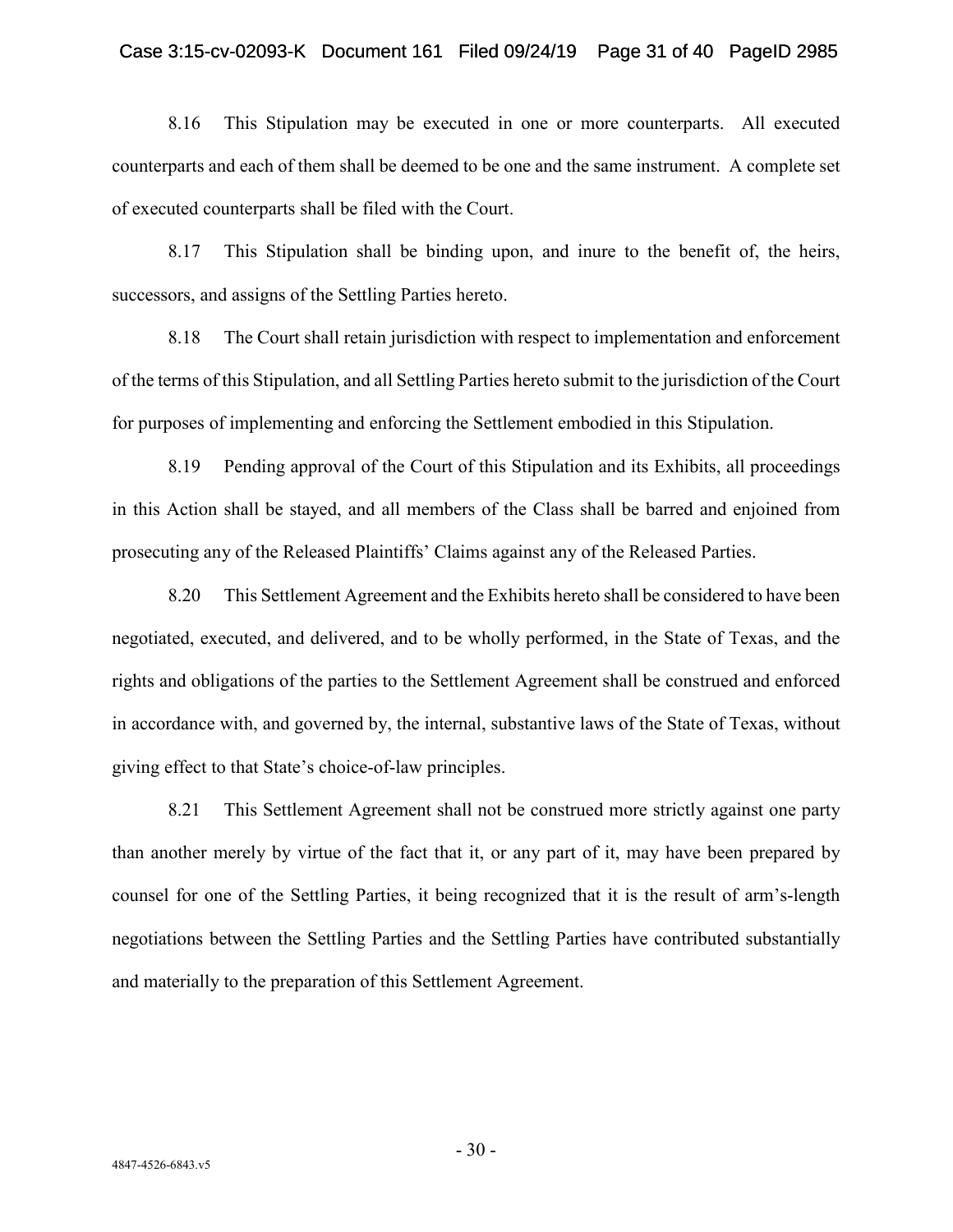IN WITNESS WHEREOF, the parties hereto have caused the Settlement Agreement to be

executed, by their duly authorized attorneys, dated September 23, 2019.

ROBBINS GELLER RUDMAN &DOWDLLP DARREN J. ROBBINS (Admitted *Pro Hae Vice)*  NATHAN R. LINDELL (Admitted *Pro Hae Vice)*  SARA B. POL YCHRON (Admitted *Pro Hae Vice)*  HILLARY B. STAKEM~ *Pro Hae Vice)* 

**NATHAN R. LINDELL** 

*655* West Broadway, Suite 1900 San Diego, CA 92101-8498 Telephone: 619/231-1058 619/231-7423 (fax) darrenr@rgrdlaw.com nlindel l@rgrdlaw.com spolychron@rgrdlaw.com hstakem@rgrdlaw.com

LOWENSTEIN SANDLER LLP MICHAEL B. HIMMEL (Admitted *Pro Hae Vice)*  MTCHAEL T.G. LONG (Admitted *Pro Hae Vice)*  JAMIE GOTTLIEB FURJA (Admitted *Pro Rae Vice)*  JOSEPH A. FISCHETTI (Admitted Pro Hac Vice) BRANDON M. FIERRO (Admitted *Pro Hae Vice*)

#### MICHAEL T.G. LONG

*65* Livingston A venue Roseland, NJ 07068 Telephone: 973/597-2500 973/597-2400 (fax) rnhimmel@lowenstein.com mlong@lowenstein.corn jfuria@ lowenstein.com jfischetti@ lowenstein.com bfierro@lowenstein.com

BERNSTEIN LITOWITZ BERGER & GROSSMANN LLP JAMES A. HARROD (Admitted Pro Hac Vice) ADAM HOLLANDER (Admitted Pro Hac Vice) **JAMES A. HARROD** - 31 -

4847-45:26-6843.vS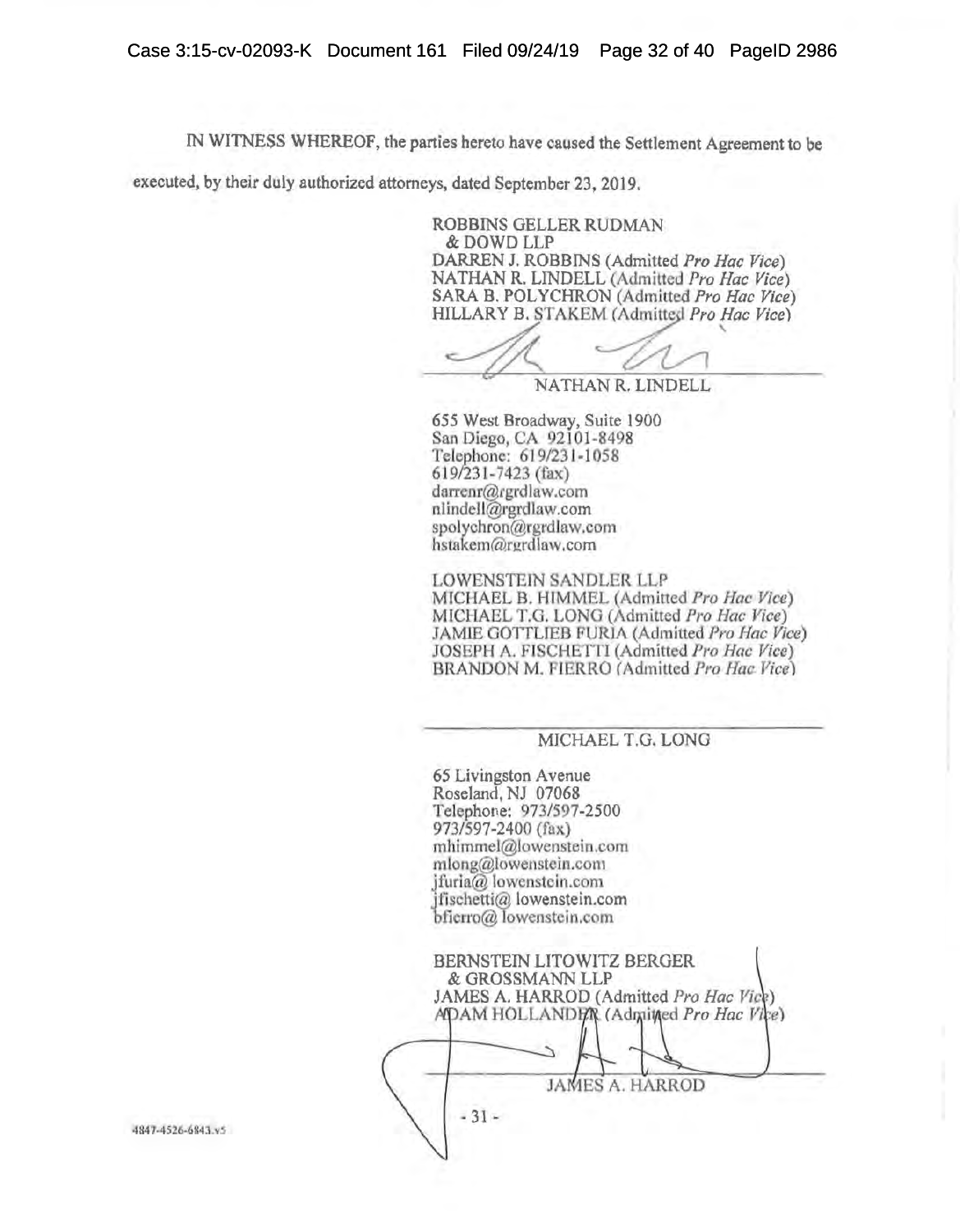IN WITNESS WHEREOF, the parties hereto have caused the Settlement Agreement to be

executed, by their duly authorized attorneys, dated September 23, 2019.

ROBBINS GELLER RUDMAN &DOWDLLP DARREN J. ROBBINS (Admitted *Pro Hae Vice)*  NATHAN R. LINDEL. (Admitted *Pro Hae Vice)*  SARA B. POLYCHRON (Admitted Pro Hac Vice) HJLLARY B. STAKEM (Admitted *Pro Hae Vice )* 

#### NATHAN R. LINDELL

655 West Broadway, Suite 1900 San Diego, CA 92101-8498 Telephone: 619/23 1-105 8 619/231-7423 (fax) darrenr@rgrdlaw.com nlindell@rgrdlaw.com spolychron@rgrdlaw.com hstakem@rgrdlaw.com

LOWENSTEIN SANDLER LLP MICHAEL B. HIMMEL (Admitted *Pro Hae* Vice) MICHAEL T.G. LONG (Admitted Pro Hac Vice) JAMIE GOTTAIEB FURIA (Admitted *Pro Hac Vice*) JOSEPH A. FISCHETTI (Admitted Pro Hac Vice) BRANDON M. FIERRO (Admitted Pro Hac Vice)

MICHAEL T.G. LONG

65 Livingston Avenue Roseland, NJ 07068 Telephone: 973/597-2500 973/597-2400 (fax) mhimmel@lowenstein.com mlong@lowenstein.com jfuria@ lowenstein.com jfischetli@ lowenstein.com bfierro@ lowenstein.com

BERNSTEIN LITOWITZ BERGER & GROSSMANN LLP JAMES A. HARROD (Admitted *Pro Hae Vice)*  ADAM HOLLANDER (Admitted *Pro Hae Vice)*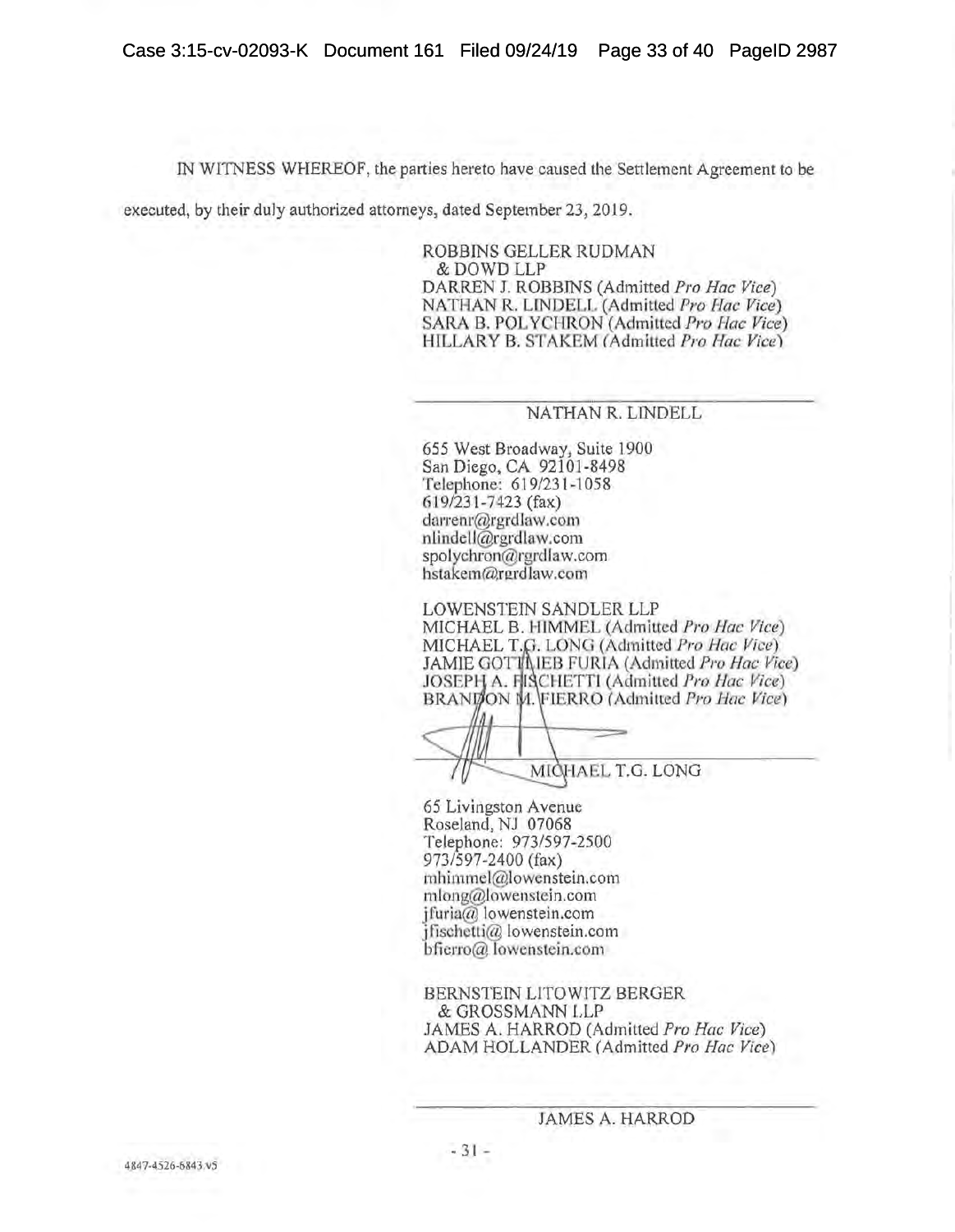1251 A venue of the Americas New York, NY 10020 Telephone: 212/554-1400 212/554-1444 (fax) jim.harrod@blbglaw.com adam.hollander@blbglaw.com

Co-Lead Counsel for the Class

KENDALL LAW GROUP, PLLC JOE KENDALL (State Bar No. 11260700) 3811 Turtle Creek Blvd., Suite 1450 Dallas, TX 75219 Telephone: 214/744-3000 214/744-3015 (fax) ikendall(@kendalllawgroup.com

JACKSON WALKER LLP DAVID FOLSOM (State Bar No. 07210800) CHARLES L. BABCOCK (State Bar No. 01479500) DAVID T. MORAN (State Bar No. 14419400) KPMG Plaza at Hall Arts 2323 Ross Avenue, Suite 600 Dallas, TX 75201 Telephone: 214/953-6000 214/953-5822 (fax) dfolsom@jw.com cbabcock@jw.com dmoran@iw.com

Co-Liaison Counsel for the Class

THE LAW OFFICE OF BALON B. BRADLEY BALON B. BRADLEY (State Bar No. 02821700) 5473 Blair Road, Suite 100 Dallas, TX 75231 Telephone: 972/991-1582 972/755-0424 (fax) balon(@bbradlevlaw.com

O'DONOGHUE & O'DONOGHUE LLP LOUIS P. MALONE 5301 Wisconsin Avenue, N.W., Suite 800 Washington, DC 20015 Telephone: 202/362-0041 202/362-2640 (fax)

Additional Counsel for Lead Plaintiffs Plumbers and Pipefitters National Pension Fund and United Association Local Union Officers & Employees' Pension Fund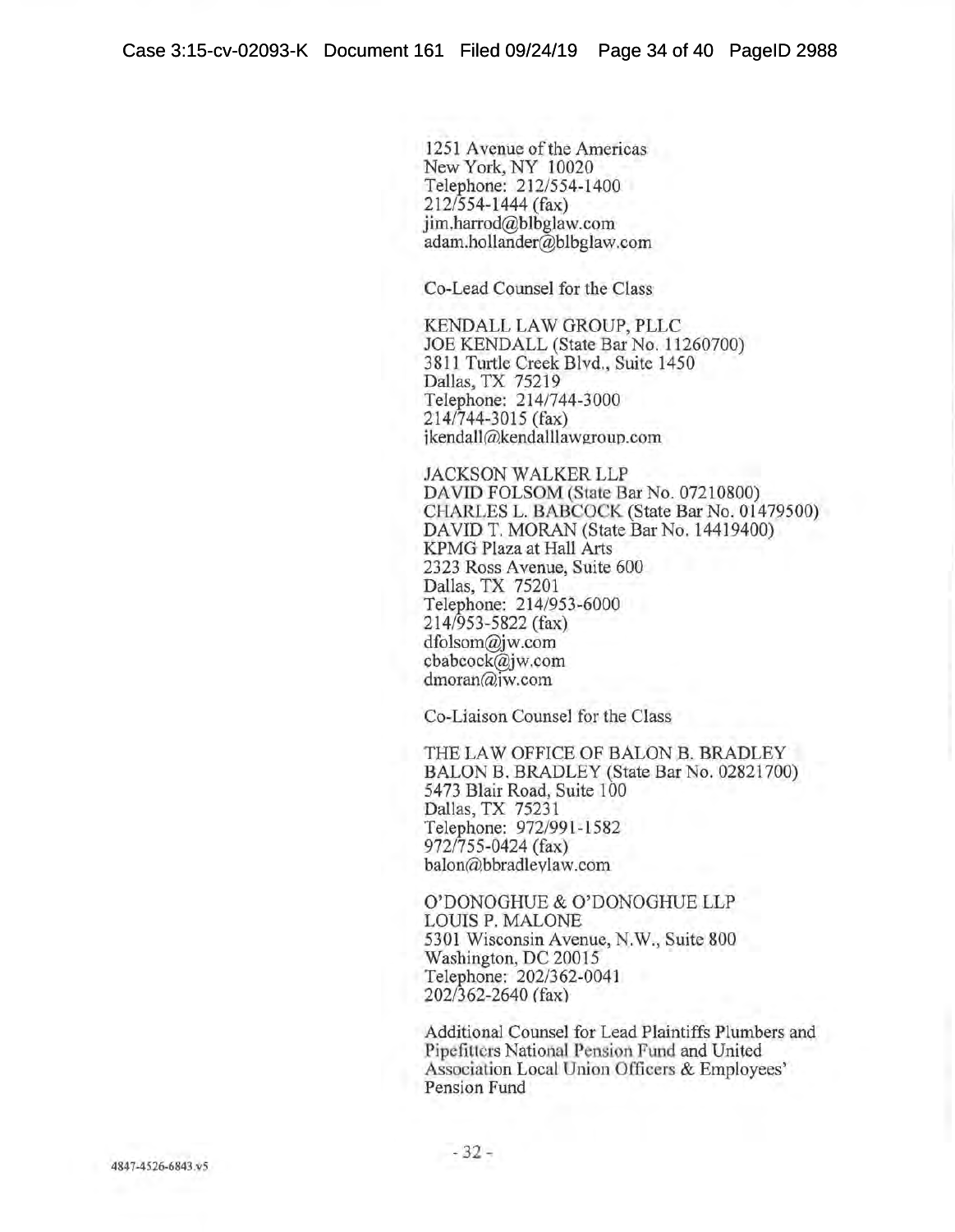GIBSON, DUNN & CRUTCHER LLP MERYL L. YOUNG (Admitted Pro Hac Vice)

MERYL I. YOUNG

3161 Michelson Drive Irvine, CA 92612-4412 Telephone: 949/451-4229 949/475-4619 (fax) myoung@gibsondunn.com

GIBSON, DUNN & CRUTCHER LLP MICHAEL L. RAIFF (State Bar No. 00784803) 2100 McKinney Avenue, Suite 1100 Dallas, TX 75201 Telephone: 214/698-3350 214/571-2927 (fax) mraiff@gibsondunn.com

GIBSON, DUNN & CRUTCHER LLP BRIAN M. LUTZ (Admitted *Pro Hae Vice)*  555 Mission Street, Suite 3000 San Francisco, CA 94105-0921 Telephone: 415/393-8379 415/ 374-8474 (fax) blutz@gibsondunn.com

HEDRICK KRING, PLLC JOSHUA L. HEDRICK (State Bar No. 24061123) 1700 Pacific Avenue, Suite 4650 Dallas, TX 75201 Telephone: 214/880-9605 214/481-1844 (fax) iosh@hedrickkring.com

Attomevs for Defendants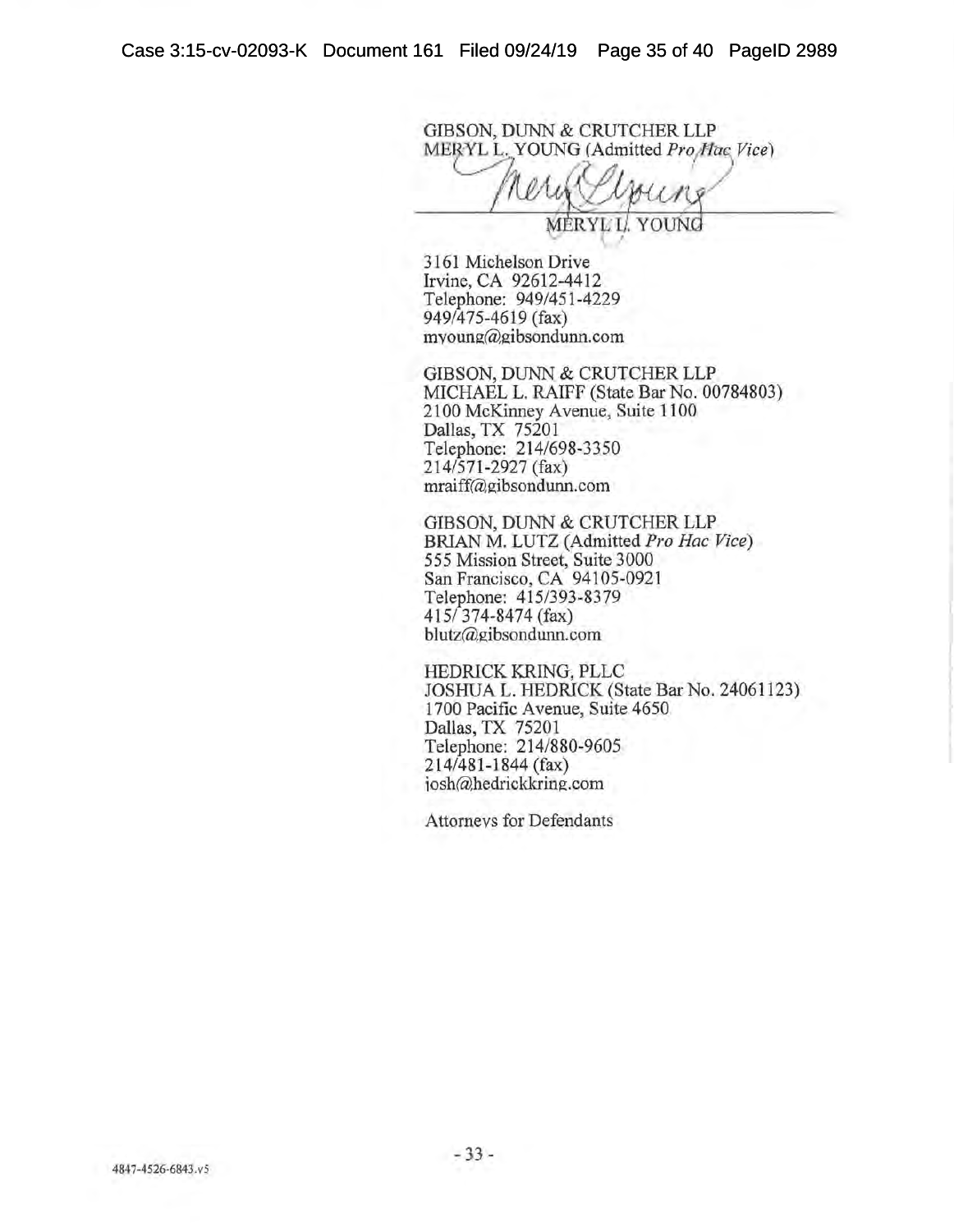## CERTIFICATE OF SERVICE

I hereby certify under penalty of perjury that on September 24, 2019, I authorized the electronic filing of the foregoing with the Clerk of the Court using the CM/ECF system which will send notification of such filing to the e-mail addresses on the attached Electronic Mail Notice List, and I hereby certify that I caused the mailing of the foregoing via the United States Postal Service to the non-CM/ECF participants indicated on the attached Manual Notice List.

> s/ Joe Kendall JOE KENDALL

KENDALL LAW GROUP, PLLC 3811 Turtle Creek Blvd., Suite 1450 Dallas, TX 75219 Telephone: 214/744-3000

Email: jkendall@kendalllawgroup.com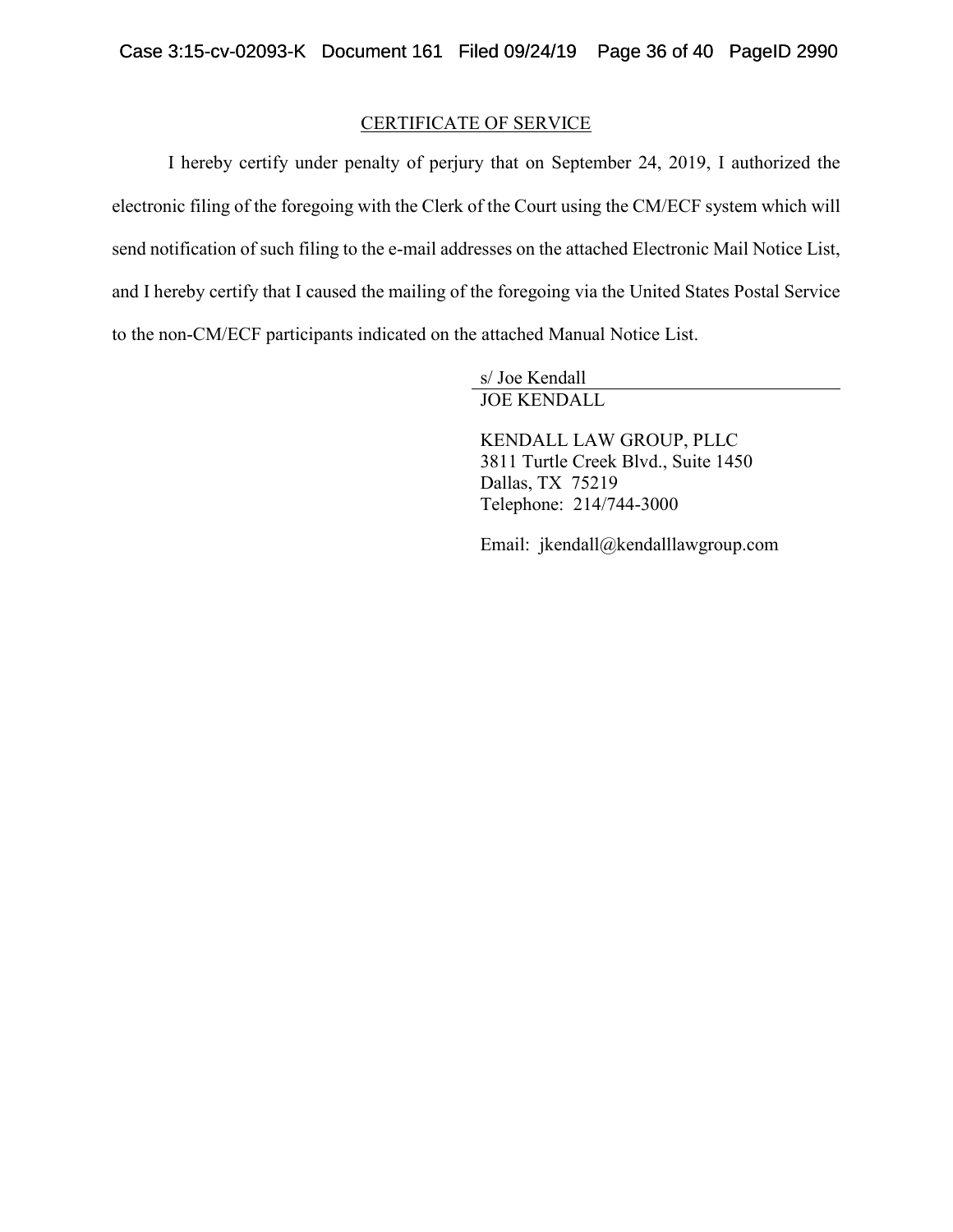## Mailing Information for a Case3:15-cv 02093 K 1 Bocument 1613 Filed 09/24/19 . Fage 37 of 40 a PagelD 2991 c et al

## **Electronic Mail Notice List**

The following are those who are currently on the list to receive e-mail notices for this case.

- **Naumon A Amjed**  namjed@ktmc.com,hnorris@ktmc.com,4980043420@filings.docketbird.com,mswift@ktmc.com
- **Charles L Babcock**  cbabcock@jw.com,kkunec@jw.com,cliczbinski@jw.com,mawalker@jw.com
- **James D Blume**  jblume@bfsnlaw.com,tandersen@bfsnlaw.com
- **Balon B Bradley**  balon@bbradleylaw.com,balonbb@aol.com,iasanchez@bbradleylaw.com,anneh@bbradleylaw.com
- **Trey H Crawford**  tcrawford@cwl.law,mgonzalez@cwl.law,nvazquez@cwl.law
- **Ryan T Degnan**  rdegnan@ktmc.com
- **Brandon M Fierro**  bfierro@lowenstein.com
- **Joseph A Fischetti**  jfischetti@lowenstein.com
- **David Folsom**  dfolsom@jw.com,smontgomery@jw.com
- **John Clinton Goodson**  jcgoodson@kglawfirm.com,cheflin@kglawfirm.com
- **Jamie Gottlieb Furia**  jfuria@lowenstein.com

## **G Michael Gruber**

gruber.mike@dorsey.com,g-michael-gruber-5577@ecf.pacerpro.com,turnipseed.delvary@dorsey.com,milligan.kymberlee@dorsey.com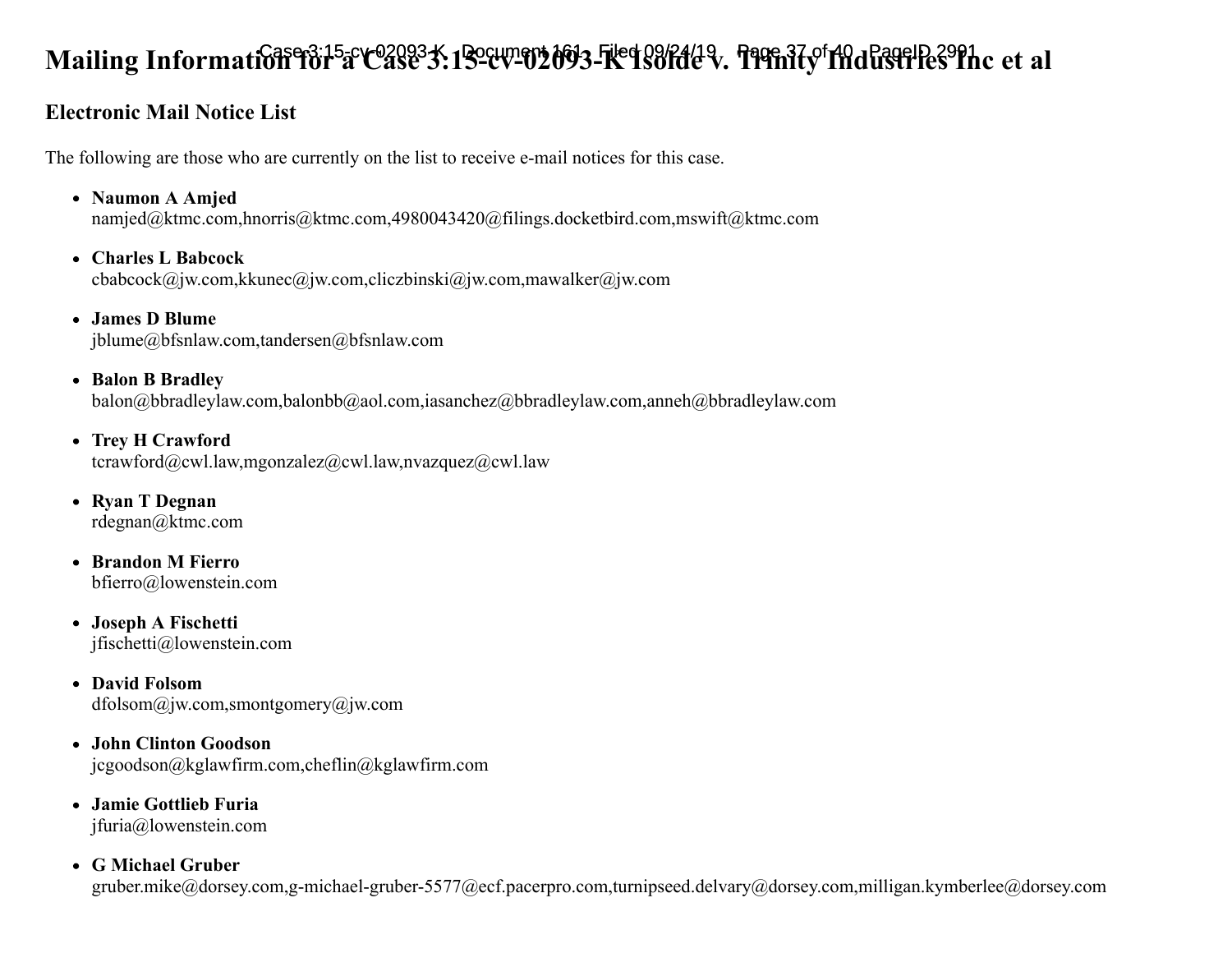- **Jeffrey Michael Haber**  haber@bernlieb.com Case 3:15-cv-02093-K Document 161 Filed 09/24/19 Page 38 of 40 PageID 2992
- **James Abram Harrod**  Jim.Harrod@blbglaw.com,ManagingClerk@blbglaw.com,norbert.sygdziak@blbglaw.com
- **Michelle LeGrand Hartmann**  michelle.hartmann@bakermckenzie.com,karen.wagner@bakermckenzie.com,adrianna.lafuente@bakermckenzie.com
- **Joshua L Hedrick**  Josh@HedrickKring.com,Mckenzie@HedrickKring.com,angela@hedrickkring.com,Peggie@HedrickKring.com,Robbyn@HedrickKring.com
- **Michael B Himmel**  mhimmel@lowenstein.com,mvazquez@lowenstein.com,eesposito@lowenstein.com
- **Adam Hollander**  Adam.Hollander@blbglaw.com,ManagingClerk@blbglaw.com
- **Frank James Johnson**  frankj@johnsonfistel.com,frankj@johnsonbottini.com
- **Avi Josefson**  avi@blbglaw.com
- **Donald Mattson Keil**  mkeil@kglawfirm.com,cheflin@kglawfirm.com,nadkinson@kglawfirm.com
- **Elton Joe Kendall**  jkendall@kendalllawgroup.com
- **Joe Kendall**  jkendall@kendalllawgroup.com,administrator@kendalllawgroup.com
- **Nathan R. Lindell**  nlindell@rgrdlaw.com,karenc@rgrdlaw.com,e\_file\_sd@rgrdlaw.com,susanw@rgrdlaw.com
- **Michael T G Long**  mlong@lowenstein.com
- **Brian M Lutz**  BLutz@gibsondunn.com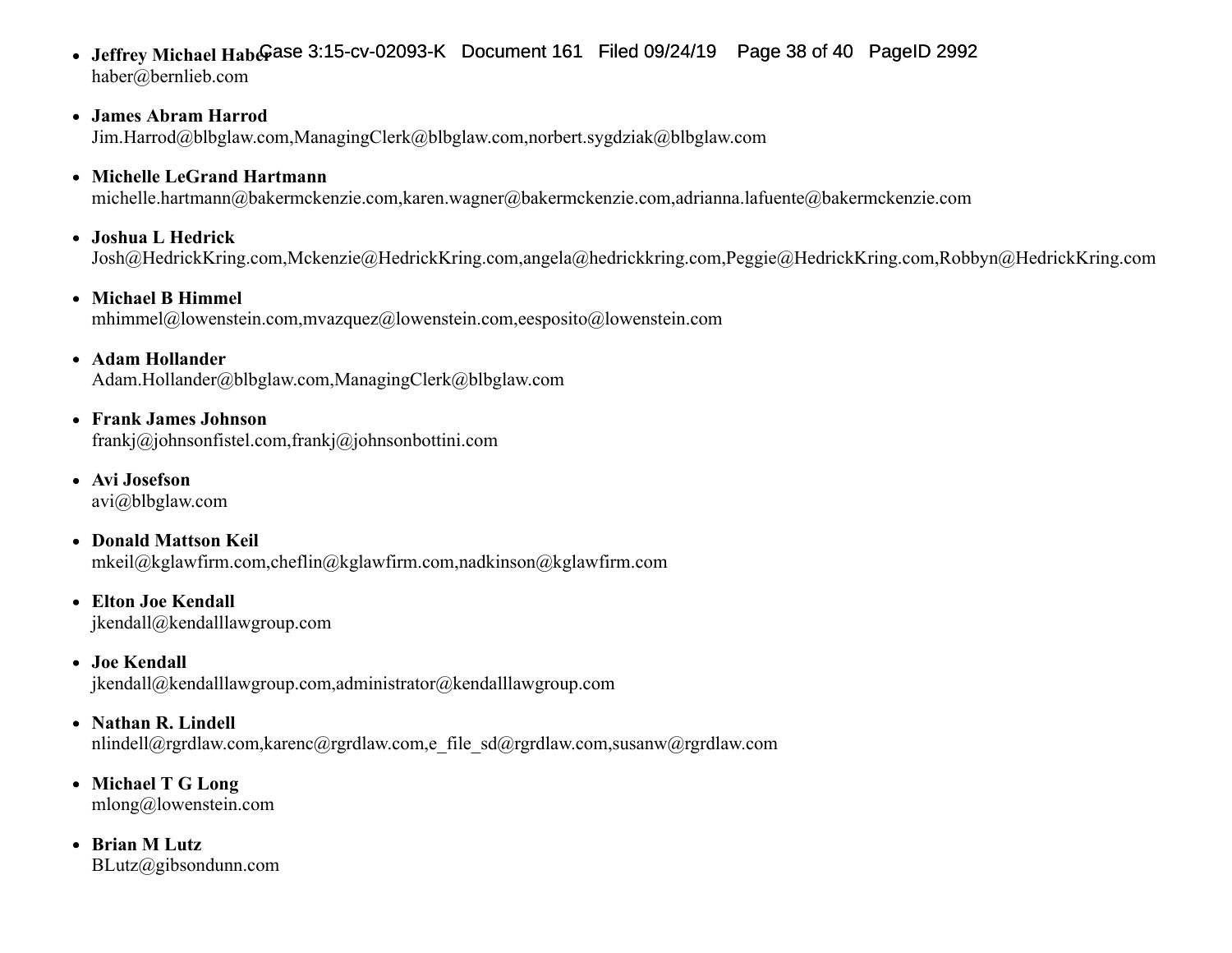- **J Mark Mann**  mark@themannfirm.com,nhall@themannfirm.com,cdoerge@themannfirm.com,blake@themannfirm.com Case 3:15-cv-02093-K Document 161 Filed 09/24/19 Page 39 of 40 PageID 2993
- **Brian E Mason**  mason.brian@dorsey.com,brian-mason-5685@ecf.pacerpro.com,milligan.kymberlee@dorsey.com
- **Tricia L McCormick**  triciam@rgrdlaw.com,e\_file\_sd@rgrdlaw.com
- **James M McCown**  jmccown@nvmlaw.com,klandis@nvmlaw.com
- **George Louis McWilliams**  glmlawoffice@gmail.com
- **David T Moran**  dmoran@jw.com,msmale@jw.com
- **Yvette Ostolaza**  yvette.ostolaza@sidley.com,cpowers@sidley.com,yvette-ostolaza-5624@ecf.pacerpro.com,txefilingnotice@sidley.com,ncade@sidley.com,alhoste@sidley.com,tlimbrick@sidley.com
- **Sara Bierl Polychron**  spolychron@rgrdlaw.com,6287952420@filings.docketbird.com
- **Michael L Raiff**  mraiff@gibsondunn.com,dthorn@gibsondunn.com,cfitzgerald@gibsondunn.com
- **Darren J Robbins**  e\_file\_sd@rgrdlaw.com
- **Gerald H Silk**  jerry@blbglaw.com,ManagingClerk@blbglaw.com
- **Hillary Bryn Stakem**  hstakem@rgrdlaw.com
- **Meryl L Young**  myoung@gibsondunn.com,pmclean@gibsondunn.com
- **Angela C Zambrano**

angela.zambrano@sidley.com,txefilingnotice@sidley.com,angela-zambrano-4634@ecf.pacerpro.com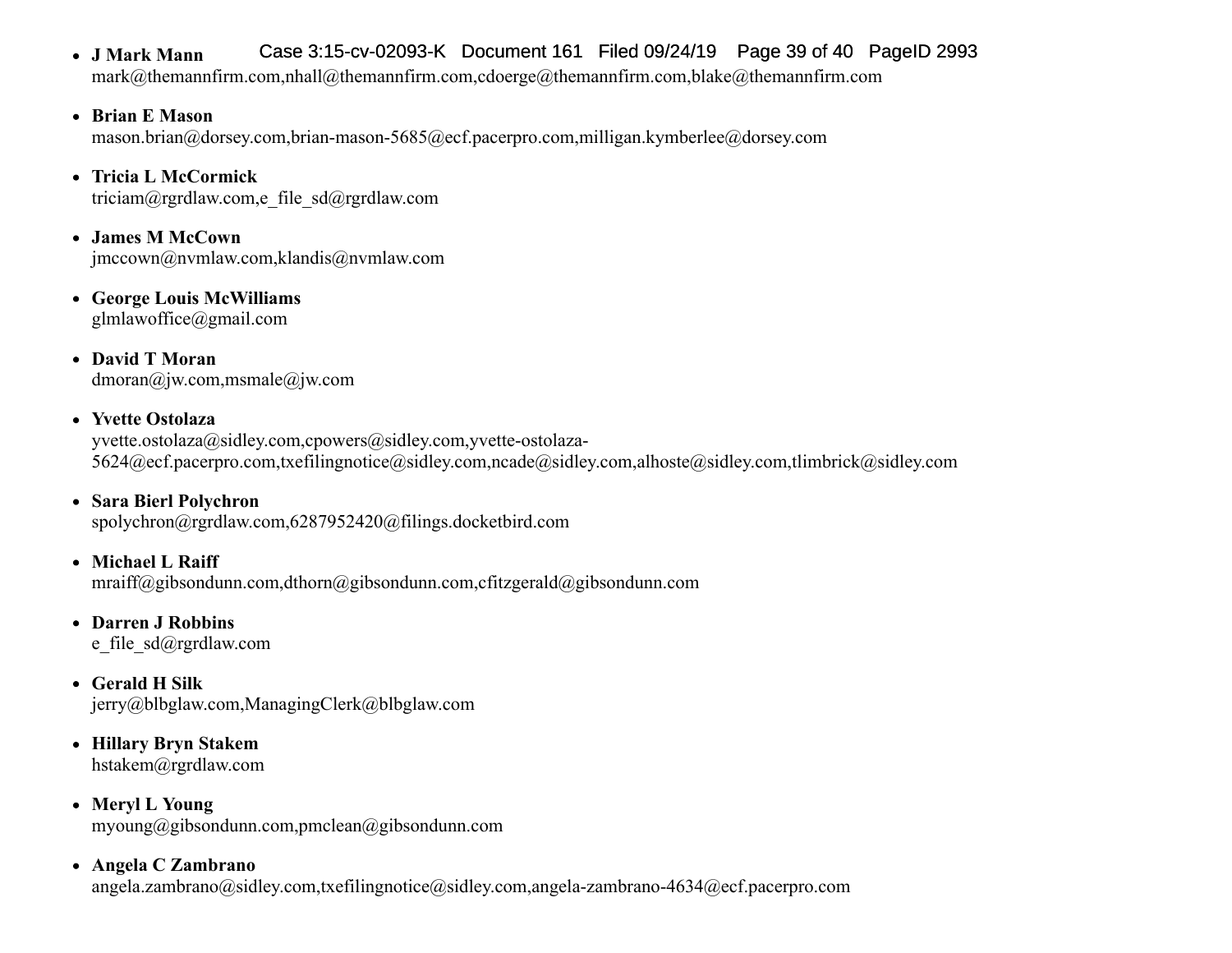#### **Manual Notice List** Case 3:15-cv-02093-K Document 161 Filed 09/24/19 Page 40 of 40 PageID 2994

The following is the list of attorneys who are **not** on the list to receive e-mail notices for this case (who therefore require manual noticing). You may wish to use your mouse to select and copy this list into your word processing program in order to create notices or labels for these recipients.

(No manual recipients)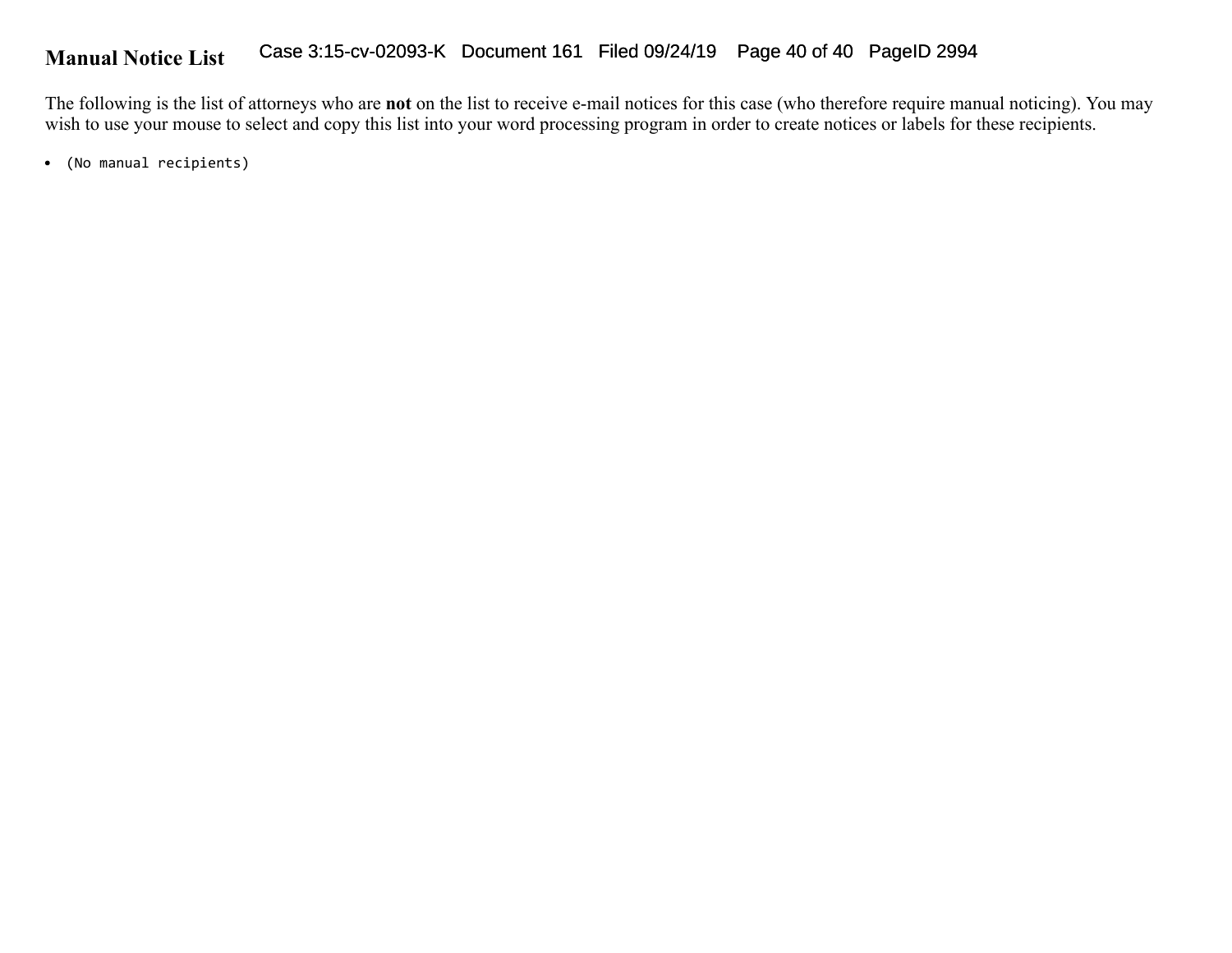Case 3:15-cv-02093-K Document 161-1 Filed 09/24/19 Page 1 of 11 PageID 2995

# **EXHIBIT A**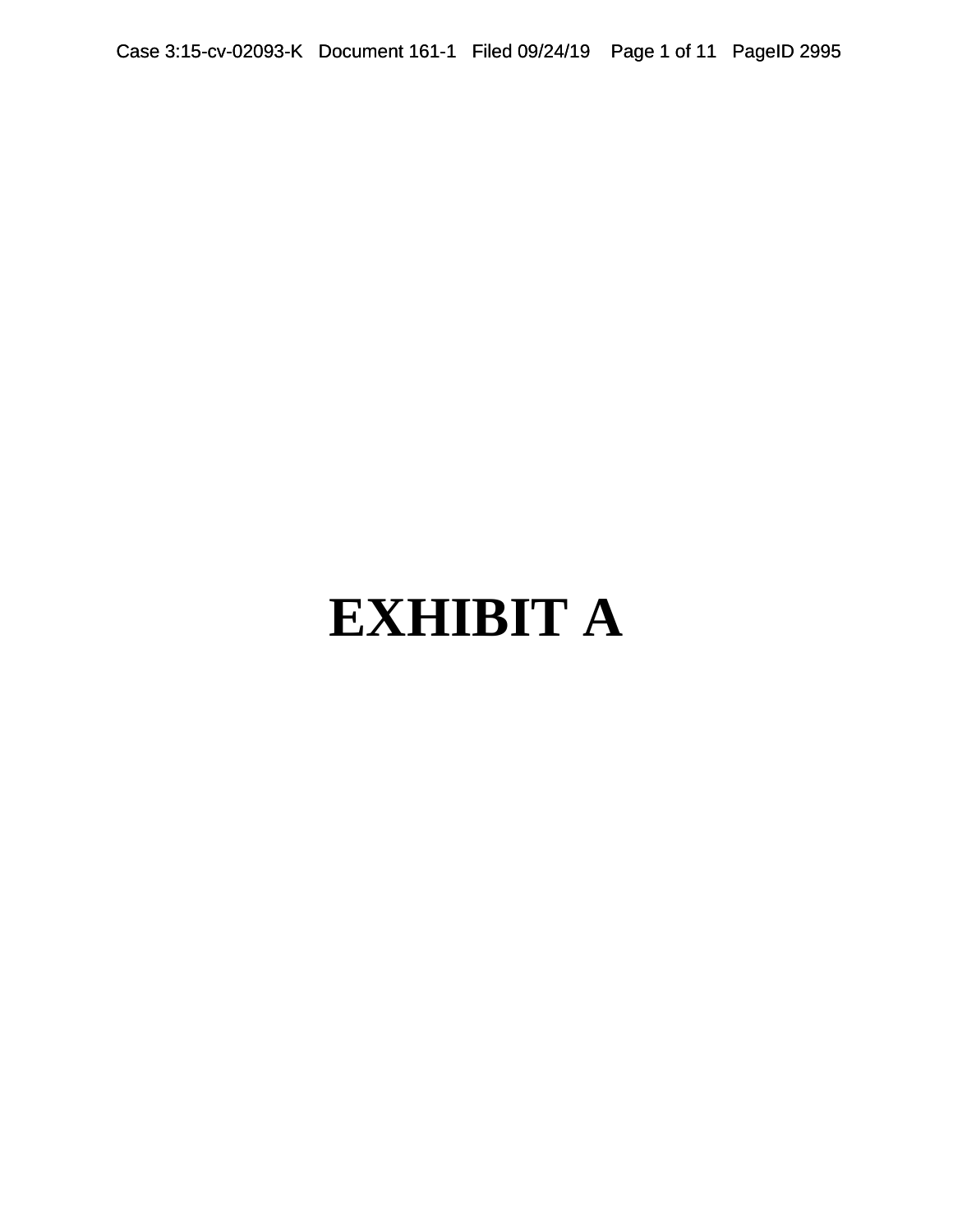## UNITED STATES DISTRICT COURT

## NORTHERN DISTRICT OF TEXAS

## DALLAS DIVISION

§ § § § § § § § § § §

RICHARD J. ISOLDE, Individually and on Behalf of All Others Similarly Situated,

Plaintiff,

vs.

TRINITY INDUSTRIES, INC., et al.,

Defendants.

Civil Action No. 3:15-cv-02093-K **(CONSOLIDATED)**

CLASS ACTION

Judge Ed Kinkeade

## **[PROPOSED] ORDER PRELIMINARILY APPROVING SETTLEMENT AND PROVIDING FOR NOTICE**

## **EXHIBIT A**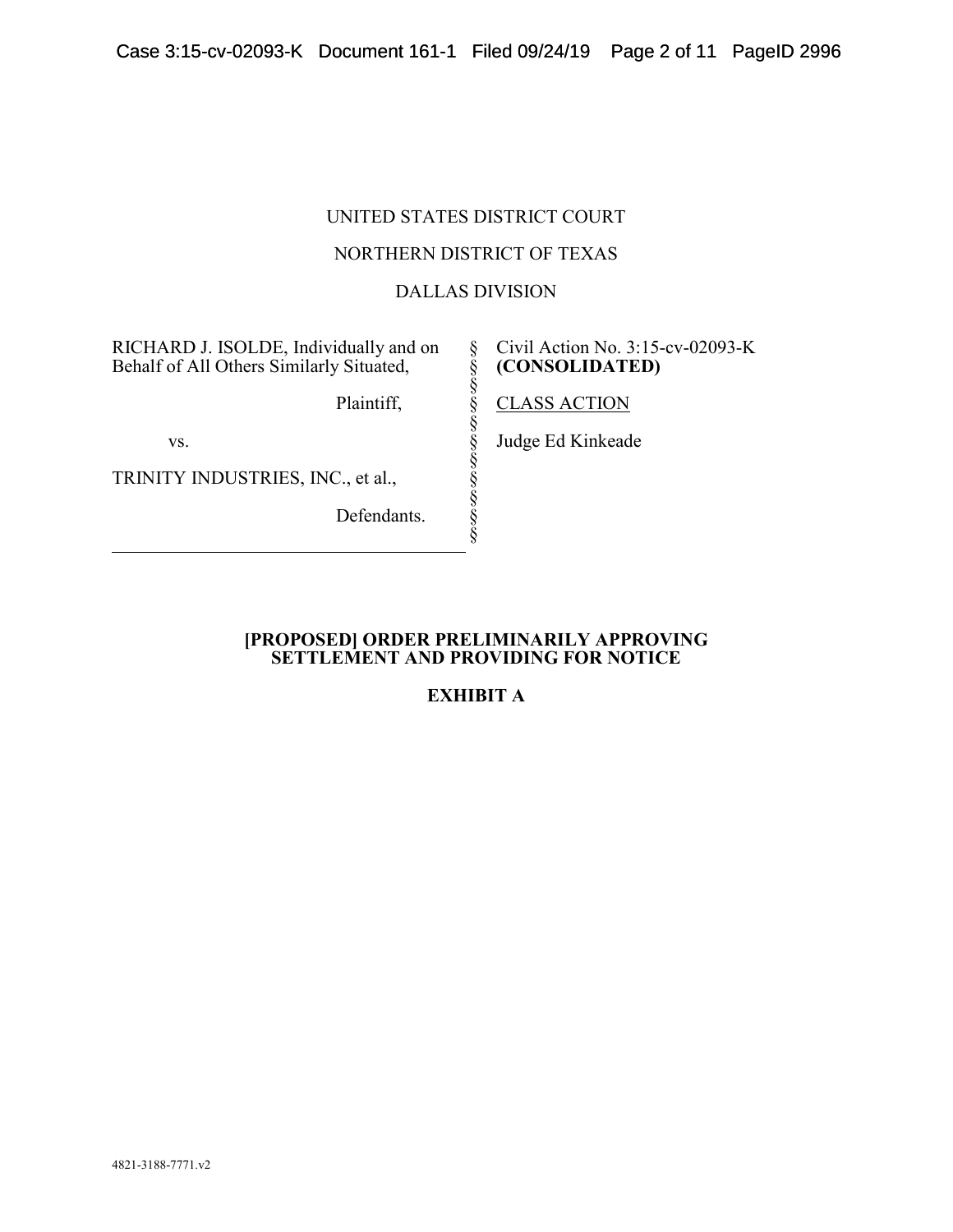## Case 3:15-cv-02093-K Document 161-1 Filed 09/24/19 Page 3 of 11 PageID 2997

WHEREAS, an action is pending before this Court styled *Richard J. Isolde v. Trinity Industries, Inc., et al*., Civil Action No. 3:15-cv-02093-K (the "Action");

WHEREAS, the Settling Parties having made application, pursuant to Federal Rule of Civil Procedure  $23(e)$ , for an order preliminarily approving the Settlement of this Action, in accordance with a Stipulation of Settlement dated September 23, 2019 (the "Settlement Agreement"), which, together with the Exhibits annexed thereto, sets forth the terms and conditions for a proposed Settlement of the Action between the Settling Parties and for dismissal of the Action against the Defendants and any of the Released Parties with prejudice upon the terms and conditions set forth therein; and the Court having read and considered the Settlement Agreement and the Exhibits annexed thereto; and

WHEREAS, unless otherwise defined, all defined terms used herein have the same meanings as set forth in the Settlement Agreement.

NOW, THEREFORE, IT IS HEREBY ORDERED:

1. The Court does hereby preliminarily approve the Settlement Agreement and the Settlement set forth therein, and finds, pursuant to Rule  $23(e)(1)(B)(i)$  of the Federal Rules of Civil Procedure, that it will likely be able to finally approve the Settlement under Rule  $23(e)(2)$  as being fair, reasonable, and adequate to the Class, subject to further consideration at the Settlement Hearing described below.

2. A hearing (the "Settlement Hearing") shall be held before this Court on  $, 20$ , at  $\qquad$  a.m./p.m. (a date that is at least 100 days from the date of this Order), at the United States District Court for the Northern District of Texas, Earle Cabell Federal Building, 1100 Commerce Street, Room 1625, Dallas, Texas 75242, to determine whether the proposed Settlement of the Action on the terms and conditions provided for in the Settlement Agreement is fair, reasonable, and adequate to the Class and should be approved by the Court; to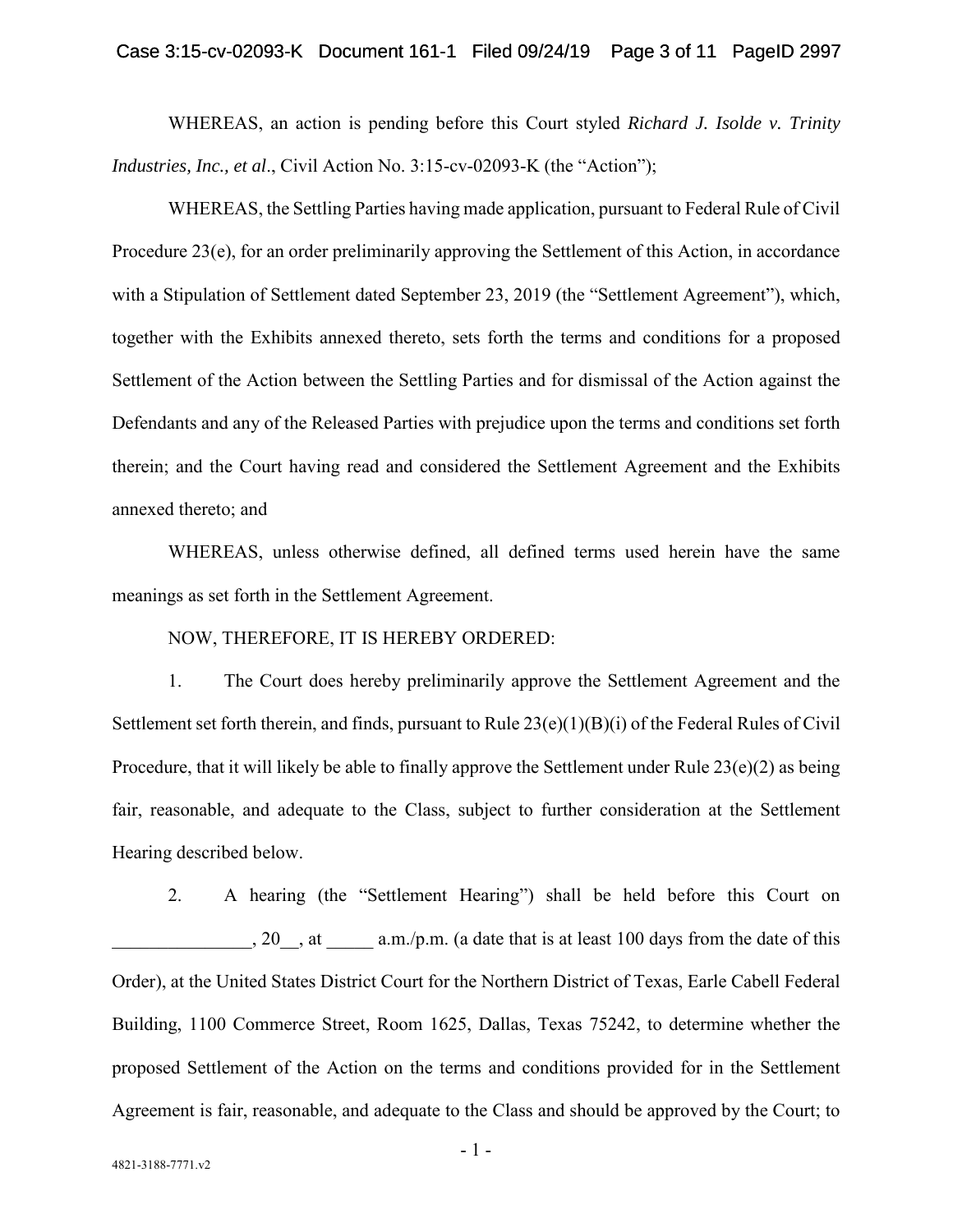## Case 3:15-cv-02093-K Document 161-1 Filed 09/24/19 Page 4 of 11 PageID 2998

determine whether, for purposes of the proposed Settlement only, the Action should be certified as a class action on behalf of the Class, Lead Plaintiffs should be certified as Class Representatives for the Class, and Lead Counsel should be appointed as Class Counsel for the Class; to determine whether a Judgment as provided in ¶1.14 of the Settlement Agreement should be entered; to determine whether the proposed Plan of Allocation should be approved; to determine any amount of attorneys' fees and expenses that should be awarded to Lead Counsel for their service to the Class; to hear any objections by Class Members to the Settlement Agreement or Plan of Allocation or any award of attorneys' fees and expenses to Lead Counsel and any award to the Plaintiffs pursuant to 15 U.S.C. §78u-4(a)(4); to hear any objections by Class Members; and to consider such other matters as the Court may deem appropriate.

3. The Court may adjourn the Settlement Hearing without further notice to the Class, and may approve the proposed Settlement with such modifications as the Settling Parties may agree to, if appropriate, without further notice to the Class.

4. Pursuant to the Settlement Agreement, the Settling Parties have proposed certification of the following Class pursuant to Rules 23(a) and 23(b)(3) of the Federal Rules of Civil Procedure: "all persons and entities who purchased or otherwise acquired publicly traded Trinity common stock between February 16, 2012 and April 24, 2015, inclusive (the "Class Period"), and were damaged thereby." Excluded from the Class are: (i) Defendants; (ii) the Immediate Family Members of the Individual Defendants; (iii) the officers and directors of Trinity during the Class Period and their Immediate Family Members; (iv) any parents, subsidiaries, or affiliates of Trinity; (v) any firm, trust, corporation, or other entity in which any Defendant has, or had during the Class Period, a controlling interest; and (vi) the legal representatives, affiliates, heirs, successors-in-interest, or assigns of any such excluded person or entity. Also excluded from the Class are any persons and entities who or which exclude themselves by submitting a request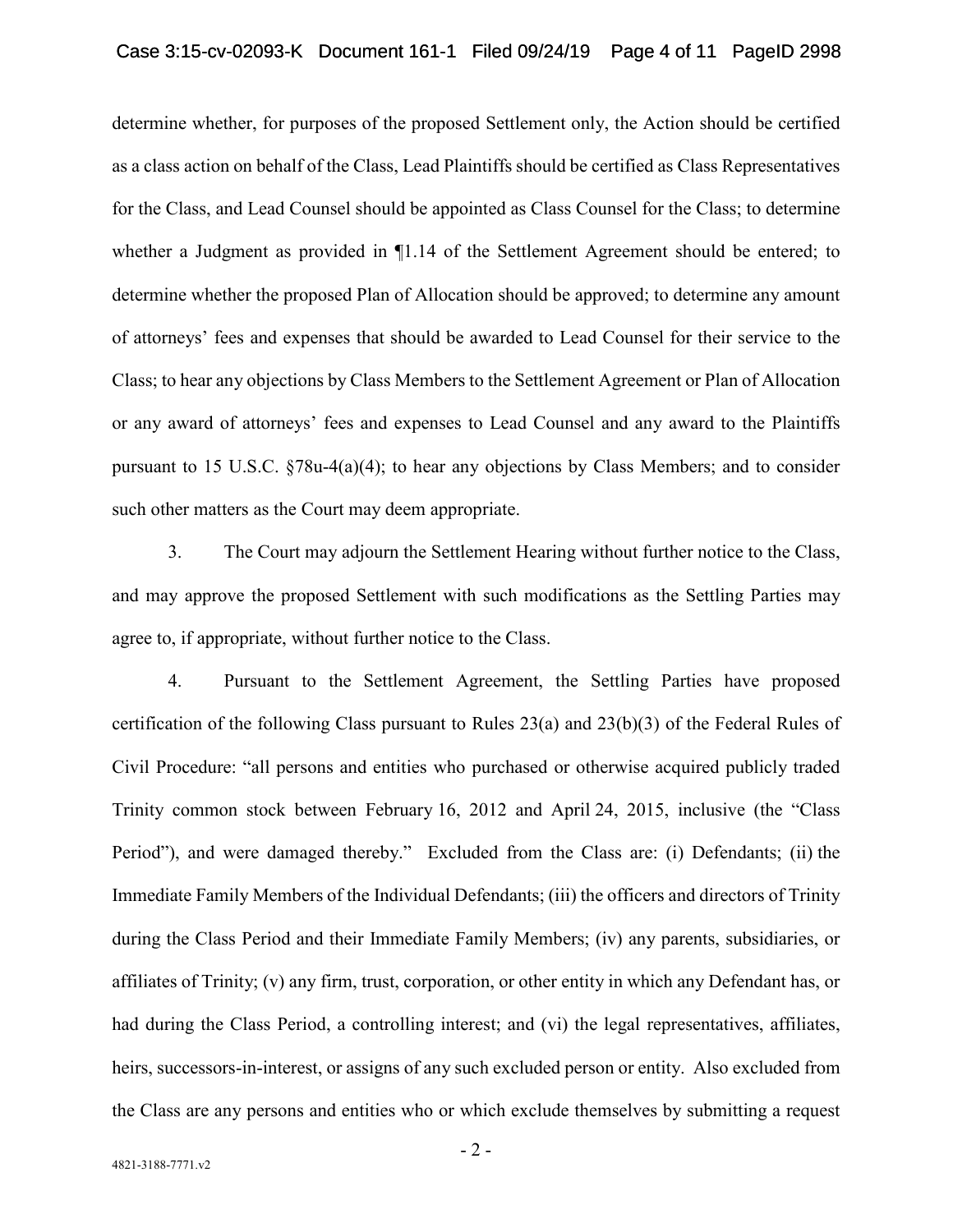for exclusion that is accepted by the Court.

5. The Court finds, pursuant to Rule  $23(e)(1)(B)(ii)$  of the Federal Rules of Civil Procedure, that it will likely be able to certify the Class for purposes of the proposed Settlement. Specifically, the Court finds that each element required for certification of the Class pursuant to Rule 23 of the Federal Rules of Civil Procedure has been met or will likely be met: (a) the members of the Class are so numerous that their joinder in the Action would be impracticable; (b) there are questions of law and fact common to the Class which predominate over any individual questions; (c) the claims of Plaintiffs in the Action are typical of the claims of the Class; (d) Plaintiffs and Lead Counsel have and will fairly and adequately represent and protect the interests of the Class; and (e) a class action is superior to other available methods for the fair and efficient adjudication of the Action.

6. The Court also finds, pursuant to Rule  $23(e)(1)(B)(ii)$  of the Federal Rules of Civil Procedure, that it will likely be able to certify Lead Plaintiffs as Class Representatives for the Class and appoint Lead Counsel as Class Counsel for the Class, pursuant to Rule 23(g) of the Federal Rules of Civil Procedure.

7. The Court approves the form, substance and requirements of the Notice of Pendency and Proposed Settlement of Class Action ("Notice") and Proof of Claim and Release, substantially in the forms annexed hereto as Exhibits A-1 and A-2, respectively.

8. The Court approves the Summary Notice, substantially in the form annexed hereto as Exhibit A-3.

9. The Court appoints the firm Gilardi & Co. LLC ("Claims Administrator") to supervise and administer the notice procedure as well as the processing of claims as more fully set forth below:

- 3 -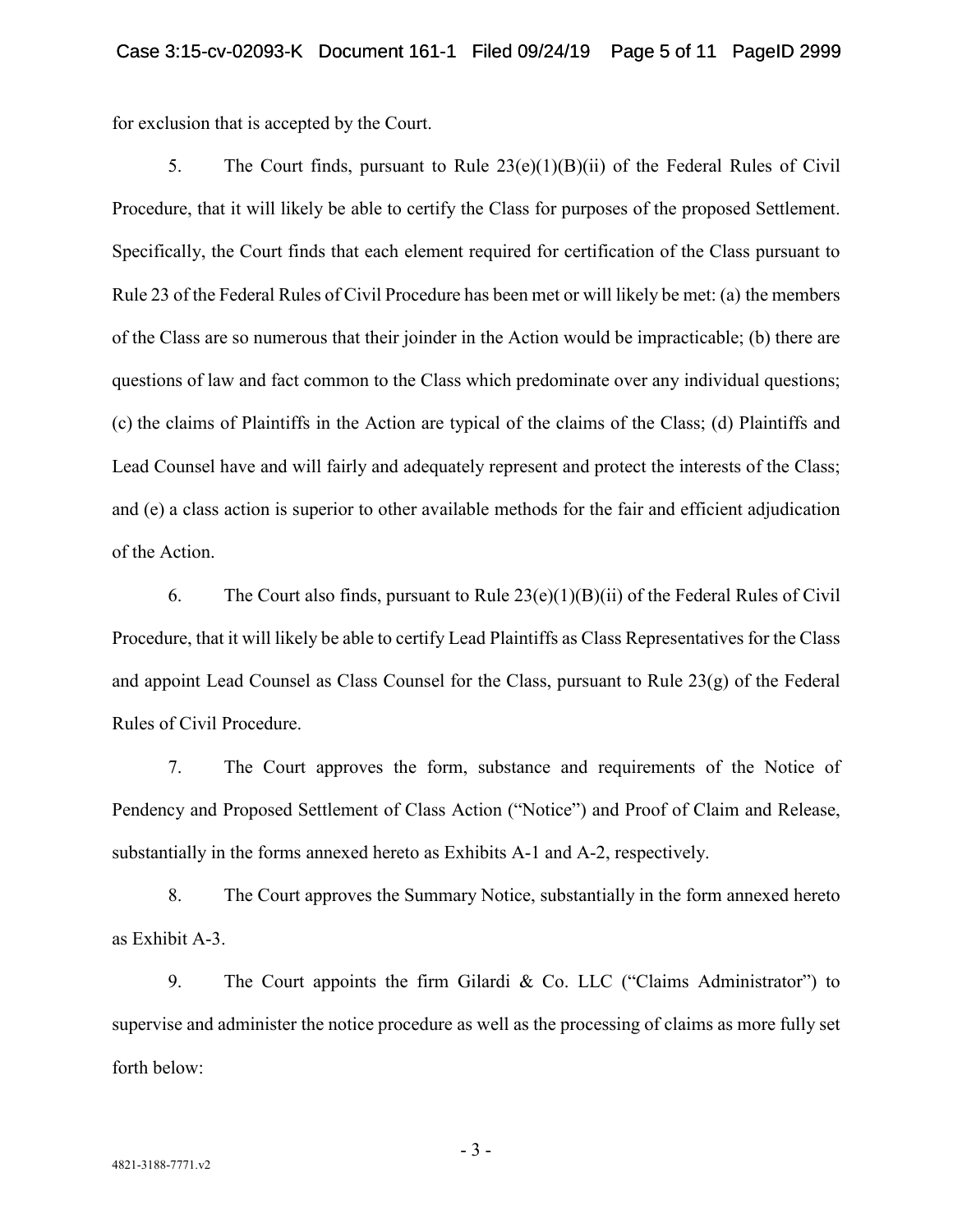## Case 3:15-cv-02093-K Document 161-1 Filed 09/24/19 Page 6 of 11 PageID 3000

(a) Defendants and their counsel shall provide within five (5) business days following the entry of this Order, and without any charge to Plaintiffs, the Class, Plaintiffs' Counsel, or the Claims Administrator, shareholder lists, as appropriate for providing notice to the Class;

(b) Not later than 20 (the "Notice Date") (a date fourteen (14) calendar days after the Court signs and enters this Order), the Claims Administrator shall commence mailing of the Notice and Proof of Claim and Release, substantially in the forms annexed as Exhibits A-1 and A-2 hereto, by First-Class Mail to all Class Members who can be identified with reasonable effort and shall also cause the Notice and Proof of Claim and Release to be posted on the Settlement website at www.TrinitySecuritiesSettlement.com;

(c) Not later than  $, 20$  (a date ten  $(10)$  calendar days after the Notice Date), the Claims Administrator shall cause the Summary Notice to be published once in the national edition of *Investor's Business Daily* and once over the *PR Newswire*; and

(d) Not later than 20 (a date seven (7) calendar days prior to the Settlement Hearing), Lead Counsel shall serve on Defendants' counsel and file with the Court proof, by affidavit or declaration, of such mailing and posting.

10. Nominees who purchased or otherwise acquired Trinity common stock ("Securities") for the benefit of another Person during the Class Period, shall be requested to send the Notice and Proof of Claim and Release to such beneficial owners of Trinity common stock within seven (7) calendar days after receipt thereof, or send a list of the names and addresses of such beneficial owners to the Claims Administrator within seven (7) calendar days of receipt thereof, in which event the Claims Administrator shall promptly send the Notice and Proof of Claim and Release to such beneficial owners.

- 4 -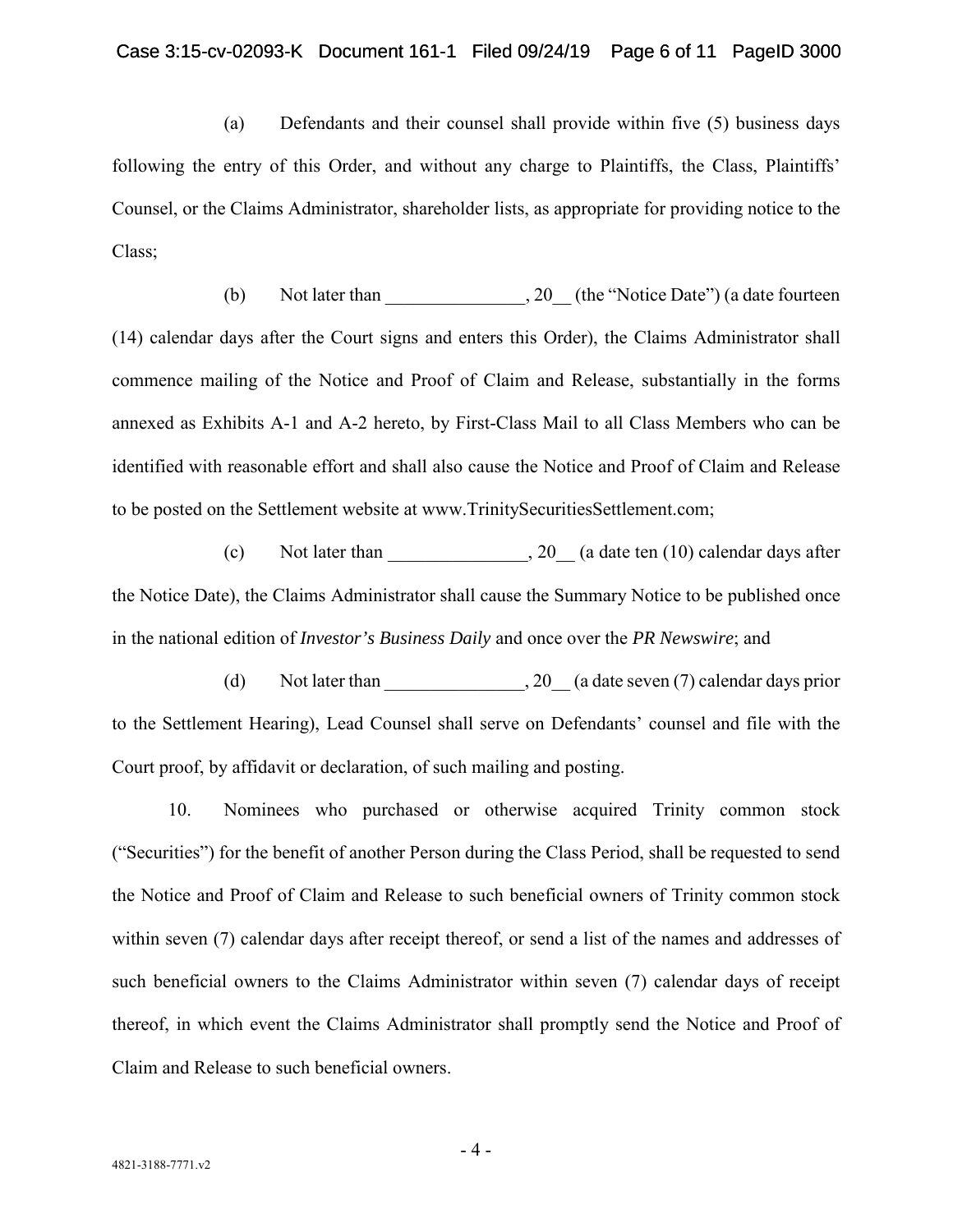## Case 3:15-cv-02093-K Document 161-1 Filed 09/24/19 Page 7 of 11 PageID 3001

11. Other than the cost, if any, of providing shareholder lists to Lead Counsel and/or the Claims Administrator as required by ¶5.2 of the Settlement Agreement, all fees, costs, and expenses incurred in identifying and notifying members of the Class shall be paid from the Settlement Fund and in no event shall any of the Released Parties bear any responsibility for such fees, costs, or expenses.

12. All members of the Class (except Persons who request exclusion pursuant to ¶15 below) shall be bound by all determinations and judgments in the Action concerning the Settlement, including, but not limited to, the releases provided for therein, whether favorable or unfavorable to the Class, regardless of whether such Persons seek or obtain by any means, including, without limitation, by submitting a Proof of Claim and Release form or any similar document, any distribution from the Settlement Fund or the Net Settlement Fund.

13. Class Members who wish to participate in the Settlement shall complete and submit the Proof of Claim and Release form in accordance with the instructions contained therein. Unless the Court orders otherwise, all Proofs of Claim and Release must be postmarked or submitted electronically no later than \_\_\_\_\_\_\_\_\_\_\_\_\_\_\_\_\_, 20\_ (a date one hundred twenty (120) calendar days from the Notice Date). Any Class Member who does not submit a Proof of Claim and Release within the time provided shall be barred from sharing in the distribution of the proceeds of the Net Settlement Fund, unless otherwise ordered by the Court, but shall nevertheless be bound by any final judgment entered by the Court. Notwithstanding the foregoing, Lead Counsel shall have the discretion (but not the obligation) to accept late-submitted claims for processing by the Claims Administrator so long as distribution of the Net Settlement Fund is not materially delayed thereby.

14. Any member of the Class may enter an appearance in the Action, at his, her, or its own expense, individually or through counsel of the Class Member's own choice. If a Class Member does not enter an appearance, he, she, or it will be represented by Lead Counsel.

- 5 -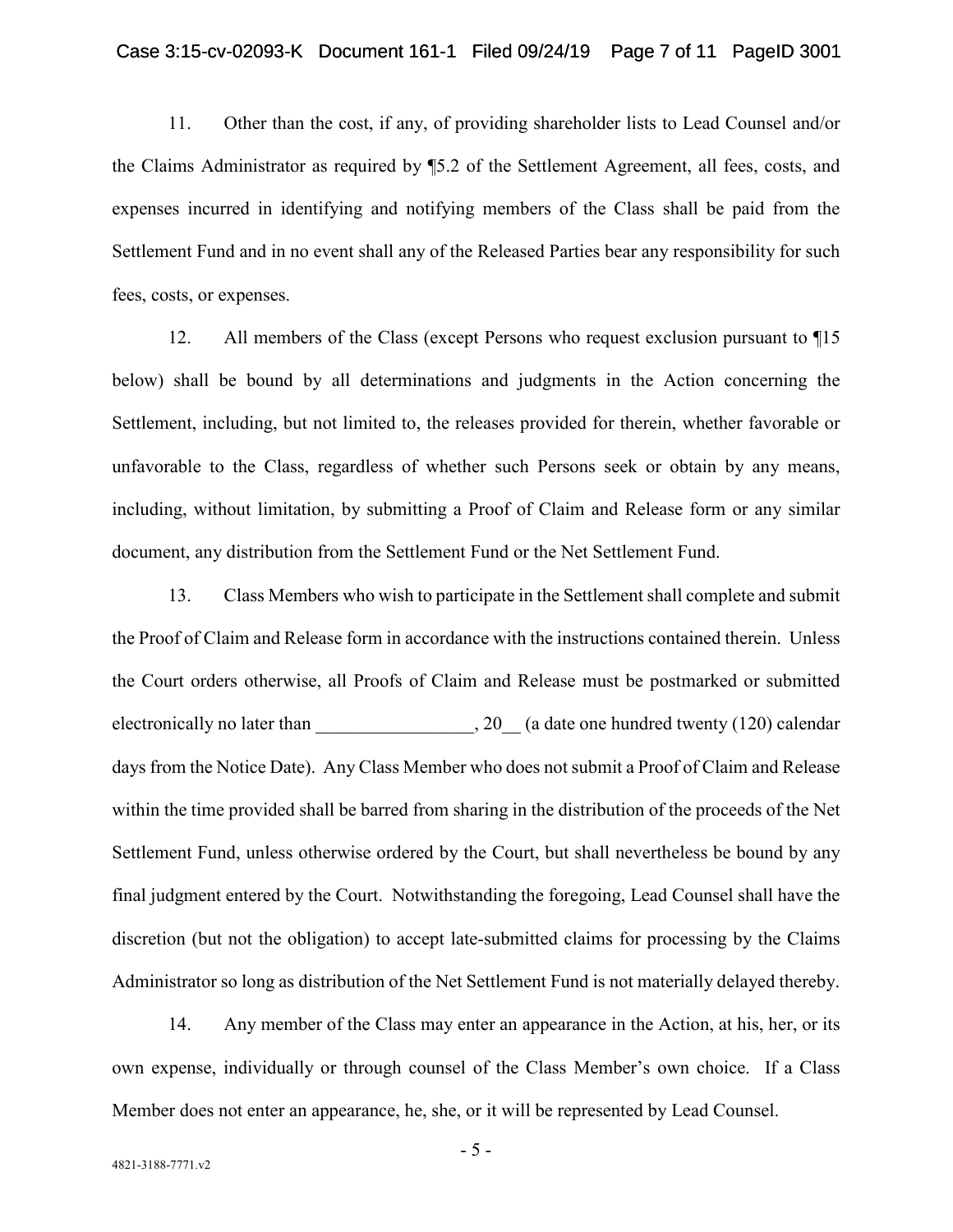## Case 3:15-cv-02093-K Document 161-1 Filed 09/24/19 Page 8 of 11 PageID 3002

15. Any Person falling within the definition of the Class may, upon request, be excluded or "opt out" from the Class. Any such Person must submit to the Claims Administrator a request for exclusion ("Request for Exclusion"), postmarked no later than  $\qquad \qquad , 20 \quad (a$ date twenty-one (21) calendar days before the Settlement Hearing). A Request for Exclusion must be signed and state (a) the name, address, and telephone number of the Person requesting exclusion; (b) the Person's purchases, acquisitions and sales of Trinity Securities from February 16, 2012, through and including April 24, 2015, including the dates, the amount of Trinity Securities purchased, acquired, or sold, and price paid or received for each such purchase, acquisition, or sale; and (c) that the Person wishes to be excluded from the Class in *Isolde v. Trinity Industries, Inc.*, No. 3:15-cv-02093 (N.D. Tex.). All Persons who submit valid and timely Requests for Exclusion in the manner set forth in this paragraph shall have no rights under the Settlement Agreement, shall not share in the distribution of the Net Settlement Fund, and shall not be bound by the Settlement Agreement or any Final Judgment.

16. Lead Counsel shall cause to be provided to Defendants' counsel copies of all Requests for Exclusion, and any written revocation of Requests for Exclusion, within the later of two (2) business days of Lead Counsel's receipt or seven (7) calendar days prior to the Settlement Hearing.

17. Any member of the Class may appear and object if he, she, or it has any reason why the proposed Settlement of the Action should not be approved as fair, reasonable and adequate, or why a judgment should not be entered thereon, why the Plan of Allocation should not be approved, why attorneys' fees and expenses should not be awarded to counsel for Plaintiffs for their service to the Class or why costs and expenses should not be awarded to Plaintiffs; provided, however, that no Class Member or any other Person shall be heard or entitled to contest the approval of the terms and conditions of the proposed Settlement, or, if approved, the Judgment to be entered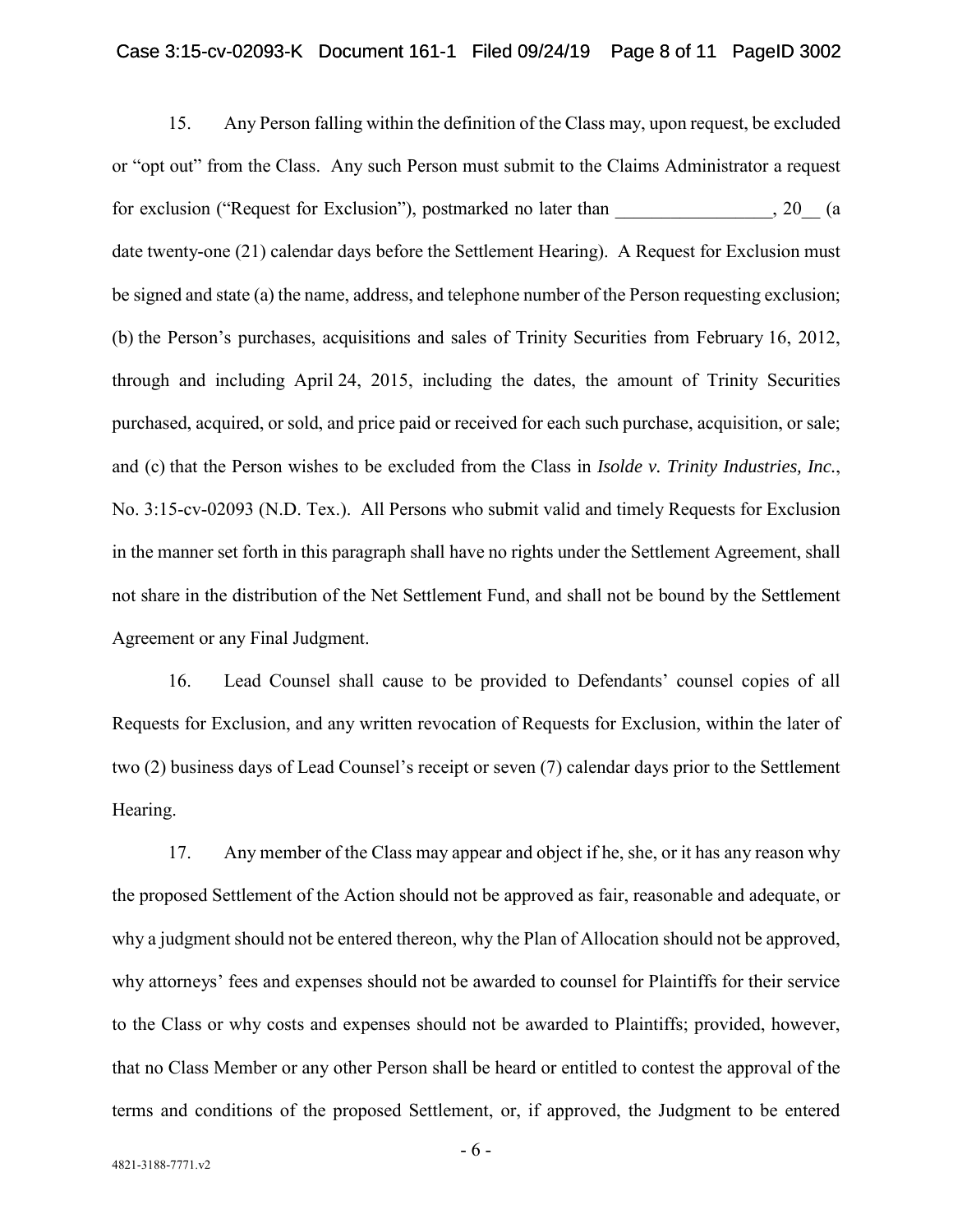thereon approving the same, or the order approving the Plan of Allocation, or any attorneys' fees and expenses to be awarded to Plaintiffs' Counsel, unless written objections and copies of any papers and briefs are received by Nathan R. Lindell, Robbins Geller Rudman & Dowd LLP, 655 West Broadway, Suite 1900, San Diego, CA 92101 and Meryl L. Young, Gibson, Dunn & Crutcher LLP, 3161 Michelson Drive, Irvine, CA 92612, on or before \_\_\_\_\_\_\_\_\_\_\_, 20\_\_ (a date twenty-one (21) calendar days before the Settlement Hearing); and said objections, papers, and briefs are filed with the Clerk of the United States District Court for the Northern District of Texas, on or before \_\_\_\_\_\_\_\_\_\_\_\_\_, 20\_ (a date twenty-one (21) calendar days before the Settlement Hearing). The objection must: (a) state the name, address, and telephone number of the person or entity objecting and must be signed by the objector; (b) state whether the objector is represented by counsel and, if so, the name, address, and telephone number of the objector's counsel; (c) contain a statement of the Class Member's objection or objections, and the specific reasons for each objection, including any legal and evidentiary support the Class Member wishes to bring to the Court's attention; and (d) include documents sufficient to prove membership in the Class, consisting of documents showing the number of Trinity Securities that the objector (i) owned as of the opening of trading on February 16, 2012, and (ii) purchased/acquired and/or sold during the Class Period (*i.e.*, between February 16, 2012 and April 24, 2015, inclusive), as well as the dates, number of Trinity Securities and prices for each such purchase/acquisition and sale. Documentation establishing membership in the Class must consist of copies of brokerage confirmation slips or monthly brokerage account statements, or an authorized statement from the objector's broker containing the transactional and holding information found in a broker confirmation slip or account statement. Objectors who enter an appearance and desire to present evidence at the Settlement Hearing in support of their objection must include in their written objection or notice of appearance the identity of any witnesses they may call to testify and any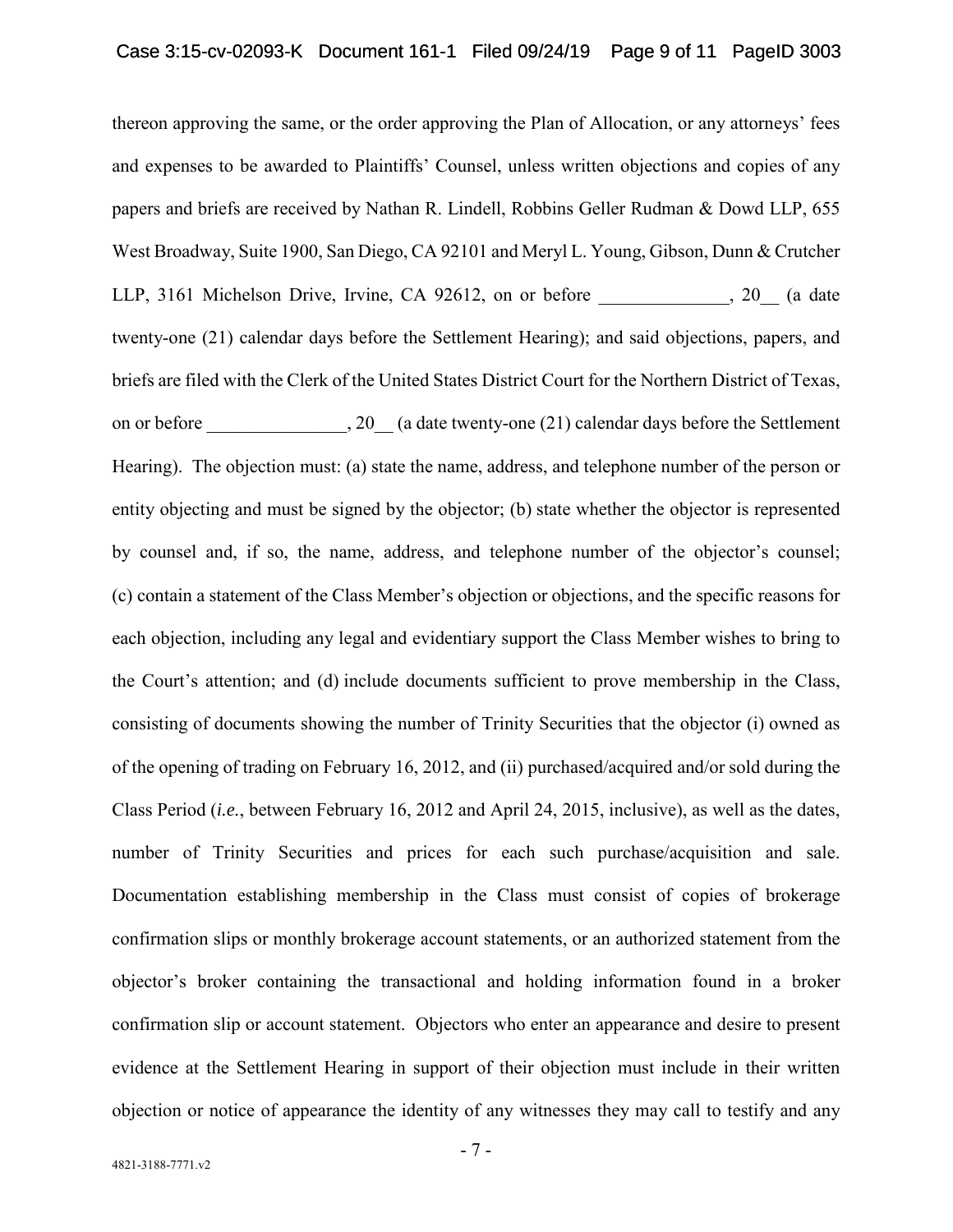exhibits they intend to introduce into evidence at the hearing.

18. The objection must state whether it applies only to the objector, to a specific subset of the Class, or to the entire Class, and also state with specificity the grounds for the objection. Any member of the Class who does not make his, her, or its objection in the manner provided shall be deemed to have waived such objection and shall forever be foreclosed from making any objection to the fairness, reasonableness, or adequacy of the proposed Settlement as incorporated in the Settlement Agreement, to the Plan of Allocation, and to the award of attorneys' fees and expenses to Plaintiffs' Counsel and to any award of costs and expenses to Plaintiffs, unless otherwise ordered by the Court.

19. All funds held by the Escrow Agents shall be deemed and considered to be in *custodia legis*, and shall remain subject to the jurisdiction of the Court, until such time as such funds shall be distributed pursuant to the Settlement Agreement and/or further order(s) of the Court.

20. All papers in support of the Settlement, Plan of Allocation, and any application by Lead Counsel for attorneys' fees and expenses and for costs and expenses for Plaintiffs, shall be filed and served no later than \_\_\_\_\_\_\_\_\_\_\_\_\_\_\_\_\_\_\_\_\_\_, 20\_\_\_ (a date thirty-five (35) calendar days prior to the Settlement Hearing), and any reply papers shall be filed and served no later than  $, 20$  (a date seven (7) calendar days before the Settlement Hearing).

21. The Released Parties shall have no responsibility for the Plan of Allocation or any application for attorneys' fees or expenses submitted by Lead Counsel, and such matters will be considered separately from the fairness, reasonableness, and adequacy of the Settlement.

22. At or after the Settlement Hearing, the Court shall determine whether the Plan of Allocation proposed by Lead Counsel, and any application for attorneys' fees and expenses and for the costs and expenses of Plaintiffs, should be approved.

- 8 -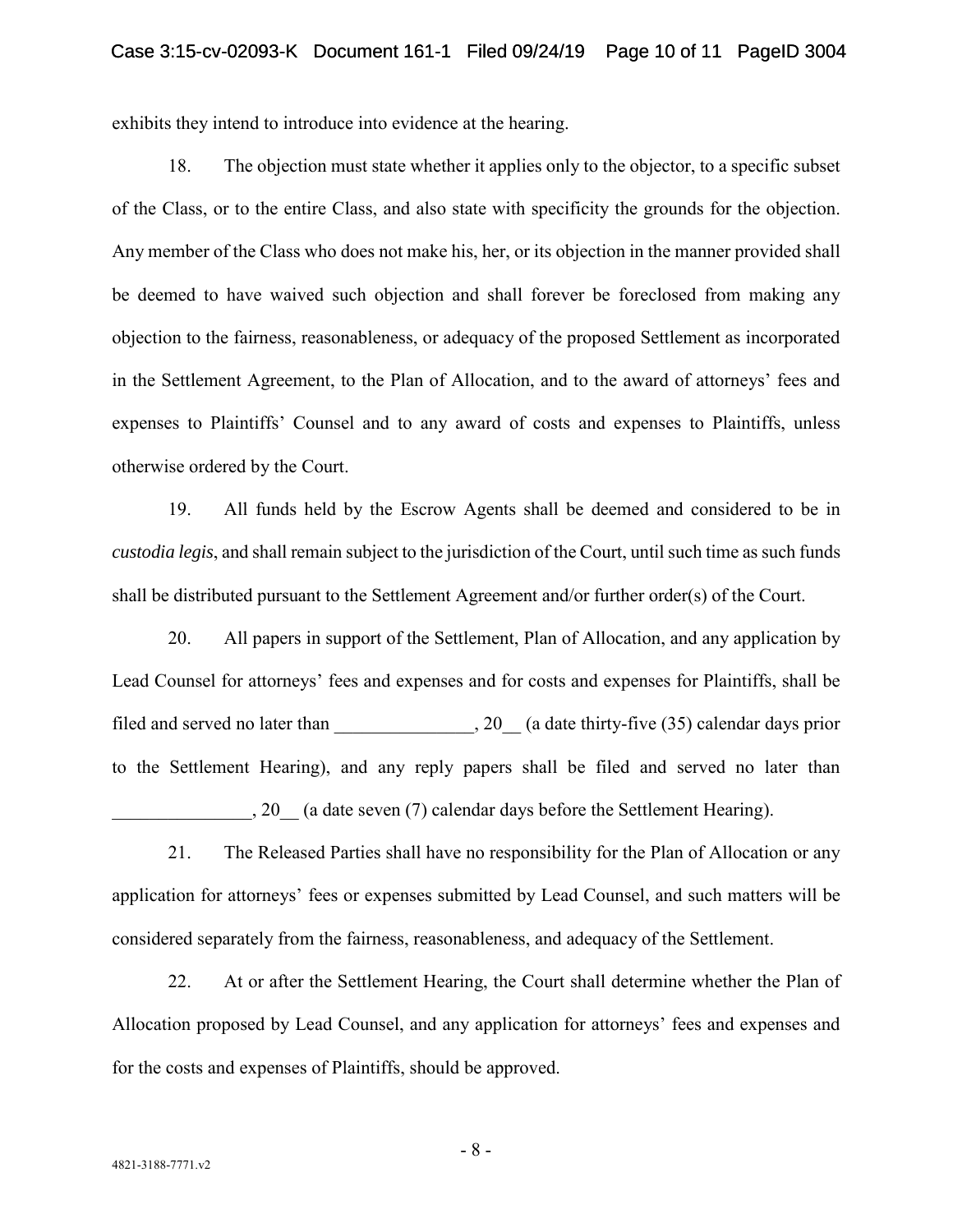## Case 3:15-cv-02093-K Document 161-1 Filed 09/24/19 Page 11 of 11 PageID 3005

23. All reasonable expenses incurred in identifying and notifying Class Members as well as administering the Settlement Fund shall be paid as set forth in the Settlement Agreement. In the event the Court does not approve the Settlement, or it otherwise fails to become effective, neither Plaintiffs nor any of their counsel shall have any obligation to repay any amounts actually and properly incurred or disbursed pursuant to ¶¶2.7 or 2.8 of the Settlement Agreement.

24. Neither the Settlement Agreement, nor any of its terms or provisions, nor any of the negotiations or proceedings connected with it, shall be construed as an admission or concession by any of the Released Parties of the truth of any of the allegations in the Action, or of any liability, fault, or wrongdoing of any kind.

25. All proceedings in the Action are stayed until further order of this Court, except as may be necessary to implement the Settlement or comply with the terms of the Settlement Agreement. Pending final determination of whether the Settlement should be approved, neither the Plaintiffs nor any Class Member, either directly, representatively, or in any other capacity shall commence or prosecute against any of the Released Parties any action or proceeding in any court or tribunal asserting any of the Released Claims.

26. The Court reserves the right to alter the time or the date of the Settlement Hearing without further notice to the members of the Class, provided that the time or the date of the Settlement Hearing shall not be set at a time or date earlier than the time and date set forth in ¶2 above, and retains jurisdiction to consider all further applications arising out of or connected with the proposed Settlement. The Court may approve the Settlement, with such modifications as may be agreed to by the Settling Parties, if appropriate, without further notice to the Class.

IT IS SO ORDERED.

DATED:

## THE HONORABLE ED KINKEADE UNITED STATES DISTRICT JUDGE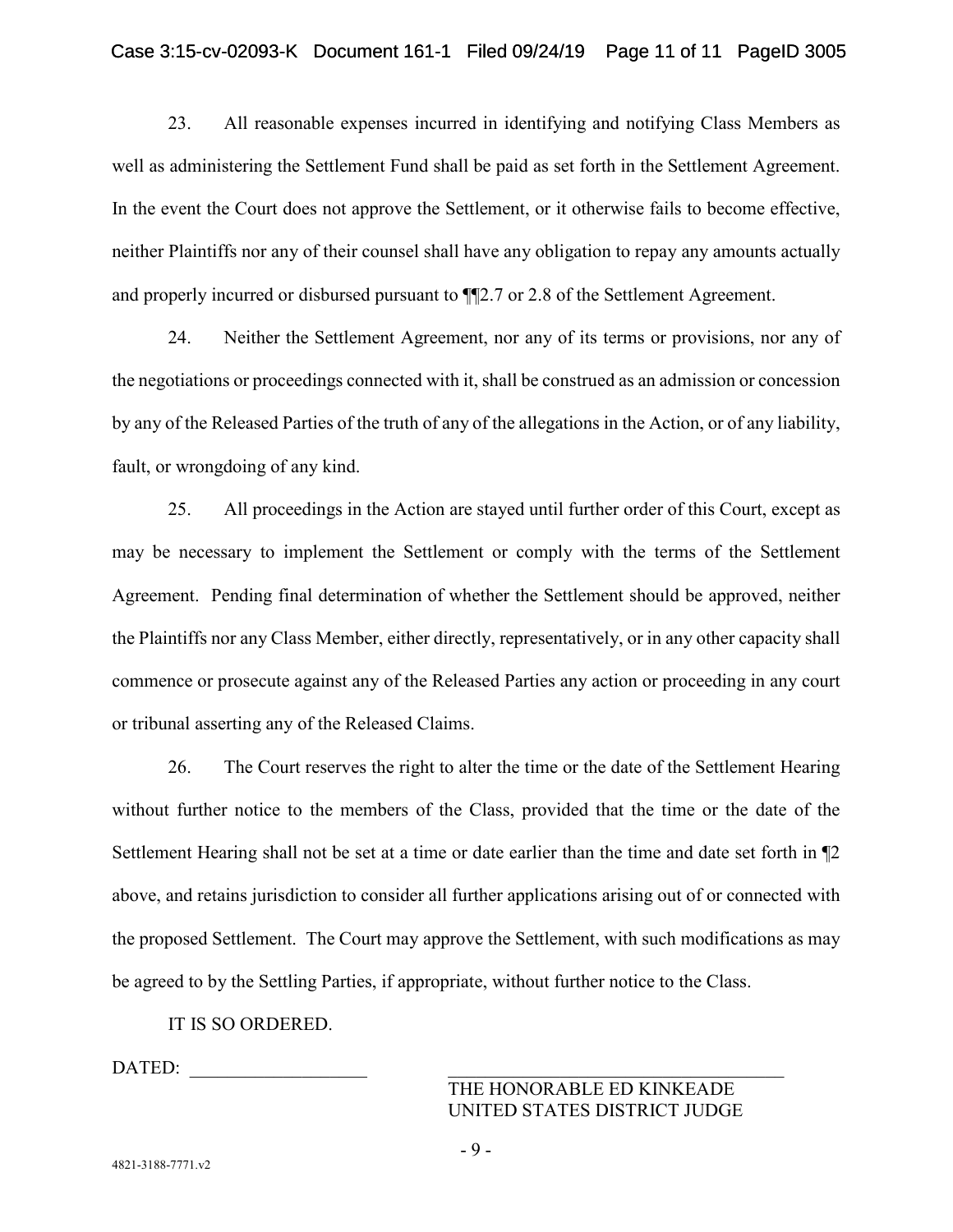Case 3:15-cv-02093-K Document 161-2 Filed 09/24/19 Page 1 of 26 PageID 3006

# **EXHIBIT A-1**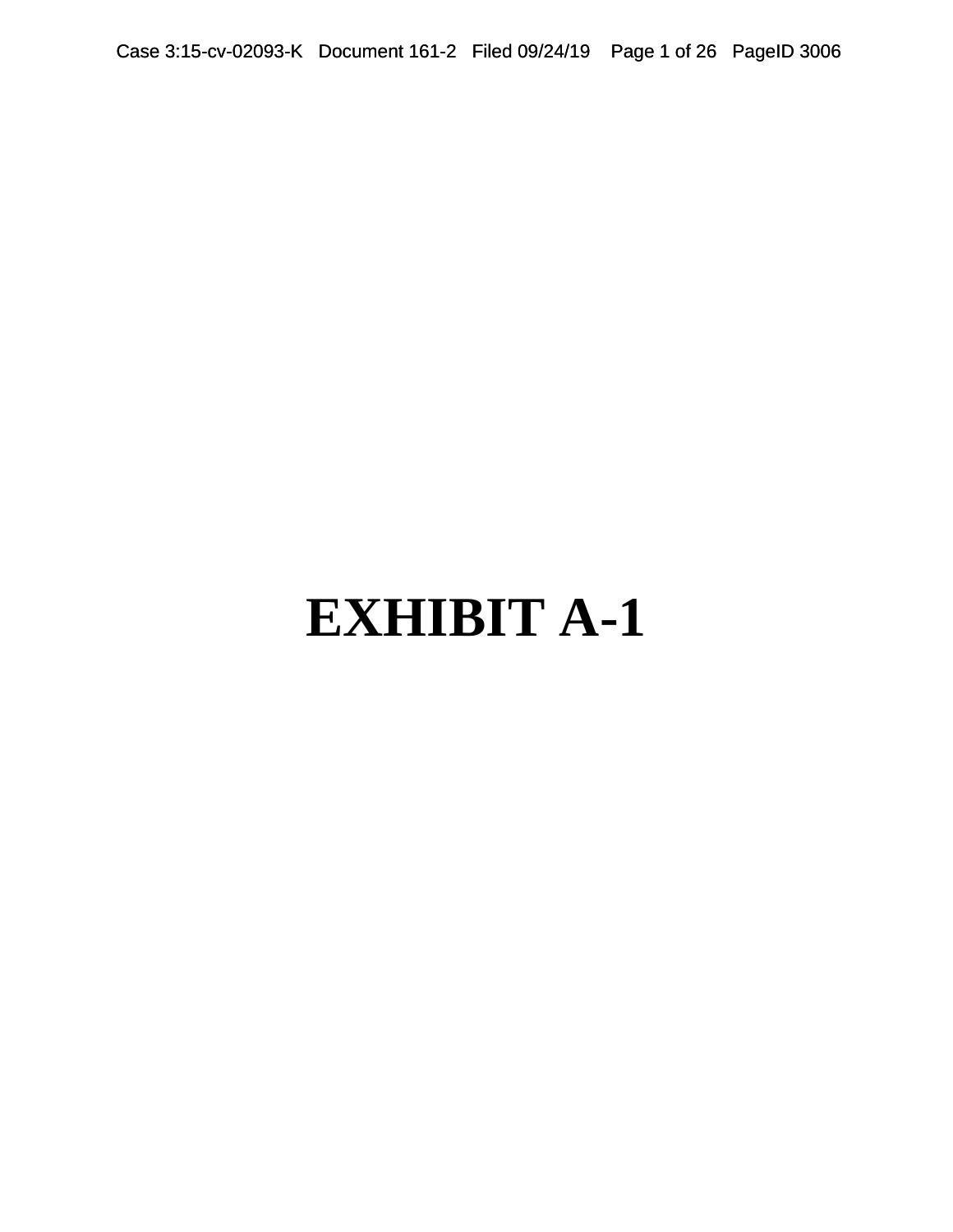## UNITED STATES DISTRICT COURT

## NORTHERN DISTRICT OF TEXAS

## DALLAS DIVISION

§ § § § § § § § § § §

RICHARD J. ISOLDE, Individually and on Behalf of All Others Similarly Situated,

Plaintiff,

Civil Action No. 3:15-cv-02093-K **(CONSOLIDATED)**

vs.

TRINITY INDUSTRIES, INC., et al.,

Defendants.

## CLASS ACTION

Judge Ed Kinkeade

**NOTICE OF PENDENCY AND PROPOSED SETTLEMENT OF CLASS ACTION EXHIBIT A-1**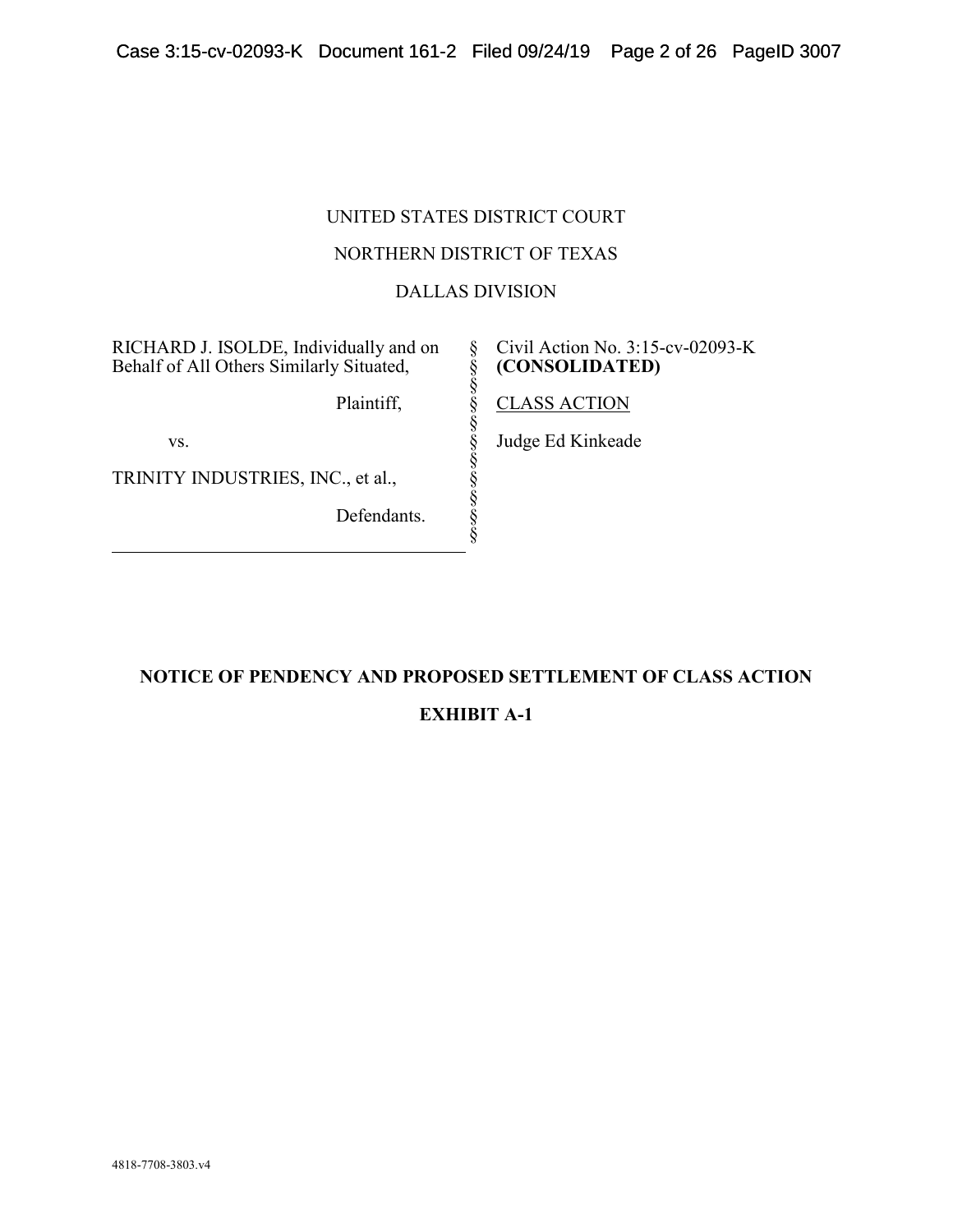## **TO: ALL PERSONS WHO PURCHASED OR OTHERWISE ACQUIRED TRINITY INDUSTRIES, INC. ("TRINITY" OR THE "COMPANY") COMMON STOCK ("SECURITIES") BETWEEN FEBRUARY 16, 2012 AND APRIL 24, 2015, INCLUSIVE, AND WERE DAMAGED THEREBY**

PLEASE READ THIS NOTICE CAREFULLY AND IN ITS ENTIRETY. YOUR RIGHTS MAY BE AFFECTED BY PROCEEDINGS IN THIS ACTION. PLEASE NOTE THAT IF YOU ARE A CLASS MEMBER, YOU MAY BE ENTITLED TO SHARE IN THE PROCEEDS OF THE SETTLEMENT DESCRIBED IN THIS NOTICE. TO CLAIM YOUR SHARE OF THIS FUND, YOU MUST SUBMIT A VALID PROOF OF CLAIM AND RELEASE FORM POSTMARKED OR SUBMITTED ONLINE ON OR BEFORE  $\,$ , 20  $\,$ POSTMARKED OR SUBMITTED ONLINE ON OR BEFORE

#### **A federal court authorized this Notice. This is not a solicitation from a lawyer.**

This Notice has been sent to you pursuant to Rule 23 of the Federal Rules of Civil Procedure and an Order of the United States District Court for the Northern District of Texas (the "Court"). The purpose of this Notice of Pendency and Proposed Settlement of Class Action ("Notice") is to inform you of the proposed settlement of this securities class action litigation (the "Settlement") and of the hearing to be held by the Court to consider the fairness, reasonableness, and adequacy of the Settlement. The Settlement resolves the Class's claims asserted against the Defendants. This Notice describes the rights you may have in connection with the Settlement and what steps you may take in relation to the Settlement and this class action litigation.

The proposed Settlement creates a fund in the amount of Seven Million, Five Hundred Thousand Dollars (\$7,500,000.00) in cash and will include interest that accrues on the fund prior to distribution to eligible Class Members. Based on the information currently available to Plaintiffs and the analysis performed by their damages consultant, it is estimated that if Class Members submit claims for 100% of the Securities eligible for distribution, the estimated average distribution per share will be approximately \$0.10 before deduction of Court-approved fees and expenses. Historically, actual claims rates are less than 100%, which result in higher distributions per share. Your actual recovery from this fund will depend on a number of variables, including the number of claimants, the amount of Trinity Securities you and all other claimants purchased or otherwise acquired and sold, the expense of administering the claims process, and the timing of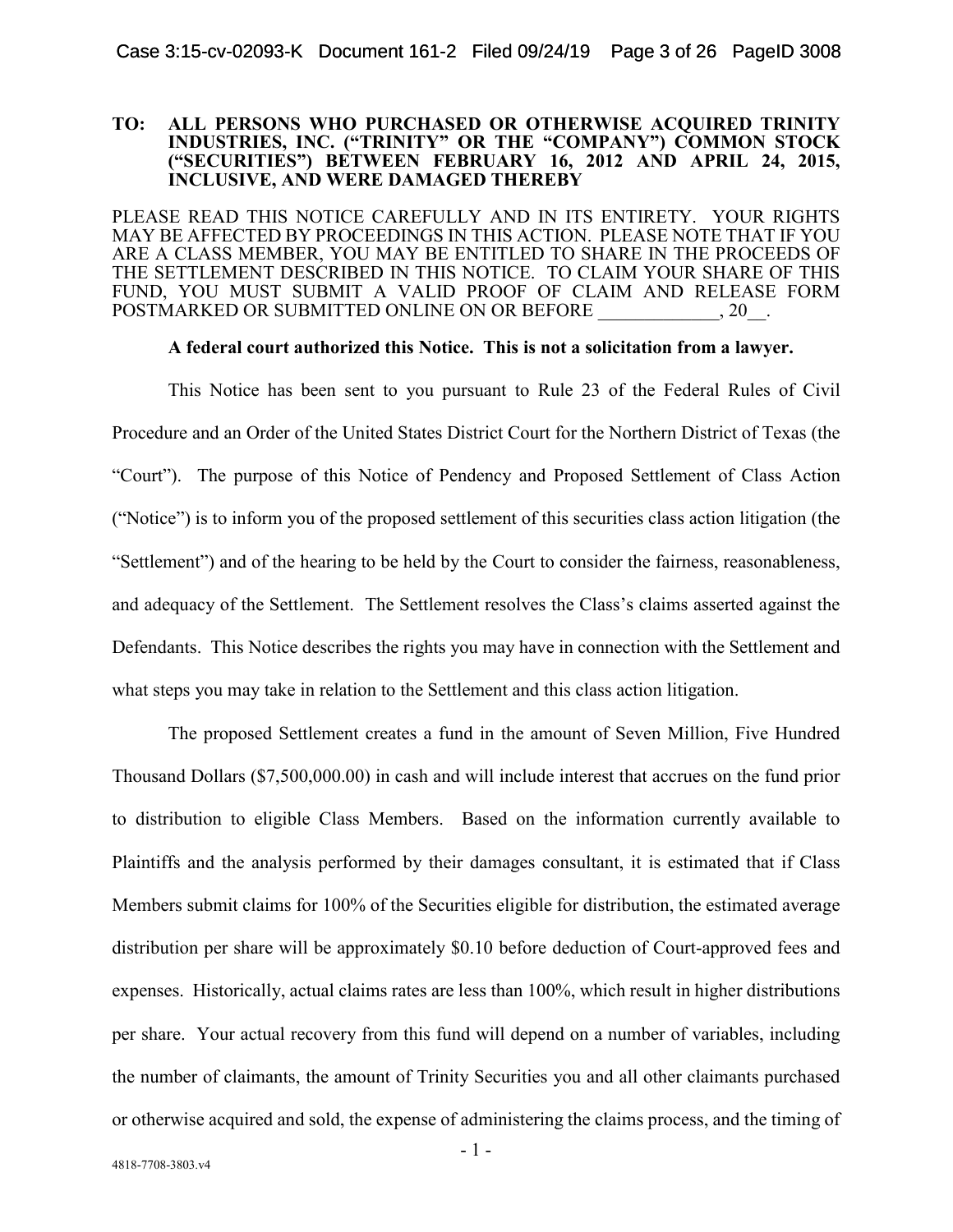your purchases, acquisitions and sales, if any (*see* the Plan of Allocation below for a more detailed description of how the settlement proceeds will be allocated among Class Members).

The Defendants have denied and continue to deny specifically each and all of the claims and contentions alleged in the Action. The issues on which the parties disagree include, but are not limited to: (1) whether the statements allegedly made or facts allegedly omitted were false or misleading, material, or otherwise actionable under the federal securities laws; (2) whether any of the Defendants acted intentionally or recklessly in making any alleged misstatements; (3) the extent to which the various matters that Plaintiffs alleged were materially false or misleading influenced (if at all) the trading price of Trinity Securities; (4) the extent to which the various allegedly adverse material facts that Plaintiffs alleged were omitted influenced (if at all) the trading price of Trinity Securities; (5) the extent to which external factors, such as general market conditions, influenced the trading price of Trinity Securities; (6) the effect of various market forces influencing the trading price of Trinity Securities; (7) the amount by which the price of Trinity Securities was allegedly artificially inflated (if at all); and (8) the appropriate economic model for determining the amount by which the price of Trinity Securities was allegedly artificially inflated (if at all). Plaintiffs and Defendants do not agree on the average amount of damages per share that would be recoverable if Plaintiffs were to have prevailed on each claim asserted. The Defendants deny that they have violated the federal securities laws or any laws.

Plaintiffs believe that the proposed Settlement is a very good recovery and is in the best interests of the Class. There were significant risks associated with continuing to litigate through trial, and if the Defendants prevailed at trial, the Class would receive nothing. In addition, the amount of damages recoverable by the Class was and is challenged by the Defendants. Recoverable damages in this case are limited to losses caused by conduct actionable under applicable law, and had the Action gone to trial, the Defendants intended to assert that they have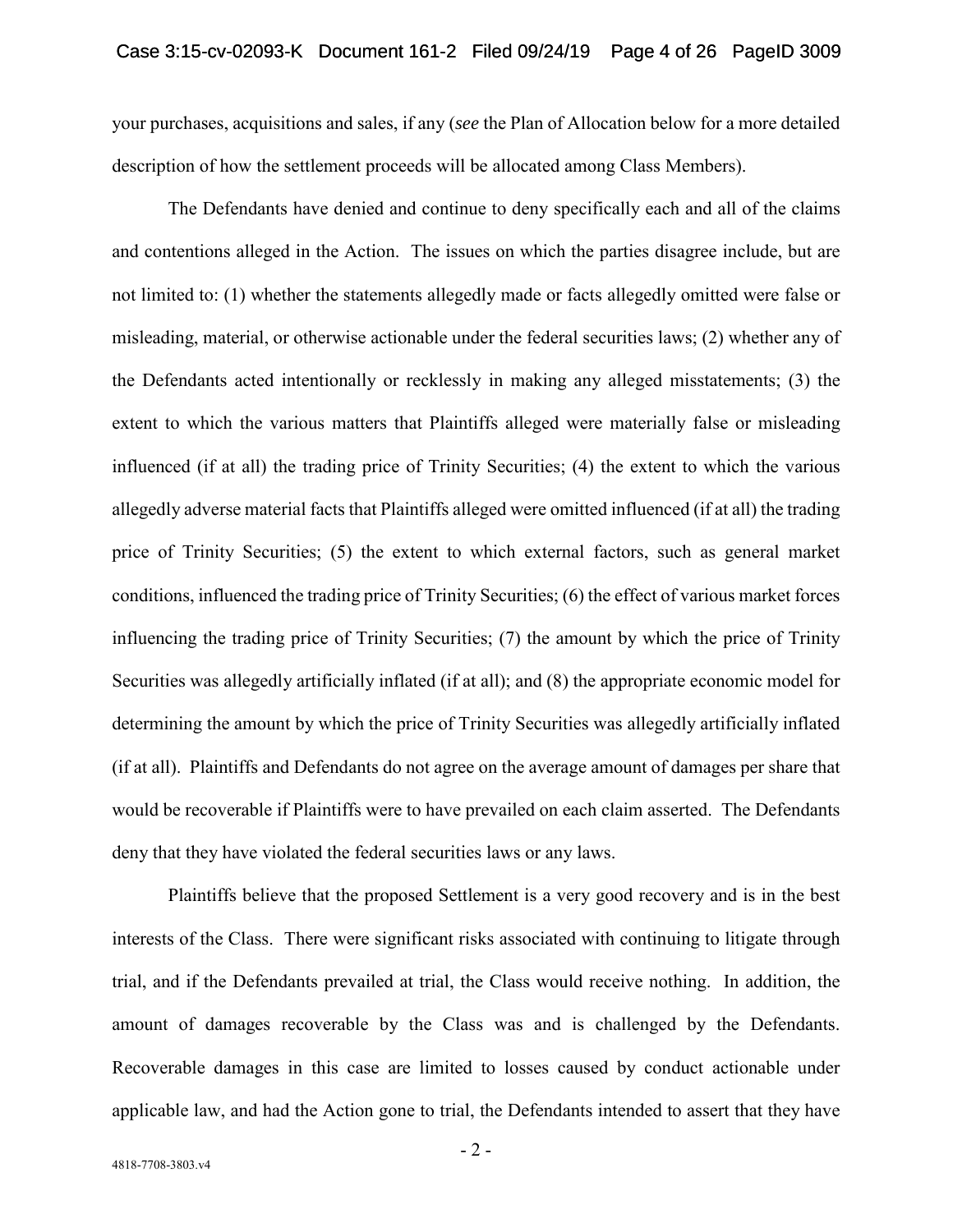not violated the law, that they are not liable, and that any losses of Class Members were caused by non-actionable market, industry, general economic or company-specific factors.

Plaintiffs' Counsel have not received any payment for their services in conducting this Action on behalf of Plaintiffs and the members of the Class, nor have they been paid their litigation expenses. If the Settlement is approved by the Court, Lead Counsel will apply to the Court, on behalf of all Plaintiffs' Counsel, for attorneys' fees of \$1,125,000 plus expenses not to exceed \$200,000, plus interest on such amounts, all of which shall be paid from the Settlement Fund. If the amounts requested by counsel are approved by the Court, the average cost per Security would be approximately \$0.02. In addition, the Plaintiffs intend to seek an amount not to exceed \$20,000 pursuant to the Private Securities Litigation Reform Act of 1995, 15 U.S.C. §78u-4(a)(4), in connection with their representation of the Class.

This Notice is not an expression of any opinion by the Court about the merits of any of the claims or defenses asserted by any party in this Action or the fairness or adequacy of the proposed Settlement.

For further information regarding this Settlement you may contact the Claims Administrator toll-free at 1-866-234-5150 or visit the website www.TrinitySecuritiesSettlement.com. You may also contact a representative of Lead Counsel: Rick Nelson, c/o Shareholder Relations, Robbins Geller Rudman & Dowd LLP, 655 West Broadway, Suite 1900, San Diego, CA 92101, Telephone: 1-800-449-4900. Please do not call any representative of the Defendants or the Court.

## **I. NOTICE OF HEARING ON PROPOSED SETTLEMENT**

A hearing (the "Settlement Hearing") will be held on \_\_\_\_\_\_\_\_\_\_\_\_\_\_, 20 \_, at a.m./p.m., before the Honorable Ed Kinkeade, United States District Judge, at the United States District Court for the Northern District of Texas, Earle Cabell Federal Building, 1100 Commerce Street, Room 1625, Dallas, Texas 75242. The purpose of the Settlement Hearing will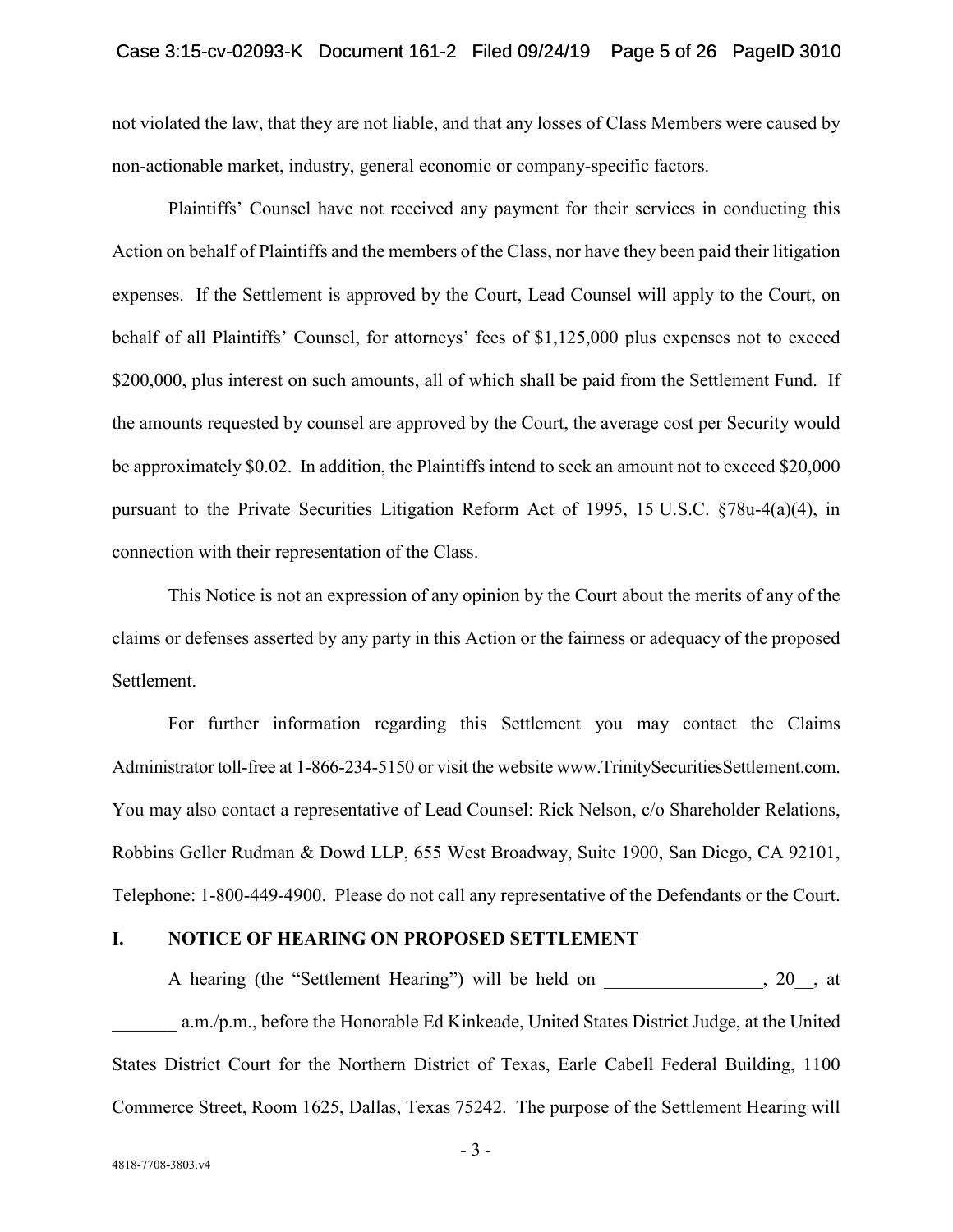be to determine: (1) whether the Settlement consisting of Seven Million, Five Hundred Thousand Dollars (\$7,500,000.00) in cash plus accrued interest on the Settlement Fund should be approved as fair, reasonable, and adequate to the Class, which would result in this Action being dismissed with prejudice against the Released Parties as set forth in the Stipulation of Settlement dated September 23, 2019 (the "Stipulation" or the "Settlement Agreement"); (2) whether the proposed plan to distribute the settlement proceeds (the "Plan of Allocation") is fair, reasonable, and adequate; and (3) whether the application by Lead Counsel for an award of attorneys' fees and expenses should be approved. The Court may adjourn or continue the Settlement Hearing without further notice to the Class.

## **II. DEFINITIONS USED IN THIS NOTICE**

1. "Authorized Claimant" means any member of the Class who submits a valid Proof of Claim and Release form and whose claim for recovery has been allowed pursuant to the terms of the Stipulation.

2. "Claims Administrator" means the firm retained by Lead Counsel, subject to approval of the Court, to provide all notices approved by the Court to potential Class Members and to administer the Settlement.

3. "Class" means all persons and entities who purchased or otherwise acquired publicly traded Trinity common stock between February 16, 2012 and April 24, 2015, inclusive, and were damaged thereby. Excluded from the Class are: (i) Defendants; (ii) the Immediate Family Members of the Individual Defendants; (iii) the officers and directors of Trinity during the Class Period and their Immediate Family Members; (iv) any parents, subsidiaries, or affiliates of Trinity; (v) any firm, trust, corporation, or other entity in which any Defendant has, or had during the Class Period, a controlling interest; and (vi) the legal representatives, affiliates, heirs, successors-ininterest, or assigns of any such excluded person or entity. Also excluded from the Class are any persons and entities who or which exclude themselves by submitting a request for exclusion that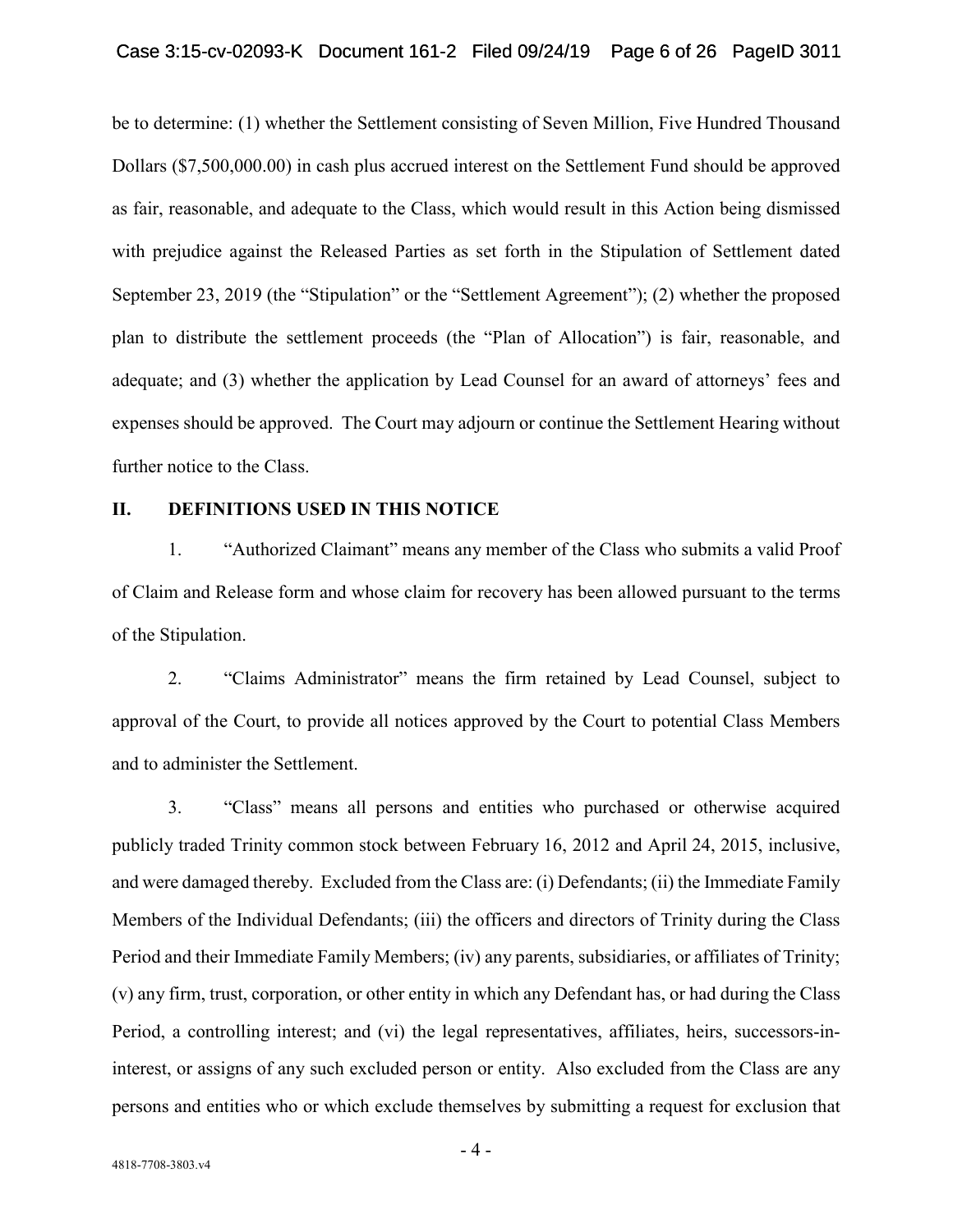is accepted by the Court.

4. "Class Member" means a person or entity who falls within the definition of the Class as set forth above in ¶3.

5. "Class Period" means the period between February 16, 2012 and April 24, 2015, inclusive.

6. "Court" means the United States District Court for the Northern District of Texas.

7. "Defendants" means Trinity Industries, Inc., Timothy R. Wallace, James E. Perry, and Gregory B. Mitchell.

8. "Effective Date" means the first date by which all of the events and conditions specified in ¶7.1 of the Stipulation have been met and have occurred.

9. "Escrow Account" means the account controlled by the Escrow Agents.

10. "Escrow Agents" means Lead Counsel or their successor(s).

11. "Final" means when the last of the following with respect to the Judgment or any other court order shall occur: (i) the expiration of the time to file a motion to alter or amend the Judgment or order under Federal Rule of Civil Procedure 59(e) has passed without any such motion having been filed; (ii) the expiration of the time in which to appeal the Judgment or order has passed without any appeal having been taken; or (iii) if a motion to alter or amend is filed or if an appeal is taken, the determination of that motion or appeal in such a manner as to permit the consummation of the Settlement, in accordance with the terms and conditions of the Stipulation. For purposes of this paragraph, an "appeal" shall include any petition for a writ of certiorari or other writ that may be filed in connection with approval or disapproval of the Settlement, but shall not include any appeal which concerns only the issue of attorneys' fees and expenses or any Plan of Allocation of the Settlement Fund.

12. "Immediate Family Members" means children, stepchildren, parents, stepparents, spouses, siblings, mothers-in-law, fathers-in-law, sons-in-law, daughters-in-law, brothers-in-law,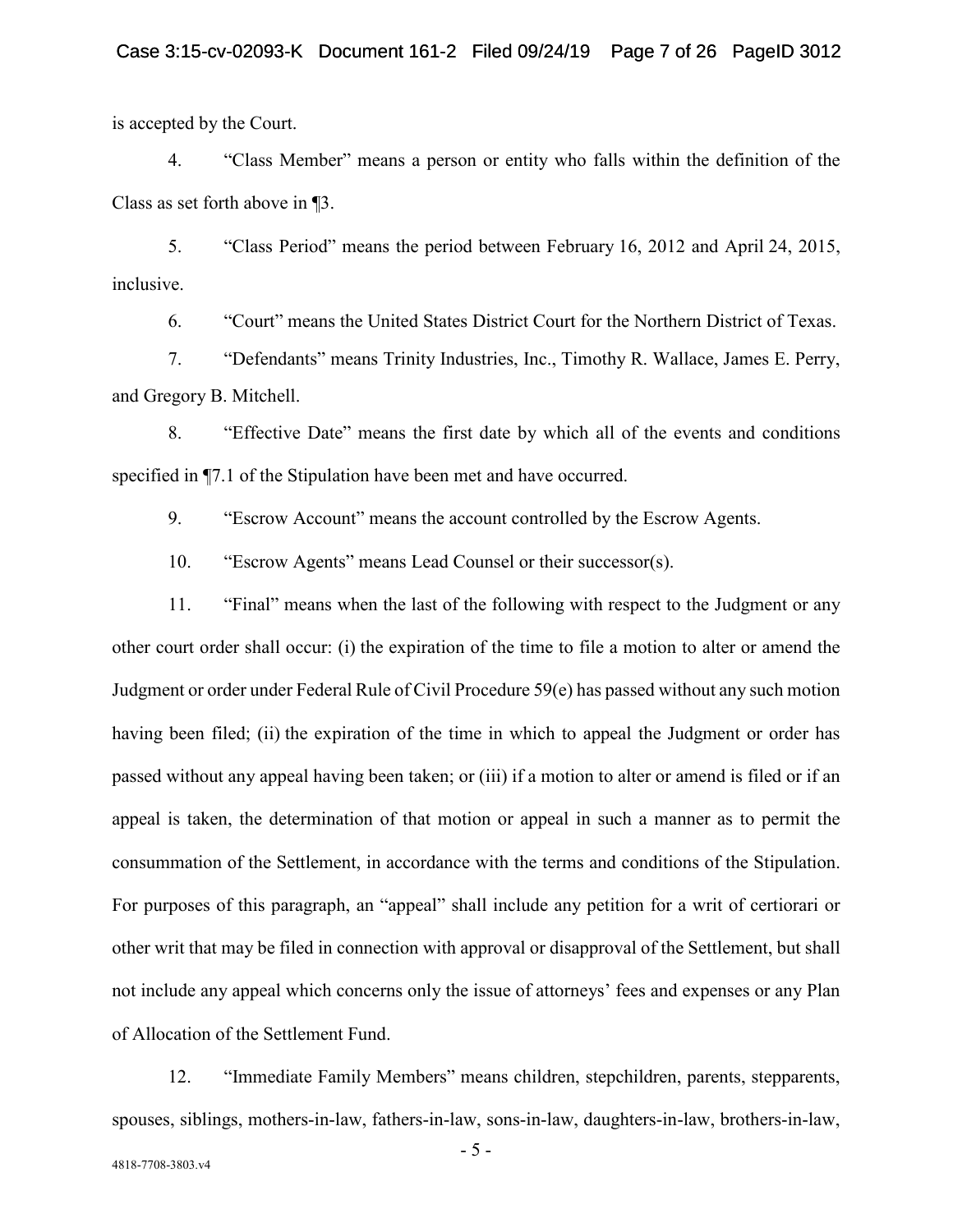## Case 3:15-cv-02093-K Document 161-2 Filed 09/24/19 Page 8 of 26 PageID 3013

and sisters-in-law. As used in this paragraph, "spouse" shall mean a husband, a wife, or a partner in a state-recognized domestic relationship or civil union.

13. "Individual Defendants" means Timothy R. Wallace, James E. Perry, and Gregory B. Mitchell.

14. "Judgment" means the judgment and order of dismissal with prejudice to be rendered by the Court upon approval of the Settlement, substantially in the form attached to the Stipulation as Exhibit B.

15. "Lead Counsel" means Robbins Geller Rudman & Dowd LLP, 655 West Broadway, Suite 1900, San Diego, CA 92101; Lowenstein Sandler LLP, One Lowenstein Drive, Roseland, NJ 07068; and Bernstein Litowitz Berger & Grossmann LLP, 1251 Avenue of the Americas, New York, NY 10020.

16. "Net Settlement Fund" means the portion of the Settlement Fund that shall be distributed to Authorized Claimants as allowed by the Stipulation, the Plan of Allocation, or the Court, after provision for the amounts set forth in  $\mathcal{F}_5$ . S(a)-(c) of the Stipulation.

17. "Plaintiffs" or "Lead Plaintiffs" means Plumbers and Pipefitters National Pension Fund ("Plumbers and Pipefitters"), United Association Local Union Officers & Employees' Pension Fund (the "UA Fund"), and the Department of the Treasury of the State of New Jersey and its Division of Investment ("New Jersey").

18. "Plaintiffs' Counsel" means any counsel who have appeared for any of the Plaintiffs in the Action.

19. "Plan of Allocation" means a plan or formula of allocation of the Net Settlement Fund whereby the Settlement Fund shall be distributed to Authorized Claimants after payment of expenses of notice and administration of the Settlement, Taxes, and Tax Expenses and such attorneys' fees, expenses, and interest and other expenses as may be awarded by the Court. Any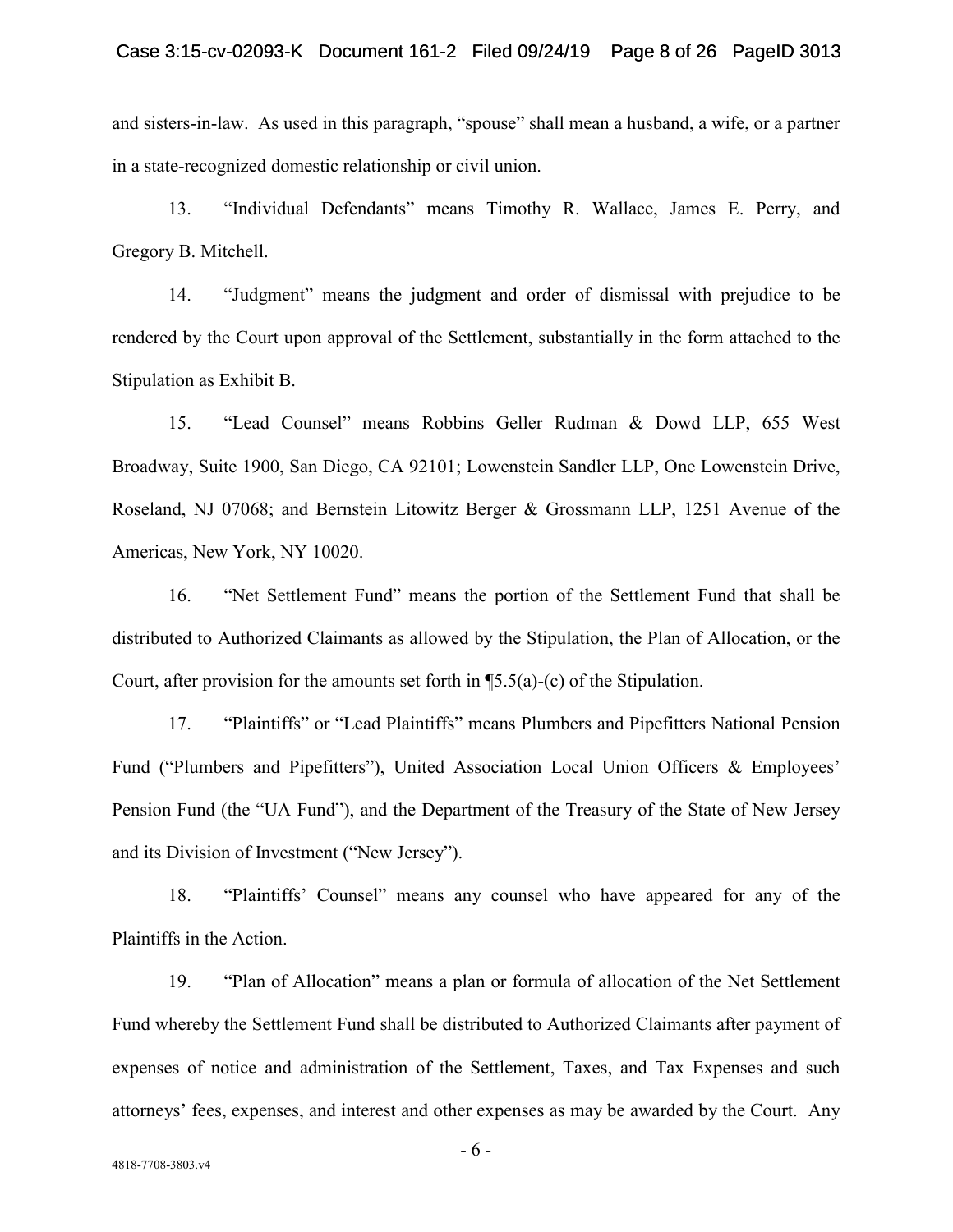## Case 3:15-cv-02093-K Document 161-2 Filed 09/24/19 Page 9 of 26 PageID 3014

Plan of Allocation is not part of the Stipulation and Defendants and the Released Parties shall have no responsibility or liability with respect to the Plan of Allocation.

20. "Released Claims" means, collectively, the Released Plaintiffs' Claims and the Released Defendants' Claims.

21. "Released Defendants' Claims" means any and all claims and causes of action of every nature and description whatsoever whether known or unknown, whether arising under federal, state, common, or foreign law that arise out of or are based upon or related to the institution, prosecution, assertion, settlement, or resolution of the Action or the Released Plaintiffs' Claims, except for claims relating to the enforcement of the Settlement. "Released Defendants' Claims" includes "Unknown Claims" as defined below in ¶28.

22. "Released Parties" means Defendants and each of their past or present subsidiaries, past or present directors, officers, employees, partners, insurers, co-insurers, reinsurers, principals, controlling shareholders, attorneys, accountants, auditors, underwriters, investment advisors, personal or legal representatives, predecessors, successors, parents, divisions, joint ventures, assigns, spouses, heirs, estates, related or affiliated entities, and Individual Defendants' Immediate Family Members.

23. "Released Plaintiffs' Claims" means any and all claims and causes of action of every nature and description whatsoever whether known or unknown, whether arising under federal, state, common, or foreign law, whether class or individual in nature, that Lead Plaintiffs or any other member of the Class asserted in the Action or could have asserted in any forum that arise out of or are based upon or related to both (i) the purchase or acquisition of Trinity common stock during the Class Period, and (ii) the allegations, transactions, facts, matters, occurrences, representations, or omissions involved, set forth, or referred to in the Complaint, except for claims

- 7 -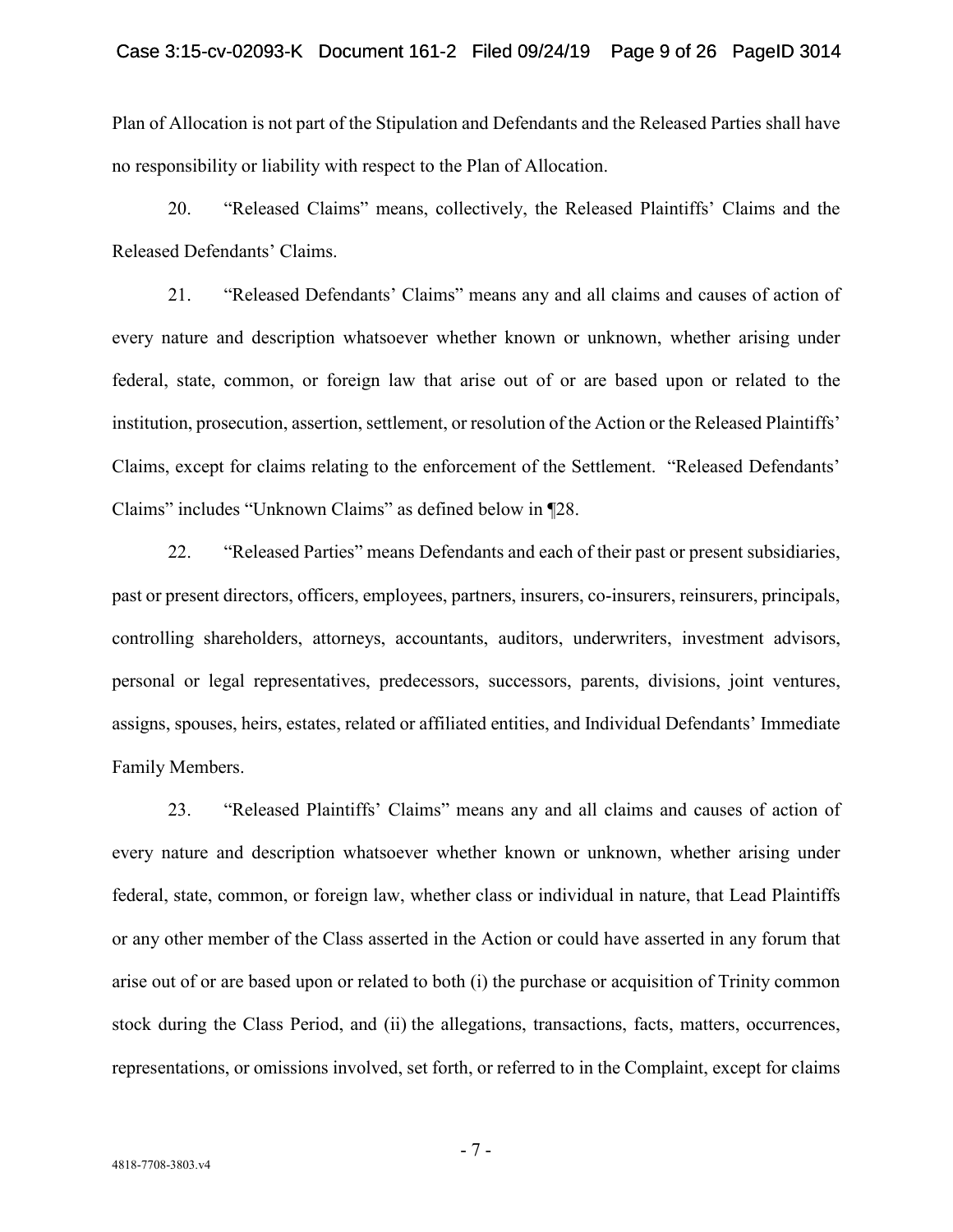relating to the enforcement of the Settlement. "Released Plaintiffs' Claims" includes "Unknown Claims" as defined below in ¶28.

24. "Settlement" means the settlement contemplated by the Stipulation.

25. "Settlement Amount" means the principal amount of Seven Million, Five Hundred Thousand Dollars (\$7,500,000.00), to be paid pursuant to ¶2.1 of the Stipulation. Such amount is paid as consideration for full and complete settlement and release of all the Released Plaintiffs' Claims.

26. "Settlement Fund" means the Settlement Amount, together with all interest and income earned thereon after being transferred to an account controlled by the Escrow Agents, and which may be reduced by payments or deductions as provided for herein or by Court order.

27. "Settling Parties" means Defendants and Lead Plaintiffs on behalf of themselves and the Class Members.

28. "Unknown Claims" means, collectively, any and all Released Plaintiffs' Claims, of every nature and description, that any Plaintiff or any other Class Member does not know or suspect to exist in his, her, or its favor at the time of the Effective Date, and any Released Defendants' Claims, of every nature and description, that any Defendant does not know or suspect to exist in his or its favor at the time of the Effective Date, which, if known by him, her, or it, might have affected his, her or its settlement with and release of the Released Parties, or might have affected his, her, or its decision not to object to or opt out of this Settlement. With respect to any and all Released Claims, the Settling Parties stipulate and agree that, upon the Effective Date, Lead Plaintiffs and Defendants shall expressly waive, and each of the other Class Members shall be deemed to have waived, and by operation of the Judgment shall have waived, the provisions, rights, and benefits of California Civil Code §1542, which provides, in relevant part:

## **A general release does not extend to claims that the creditor or releasing party does not know or suspect to exist in his or her favor at the time**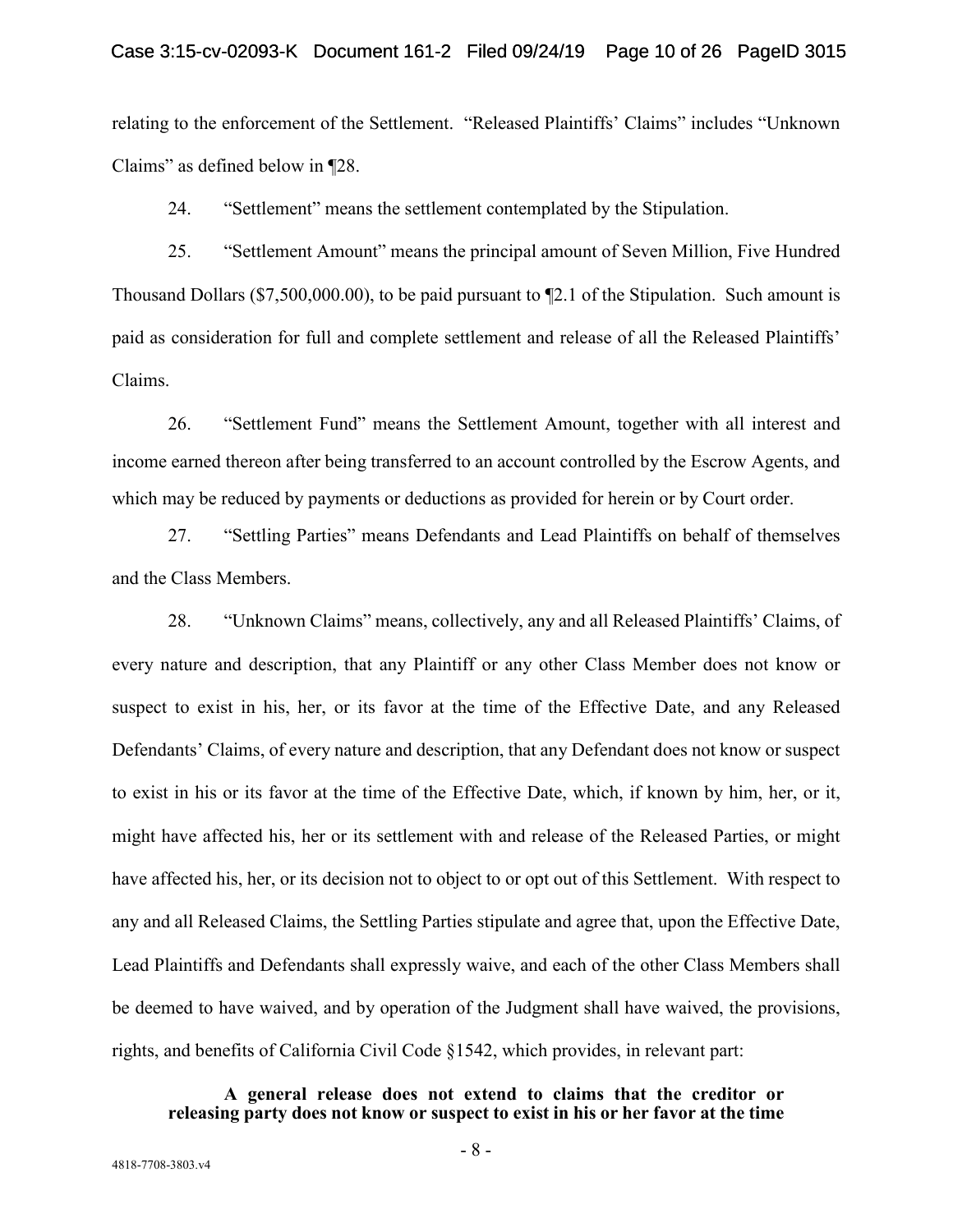## **of executing the release and that, if known by him or her, would have materially affected his or her settlement with the debtor or released party.**

Upon the Effective Date, Lead Plaintiffs and Defendants shall expressly waive and each of the other Class Members shall be deemed to have, and by operation of the Judgment shall have expressly, waived any and all provisions, rights, and benefits conferred by any law of any state or territory of the United States, or principle of common law, which is similar, comparable, or equivalent to California Civil Code §1542. Lead Plaintiffs and the other Class Members may hereafter discover facts in addition to or different from those which he, she, or it now knows or believes to be true with respect to the subject matter of the Released Plaintiffs' Claims, but, upon the Effective Date, Lead Plaintiffs shall expressly, and each other Class Member, shall be deemed to have, and by operation of the Judgment shall have, fully, finally, and forever settled and released any and all Released Plaintiffs' Claims without regard to the subsequent discovery or existence of such different or additional facts. Defendants may hereafter discover facts in addition to or different from those which he or it now knows or believes to be true with respect to the subject matter of the Released Defendants' Claims, but, upon the Effective Date, Defendants shall expressly, and by operation of the Judgment shall have, fully, finally, and forever settled and released any and all Released Defendants' Claims without regard to the subsequent discovery or existence of such different or additional facts. Lead Plaintiffs and Defendants acknowledge, and the other Class Members shall be deemed by operation of the Judgment to have acknowledged, that the foregoing waiver was separately bargained for and an essential term of the Settlement of which this release is a part.

## **III. THE LITIGATION**

This case is currently pending before the Honorable Ed Kinkeade in the United States District Court for the Northern District of Texas and was brought on behalf of the Class of all persons who purchased or otherwise acquired Trinity common stock between February 16, 2012,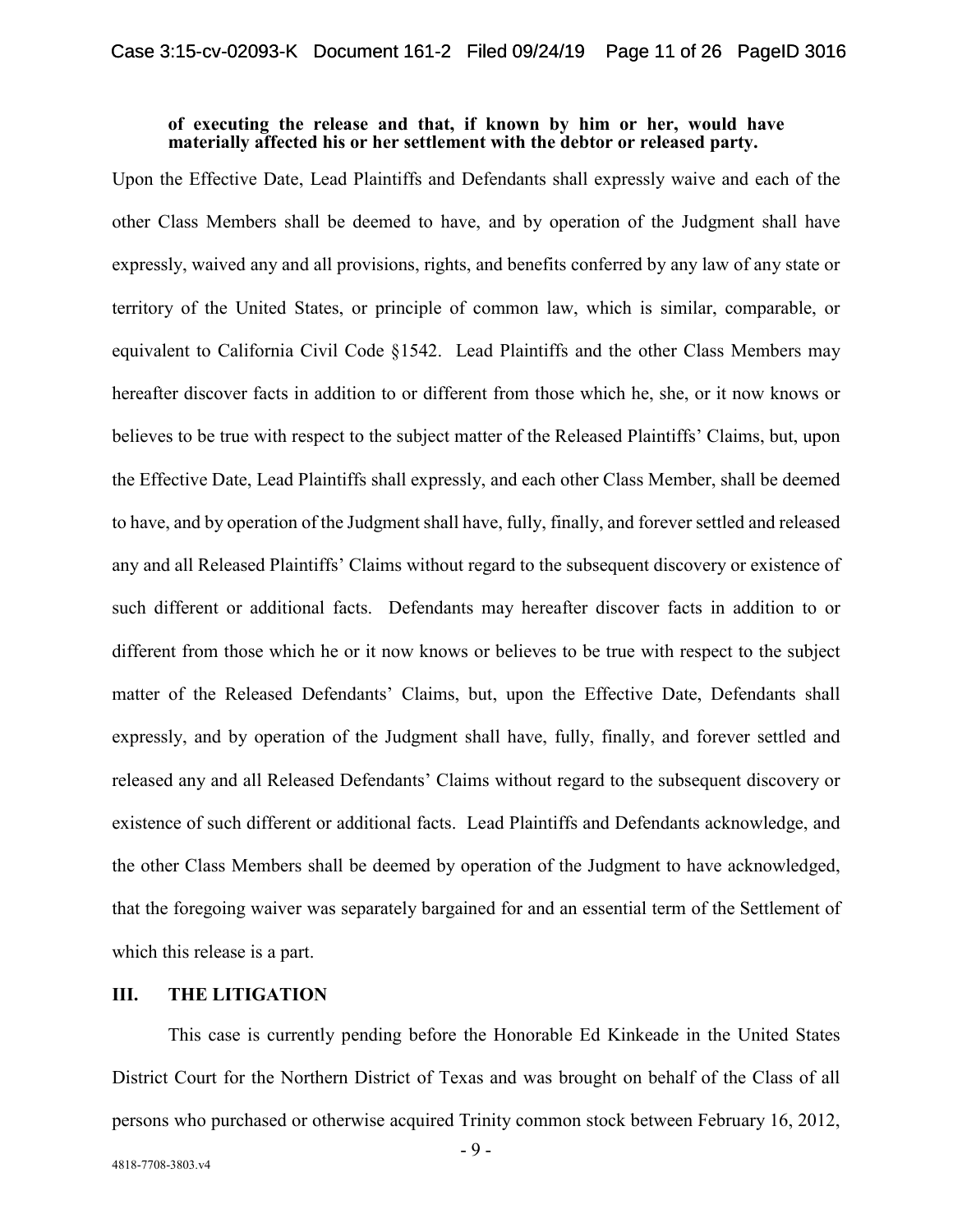through and including April 24, 2015, and were damaged thereby. The initial complaint was filed on April 27, 2015. On March 8, 2016, the Court appointed Plumbers and Pipefitters, the UA Fund, and New Jersey as Lead Plaintiffs and Robbins Geller Rudman & Dowd LLP, Lowenstein Sandler LLP, and Bernstein Litowitz Berger & Grossmann LLP as Lead Counsel. On May 11, 2016, Lead Plaintiffs filed the Consolidated Complaint for Violations of the Federal Securities Laws ("Complaint"), which alleges that during the Class Period, Defendants made false and misleading statements by failing to disclose to investors that Trinity secretly made dangerous changes to its ET-Plus guardrail system in 2005 without necessary approval from the Federal Highway Administration, exposing the Company to considerable civil and criminal liabilities, risk of lost business, and other negative financial consequences as a result. These misstatements and omissions artificially inflated Trinity's stock price, ultimately causing substantial damage to the Class when the truth was revealed.

From the outset of the Action, Defendants have denied all of these allegations and consistently maintained that they never made any statement to the market that was false or misleading, nor did they ever direct anyone to make public statements that were false or misleading. Defendants believed at the time and still believe that, during the Class Period and at all other times, Trinity's public statements were truthful, accurate, and not misleading. As a result, Defendants contend that Plaintiffs cannot prove any element of securities fraud, including, but not limited to, falsity, scienter, and loss causation.

On June 14, 2016, Defendants filed a motion to stay and administratively close proceedings pending Trinity's appeal to the Fifth Circuit of a related *qui tam* judgment in *United States ex rel. Joshua Harman v. Trinity Industries, Inc.*, No. 2:12-cv-0089-JRG (E.D. Tex.) ("*Harman*"). Judge Kinkeade denied Defendants' motion to stay on July 5, 2016. On August 18, 2016, Defendants filed motions to dismiss the Complaint on behalf of: 1) Trinity Industries, Inc., James E. Perry and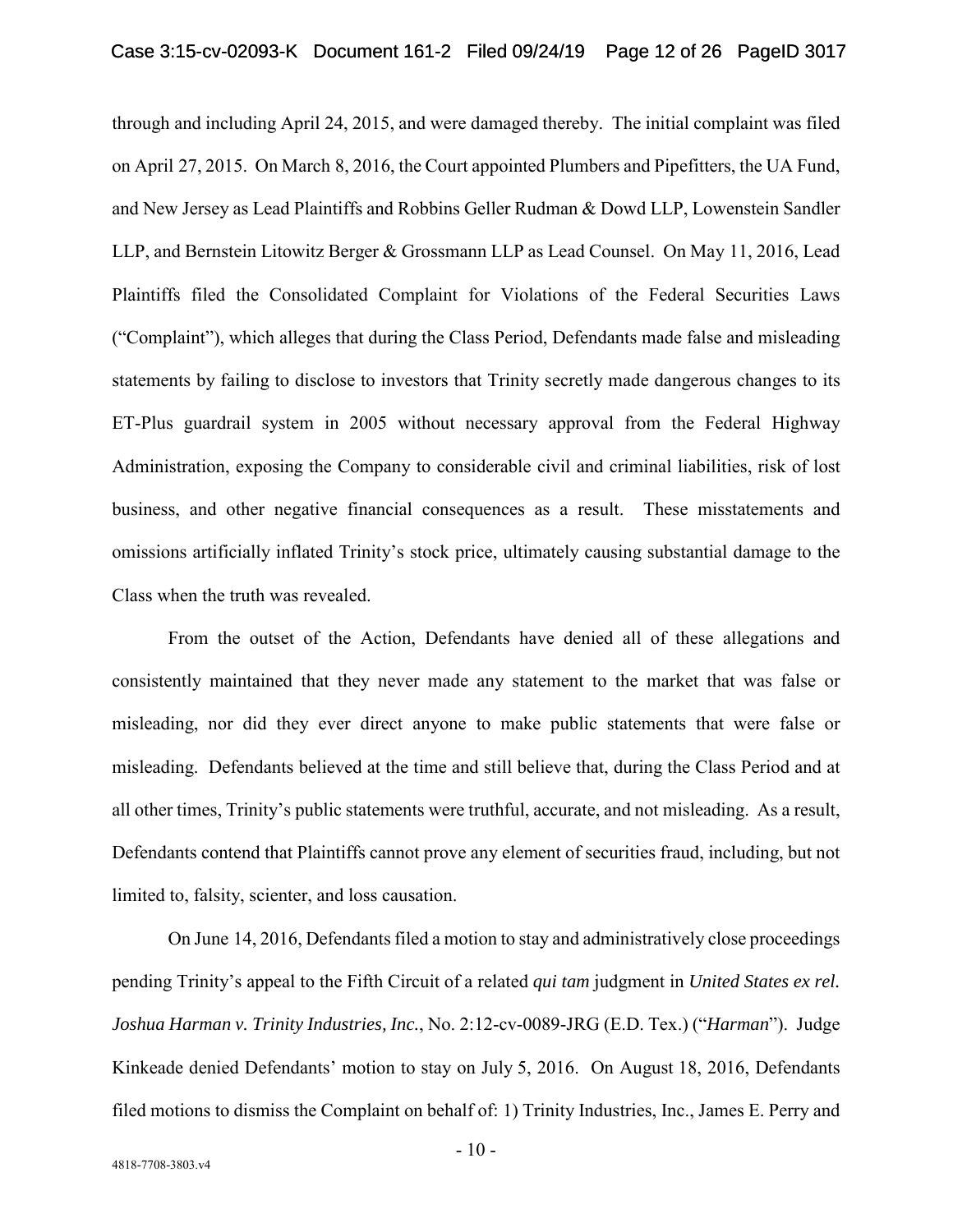Timothy R. Wallace; and 2) Gregory B. Mitchell. On October 4, 2016, Lead Plaintiffs filed their opposition to Defendants' motions, and Defendants filed their reply briefs on November 18, 2016. On March 13, 2017, the Court *sua sponte* reconsidered its previous denial of Defendants' motion to stay, granted that motion, and administratively closed proceedings pending the Fifth Circuit's decision in the related *Harman* case. On September 29, 2017, the Fifth Circuit reversed the verdict in *Harman* and rendered judgment as a matter of law in favor of Trinity. On February 12, 2018, the plaintiff in *Harman* filed a petition for a writ of certiorari with the U.S. Supreme Court, which was denied on January 7, 2019. On February 21, 2019, the parties in the present Action jointly stipulated to modify the schedule for Plaintiffs to file an amended complaint. On May 8, 2019, the parties agreed to further modify the schedule to allow the parties to focus their efforts on mediation.

On June 18, 2019, the parties engaged in a successful mediation session with Gregory P. Lindstrom, and the parties agreed to settle the Action for financial consideration in the amount of Seven Million, Five Hundred Thousand Dollars (\$7,500,000.00). The parties finalized a written term sheet, which documented their agreement to the financial consideration and several nonmonetary settlement terms. The term sheet provided, among other things, that the mediator was vested with binding authority to promptly resolve any disputes arising out of the finalization of the settlement documentation.

## **IV. CLAIMS OF THE PLAINTIFFS AND BENEFITS OF SETTLEMENT**

Plaintiffs and Lead Counsel believe that the claims asserted in the Action have merit. However, Plaintiffs and Lead Counsel recognize and acknowledge the expense and length of continued proceedings necessary to prosecute the Action against the Defendants through trial. Plaintiffs and Lead Counsel also have taken into account the uncertain outcome and the risk of trial, especially in complex matters such as this Action, as well as the risks posed by the difficulties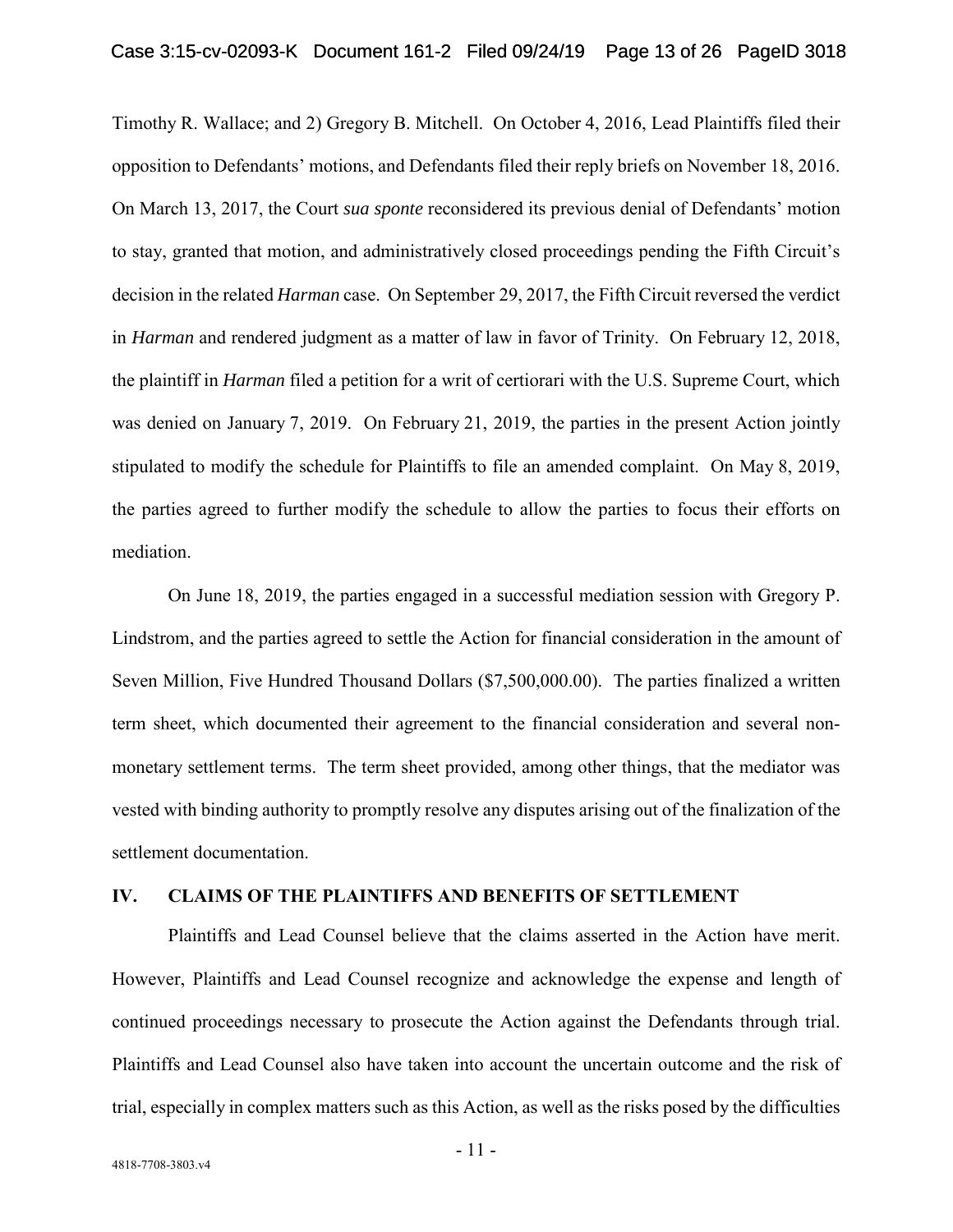and delays relating to post-trial motions, and potential appeals of the Court's determination of said motions, or the verdict of a jury. Plaintiffs and Lead Counsel also are aware of the defenses to the securities law violations asserted in the Action. Plaintiffs and Lead Counsel believe that the Settlement set forth in the Settlement Agreement confers substantial benefits upon the Class in light of the circumstances present here. Based on their evaluation, Plaintiffs and Lead Counsel have determined that the Settlement set forth in the Settlement Agreement is fair, reasonable, and adequate and in the best interests of the Class.

## **V. DEFENDANTS' DENIALS OF WRONGDOING AND LIABILITY**

Defendants have denied and continue to deny that they have violated the federal securities laws or any laws and maintain that their conduct was at all times proper and in compliance with all applicable provisions of law. Defendants have denied and continue to deny specifically each and all of the claims and contentions alleged in the Action, along with all charges of wrongdoing or liability against them arising out of any of the conduct, statements, acts, or omissions alleged, or that could have been alleged, in the Action. Defendants also have denied and continue to deny, *inter alia*, the allegations that any of the Defendants made, knowingly or otherwise, any material misstatements or omissions; that Defendants acted recklessly or with culpable intent; that any member of the Class has suffered any damages; that the price of Trinity Securities was artificially inflated by reason of the alleged misrepresentations, omissions, or otherwise; or that the members of the Class were harmed by the conduct alleged in the Action or that could have been alleged as part of the Action. In addition, Defendants maintain that they have meritorious defenses to all claims alleged in the Action.

Nonetheless, taking into account the uncertainty, risks, costs, and distraction inherent in any litigation, especially in complex cases such as this Action, Defendants have determined that it is desirable and beneficial to them that the Action be settled in the manner and upon the terms and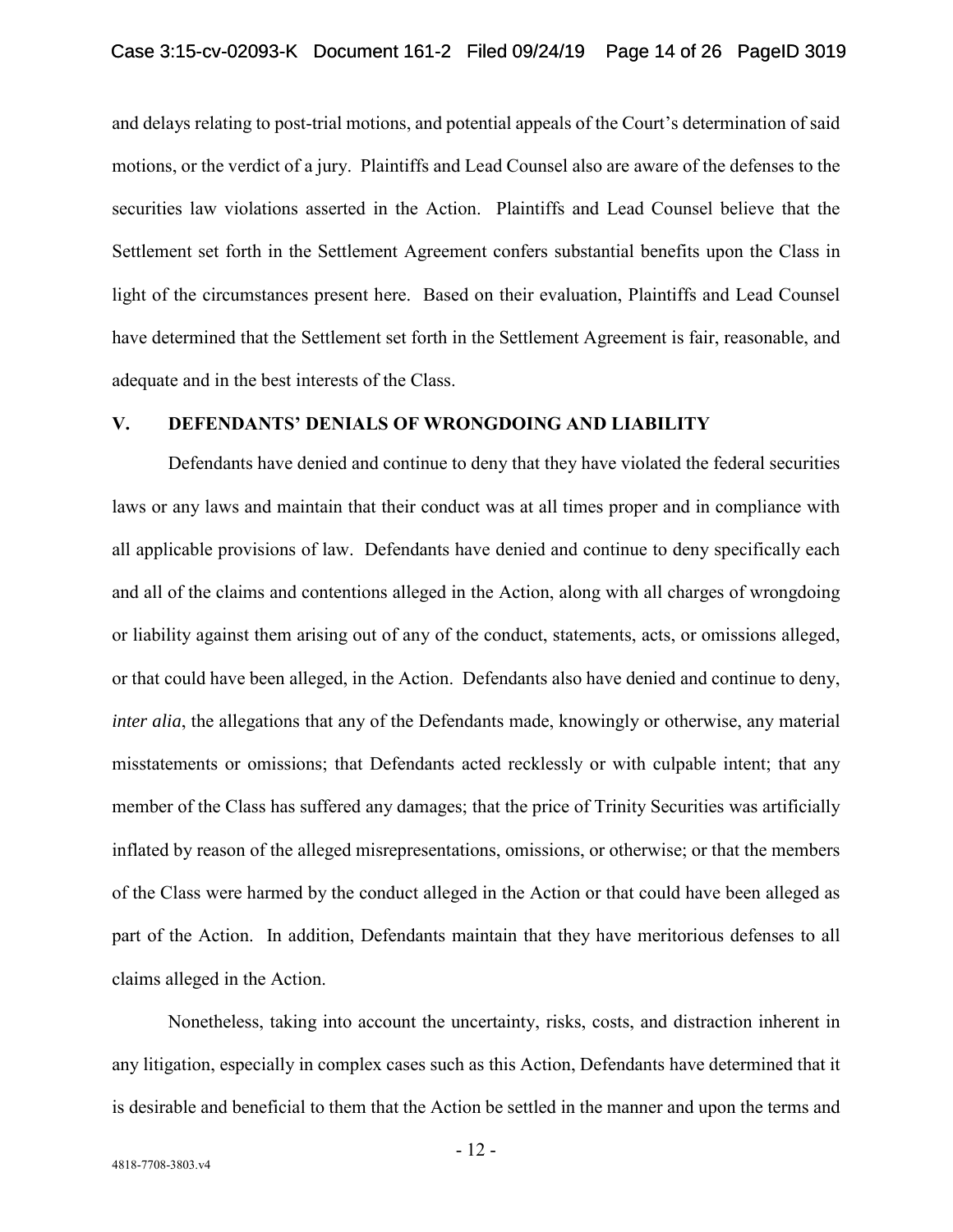conditions set forth in the Settlement Agreement. As set forth in ¶¶8.2-8.3 of the Settlement Agreement, the Settlement Agreement shall in no event be construed as or deemed to be evidence of an admission or concession by Defendants or any of the Released Parties with respect to any claim of any fault or liability or wrongdoing or damage whatsoever.

## **VI. TERMS OF THE PROPOSED SETTLEMENT**

The sum of Seven Million, Five Hundred Thousand Dollars (\$7,500,000.00) will be transferred to the Escrow Agents within ten (10) business days after (i) entry of preliminary approval order, and (ii) the provision to Defendants of the information necessary to effectuate a transfer of funds. The principal amount of \$7,500,000.00, plus any accrued interest once transferred, constitutes the Settlement Fund. A portion of the settlement proceeds will be used for certain administrative expenses, including costs of printing and mailing this Notice, the cost of publishing notice of the Settlement, payment of any taxes assessed against the Settlement Fund, and costs associated with the processing of claims submitted. In addition, as explained below, a portion of the Settlement Fund may be awarded by the Court to Plaintiffs' Counsel as attorneys' fees and for expenses in litigating the case and to Plaintiffs for their costs and expenses in representing the Class. The balance of the Settlement Fund (the "Net Settlement Fund") will be distributed according to the Plan of Allocation described below to Class Members who submit valid and timely Proof of Claim and Release forms.

## **VII. PLAN OF ALLOCATION**

The Net Settlement Fund will be distributed to Class Members who submit valid, timely Proof of Claim and Release forms ("Authorized Claimants") under the Plan of Allocation described below. The Plan of Allocation provides that Authorized Claimants will be eligible to participate in the distribution of the Net Settlement Fund only if Authorized Claimants purchased or otherwise acquired Trinity Securities during the Class Period, between February 16, 2012 and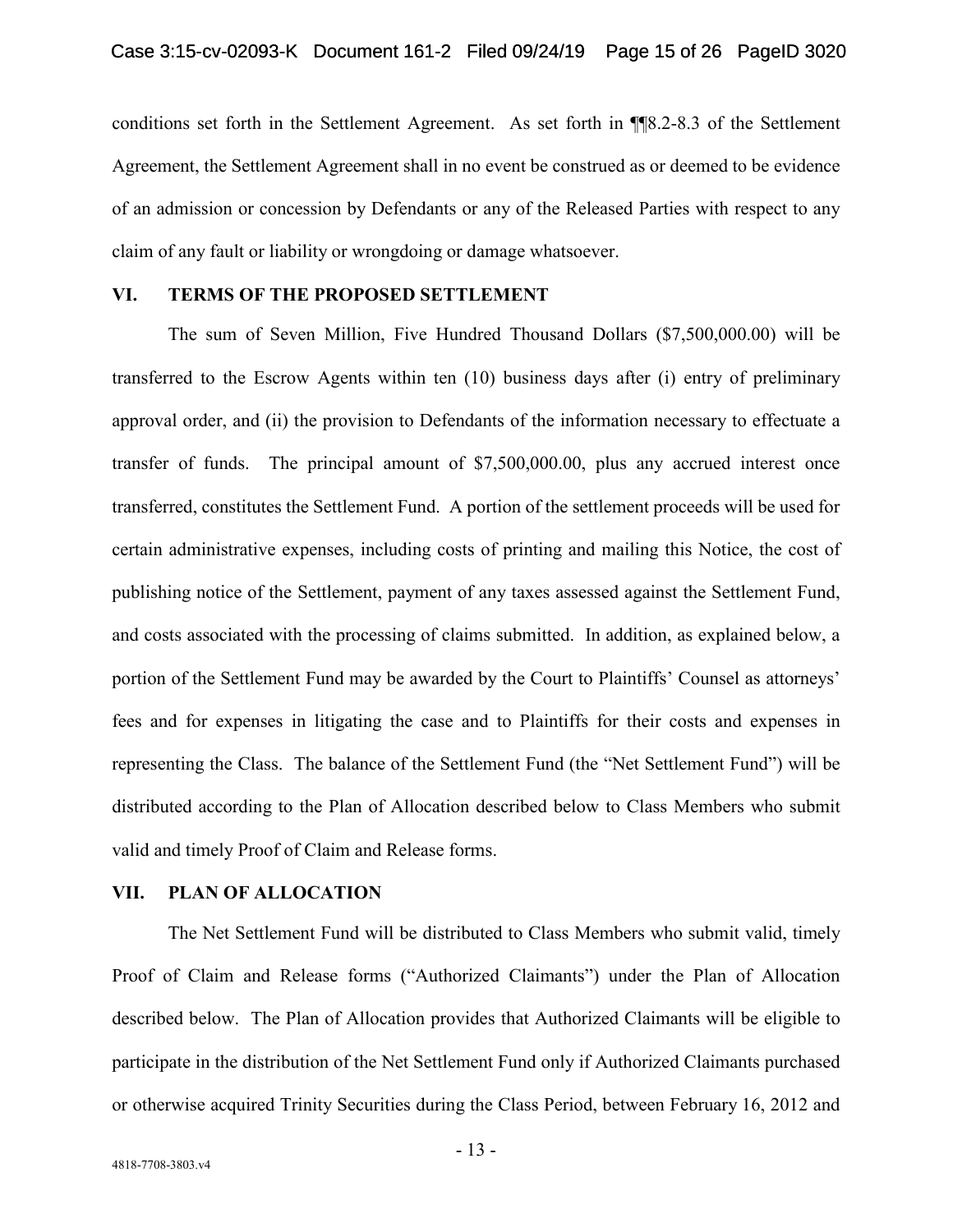April 24, 2015, inclusive. No distributions will be made to Authorized Claimants who would otherwise receive a distribution of less than \$10.00.

For purposes of determining the amount an Authorized Claimant may recover under the Plan of Allocation, Lead Counsel conferred with their damages consultant and the Plan of Allocation reflects an assessment of the damages that they believe could have been recovered had Plaintiffs prevailed at trial. Defendants have had, and shall have, no involvement or responsibility for the terms or application of the Plan of Allocation described herein. The Court may approve the Settlement, even if it does not approve the Plan of Allocation.

## **A. Eligible Securities**

The Trinity Securities for which an Authorized Claimant may be entitled to receive a distribution from the Net Settlement Fund consist of Trinity common stock.

## **B. Recognized Loss**

To the extent there are sufficient funds in the Net Settlement Fund, each Authorized Claimant will receive an amount equal to the Authorized Claimant's "Recognized Loss," as described below. If, however, as expected, the amount in the Net Settlement Fund is not sufficient to permit payment of the total Recognized Loss of each Authorized Claimant, then each Authorized Claimant shall be paid the percentage of the Net Settlement Fund that each Authorized Claimant's Recognized Loss bears to the total of the Recognized Losses of all Authorized Claimants – *i.e.*, the Authorized Claimant's *pro rata* share of the Net Settlement Fund. Payment in this manner shall be deemed conclusive against all Authorized Claimants.

The proposed Plan of Allocation reflects the Plaintiffs' allegations that over the course of the Class Period, the trading prices of Trinity Securities were artificially inflated as a result of the Defendants' misrepresentations and omissions concerning this matter.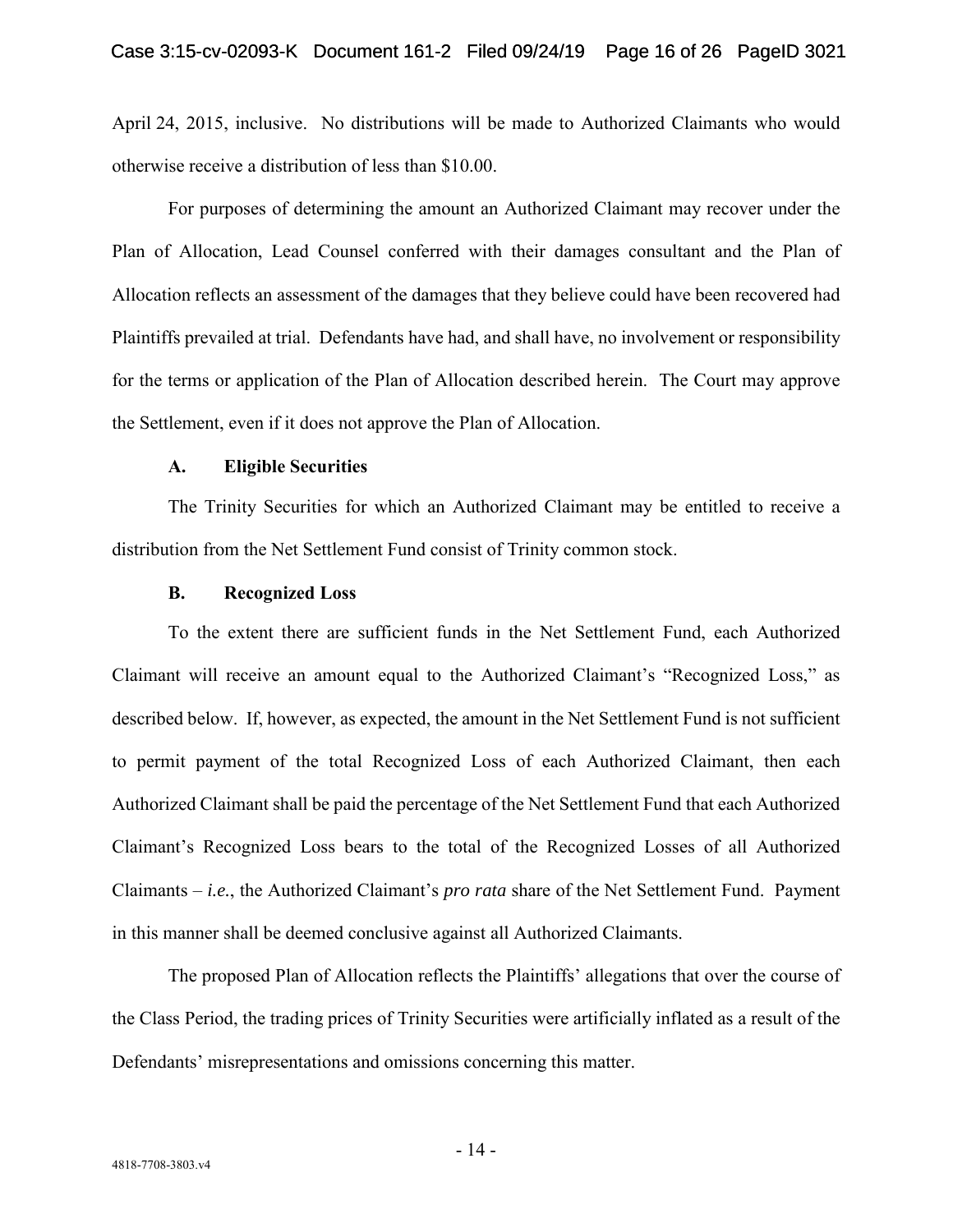Estimated damages and the Plan of Allocation were developed based on event study analysis, which determines how much artificial inflation was in the stock price on each day during the Class Period by measuring how much the stock price was inflated as a result of the alleged misrepresentations and omissions and declined as a result of alleged disclosures that corrected the alleged misrepresentations and omissions.

## **C. Calculation of Recognized Loss**

The allocation formula set forth below is based on the following inflation per share amount for Class Period common stock purchases and sales as well as the statutory PSLRA 90 day-look back amounts set forth below. If the allocation formula set forth below yields an amount less than \$0.00, the claim per share is  $$0.00<sup>1</sup>$  $$0.00<sup>1</sup>$  $$0.00<sup>1</sup>$ 

| <b>Inflation Period</b>              | <b>Inflation</b> per<br><b>Share</b> |
|--------------------------------------|--------------------------------------|
| February 16, 2012 – October 12, 2014 | \$6.53                               |
| October 13, 2014 – October 23, 2014  | \$4.46                               |
| October 24, 2014 – October 28, 2014  | \$3.54                               |
| October 29, 2014 – April 21, 2015    | \$0.81                               |
| April 22, 2015 – April 24, 2015      |                                      |

For shares of Trinity common stock *purchased, or acquired, between February 16, 2012* 

*and April 24, 2015, inclusive*, the claim per share shall be as follows:

- (a) If sold prior to October 13, 2014, the claim per share is \$0.00;
- (b) If sold between October 13, 2014 and April 24, 2015, inclusive, the claim per share shall be the lesser of: (i) the inflation per share at the time of purchase/acquisition less the inflation per share at the time of sale; and (ii) the difference between the purchase/acquisition price and the sale price;
- (c) If retained at the end of April 24, 2015 and sold on or before July 24, 2015, the claim per share shall be the least of: (i) the inflation per share at the time of purchase/acquisition; (ii) the difference between the purchase/acquisition price and the sale price; and (iii) the difference between the purchase/acquisition price and the average closing price up to the date of sale as set forth in the table below;

<span id="page-67-0"></span> $\overline{1}$ 1 All amounts are adjusted for the Company's June 19, 2014 two for one stock split.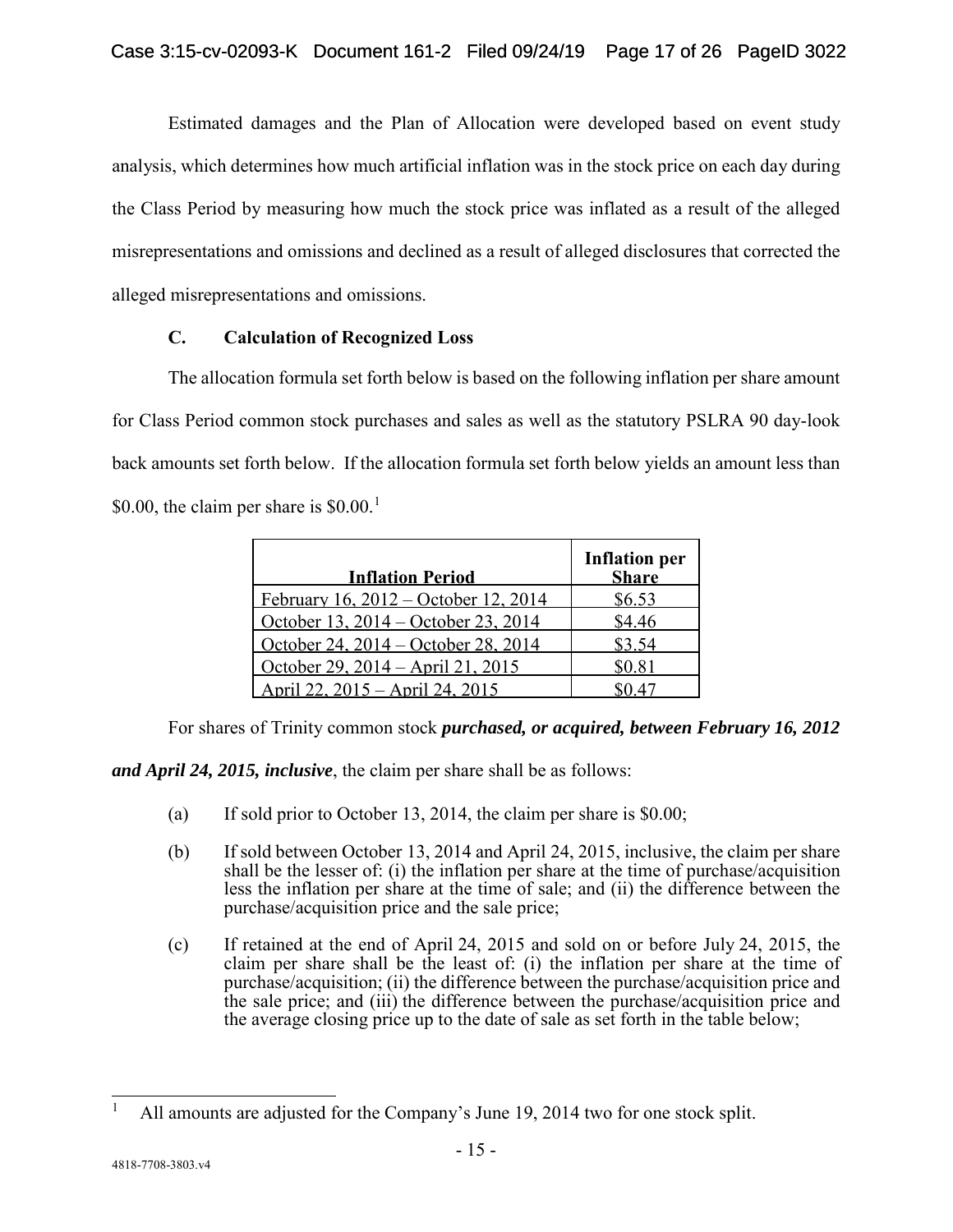(d) If retained at the end of July 24, 2015, the claim per share shall be the lesser of: (i) the inflation per share at the time of purchase/acquisition; and (ii) the difference between the purchase/acquisition price and \$28.62.

| Date      | Price   | <b>Average Closing Price</b> |
|-----------|---------|------------------------------|
| 4/27/2015 | \$28.13 | \$28.13                      |
| 4/28/2015 | \$28.21 | \$28.17                      |
| 4/29/2015 | \$28.07 | \$28.14                      |
| 4/30/2015 | \$27.09 | \$27.88                      |
| 5/1/2015  | \$28.96 | \$28.09                      |
| 5/4/2015  | \$28.66 | \$28.19                      |
| 5/5/2015  | \$29.06 | \$28.31                      |
| 5/6/2015  | \$29.00 | \$28.40                      |
| 5/7/2015  | \$29.96 | \$28.57                      |
| 5/8/2015  | \$30.37 | \$28.75                      |
| 5/11/2015 | \$30.75 | \$28.93                      |
| 5/12/2015 | \$30.45 | \$29.06                      |
| 5/13/2015 | \$30.90 | \$29.20                      |
| 5/14/2015 | \$30.56 | \$29.30                      |
| 5/15/2015 | \$30.75 | \$29.39                      |
| 5/18/2015 | \$31.13 | \$29.50                      |
| 5/19/2015 | \$30.71 | \$29.57                      |
| 5/20/2015 | \$30.88 | \$29.65                      |
| 5/21/2015 | \$31.37 | \$29.74                      |
| 5/22/2015 | \$31.42 | \$29.82                      |
| 5/26/2015 | \$30.19 | \$29.84                      |
| 5/27/2015 | \$30.75 | \$29.88                      |
| 5/28/2015 | \$30.14 | \$29.89                      |
| 5/29/2015 | \$29.99 | \$29.90                      |
| 6/1/2015  | \$29.71 | \$29.89                      |
| 6/2/2015  | \$30.38 | \$29.91                      |
| 6/3/2015  | \$30.70 | \$29.94                      |
| 6/4/2015  | \$30.37 | \$29.95                      |
| 6/5/2015  | \$30.69 | \$29.98                      |
| 6/8/2015  | \$30.04 | \$29.98                      |
| 6/9/2015  | \$29.23 | \$29.96                      |
| 6/10/2015 | \$29.60 | \$29.94                      |
| 6/11/2015 | \$30.05 | \$29.95                      |
| 6/12/2015 | \$30.20 | \$29.96                      |
| 6/15/2015 | \$30.01 | \$29.96                      |
| 6/16/2015 | \$29.19 | \$29.94                      |
| 6/17/2015 | \$29.36 | \$29.92                      |
| 6/18/2015 | \$29.70 | \$29.91                      |
| 6/19/2015 | \$29.52 | \$29.90                      |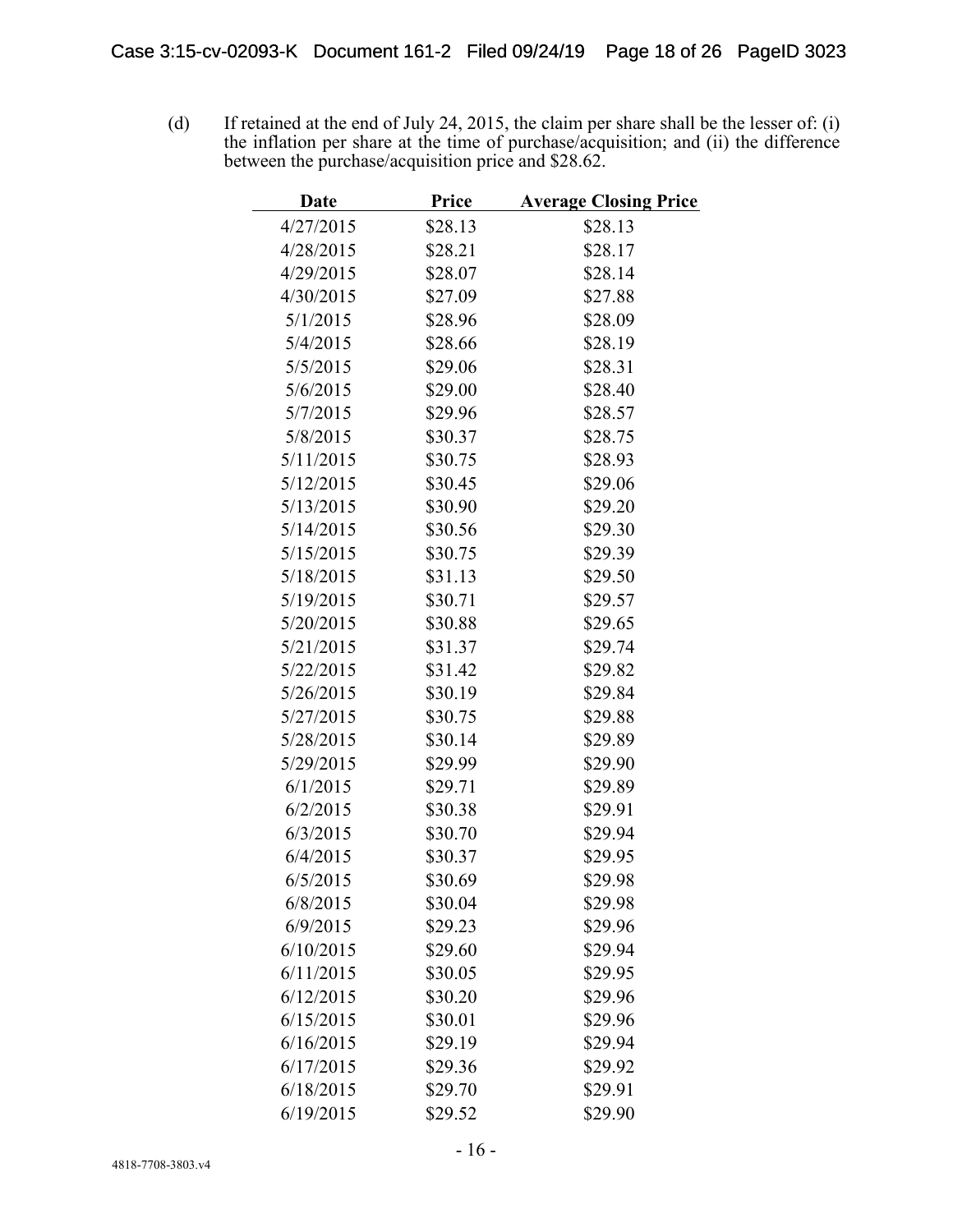| <b>Date</b> | Price   | <b>Average Closing Price</b> |
|-------------|---------|------------------------------|
| 6/22/2015   | \$29.43 | \$29.89                      |
| 6/23/2015   | \$30.33 | \$29.90                      |
| 6/24/2015   | \$29.59 | \$29.90                      |
| 6/25/2015   | \$28.09 | \$29.85                      |
| 6/26/2015   | \$27.24 | \$29.79                      |
| 6/29/2015   | \$26.86 | \$29.73                      |
| 6/30/2015   | \$26.43 | \$29.66                      |
| 7/1/2015    | \$26.30 | \$29.59                      |
| 7/2/2015    | \$25.79 | \$29.51                      |
| 7/6/2015    | \$25.30 | \$29.42                      |
| 7/7/2015    | \$25.34 | \$29.34                      |
| 7/8/2015    | \$24.39 | \$29.24                      |
| 7/9/2015    | \$25.18 | \$29.16                      |
| 7/10/2015   | \$25.48 | \$29.09                      |
| 7/13/2015   | \$25.82 | \$29.03                      |
| 7/14/2015   | \$25.79 | \$28.97                      |
| 7/15/2015   | \$25.81 | \$28.92                      |
| 7/16/2015   | \$26.18 | \$28.87                      |
| 7/17/2015   | \$25.83 | \$28.82                      |
| 7/20/2015   | \$25.77 | \$28.77                      |
| 7/21/2015   | \$26.29 | \$28.72                      |
| 7/22/2015   | \$26.13 | \$28.68                      |
| 7/23/2015   | \$25.97 | \$28.64                      |
| 7/24/2015   | \$27.33 | \$28.62                      |

If a Class Member held Trinity Securities at the beginning of the Class Period or made multiple purchases, acquisitions, or sales of Trinity Securities during or after the Class Period, the starting point for calculating an Authorized Claimant's Recognized Loss is to match the Authorized Claimant's holdings, purchases, and acquisitions to their sales using the FIFO (*i.e.*, first-in-first-out) method. Under the FIFO method, Trinity Securities sold during the Class Period will be matched, in chronological order first against Trinity Securities held at the beginning of the Class Period. The remaining sales of Trinity Securities during the Class Period will then be matched, in chronological order against Trinity Securities purchased or acquired during the Class Period.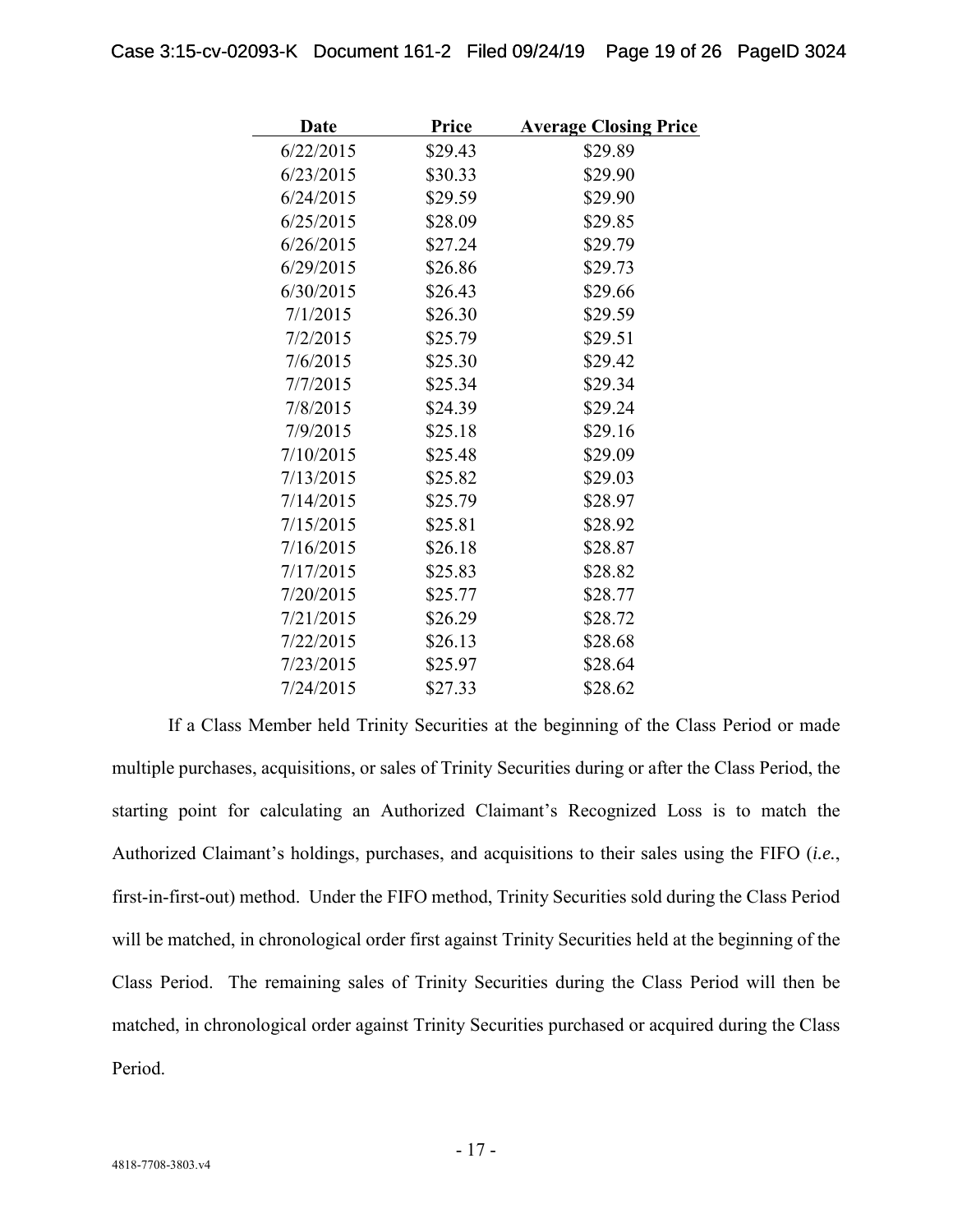Purchases or acquisitions and sales of Trinity Securities shall be deemed to have occurred on the "contract" or "trade" date as opposed to the "settlement" or "payment" date. The receipt or grant by gift, inheritance, or operation of law of Trinity Securities during the Class Period shall not be deemed a purchase, acquisition, or sale of Trinity Securities for the calculation of Recognized Loss, unless (i) the donor or decedent purchased or otherwise acquired such shares of Trinity Securities during the Class Period; (ii) no Proof of Claim and Release was submitted by or on behalf of the donor, on behalf of the decedent, or by anyone else with respect to such shares of Trinity Securities; and (iii) it is specifically so provided in the instrument of gift or assignment.

The Court has reserved jurisdiction to allow, disallow, or adjust the claim of any Class Member on equitable grounds.

The Court may approve this plan as proposed or it may modify the Plan of Allocation without further notice to the Class. Any Orders regarding any modification of the Plan of Allocation will be posted on the Settlement website, www.TrinitySecuritiesSettlement.com.

## **VIII. PARTICIPATION IN THE CLASS**

If you fall within the definition of the Class, you are a Class Member unless you elect to be excluded from the Class pursuant to this Notice. If you do not request to be excluded from the Class, you will be bound by any judgment entered with respect to the Settlement in the Action against the Defendants whether or not you file a Proof of Claim and Release form.

If you are a Class Member, you need do nothing (other than timely file a Proof of Claim and Release if you wish to participate in the distribution of the Net Settlement Fund). Your interests will be represented by Lead Counsel. If you choose, you may enter an appearance individually or through your own counsel at your own expense.

TO PARTICIPATE IN THE DISTRIBUTION OF THE NET SETTLEMENT FUND, YOU MUST TIMELY COMPLETE AND RETURN THE PROOF OF CLAIM AND RELEASE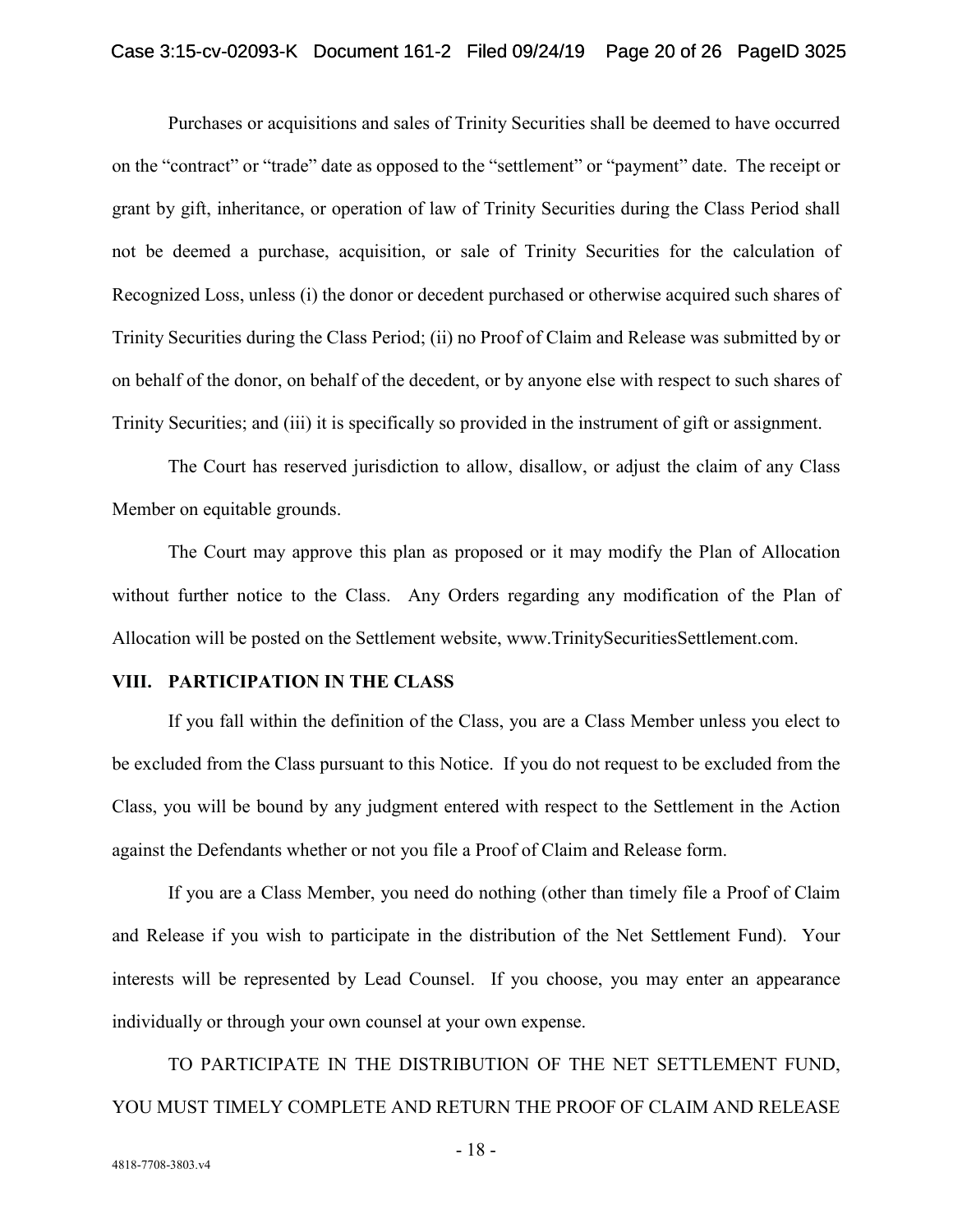THAT ACCOMPANIES THIS NOTICE. A Proof of Claim and Release is enclosed with this Notice and also may be downloaded at www.TrinitySecuritiesSettlement.com. Read the instructions carefully; fill out the Proof of Claim and Release; sign it; and mail or submit it online so that it is postmarked (if mailed) or received (if submitted online) no later than  $\qquad \qquad , 20$ . Unless the Court orders otherwise, if you do not timely submit a valid Proof of Claim and Release, you will be barred from receiving any payments from the Net Settlement Fund, but will in all other respects be bound by the provisions of the Settlement Agreement and the Final Judgment.

## **IX. EXCLUSION FROM THE CLASS**

You may request to be excluded from the Class. To do so, you must mail a written request stating that you wish to be excluded from the Class to:

Trinity Securities Litigation Claims Administrator c/o Gilardi & Co. LLC EXCLUSIONS 3301 Kerner Blvd. San Rafael, CA 94901

The request for exclusion must state: (1) your name, address, and telephone number; (2) all purchases, acquisitions, and sales of Trinity Securities made from February 16, 2012 through April 24, 2015, inclusive, including the dates and prices of each purchase, acquisition, or sale, and the amount of Securities purchased, otherwise acquired, or sold; and (3) that you wish to be excluded from the Class in *Isolde v. Trinity Industries, Inc.*, No. 3:15-cv-02093 (N.D. Tex.). YOUR EXCLUSION REQUEST MUST BE POSTMARKED ON OR BEFORE , 20. If you submit a valid and timely request for exclusion, you shall have no rights under the Settlement, you shall not share in the distribution of the Net Settlement Fund, and you shall not be bound by the Settlement Agreement or the Judgment.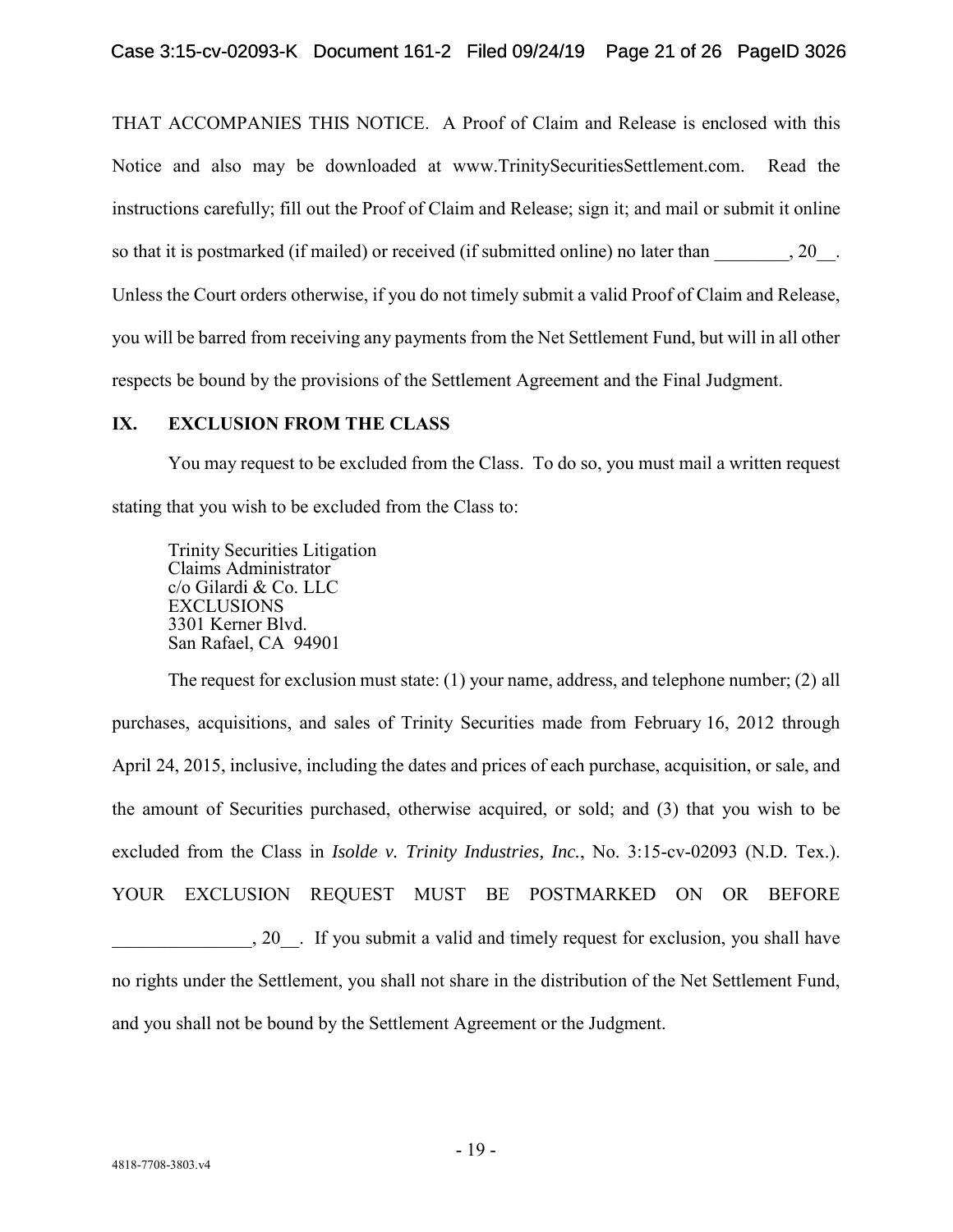# **X. DISMISSAL AND RELEASES**

If the proposed Settlement is approved, the Court will enter a Final Judgment. The Judgment will dismiss the Released Claims with prejudice as to all Released Parties as provided in the Settlement Agreement.

The Judgment will provide that all Class Members who have not validly and timely requested to be excluded from the Class shall be deemed to have released and forever discharged all Released Claims, including Unknown Claims, against all Released Parties as provided in the Settlement Agreement.

#### **XI. APPLICATION FOR ATTORNEYS' FEES AND EXPENSES**

At the Settlement Hearing, Lead Counsel will request the Court to award attorneys' fees of \$1,125,000, plus litigation expenses not to exceed \$200,000, plus interest earned on both amounts. Class Members are not personally liable for any such fees, expenses, or compensation. In addition, the Plaintiffs intend to seek an amount not to exceed \$20,000 for their costs and expenses incurred in representing the Class.

To date, Plaintiffs' Counsel have not received any payment for their services in conducting this Action on behalf of Plaintiffs and members of the Class, nor have counsel been paid for their expenses. The fee requested by Lead Counsel would compensate Plaintiffs' Counsel's efforts in achieving the Settlement Fund for the benefit of the Class, and for their risk in undertaking this representation on a contingency basis. The fee requested is within the range of fees awarded to plaintiffs' counsel under similar circumstances in litigation of this type.

### **XII. CONDITIONS FOR SETTLEMENT**

The Settlement is conditioned upon the occurrence of certain events described in the Settlement Agreement. Those events include, among other things: (1) entry of the Judgment by the Court, as provided for in the Settlement Agreement; and (2) expiration of the time to appeal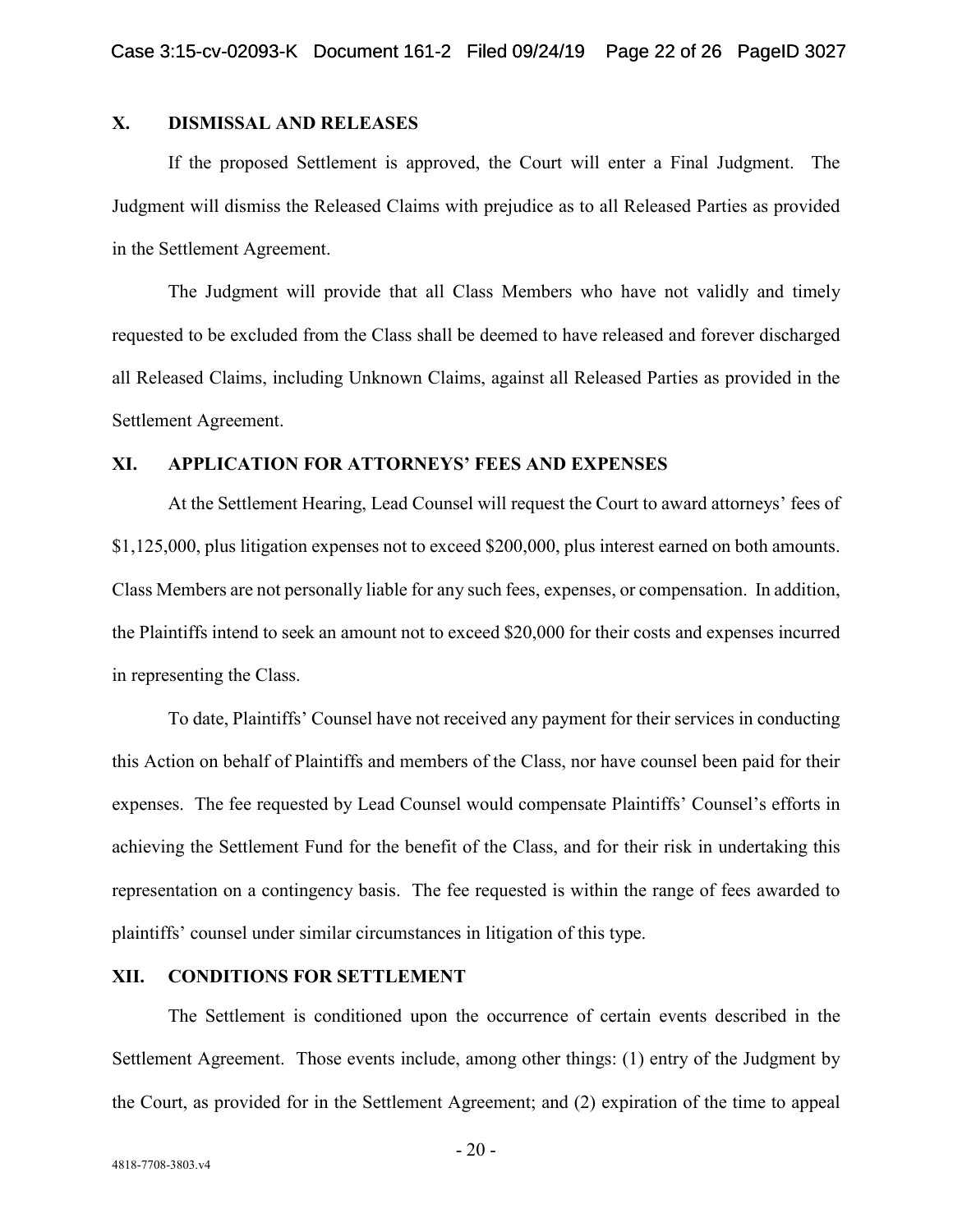from or alter or amend the Judgment. Pending the Court's consideration of this Settlement, the Court has stayed all proceedings, and Class Members are precluded from bringing or pursuing any litigation that seeks to prosecute the Released Claims.

If, for any reason, any one of the conditions described in the Settlement Agreement is not met, the Settlement Agreement might be terminated and, if terminated, will become null and void, and the Settling Parties will be restored to their respective positions as of June 17, 2019.

# **XIII. THE RIGHT TO BE HEARD AT THE SETTLEMENT HEARING**

Any Class Member who has not validly and timely requested to be excluded from the Class, and who objects to any aspect of the Settlement, the Plan of Allocation, the application for an award of attorneys' fees and expenses or Plaintiffs' application for an award of their costs and expenses, may appear and be heard at the Settlement Hearing.<sup>[1](#page-73-0)</sup> Any such Person must submit and serve a written notice of objection, to be received on or before  $\qquad \qquad , 20$ , by each of the following:

CLERK OF THE COURT UNITED STATES DISTRICT COURT NORTHERN DISTRICT OF TEXAS Earle Cabell Federal Building United States Courthouse 1100 Commerce Street, Room 1452 Dallas, TX 75242

ROBBINS GELLER RUDMAN & DOWD LLP NATHAN R. LINDELL 655 West Broadway, Suite 1900 San Diego, CA 92101

*Counsel for Plaintiffs*

<span id="page-73-0"></span> $\frac{1}{1}$  Lead Counsel's pleadings in support of these matters will be filed with the Court on or before  $, 20$ .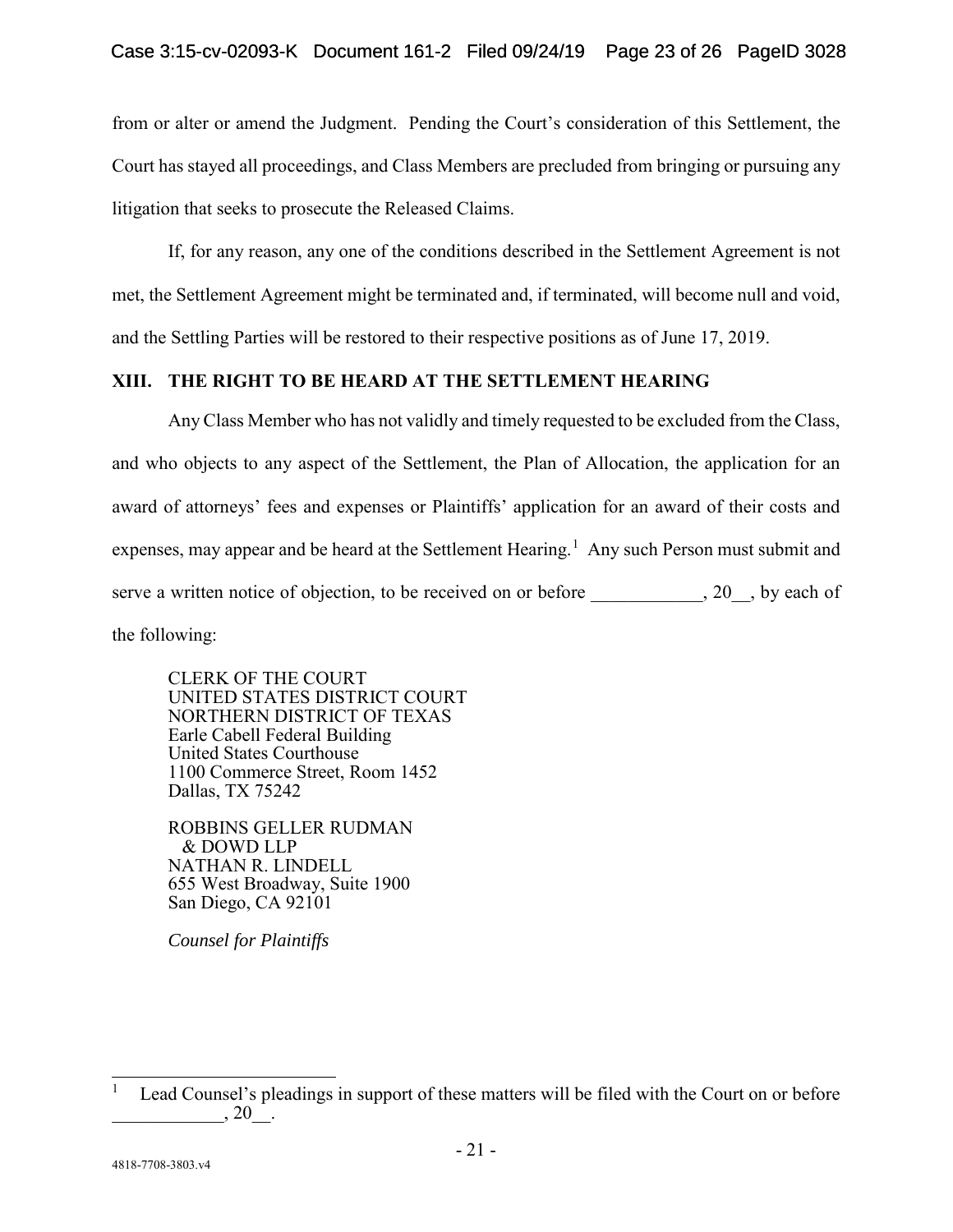GIBSON, DUNN & CRUTCHER LLP MERYL L. YOUNG 3161 Michelson Drive Irvine, CA 92612

#### *Counsel for Defendants*

The objection must: (a) state the name, address, and telephone number of the person or entity objecting and must be signed by the objector; (b) state whether the objector is represented by counsel and, if so, the name, address, and telephone number of the objector's counsel; (c) contain a statement of the Class Member's objection or objections, and the specific reasons for each objection, including any legal and evidentiary support the Class Member wishes to bring to the Court's attention; and (d) include documents sufficient to prove membership in the Class, consisting of documents showing the number of Trinity Securities that the objector (i) owned as of the opening of trading on February 16, 2012, and (ii) purchased/acquired and/or sold during the Class Period (*i.e.*, between February 16, 2012 and April 24, 2015, inclusive), as well as the dates, number of Trinity Securities, and prices for each such purchase/acquisition and sale. Documentation establishing membership in the Class must consist of copies of brokerage confirmation slips or monthly brokerage account statements, or an authorized statement from the objector's broker containing the transactional and holding information found in a broker confirmation slip or account statement. Objectors who enter an appearance and desire to present evidence at the Settlement Hearing in support of their objection must include in their written objection or notice of appearance the identity of any witnesses they may call to testify and any exhibits they intend to introduce into evidence at the hearing. The objection must state whether it applies only to the objector, to a specific subset of the Class, or to the entire Class, and also state with specificity the grounds for the objection.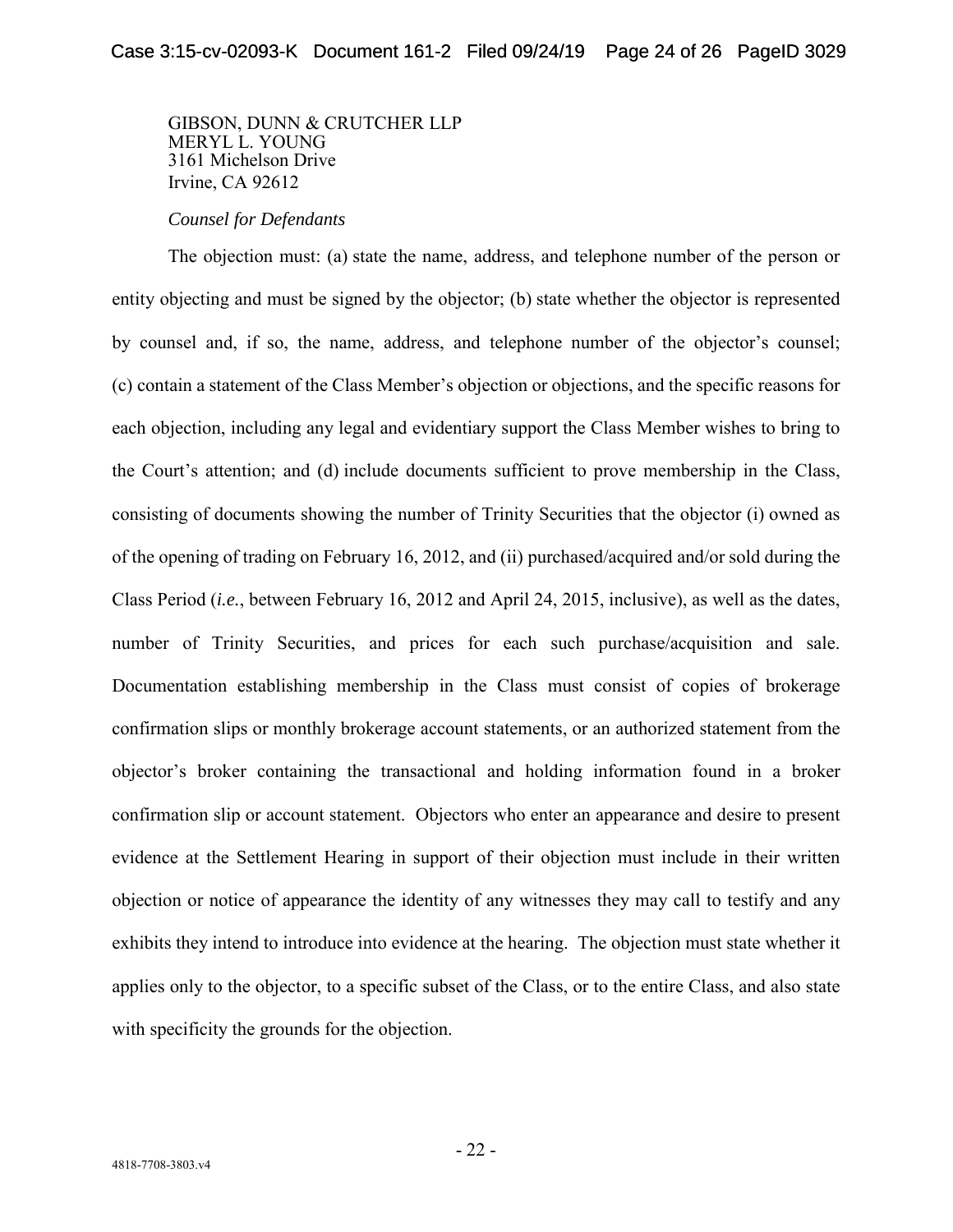# **XIV. SPECIAL NOTICE TO BANKS, BROKERS AND OTHER NOMINEES**

If you hold or held any Trinity Securities purchased or otherwise acquired between February 16, 2012 and April 24, 2015, inclusive, as nominee for a beneficial owner, then, within seven (7) calendar days after you receive this Notice, you must either: (1) send a copy of this Notice and the Proof of Claim and Release by First-Class Mail to all such Persons; or (2) provide a list of the names and addresses of such Persons to the Claims Administrator:

*Trinity Securities Litigation* Claims Administrator c/o Gilardi & Co. LLC P.O. Box 43300 Providence, RI 02940-3300

If you choose to mail the Notice and Proof of Claim and Release yourself, you may obtain from the Claims Administrator (without cost to you) as many additional copies of these documents as you will need to complete the mailing.

Regardless of whether you choose to complete the mailing yourself or elect to have the mailing performed for you, you may obtain reimbursement for, or advancement of, reasonable administrative costs actually incurred or expected to be incurred in connection with forwarding the Notice and Proof of Claim and Release and which would not have been incurred but for the obligation to forward the Notice and Proof of Claim and Release, upon submission of appropriate documentation to the Claims Administrator.

#### **XV. EXAMINATION OF PAPERS**

This Notice is a summary and does not describe all of the details of the Settlement Agreement. For full details of the matters discussed in this Notice, you may review the Settlement Agreement filed with the Court, which is posted on the Settlement website at www.TrinitySecuritiesSettlement.com, along with certain other papers relating to the Settlement. The Settlement Agreement may also be inspected during business hours, at the office of the Clerk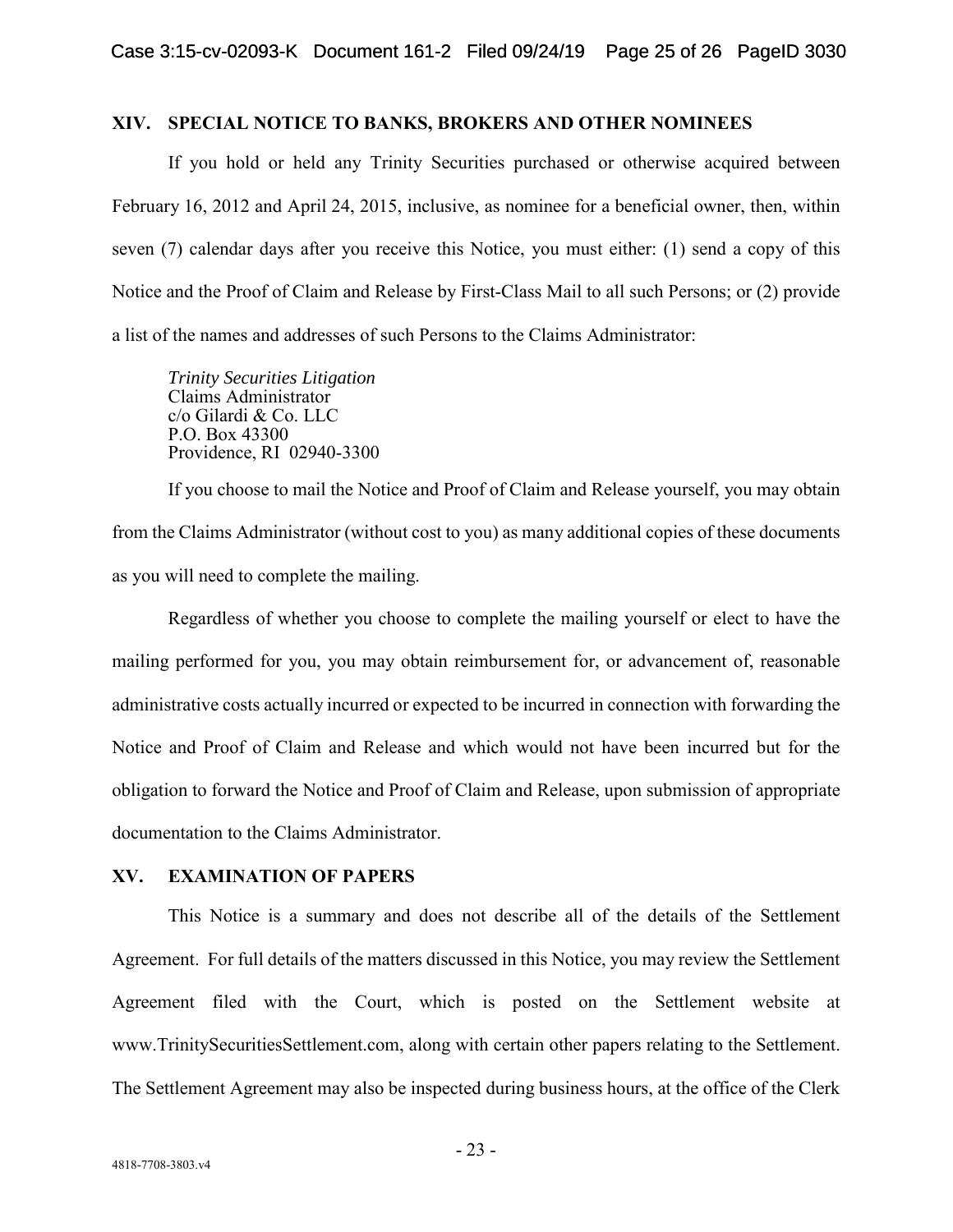of the Court, United States District Court, Northern District of Texas, Earle Cabell Federal Building, 1100 Commerce Street, Room 1452, Dallas, Texas 75242. The motion papers, with exhibits, including the Settlement Agreement, are also available on the Court's ECF website (for a fee).

If you have any questions about the settlement of the Action, please contact the Claims Administrator toll-free at 1-866-234-5150 or visit the website www.TrinitySecuritiesSettlement.com. You may also contact a representative of Lead Counsel: Rick Nelson, c/o Shareholder Relations, Robbins Geller Rudman & Dowd LLP, 655 West Broadway, Suite 1900, San Diego, CA 92101, 1-800-449-4900.

# **DO NOT TELEPHONE THE COURT REGARDING THIS NOTICE**

DATED: BY ORDER OF THE COURT

UNITED STATES DISTRICT COURT NORTHERN DISTRICT OF TEXAS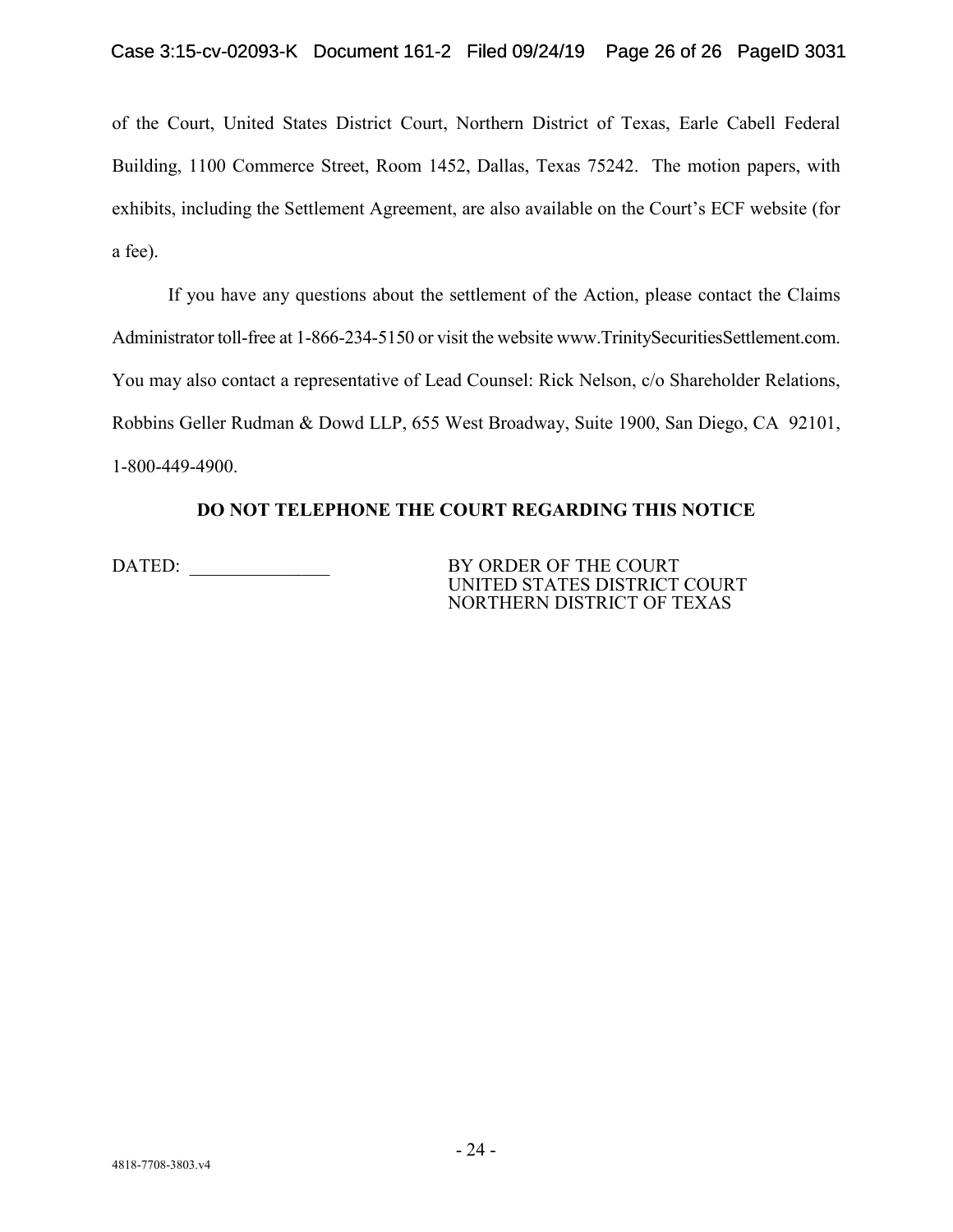# **EXHIBIT A-2**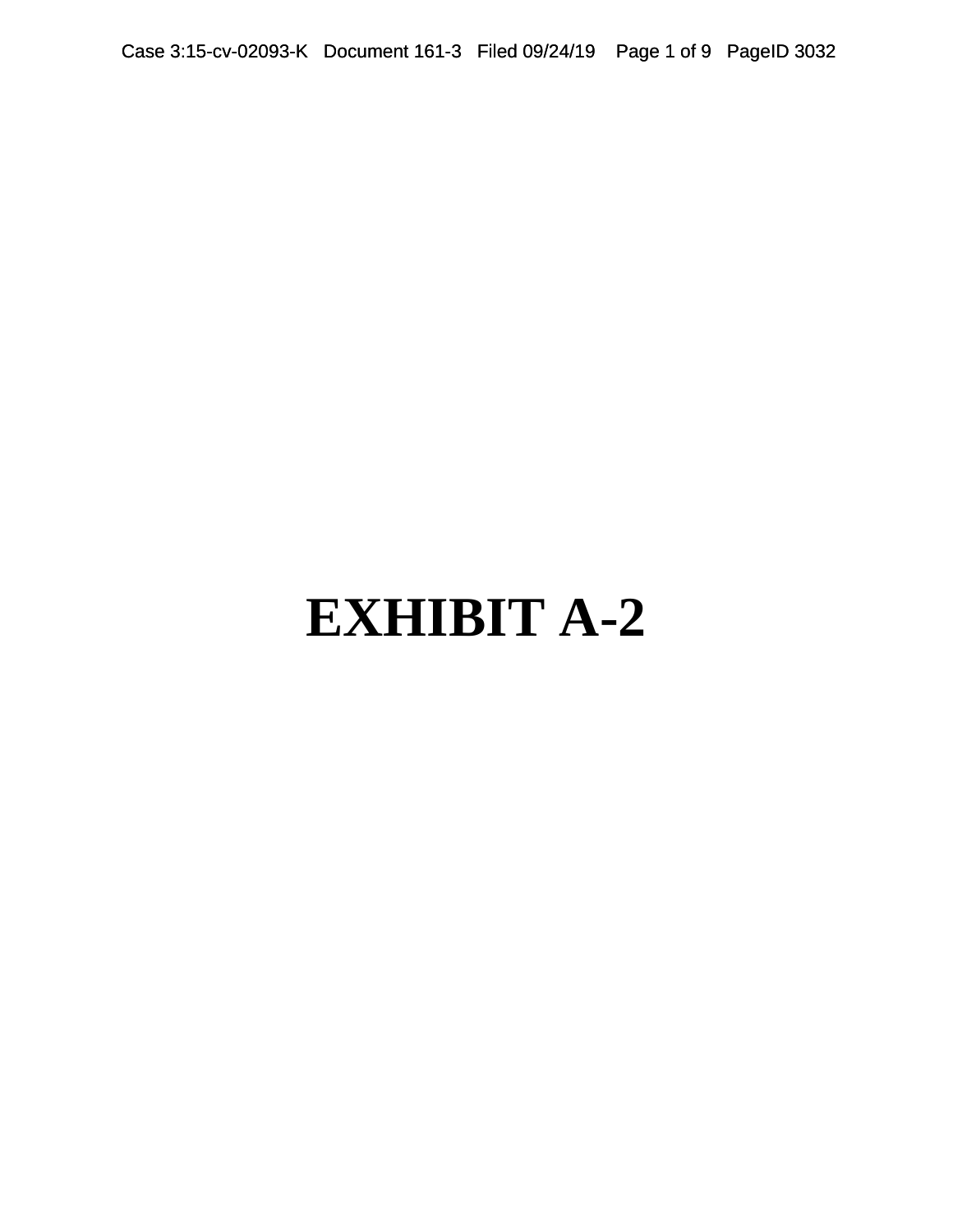# UNITED STATES DISTRICT COURT

# NORTHERN DISTRICT OF TEXAS

# DALLAS DIVISION

§ § § § § § § § § § §

RICHARD J. ISOLDE, Individually and on Behalf of All Others Similarly Situated,

Plaintiff,

vs.

TRINITY INDUSTRIES, INC., et al.,

Defendants.

Civil Action No. 3:15-cv-02093-K **(CONSOLIDATED)**

CLASS ACTION

Judge Ed Kinkeade

# **PROOF OF CLAIM AND RELEASE**

# **EXHIBIT A-2**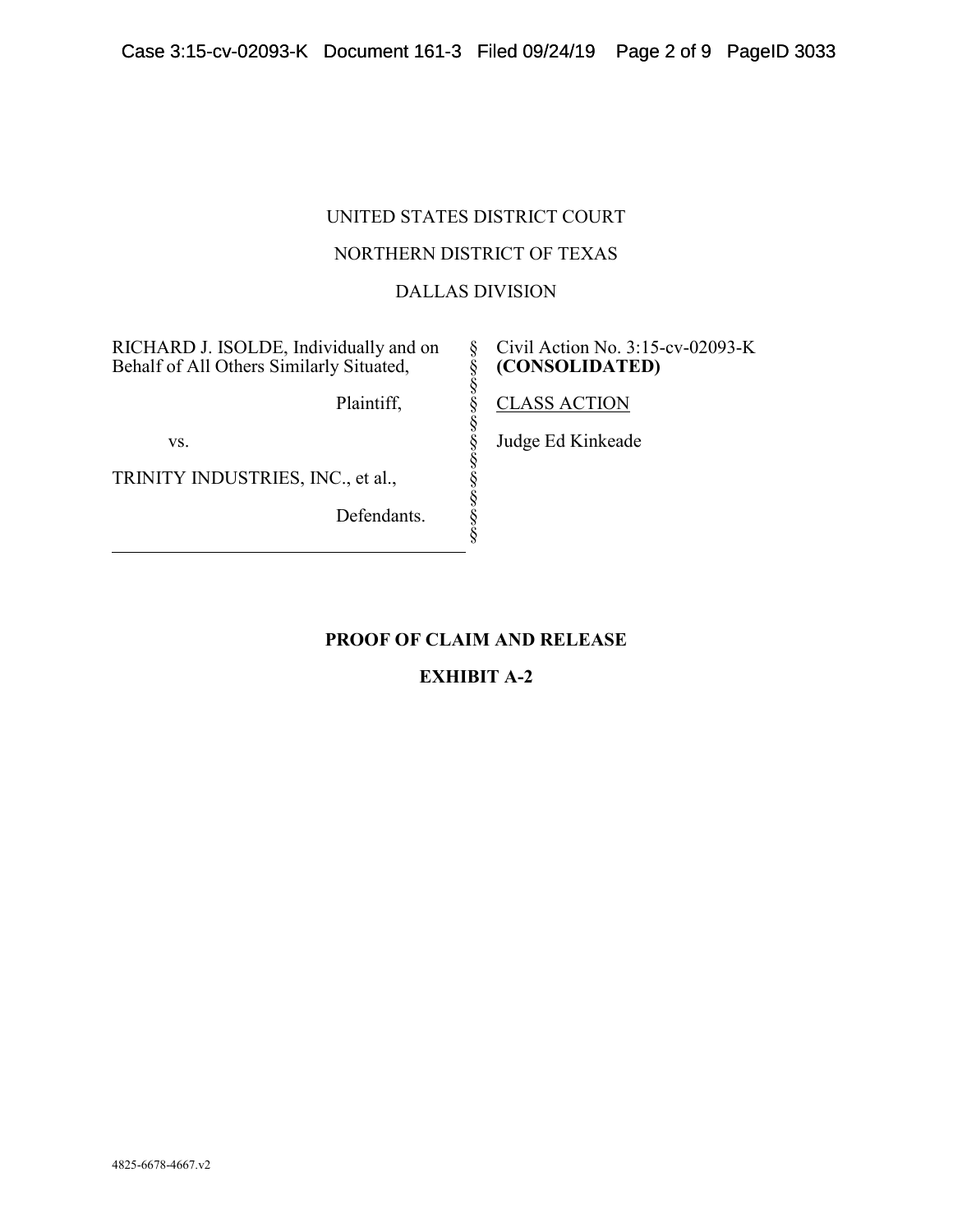# **I. GENERAL INSTRUCTIONS**

1. To recover as a member of the Class based on your claims in the action entitled *Richard J. Isolde v. Trinity Industries, Inc., et al*., Civil Action No. 3:15-cv-02093 (the "Action"), you must complete and, on page hereof, sign this Proof of Claim and Release. If you fail to submit a timely and properly addressed (as set forth in paragraph 3 below) Proof of Claim and Release, your claim may be rejected and you may be precluded from any recovery from the Net Settlement Fund created in connection with the proposed Settlement of the Action.

2. Submission of this Proof of Claim and Release, however, does not assure that you will share in the proceeds of the Settlement of the Action.

3. YOU MUST MAIL OR SUBMIT ONLINE YOUR COMPLETED AND SIGNED PROOF OF CLAIM AND RELEASE ON OR BEFORE  $\,$ , 20 $\,$ , ADDRESSED AS FOLLOWS:

> *Trinity Securities Litigation* Claims Administrator c/o Gilardi & Co. LLC P.O. Box 43300 Providence, RI 02940-3300

Online submissions: www.TrinitySecuritiesSettlement.com

If you are NOT a member of the Class (as defined in the Notice of Pendency and Proposed Settlement of Class Action (the "Notice")), DO NOT submit a Proof of Claim and Release form.

4. If you are a member of the Class and you do not timely request exclusion in connection with the proposed Settlement, you will be bound by the terms of any judgment entered in the Action, including the releases provided therein, WHETHER OR NOT YOU SUBMIT A PROOF OF CLAIM AND RELEASE FORM.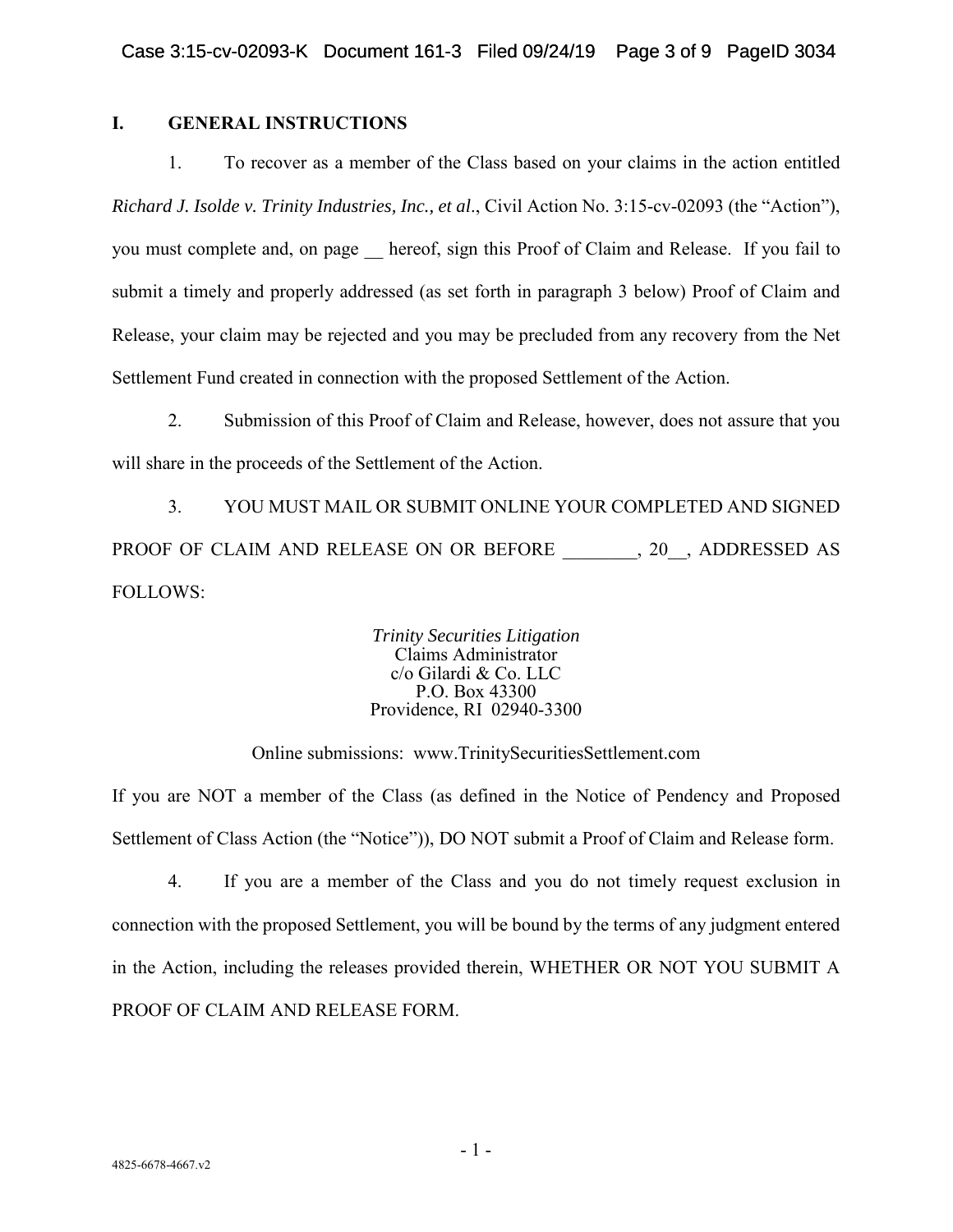# **II. CLAIMANT IDENTIFICATION**

If you purchased or otherwise acquired Trinity Industries, Inc. ("Trinity" or the "Company") common stock ("Securities") during the period between February 16, 2012 and April 24, 2015, inclusive, and held the Securities in your name, you are the beneficial purchaser or acquirer as well as the record purchaser or acquirer. If, however, you purchased or otherwise acquired Securities that were registered in the name of a third party, such as a nominee or brokerage firm, you are the beneficial purchaser or acquirer and the third party is the record purchaser or acquirer.

If you are acting in a representative capacity on behalf of a Class Member (for example, as an executor, administrator, trustee, or other representative), you must submit evidence of your current authority to act on behalf of that Class Member. Such evidence would include, for example, letters testamentary, letters of administration, or a copy of the trust documents.

NOTICE REGARDING ELECTRONIC FILES: Certain claimants with large numbers of transactions may request to, or may be requested to, submit information regarding their transactions in electronic files. All such claimants MUST also submit a manually signed paper Proof of Claim and Release form listing all their transactions whether or not they also submit electronic copies. If you wish to submit your claim electronically, you must contact the Claims Administrator at edata@gilardi.com to obtain the required file layout. No electronic files will be considered to have been properly submitted unless the Claims Administrator issues to the claimant a written acknowledgement of receipt and acceptance of electronically submitted data.

#### **III. CLAIM FORM**

Use Part II of this form entitled "Schedule of Transactions in Trinity Securities" to supply all required details of your transaction(s) in Trinity Securities. If you need more space or additional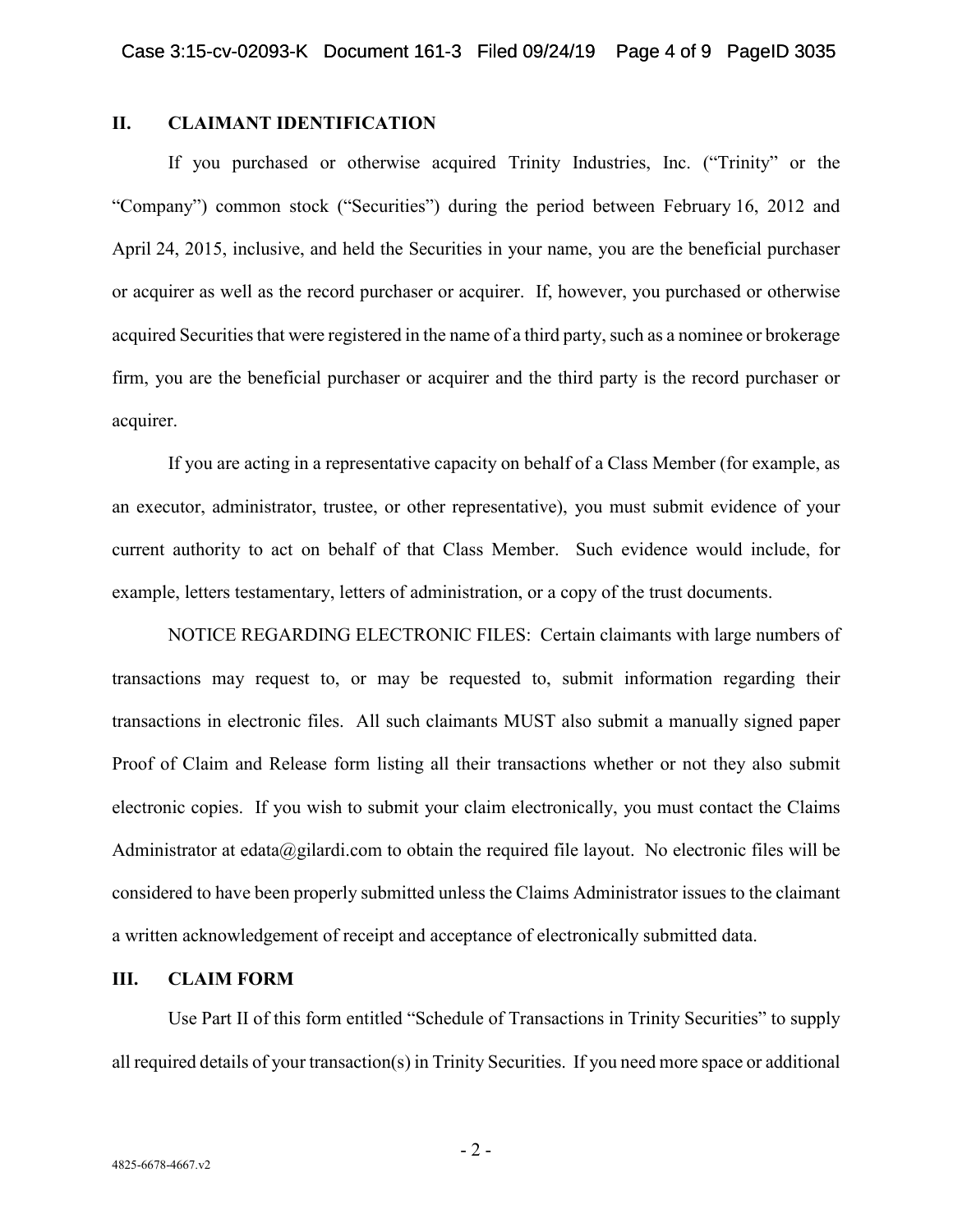schedules, attach separate sheets giving all of the required information in substantially the same form. Sign and print or type your name on each additional sheet.

On the schedules, provide all of the requested information with respect to *all* of your purchases or acquisitions and *all* of your sales of Trinity Securities between February 16, 2012 and July 24, 2015, inclusive, whether such transactions resulted in a profit or a loss. You must also provide all of the requested information with respect to *all* of the Trinity Securities you held at the close of trading on February 15, 2012, April 24, 2015 and July 24, 2015. Failure to report all such transactions may result in the rejection of your claim.

List these transactions separately and in chronological order, by trade date, beginning with the earliest. You must accurately provide the month, day and year of each transaction you list.

Copies of stockbroker confirmation slips, stockbroker statements, or other documents evidencing your transactions in Trinity Securities should be attached to your claim. If any such documents are not in your possession, please obtain a copy or equivalent documents from your broker because these documents are necessary to prove and process your claim. Failure to provide this documentation could delay verification of your claim or result in rejection of your claim.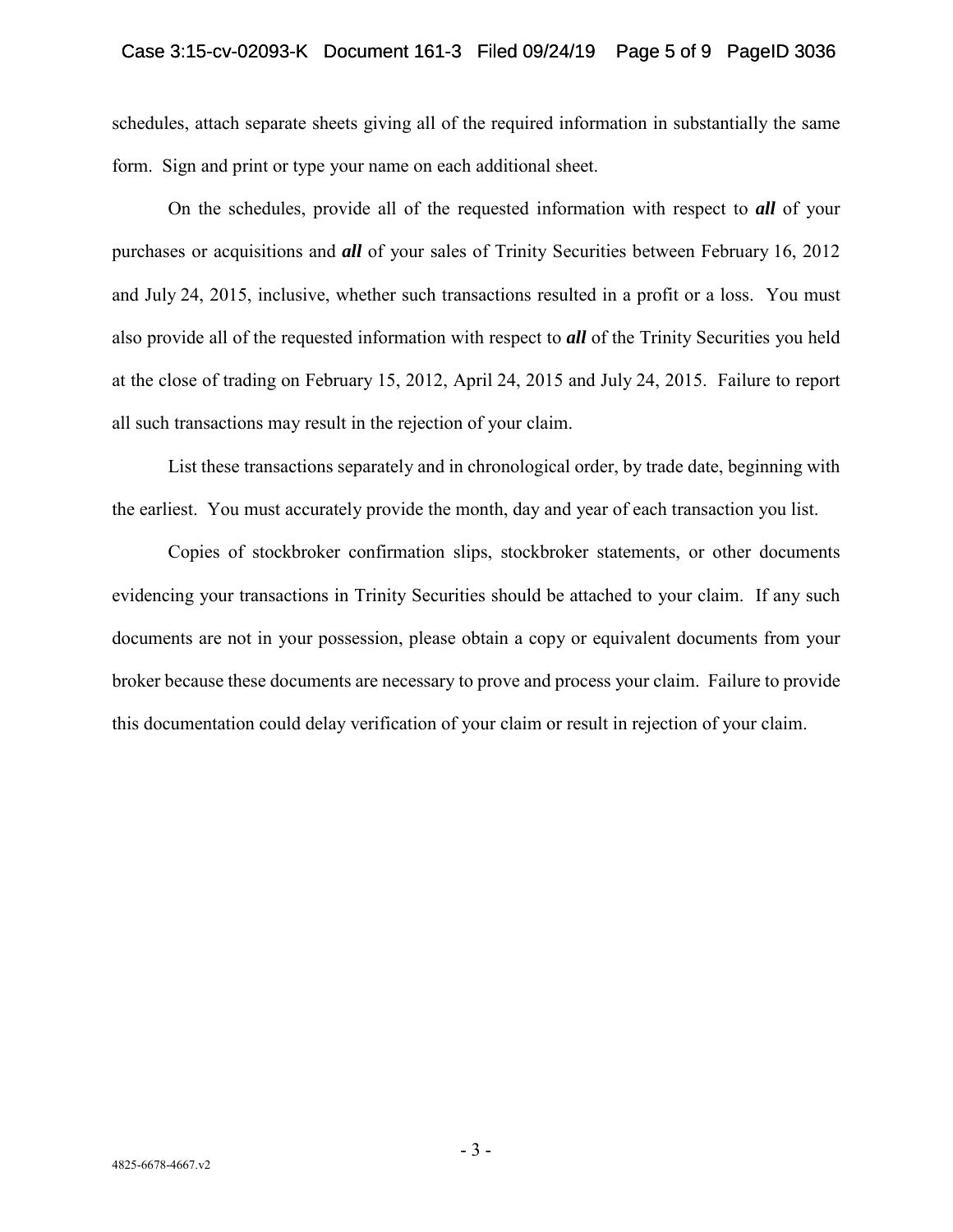# UNITED STATES DISTRICT COURT

#### NORTHERN DISTRICT OF TEXAS

*Richard J. Isolde v. Trinity Industries, Inc., et al*.,

Civil Action No. 3:15-cv-02093-K

# PROOF OF CLAIM AND RELEASE

Must Be Postmarked (if Mailed) or Received (if Submitted Online) No Later Than:

 $, 20$ 

Please Type or Print

# PART I: CLAIMANT IDENTIFICATION

Beneficial Owner's Name (First, Middle, Last)

Street Address

| City<br>Zip Code or Postal Code                             |                         |         | <b>State or Province</b>        |  |
|-------------------------------------------------------------|-------------------------|---------|---------------------------------|--|
|                                                             |                         | Country |                                 |  |
| Social Security Number or<br>Taxpayer Identification Number |                         |         | Individual<br>Corporation/Other |  |
| Area Code                                                   | Telephone Number (work) |         |                                 |  |
| Area Code                                                   | Telephone Number (home) |         |                                 |  |

Record Owner's Name (if different from beneficial owner listed above)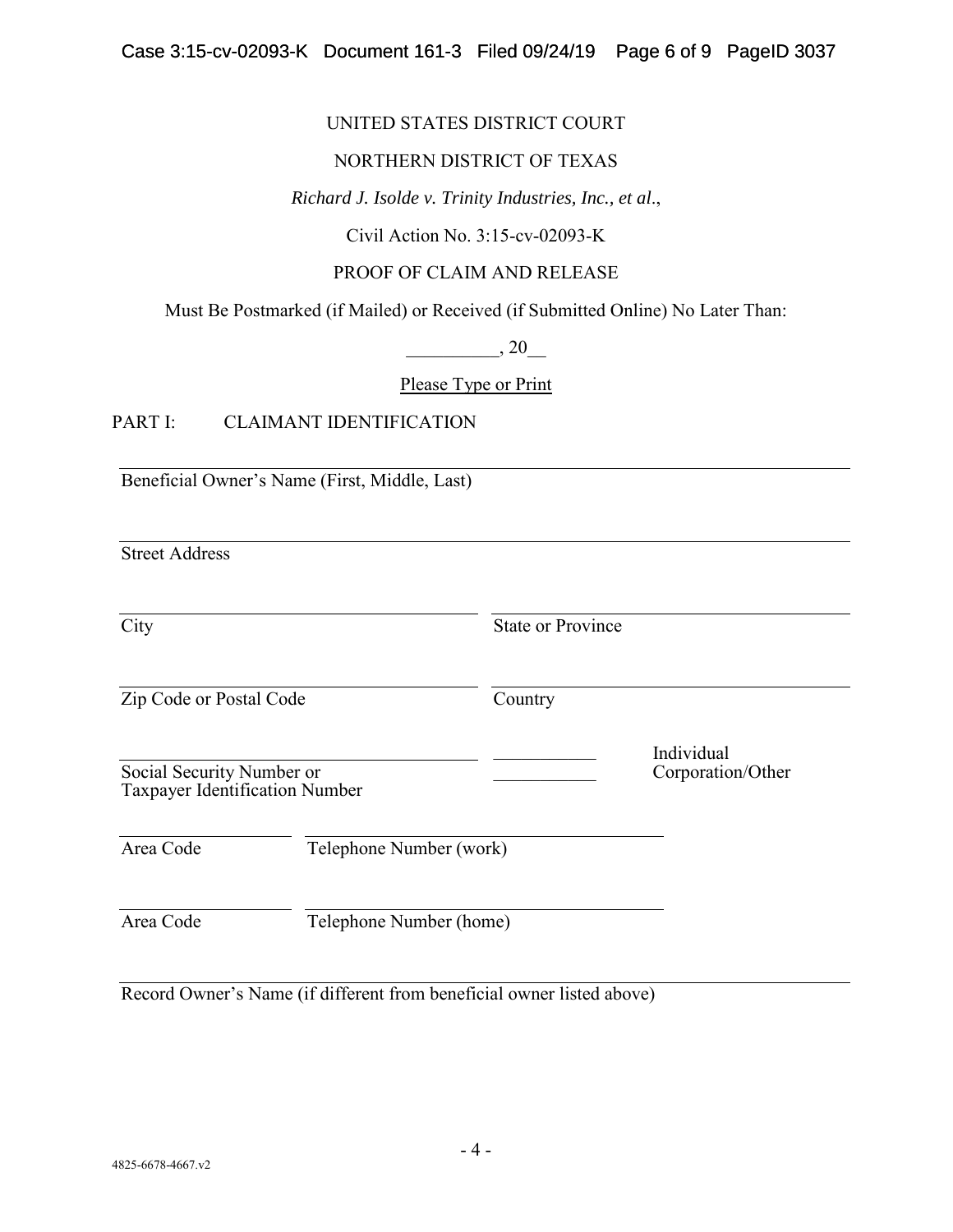#### PART II: SCHEDULE OF TRANSACTIONS IN TRINITY SECURITIES

 $\overline{\phantom{a}}$ 

- A. Number of Trinity Securities held at the close of trading on February 15, 2012:
- B. Purchases or acquisitions of Trinity Securities between February 16, 2012 and July 24, 2015, inclusive:

| Trade Date<br>Mo. Day Year | Number of Securities<br>Purchased or Acquired | Total Purchase or<br><b>Acquisition Price</b><br>Excluding Commissions |
|----------------------------|-----------------------------------------------|------------------------------------------------------------------------|
|                            |                                               |                                                                        |

IMPORTANT: Identify by number listed above all purchases in which you covered a "short sale":

C. Sales of Trinity Securities between February 16, 2012 and July 24, 2015, inclusive:

| <b>Trade Date</b> | Number of       | <b>Total Sales Price</b>     |
|-------------------|-----------------|------------------------------|
| Mo. Day Year      | Securities Sold | <b>Excluding Commissions</b> |
|                   |                 |                              |

D. Number of Trinity Securities held at the close of trading on April 24, 2015:  $\frac{1}{2}$ 

E. Number of Trinity Securities held at the close of trading on July 24, 2015:

If you require additional space, attach extra schedules in the same format as above. Sign and print your name on each additional page.

**YOUR SIGNATURE ON PAGE \_\_ WILL CONSTITUTE YOUR ACKNOWLEDGMENT OF THE RELEASE**.

# **IV. SUBMISSION TO JURISDICTION OF COURT AND ACKNOWLEDGMENTS**

 $\mathcal{L}_\text{max}$  . The set of the set of the set of the set of the set of the set of the set of the set of the set of the set of the set of the set of the set of the set of the set of the set of the set of the set of the set

I (We) submit this Proof of Claim and Release under the terms of the Settlement Agreement described in the Notice. I (We) also submit to the jurisdiction of the United States District Court for the Northern District of Texas with respect to my (our) claim as a Class Member and for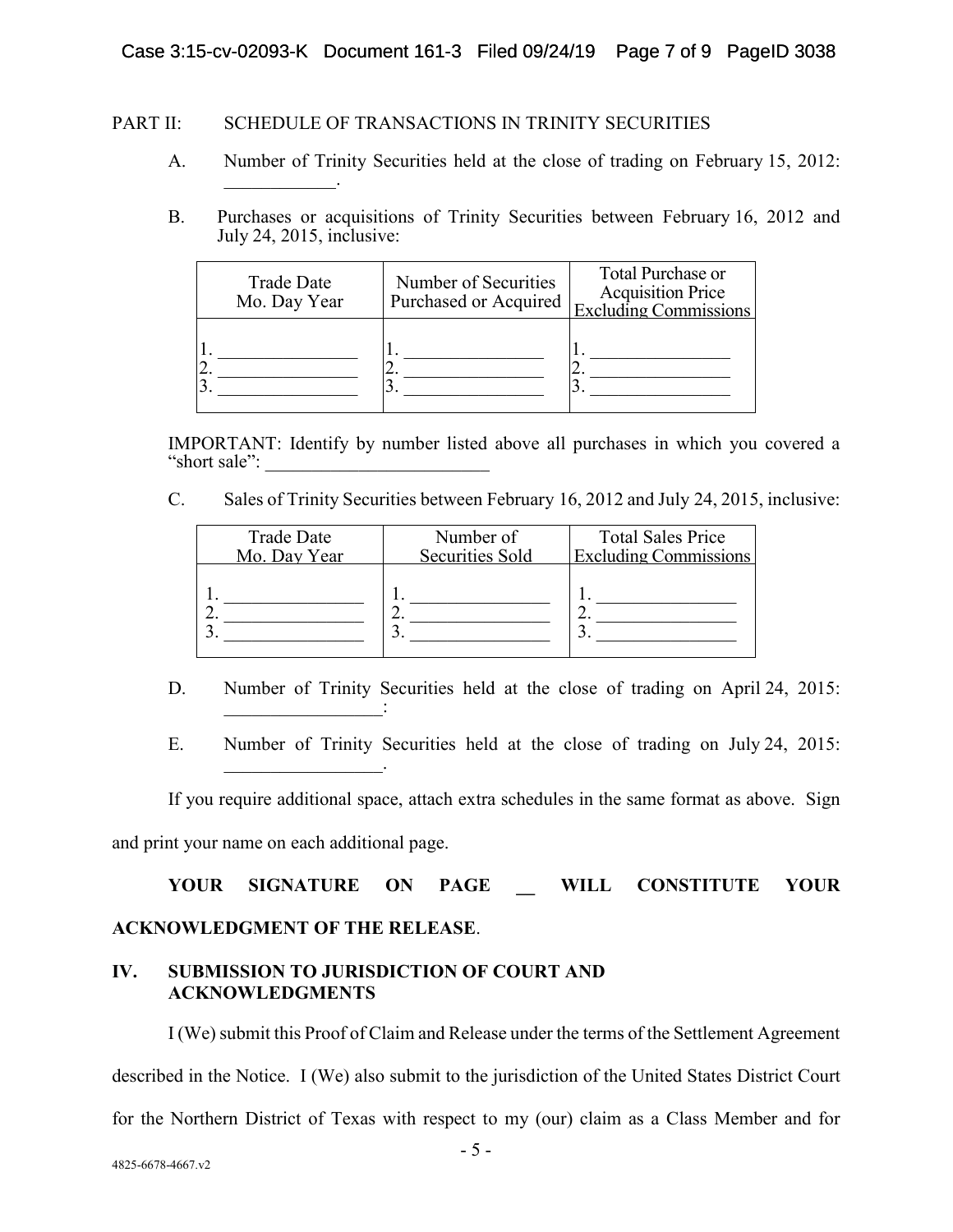purposes of enforcing the release set forth herein. I (We) further acknowledge that I am (we are) bound by and subject to the terms of any judgment that may be entered in the Action. I (We) agree to furnish additional information to the Claims Administrator to support this claim if requested to do so. I (We) have not submitted any other claim in connection with the purchase or acquisition of Trinity Securities and know of no other person having done so on my (our) behalf.

#### **V. RELEASE**

1. I (We) hereby acknowledge full and complete satisfaction of, and do hereby fully, finally and forever settle, release and discharge from the Released Claims (as defined in the Notice) each and all of the Released Parties (as defined in the Notice) as provided under the Settlement Agreement.

2. I (We) hereby warrant and represent that I (we) have not assigned or transferred or purported to assign or transfer, voluntarily or involuntarily, any matter released pursuant to this release or any other part or portion thereof.

3. I (We) hereby warrant and represent that I (we) have included information about all of my (our) purchases, acquisitions and sales of Trinity Securities between February 16, 2012 and July 24, 2015, inclusive, and the number of Trinity Securities held by me (us) at the close of trading on February 15, 2012, April 24, 2015 and July 24, 2015.

I declare under penalty of perjury under the laws of the United States of America that the foregoing information supplied by the undersigned is true and correct.

|               | Executed this | day of          |  |
|---------------|---------------|-----------------|--|
|               | (Month/Year)  |                 |  |
| $\cdot$<br>1n |               |                 |  |
| (City)        |               | (State/Country) |  |

(Sign your name here)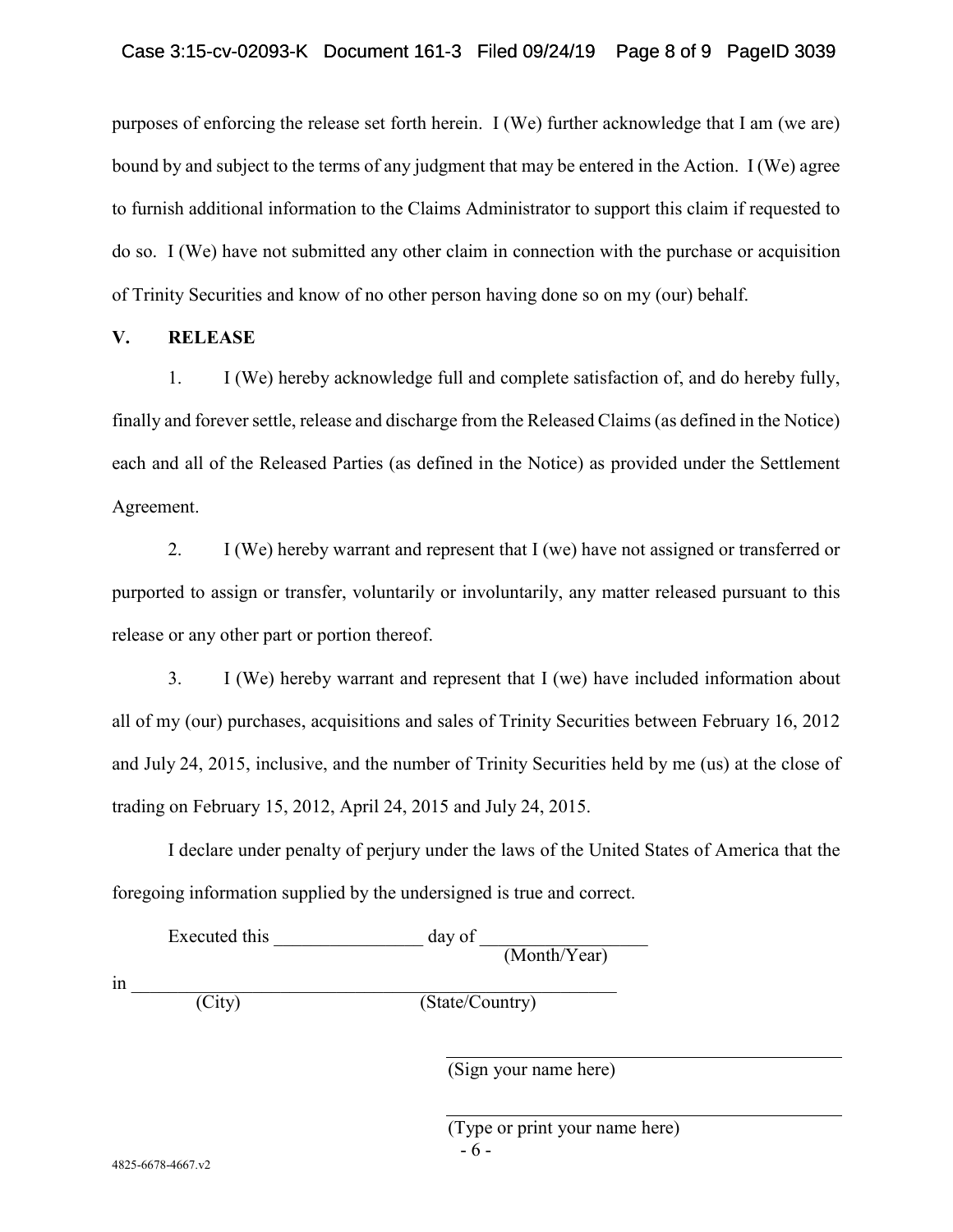(Capacity of person(s) signing, *e.g.*, Beneficial Purchaser or Acquirer, Executor or Administrator)

#### **ACCURATE CLAIMS PROCESSING TAKES A SIGNIFICANT AMOUNT OF TIME. THANK YOU FOR YOUR PATIENCE.**

Reminder Checklist:

- 1. Please sign the above release and acknowledgement.
- 2. Remember to attach supporting documentation.
- 3. **Do not send** originals of certificates or other documentation as they will not be returned.
- 4. Keep a copy of your claim form and all supporting documentation for your records.
- 5. If you desire an acknowledgment of receipt of your claim form, please send it Certified Mail, Return Receipt Requested.
- 6. If you move, please send your new address to the address below.
- 7. Do not use red pen or highlighter on the Proof of Claim and Release or supporting documentation.

#### **THE PROOF OF CLAIM AND RELEASE MUST BE SUBMITTED ONLINE OR MAILED NO LATER THAN \_\_\_\_\_\_\_\_\_\_, 20\_\_, ADDRESSED AS FOLLOWS:**

*Trinity Securities Litigation* Claims Administrator c/o Gilardi & Co. LLC P.O. Box 43300 Providence, RI 02940-3300 Online Submissions: www.TrinitySecuritiesSettlement.com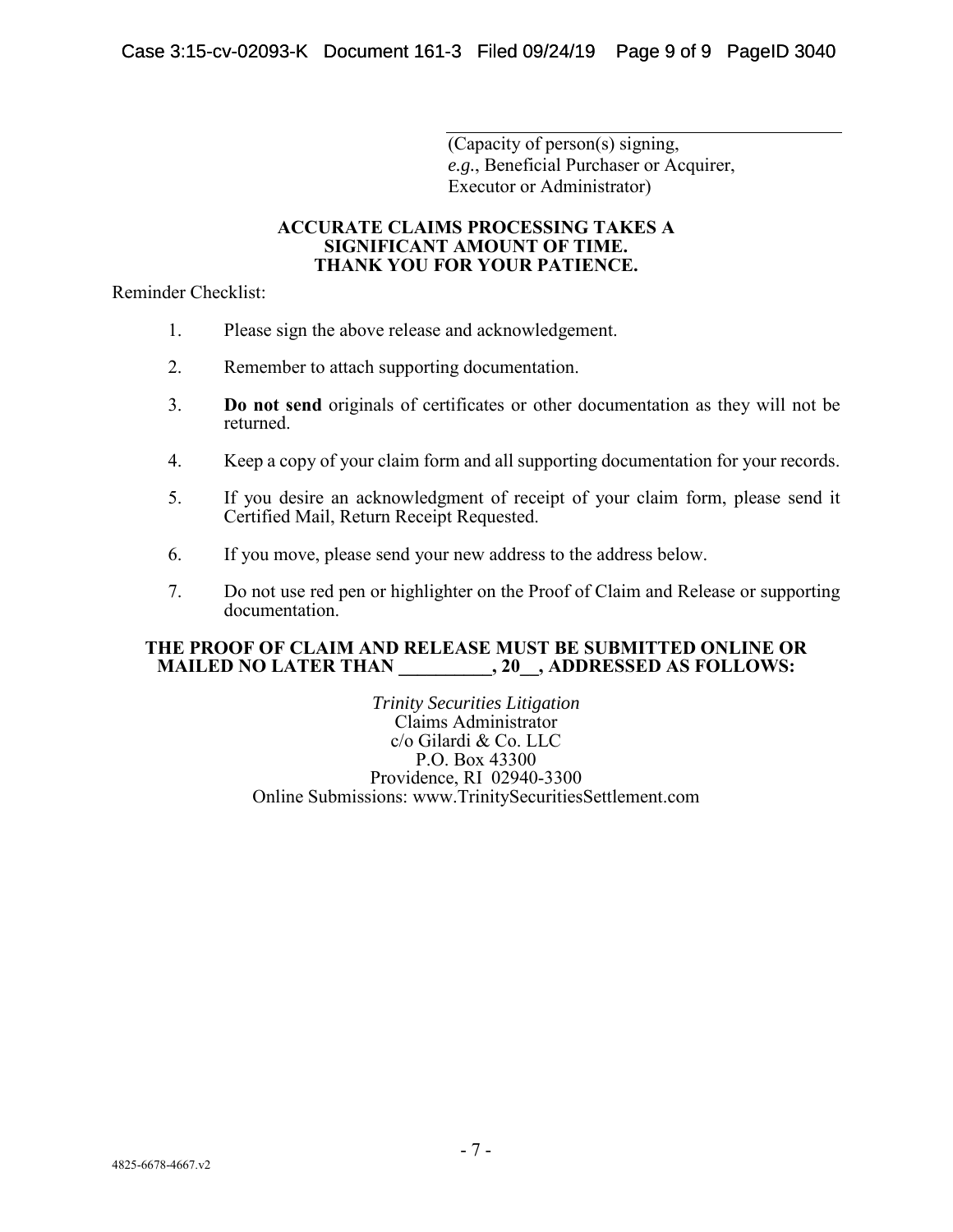Case 3:15-cv-02093-K Document 161-4 Filed 09/24/19 Page 1 of 4 PageID 3041

# **EXHIBIT A-3**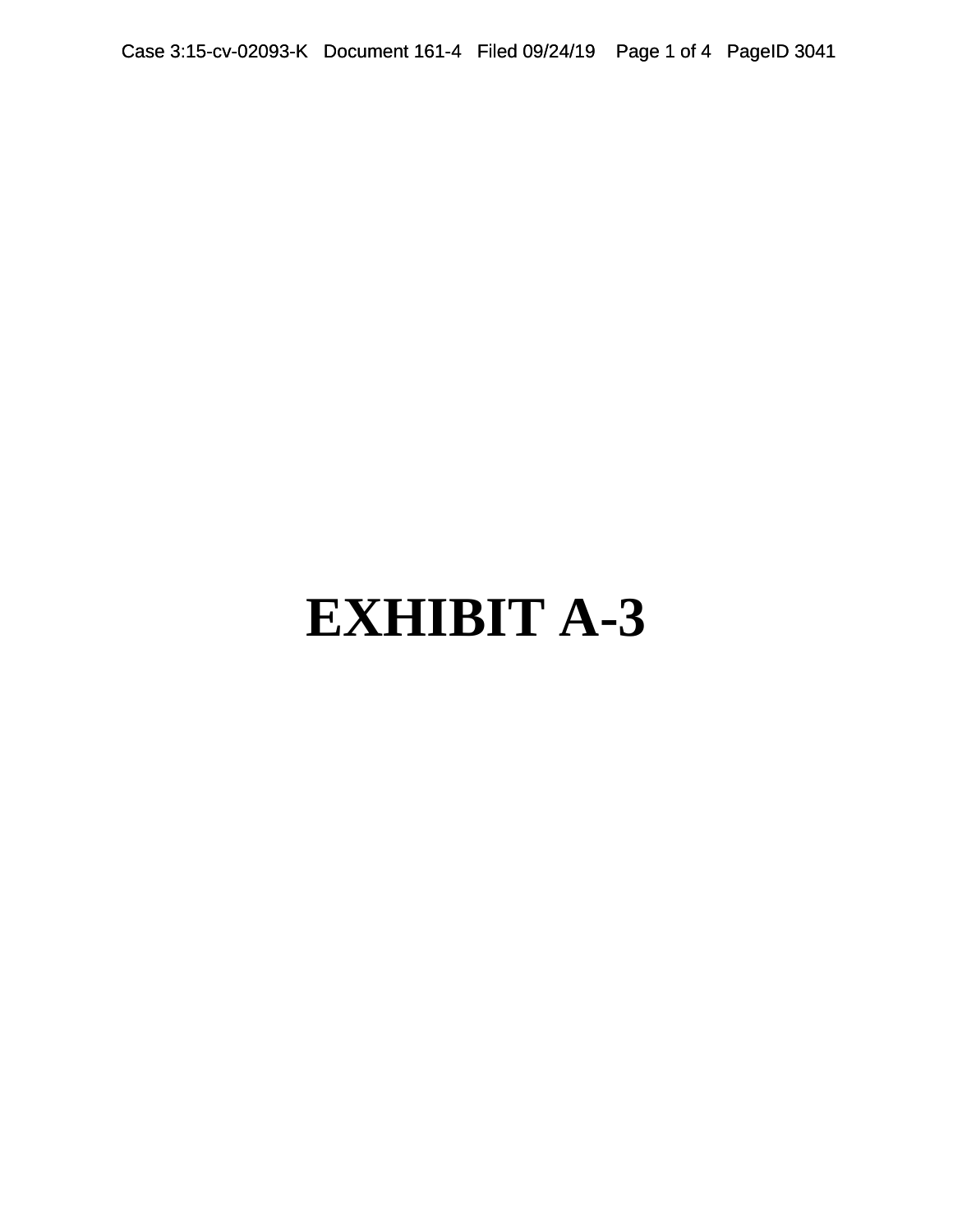# UNITED STATES DISTRICT COURT

# NORTHERN DISTRICT OF TEXAS

# DALLAS DIVISION

§ § § § § § § § § § §

RICHARD J. ISOLDE, Individually and on Behalf of All Others Similarly Situated,

Plaintiff,

vs.

TRINITY INDUSTRIES, INC., et al.,

Defendants.

Civil Action No. 3:15-cv-02093-K **(CONSOLIDATED)**

CLASS ACTION

Judge Ed Kinkeade

**SUMMARY NOTICE**

**EXHIBIT A-3**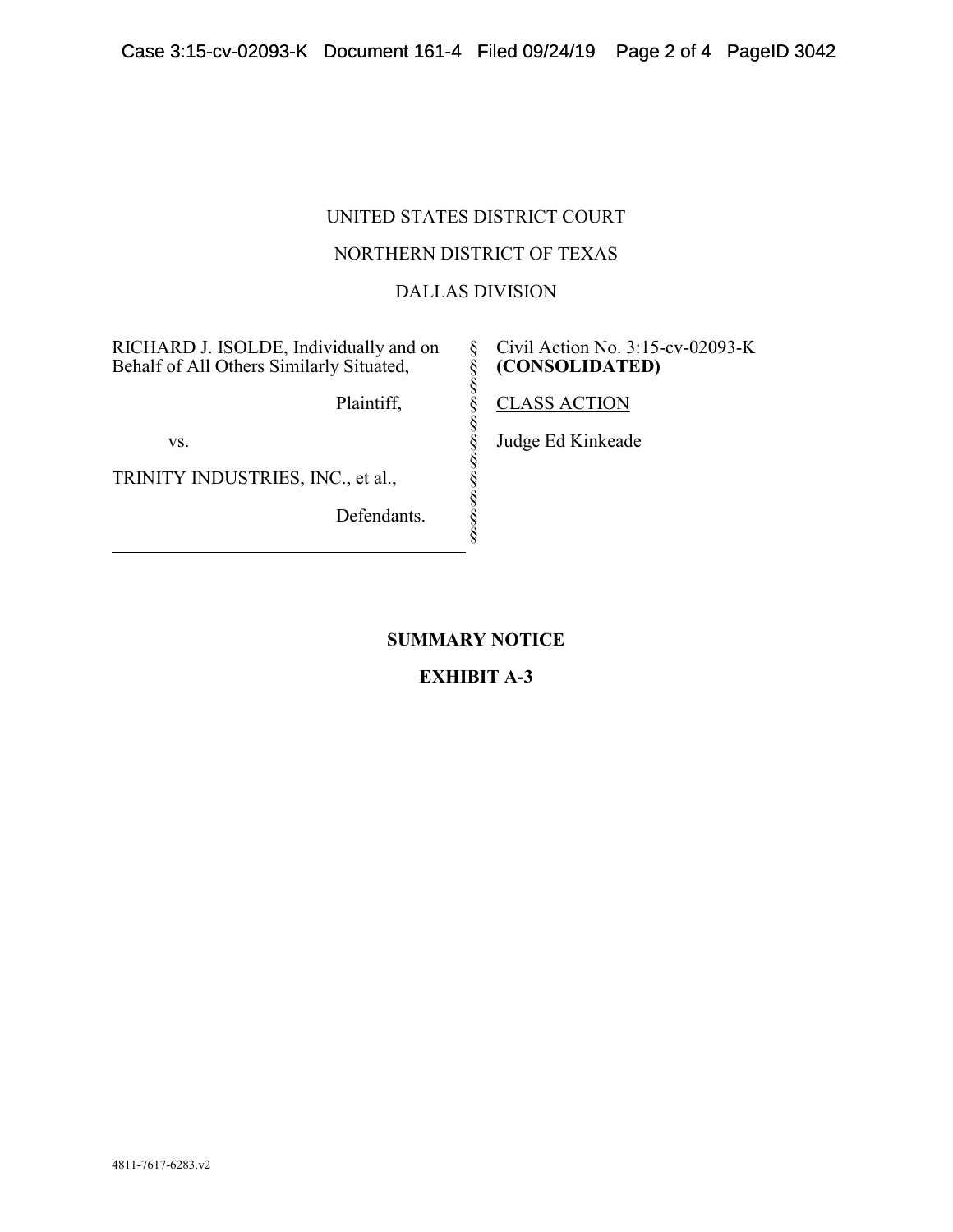#### **TO: ALL PERSONS WHO PURCHASED OR OTHERWISE ACQUIRED TRINITY INDUSTRIES, INC. ("TRINITY" OR THE "COMPANY") COMMON STOCK ("SECURITIES") BETWEEN FEBRUARY 16, 2012 AND APRIL 24, 2015, INCLUSIVE ("CLASS PERIOD"), AND WERE DAMAGED THEREBY**

YOU ARE HEREBY NOTIFIED that pursuant to an Order of the United States District Court for the Northern District of Texas, a hearing will be held on  $\qquad \qquad , 20$ , at  $\qquad$ : \_\_.m., before the Honorable Ed Kinkeade, United States District Judge, at the Earle Cabell Federal Building, 1100 Commerce Street, Room 1625, Dallas, Texas 75242, for the purpose of determining (1) whether the proposed Settlement of the Action for the sum of Seven Million, Five Hundred Thousand Dollars (\$7,500,000.00) in cash should be approved by the Court as fair, reasonable, and adequate, which would result in this Action being dismissed with prejudice against the Released Parties as set forth in the Stipulation of Settlement dated September 23, 2019; (2) whether, for purposes of the proposed Settlement only, the Action should be certified as a class action on behalf of the Class, Plaintiffs should be certified as Class Representatives for the Class, and Lead Counsel should be appointed as Class Counsel for the Class; (3) whether the Plan of Allocation of settlement proceeds is fair, reasonable, and adequate and therefore should be approved; and (4) the reasonableness of the application of Lead Counsel for the payment of attorneys' fees and expenses in connection with this Action, together with interest thereon, and the application of Plaintiffs for an award of their costs and expenses in representing the Class.

If you purchased or acquired Trinity Securities during the Class Period, your rights may be affected by this Action and the Settlement thereof. If you have not received a detailed Notice of Pendency and Proposed Settlement of Class Action ("Notice") and a copy of the Proof of Claim and Release form, you may obtain copies by writing to *Trinity Securities Litigation*, Claims Administrator, c/o Gilardi & Co. LLC, P.O. Box 43300, Providence, RI 02940-3300, or by downloading this information at www.TrinitySecuritiesSettlement.com. If you are a Class Member, in order to share in the distribution of the Net Settlement Fund, you must submit a Proof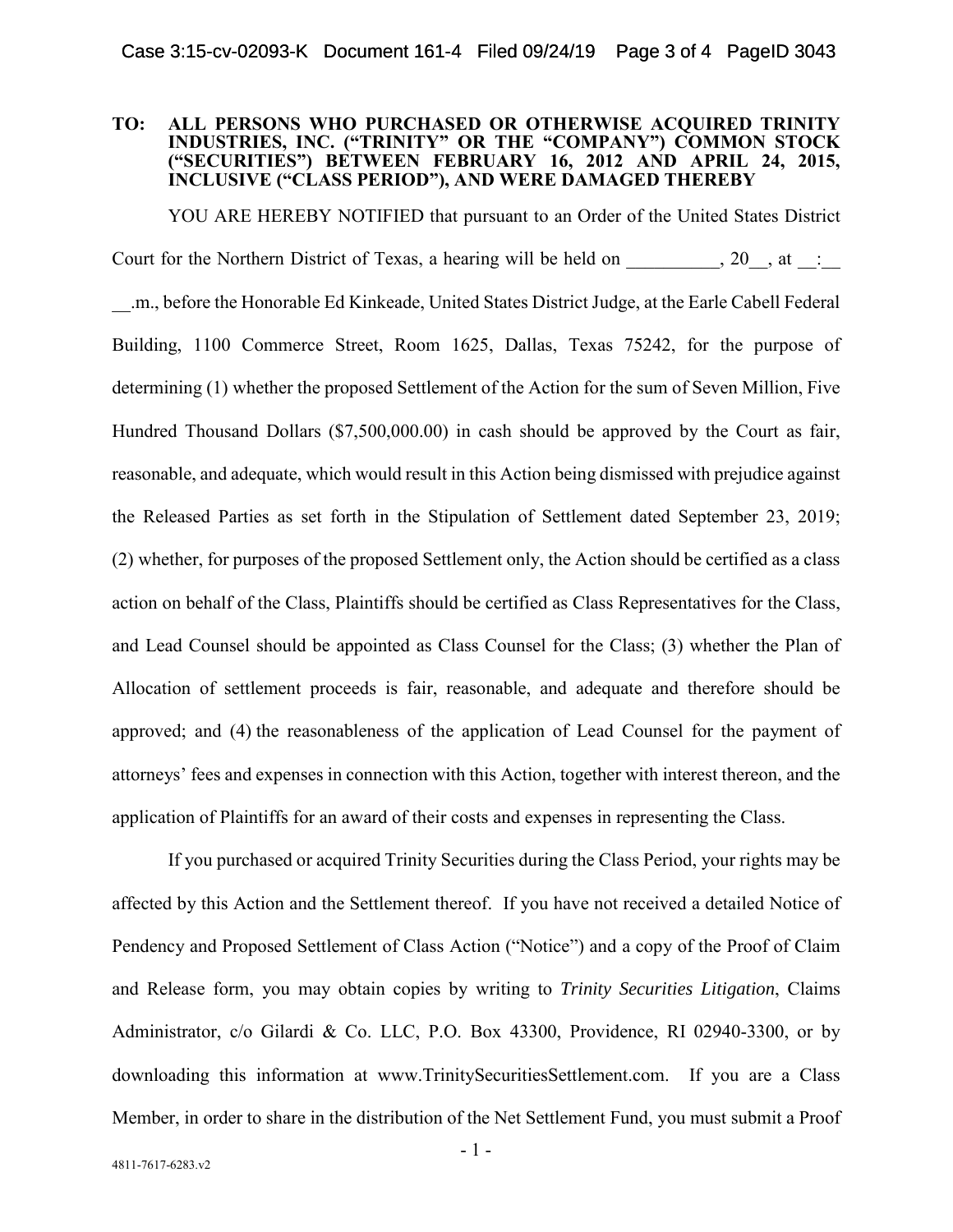of Claim and Release form by mail (postmarked no later than  $\qquad$ , 20, ), or online at www.TrinitySecuritiesSettlement.com (no later than  $\qquad \qquad , 20$ ), establishing that you are entitled to a recovery. You will be bound by any judgment rendered in the Action unless you request to be excluded, in writing, such that it is postmarked no later than  $\qquad \qquad , 20$ , in the manner and form explained in the detailed Notice referred to above.

Any objection to any aspect of the Settlement, the Plan of Allocation, and/or Lead Counsel's fee and expense application must be filed with the Clerk of the Court no later than

 $20$ , and received by the following no later than  $20$ :

ROBBINS GELLER RUDMAN & DOWD LLP NATHAN R. LINDELL 655 West Broadway, Suite 1900 San Diego, CA 92101

*Counsel for Plaintiffs*

GIBSON, DUNN & CRUTCHER LLP MERYL L. YOUNG 3161 Michelson Drive Irvine, CA 92612

*Counsel for Defendants* 

PLEASE DO NOT CONTACT THE COURT OR THE CLERK'S OFFICE REGARDING

THIS NOTICE.

DATED: \_\_\_\_\_\_\_\_\_\_\_\_\_\_\_\_\_\_\_\_\_\_ BY ORDER OF THE COURT

UNITED STATES DISTRICT COURT NORTHERN DISTRICT OF TEXAS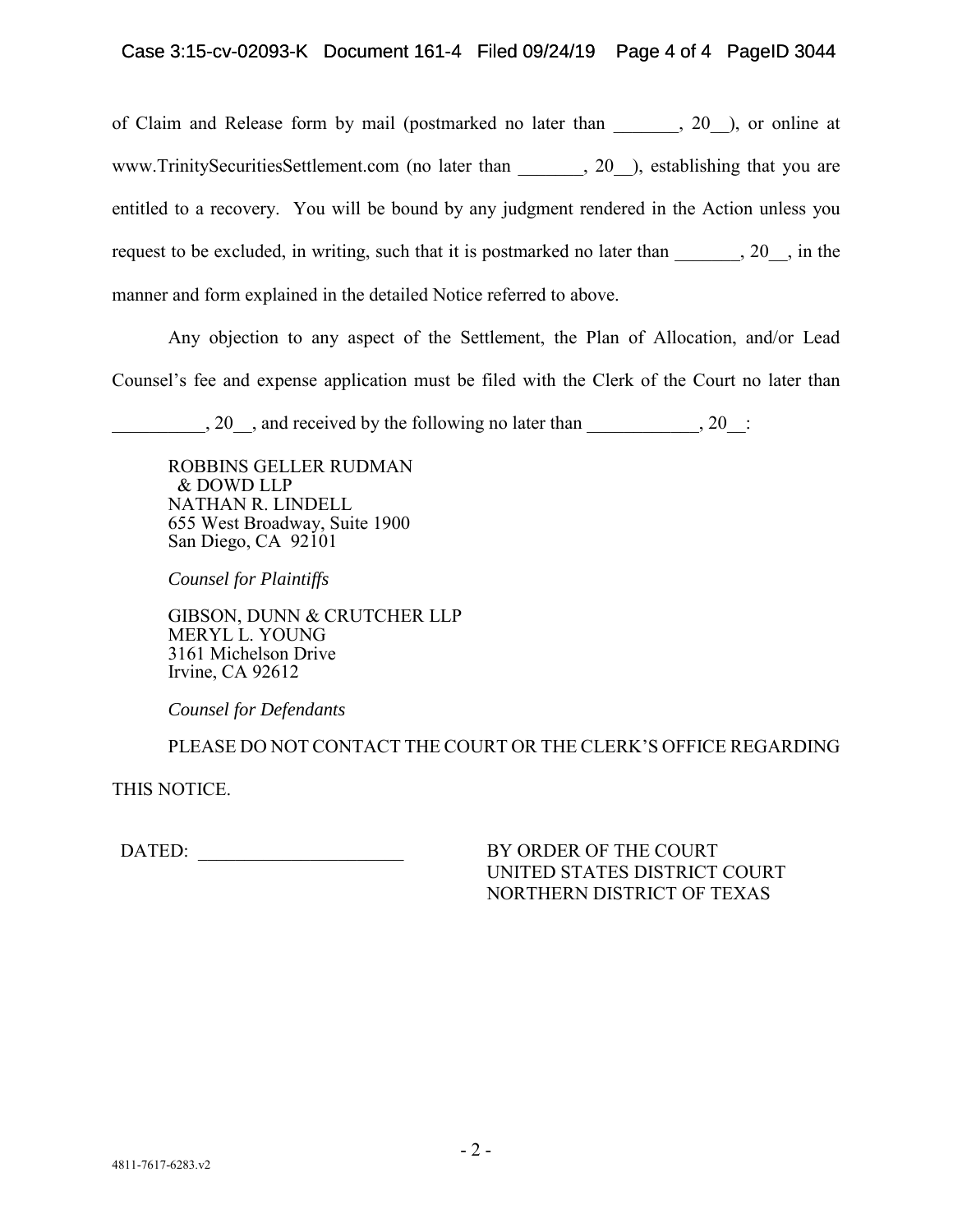# **EXHIBIT B**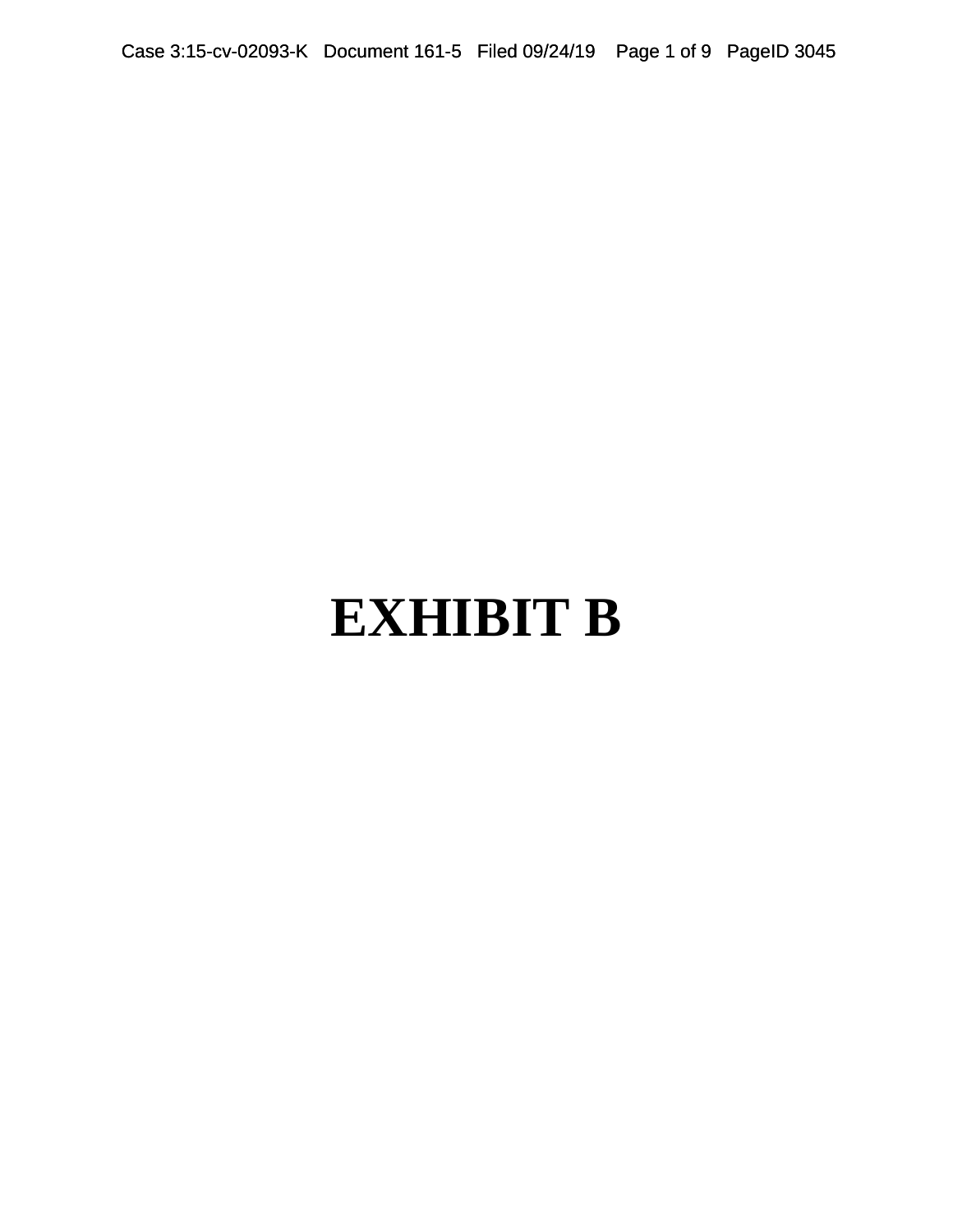# UNITED STATES DISTRICT COURT

# NORTHERN DISTRICT OF TEXAS

### DALLAS DIVISION

§ § § § § § § § § § §

RICHARD J. ISOLDE, Individually and on Behalf of All Others Similarly Situated,

Plaintiff,

Civil Action No. 3:15-cv-02093-K **(CONSOLIDATED)**

vs.

TRINITY INDUSTRIES, INC., et al.,

Defendants.

# CLASS ACTION

Judge Ed Kinkeade

# **[PROPOSED] FINAL JUDGMENT AND ORDER OF DISMISSAL WITH PREJUDICE**

# **EXHIBIT B**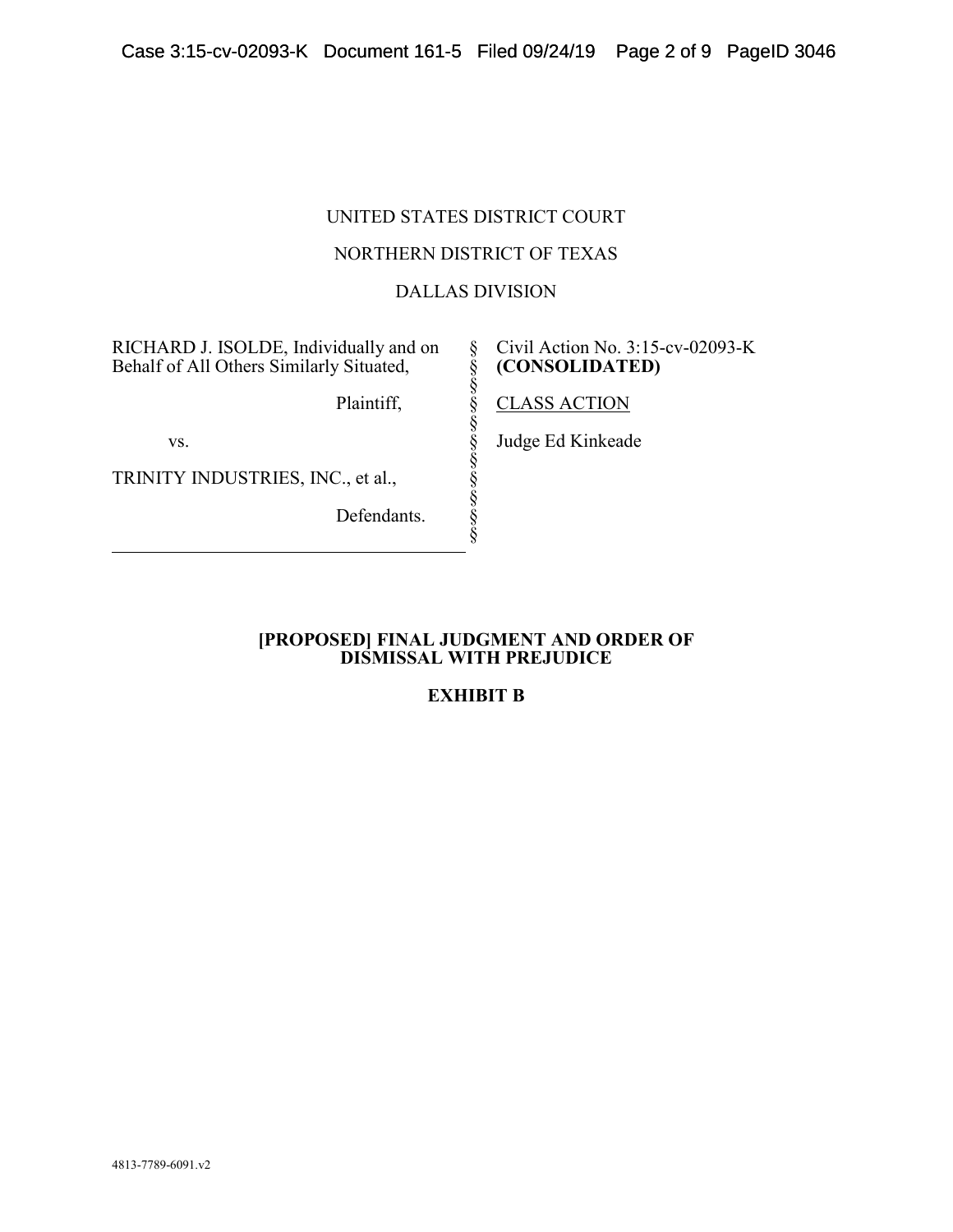#### Case 3:15-cv-02093-K Document 161-5 Filed 09/24/19 Page 3 of 9 PageID 3047

This matter came before the Court for hearing pursuant to the Order Preliminarily Approving Settlement and Providing for Notice ("Notice Order") dated . 20, on the application of the Settling Parties for approval of the Settlement set forth in the Stipulation of Settlement dated September 23, 2019 (the "Settlement Agreement"). Due and adequate notice having been given to the Class as required in the Notice Order, and the Court having considered all papers filed and proceedings had herein and otherwise being fully informed in the premises and good cause appearing therefore, IT IS HEREBY ORDERED, ADJUDGED, AND DECREED that:

1. This Final Judgment incorporates by reference the definitions in the Settlement Agreement, and all terms used herein shall have the same meanings as set forth in the Settlement Agreement, unless otherwise set forth herein.

2. This Court has jurisdiction over the subject matter of the Action and over all Settling Parties to the Action, including all members of the Class.

3. The Court hereby certifies for the purposes of the Settlement only, the Action as a class action pursuant to Rules  $23(a)$  and  $23(b)(3)$  of the Federal Rules of Civil Procedure on behalf of the Class defined as: "all persons and entities who purchased or otherwise acquired publicly traded Trinity common stock between February 16, 2012 and April 24, 2015, inclusive (the "Class Period"), and were damaged thereby." Excluded from the Class are: (i) Defendants; (ii) the Immediate Family Members of the Individual Defendants; (iii) the officers and directors of Trinity during the Class Period and their Immediate Family Members; (iv) any parents, subsidiaries, or affiliates of Trinity; (v) any firm, trust, corporation, or other entity in which any Defendant has, or had during the Class Period, a controlling interest; and (vi) the legal representatives, affiliates, heirs, successors-in-interest, or assigns of any such excluded person or entity. **[Also excluded** 

- 1 -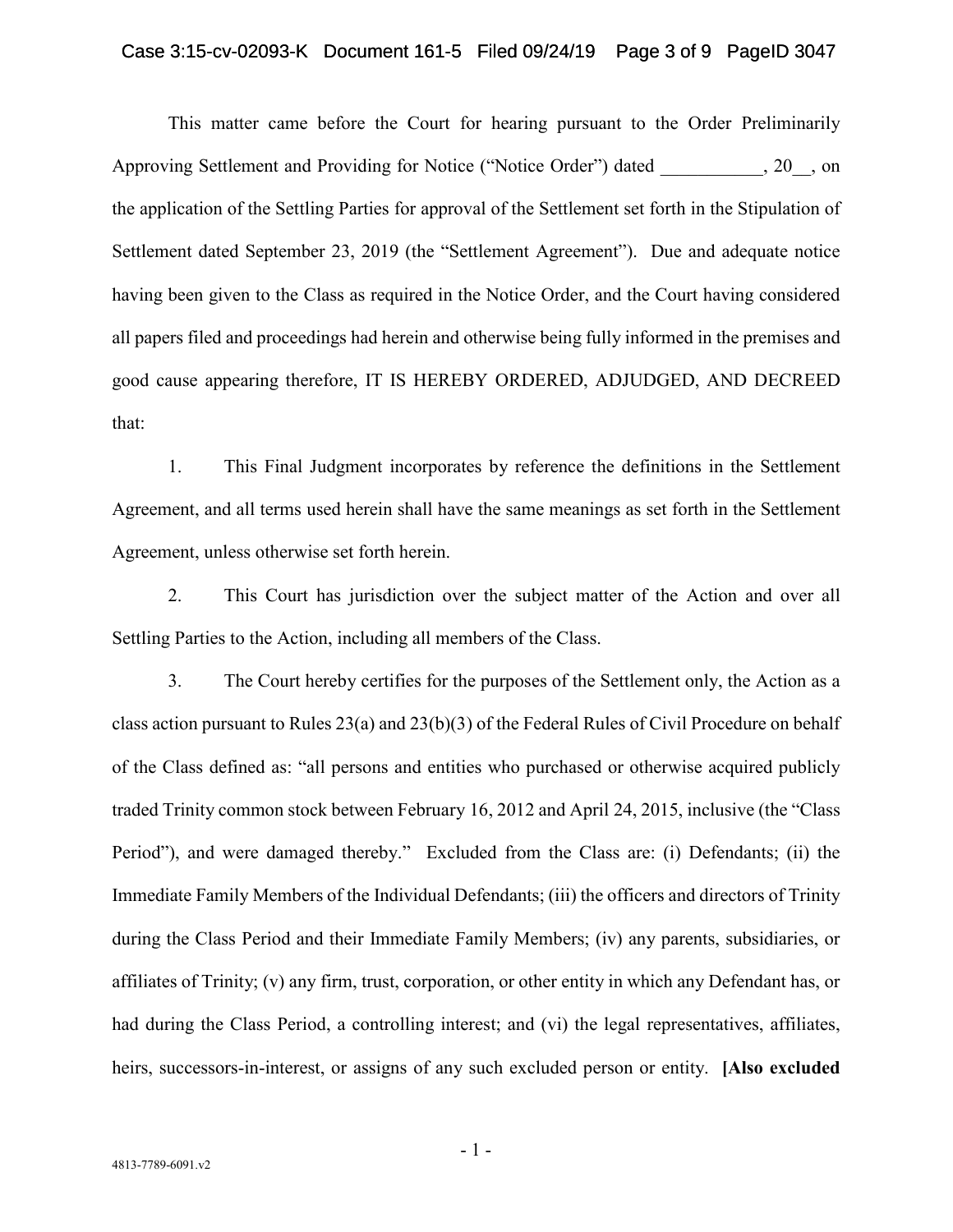**from the Class are the persons and entities listed on Exhibit 1 hereto who or which are excluded from the Class pursuant to request.]**

4. Pursuant to Rule 23 of the Federal Rules of Civil Procedure, and for the purposes of the Settlement only, the Court hereby certifies Plaintiffs as Class Representatives for the Class and appoints Lead Counsel as Class Counsel for the Class. Plaintiffs and Lead Counsel have fairly and adequately represented the Class both in terms of litigating the Action and for purposes of entering into and implementing the Settlement and have satisfied the requirements of Federal Rules of Civil Procedure 23(a)(4) and 23(g), respectively.

5. Pursuant to Federal Rule of Civil Procedure 23, this Court hereby approves the Settlement set forth in the Settlement Agreement and finds that said Settlement is, in all respects, fair, reasonable, and adequate to the Class.

6. Pursuant to Rule 23 of the Federal Rules of Civil Procedure, the Court finds that the Settlement Agreement and the Settlement are fair, reasonable, and adequate as to each of the Settling Parties, and that the Settlement Agreement and Settlement are hereby finally approved in all respects, and the Settling Parties are hereby directed to perform its terms.

7. Accordingly, the Court authorizes and directs implementation of all the terms and provisions of the Settlement Agreement, as well as the terms and provisions hereof. The Court hereby dismisses, as to Defendants, the Action and all Released Claims of the Class with prejudice, without costs as to any of the Released Parties, except as and to the extent provided in the Settlement Agreement and herein.

8. Upon the Effective Date, Lead Plaintiffs and each of the other Class Members, on behalf of themselves and their respective executors, administrators, successors, predecessors, and assigns, and any other person or entity who has the right, ability, standing or capacity to assert, prosecute, or maintain on behalf of any Class Member any of the Released Plaintiffs' Claims (or

- 2 -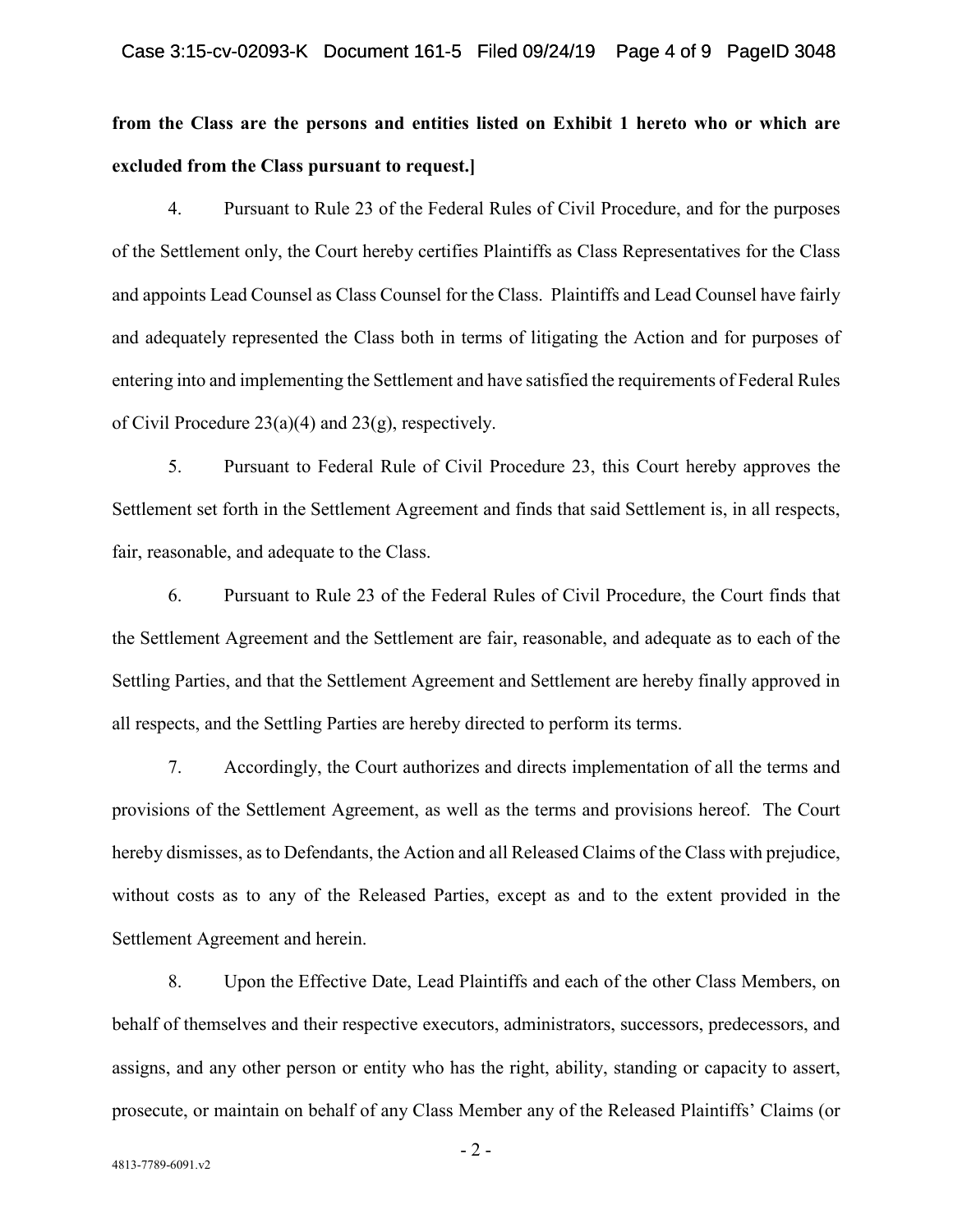#### Case 3:15-cv-02093-K Document 161-5 Filed 09/24/19 Page 5 of 9 PageID 3049

to obtain the proceeds of any recovery therefrom), in such capacity only, shall be deemed to have, and by operation of this Judgment shall have, fully, finally, and forever released, relinquished, and discharged against the Released Parties (whether or not such Class Members execute and deliver the Proof of Claim and Release forms) any and all Released Plaintiffs' Claims (including, without limitation, Unknown Claims), and shall be permanently barred and enjoined from the institution, maintenance, prosecution, or enforcement against any Released Party, in any state or federal court or arbitral forum, or in the court of any foreign jurisdiction, of any and all Released Plaintiffs' Claims (including, without limitation, Unknown Claims).

9. Upon the Effective Date, each of the Defendants, on behalf of themselves and their respective executors, administrators, successors, predecessors, and assigns, and any other person or entity who has the right, ability, standing or capacity to assert, prosecute, or maintain on behalf of any Defendant any of the Released Defendants' Claims (or to obtain the proceeds of any recovery therefrom), in such capacity only, shall be deemed to have, and by operation of this Judgment shall have, fully, finally, and forever released, relinquished, and discharged against Lead Plaintiffs, all Class Members, and each of their past or present subsidiaries, past or present directors, officers, employees, partners, insurers, co-insurers, reinsurers, principals, controlling shareholders, attorneys, accountants, auditors, underwriters, investment advisors, personal or legal representatives, predecessors, successors, parents, divisions, joint ventures, assigns, spouses, heirs, estates, related or affiliated entities, and Lead Plaintiffs' and Class Members' Immediate Family Members ("Released Plaintiffs' Parties") any and all Released Defendants' Claims (including, without limitation, Unknown Claims), and shall be permanently barred and enjoined from the institution, maintenance, prosecution, or enforcement against any Released Plaintiffs' Party, in any state or federal court or arbitral forum, or in the court of any foreign jurisdiction, of any and all Released Defendants' Claims (including, without limitation, Unknown Claims).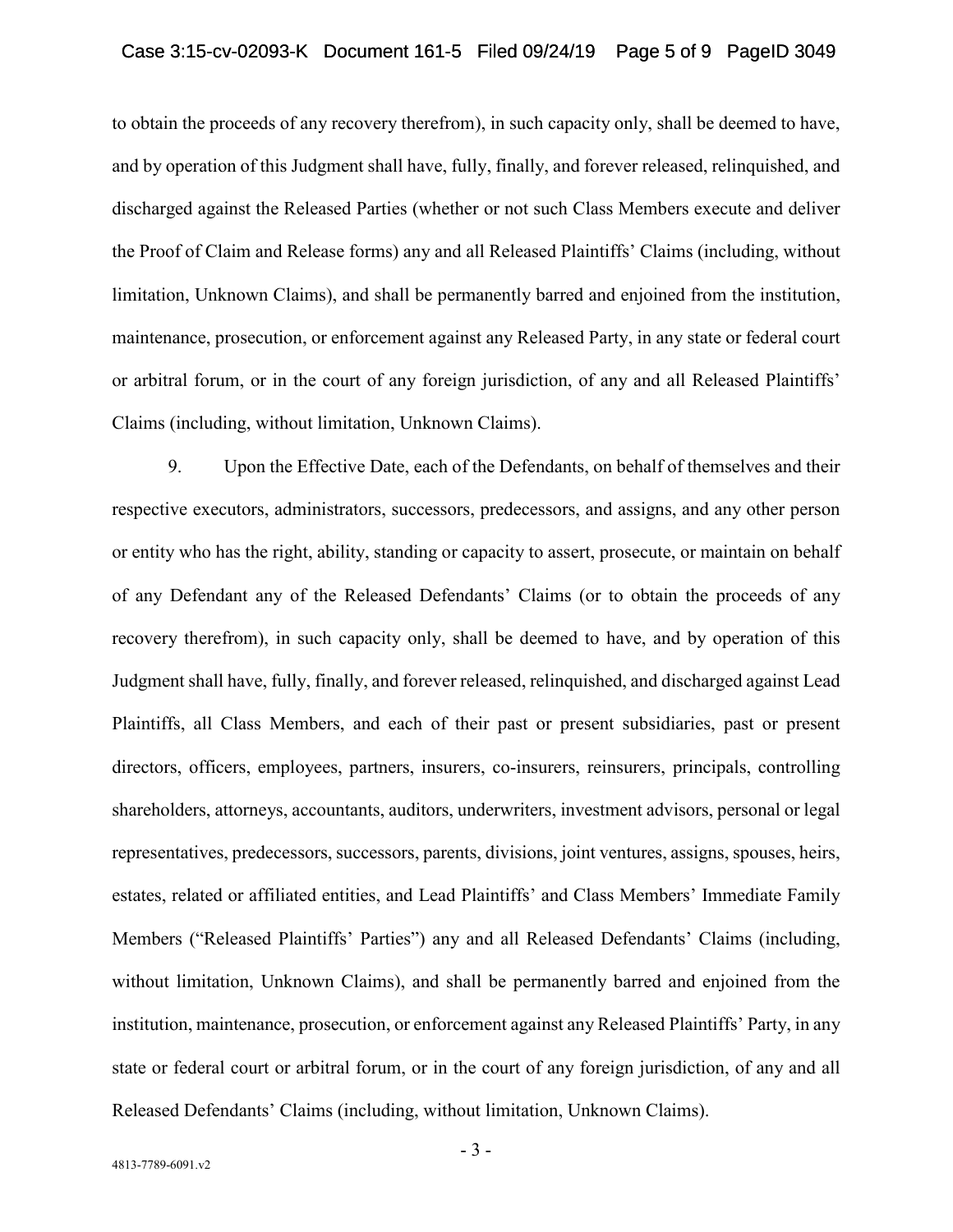#### Case 3:15-cv-02093-K Document 161-5 Filed 09/24/19 Page 6 of 9 PageID 3050

10. The Notice of Pendency and Proposed Settlement of Class Action given to the Class in accordance with the Notice Order entered on  $, 20$  was the best notice practicable under the circumstances, including the individual notice to all members of the Class who could be identified through reasonable effort. Said notice provided the best notice practicable under the circumstances of those proceedings and of the matters set forth therein, including the proposed Settlement set forth in the Settlement Agreement, to all Persons entitled to such notice, and said notice fully satisfied the requirements of Federal Rule of Civil Procedure 23 and the requirements of due process.

11. Any plan of allocation submitted by Lead Counsel or any order entered regarding any attorneys' fee and expense application shall in no way disturb or affect this Judgment and shall be considered separate from this Judgment.

12. Neither the Stipulation nor the Settlement contained therein, nor any act performed or document executed pursuant to or in furtherance of the Stipulation or the Settlement (a) is or may be deemed to be or may be used as an admission of, or evidence of, the validity of any Released Claim, or of any wrongdoing or liability of the Released Parties; or (b) is or may be deemed to be or may be used as an admission of, or evidence of, any fault or omission of any of the Released Parties; or (c) is or may be deemed to be or may be used as an admission or evidence that any claims asserted by Plaintiffs were not valid or that the amount recoverable was not greater than the Settlement amount, in any civil, criminal, or administrative proceeding in any court, administrative agency, or other tribunal. The Released Parties may file the Stipulation and/or this Judgment in any action that may be brought against them in order to support a defense or counterclaim based on principles of *res judicata*, collateral estoppel, release, good faith settlement, judgment bar or reduction or any other theory of claim preclusion or issue preclusion or similar defense or counterclaim.

- 4 -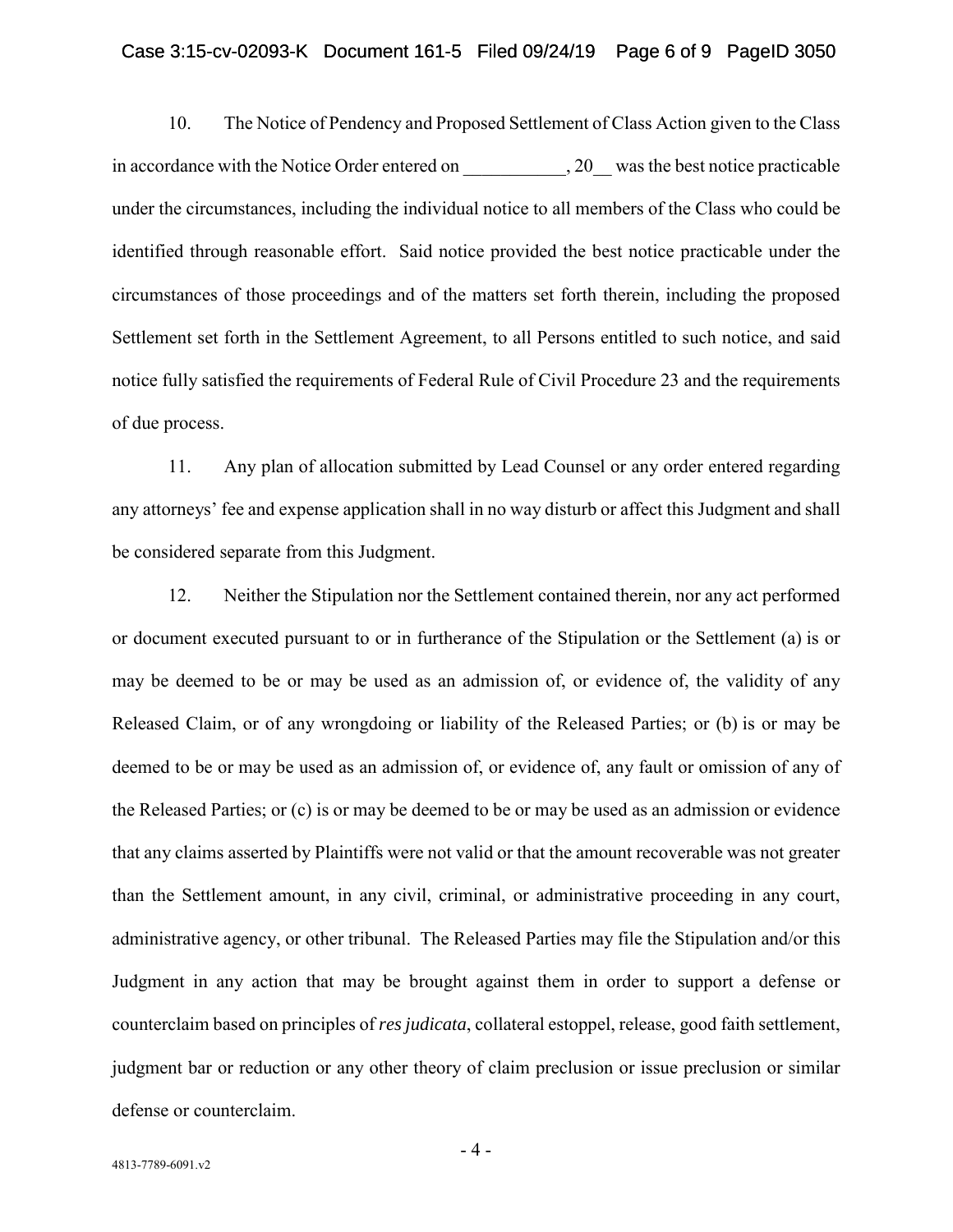#### Case 3:15-cv-02093-K Document 161-5 Filed 09/24/19 Page 7 of 9 PageID 3051

13. Without affecting the finality of this Judgment in any way, this Court hereby retains continuing exclusive jurisdiction over: (a) implementation of this Settlement and any award or distribution of the Settlement Fund, including interest earned thereon; (b) disposition of the Settlement Fund; (c) hearing and determining applications for attorneys' fees, interest, and expenses in the Action; and (d) all Settling Parties hereto for the purpose of construing, enforcing, and administering the Settlement Agreement.

14. The Court finds that during the course of the Action, the Settling Parties and their respective counsel at all times complied with the requirements of Federal Rule of Civil Procedure 11.

15. In the event that the Settlement does not become effective in accordance with the terms of the Settlement Agreement, or the Effective Date does not occur, then this Judgment shall be rendered null and void to the extent provided by and in accordance with the Settlement Agreement and shall be vacated and, in such event, all orders entered and releases delivered in connection herewith shall be null and void to the extent provided by and in accordance with the Settlement Agreement.

16. Without further approval from the Court, Plaintiffs and Defendants are hereby authorized to agree to and adopt such amendments or modifications of the Settlement Agreement or any exhibits attached thereto to effectuate the Settlement that: (a) are not materially inconsistent with this Judgment; and (b) do not materially limit the rights of Class Members in connection with the Settlement. Without further order of the Court, the Settling Parties may agree to reasonable extensions of time to carry out any of the provisions of the Settlement Agreement.

- 5 -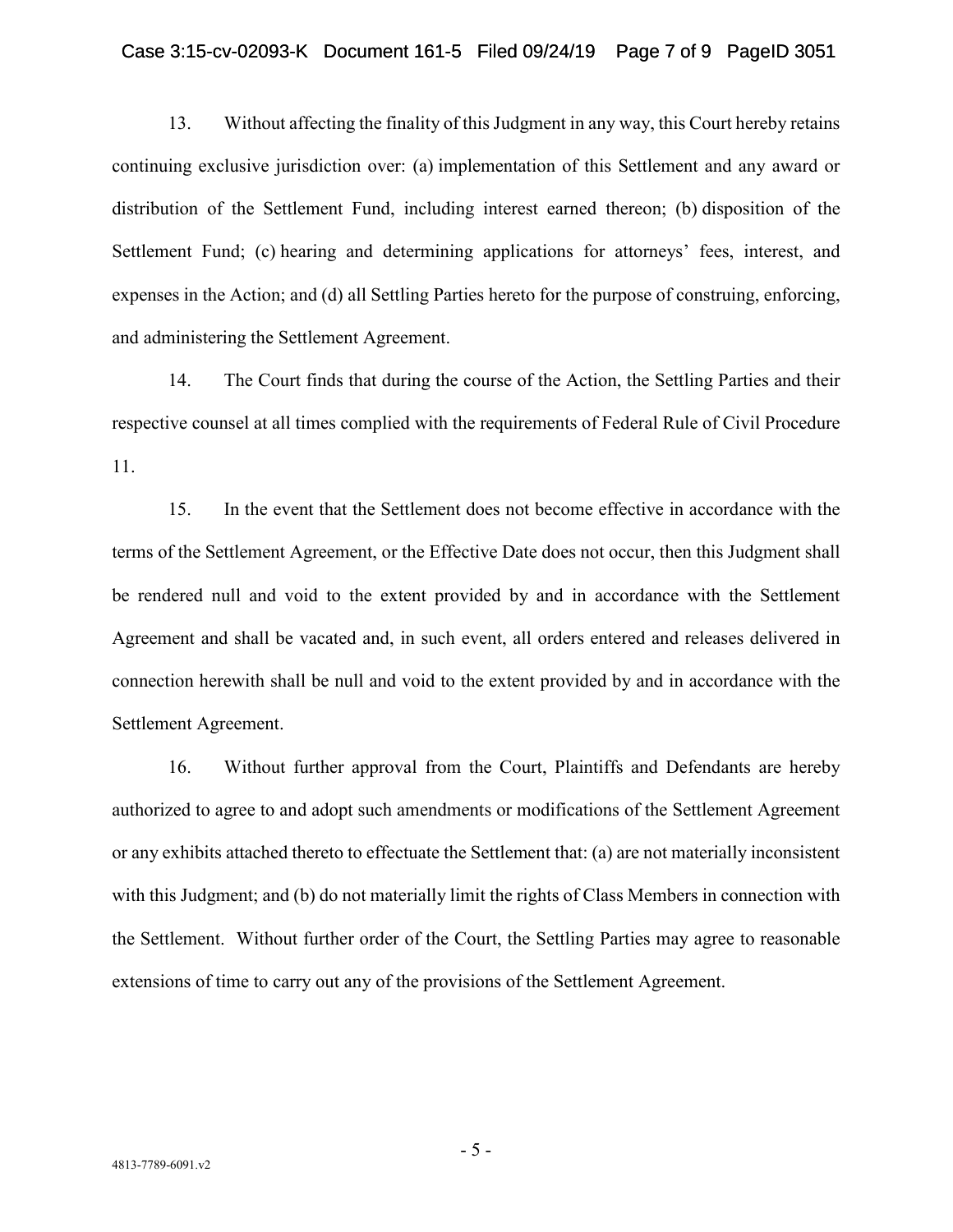17. The Court directs immediate entry of this Final Judgment by the Clerk of the Court.

IT IS SO ORDERED.

DATED: \_\_\_\_\_\_\_\_\_\_\_\_\_\_\_\_\_\_\_\_\_\_\_\_\_ \_\_\_\_\_\_\_\_\_\_\_\_\_\_\_\_\_\_\_\_\_\_\_\_\_\_\_\_\_\_\_\_\_\_\_\_

THE HONORABLE ED KINKEADE UNITED STATES DISTRICT JUDGE